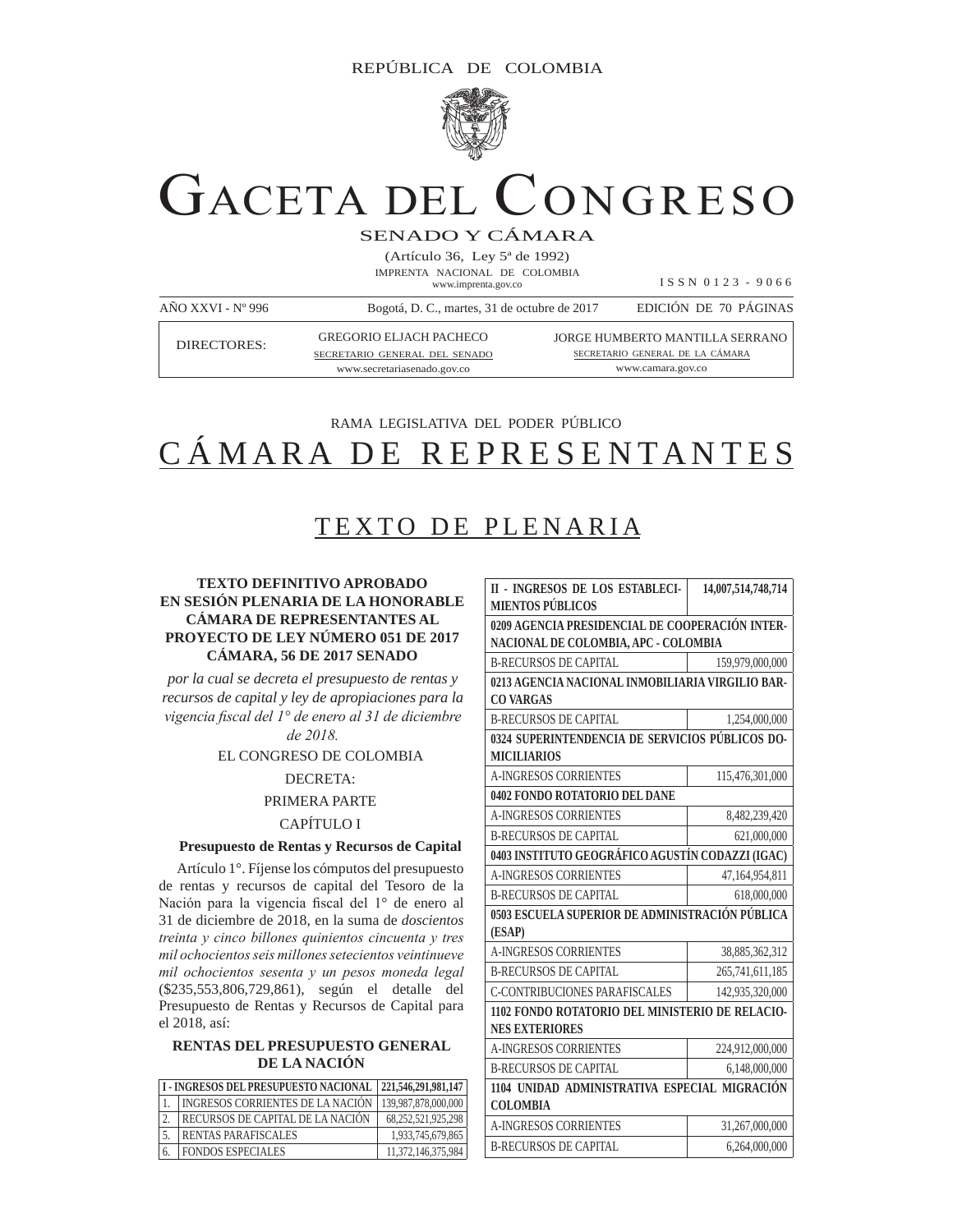| 1204 SUPERINTENDENCIA DE NOTARIADO Y REGISTRO                   |                    |
|-----------------------------------------------------------------|--------------------|
| <b>A-INGRESOS CORRIENTES</b>                                    | 329, 311, 882, 668 |
| <b>B-RECURSOS DE CAPITAL</b>                                    | 506,391,319        |
| 1208 INSTITUTO NACIONAL PENITENCIARIO Y CARCELA-                |                    |
| <b>RIO (INPEC)</b>                                              |                    |
| A-INGRESOS CORRIENTES                                           | 99,533,412,825     |
| <b>B-RECURSOS DE CAPITAL</b>                                    | 362,073,655        |
| 1309 SUPERINTENDENCIA DE LA ECONOMÍA SOLIDARIA                  |                    |
| A-INGRESOS CORRIENTES                                           | 15,322,277,178     |
| <b>B-RECURSOS DE CAPITAL</b>                                    | 11,128,800,037     |
| 1310 UNIDAD ADMINISTRATIVA ESPECIAL DIRECCIÓN DE                |                    |
| <b>IMPUESTOS Y ADUANAS NACIONALES</b>                           |                    |
| <b>A-INGRESOS CORRIENTES</b>                                    | 3,897,200,000      |
| <b>B-RECURSOS DE CAPITAL</b>                                    | 2,251,500,000      |
| 1313 SUPERINTENDENCIA FINANCIERA DE COLOMBIA                    |                    |
| <b>A-INGRESOS CORRIENTES</b>                                    | 189,867,130,812    |
| <b>B-RECURSOS DE CAPITAL</b>                                    | 29,447,703,698     |
| 1503 CAJA DE RETIRO DE LAS FUERZAS MILITARES                    |                    |
| <b>A-INGRESOS CORRIENTES</b>                                    | 238,598,249,000    |
| <b>B-RECURSOS DE CAPITAL</b>                                    | 9,396,033,000      |
| 1507 INSTITUTO CASAS FISCALES DEL EJÉRCITO                      |                    |
| <b>A-INGRESOS CORRIENTES</b>                                    | 35,925,000,000     |
| <b>B-RECURSOS DE CAPITAL</b>                                    | 3,149,000,000      |
| 1508 DEFENSA CIVIL COLOMBIANA, GUILLERMO LEÓN                   |                    |
| <b>VALENCIA</b>                                                 |                    |
| <b>A-INGRESOS CORRIENTES</b>                                    | 5,565,000,000      |
| <b>B-RECURSOS DE CAPITAL</b>                                    | 340,000,000        |
| <b>1510 CLUB MILITAR DE OFICIALES</b>                           |                    |
| A-INGRESOS CORRIENTES                                           | 45,539,927,122     |
| <b>B-RECURSOS DE CAPITAL</b>                                    | 300,000,000        |
| 1511 CAJA DE SUELDOS DE RETIRO DE LA POLICÍA<br><b>NACIONAL</b> |                    |
| A-INGRESOS CORRIENTES                                           | 229,974,932,000    |
| <b>B-RECURSOS DE CAPITAL</b>                                    | 24,464,177,000     |
| 1512 FONDO ROTATORIO DE LA POLICÍA                              |                    |
| <b>A-INGRESOS CORRIENTES</b>                                    | 237,998,000,000    |
| 1516 SUPERINTENDENCIA DE VIGILANCIA Y SEGURIDAD                 |                    |
| <b>PRIVADA</b>                                                  |                    |
| <b>A-INGRESOS CORRIENTES</b>                                    | 25,712,000,000     |
| 1519 HOSPITAL MILITAR                                           |                    |
| <b>A-INGRESOS CORRIENTES</b>                                    | 355,800,772,000    |
| <b>B-RECURSOS DE CAPITAL</b>                                    | 33,526,569,000     |
| 1520 AGENCIA LOGÍSTICA DE LAS FUERZAS MILITARES                 |                    |
| <b>A-INGRESOS CORRIENTES</b>                                    | 587,513,000,000    |
| 1702 INSTITUTO COLOMBIANO AGROPECUARIO (ICA)                    |                    |
| <b>A-INGRESOS CORRIENTES</b>                                    | 47,990,700,000     |
| <b>B-RECURSOS DE CAPITAL</b>                                    | 13,026,000,000     |
| 1715 AUTORIDAD NACIONAL DE ACUICULTURA Y PESCA                  |                    |
| (AUNAP)                                                         |                    |
| A-INGRESOS CORRIENTES                                           | 2,794,700,000      |

| 1717 AGENCIA NACIONAL DE TIERRAS (ANT)                                                  |                 |
|-----------------------------------------------------------------------------------------|-----------------|
| <b>A-INGRESOS CORRIENTES</b>                                                            | 2,100,000,000   |
| 1718 AGENCIA DE DESARROLLO RURAL (ADR)                                                  |                 |
| A-INGRESOS CORRIENTES                                                                   | 1,499,000,000   |
| <b>B-RECURSOS DE CAPITAL</b>                                                            | 1,598,700,000   |
| 1903 INSTITUTO NACIONAL DE SALUD (INS)                                                  |                 |
| <b>A-INGRESOS CORRIENTES</b>                                                            | 4,098,908,237   |
| <b>B-RECURSOS DE CAPITAL</b>                                                            | 1,049,237,763   |
| 1910 SUPERINTENDENCIA NACIONAL DE SALUD                                                 |                 |
| A-INGRESOS CORRIENTES                                                                   | 83,970,965,000  |
| <b>B-RECURSOS DE CAPITAL</b>                                                            | 50,000,000,000  |
| 1912 INSTITUTO NACIONAL DE VIGILANCIA DE MEDICA-                                        |                 |
| <b>MENTOS Y ALIMENTOS (INVIMA)</b>                                                      |                 |
| <b>A-INGRESOS CORRIENTES</b>                                                            | 120,050,350,000 |
| <b>B-RECURSOS DE CAPITAL</b>                                                            | 57,131,000,000  |
| 1913 FONDO DE PREVISIÓN SOCIAL DEL CONGRESO                                             |                 |
| <b>A-INGRESOS CORRIENTES</b>                                                            | 16,344,316,000  |
| <b>B-RECURSOS DE CAPITAL</b>                                                            | 81,171,680,000  |
| 1914 FONDO PASIVO SOCIAL DE FERROCARRILES NACIO-<br><b>NALES DE COLOMBIA</b>            |                 |
| A-INGRESOS CORRIENTES                                                                   |                 |
| <b>B-RECURSOS DE CAPITAL</b>                                                            | 98,488,000,000  |
| 2103 SERVICIO GEOLÓGICO COLOMBIANO                                                      | 16,669,000,000  |
| <b>A-INGRESOS CORRIENTES</b>                                                            | 7,159,000,000   |
| 2109 UNIDAD DE PLANEACIÓN MINERO ENERGÉTICA                                             |                 |
| (UPME)                                                                                  |                 |
| <b>A-INGRESOS CORRIENTES</b>                                                            | 31,317,483,000  |
| <b>B-RECURSOS DE CAPITAL</b>                                                            | 3,224,000,000   |
| 2110 INSTITUTO DE PLANIFICACIÓN Y PROMOCIÓN DE                                          |                 |
| SOLUCIONES ENERGÉTICAS PARA LAS ZONAS NO INTER-                                         |                 |
| <b>CONECTADAS (IPSE)</b>                                                                |                 |
| <b>A-INGRESOS CORRIENTES</b>                                                            | 9,921,576,000   |
| <b>B-RECURSOS DE CAPITAL</b>                                                            | 6,700,000,000   |
| 2111 AGENCIA NACIONAL DE HIDROCARBUROS (ANH)                                            |                 |
| A-INGRESOS CORRIENTES                                                                   | 187,060,400,000 |
| <b>B-RECURSOS DE CAPITAL</b>                                                            | 452,722,497,000 |
| 2112 AGENCIA NACIONAL DE MINERÍA (ANM)                                                  |                 |
| <b>A-INGRESOS CORRIENTES</b>                                                            | 37,374,609,000  |
| <b>B-RECURSOS DE CAPITAL</b>                                                            | 38,471,000,000  |
| 2209 INSTITUTO NACIONAL PARA SORDOS (INSOR)                                             |                 |
| <b>A-INGRESOS CORRIENTES</b>                                                            | 894,876,966     |
| <b>B-RECURSOS DE CAPITAL</b>                                                            | 199,546,839     |
| 2210 INSTITUTO NACIONAL PARA CIEGOS (INCI)                                              |                 |
| A-INGRESOS CORRIENTES                                                                   | 537,470,000     |
| <b>B-RECURSOS DE CAPITAL</b>                                                            | 462,906,303     |
| 2234 ESCUELA TECNOLÓGICA INSTITUTO TÉCNICO CEN-                                         |                 |
| <b>TRAL</b>                                                                             |                 |
| <b>A-INGRESOS CORRIENTES</b>                                                            | 10,900,804,592  |
| <b>B-RECURSOS DE CAPITAL</b>                                                            | 150,000,000     |
| 2238 INSTITUTO NACIONAL DE FORMACIÓN TÉCNICA<br>PROFESIONAL DE SAN ANDRÉS Y PROVIDENCIA |                 |
| A-INGRESOS CORRIENTES                                                                   | 508,259,357     |
|                                                                                         |                 |
| <b>B-RECURSOS DE CAPITAL</b>                                                            | 120,900,000     |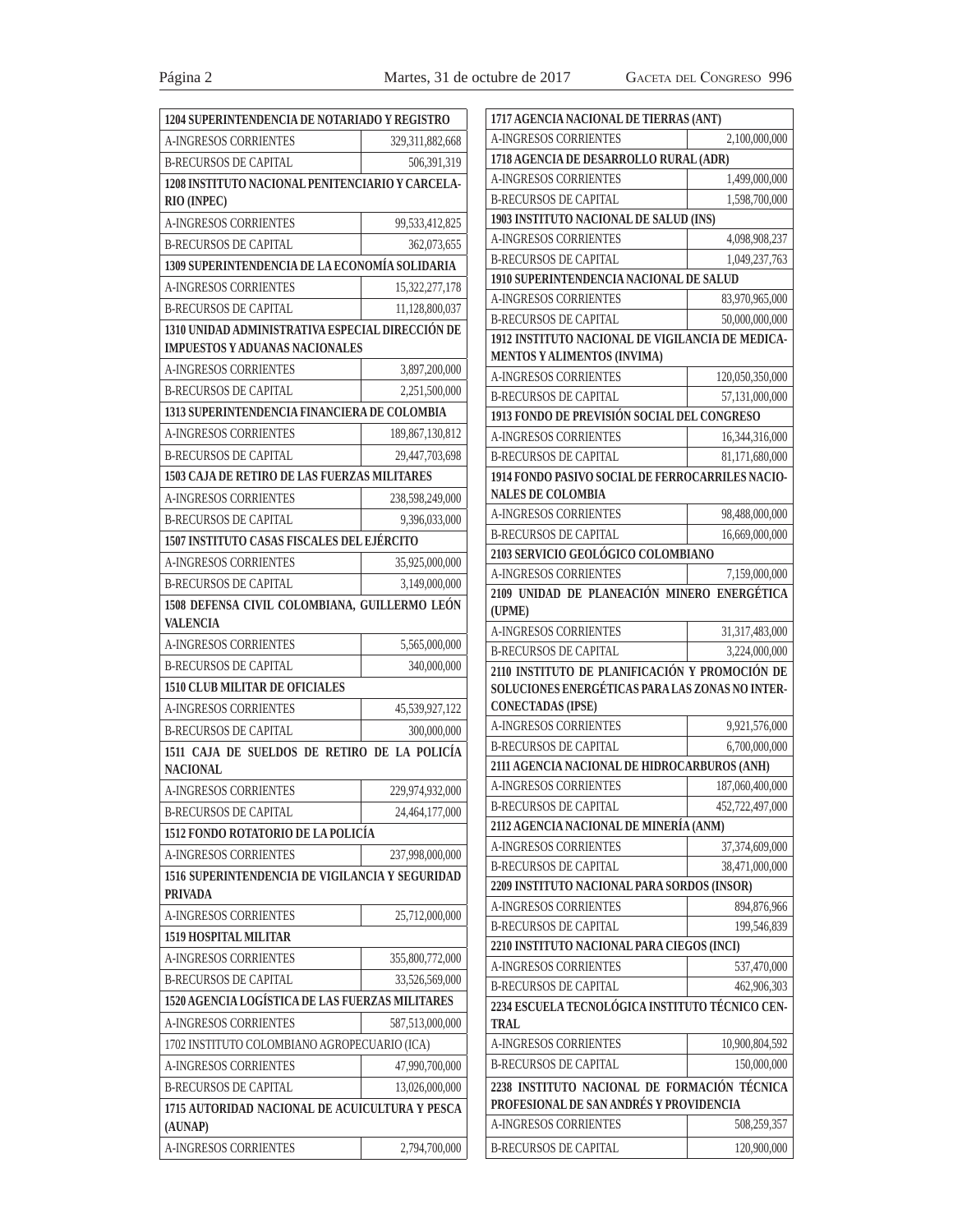| 2239 INSTITUTO NACIONAL DE FORMACIÓN TÉCNICA<br>PROFESIONAL DE SAN JUAN DEL CESAR |                   | <b>B-RECURSOS DE CAPITAL</b>                                                                        | 1,000,000,000       |
|-----------------------------------------------------------------------------------|-------------------|-----------------------------------------------------------------------------------------------------|---------------------|
| <b>A-INGRESOS CORRIENTES</b>                                                      | 1,902,078,495     | 3204 FONDO NACIONAL AMBIENTAL                                                                       |                     |
| 2241 INSTITUTO TOLIMENSE DE FORMACIÓN TÉCNICA                                     |                   | A-INGRESOS CORRIENTES                                                                               | 64,800,918,354      |
| <b>PROFESIONAL</b>                                                                |                   | <b>B-RECURSOS DE CAPITAL</b><br>3304 ARCHIVO GENERAL DE LA NACIÓN                                   | 54, 633, 366, 646   |
| <b>A-INGRESOS CORRIENTES</b>                                                      | 7,374,813,999     | <b>A-INGRESOS CORRIENTES</b>                                                                        | 7,206,000,000       |
| <b>B-RECURSOS DE CAPITAL</b>                                                      | 2,004,767,753     | <b>B-RECURSOS DE CAPITAL</b>                                                                        | 1,181,017,336       |
| 2242 INSTITUTO TÉCNICO NACIONAL DE COMERCIO "SI-                                  |                   | 3305 INSTITUTO COLOMBIANO DE ANTROPOLOGÍA E                                                         |                     |
| MÓN RODRIGUEZ" DE CALI                                                            |                   | <b>HISTORIA</b>                                                                                     |                     |
| <b>A-INGRESOS CORRIENTES</b>                                                      | 2,121,718,784     | <b>A-INGRESOS CORRIENTES</b>                                                                        | 3,025,000,000       |
| 2306 FONDO DE TECNOLOGÍAS DE LA INFORMACIÓN Y                                     |                   | <b>B-RECURSOS DE CAPITAL</b>                                                                        | 1,166,093,334       |
| <b>LAS COMUNICACIONES</b>                                                         |                   | 3307 INSTITUTO CARO Y CUERVO                                                                        |                     |
| <b>A-INGRESOS CORRIENTES</b>                                                      | 900,000,000,000   | <b>A-INGRESOS CORRIENTES</b>                                                                        | 1,111,000,000       |
| <b>B-RECURSOS DE CAPITAL</b>                                                      | 254,237,400,000   | <b>B-RECURSOS DE CAPITAL</b>                                                                        | 289,654,400         |
| 2309 AGENCIA NACIONAL DEL ESPECTRO (ANE)                                          |                   | 3502 SUPERINTENDENCIA DE SOCIEDADES                                                                 |                     |
| <b>A-INGRESOS CORRIENTES</b>                                                      | 25, 191, 267, 111 | A-INGRESOS CORRIENTES                                                                               | 134,267,000,000     |
| 2310 AUTORIDAD NACIONAL DE TELEVISIÓN (ANTV)                                      |                   | <b>B-RECURSOS DE CAPITAL</b>                                                                        | 434,000,000         |
| A-INGRESOS CORRIENTES                                                             | 287,782,600,000   | 3503 SUPERINTENDENCIA DE INDUSTRIA Y COMERCIO                                                       |                     |
| 2311 COMPUTADORES PARA EDUCAR (CPE)                                               |                   | <b>A-INGRESOS CORRIENTES</b>                                                                        | 110,726,169,269     |
| <b>A-INGRESOS CORRIENTES</b>                                                      | 53,925,000,000    | <b>B-RECURSOS DE CAPITAL</b>                                                                        | 74,352,330,731      |
| 2402 INSTITUTO NACIONAL DE VÍAS                                                   |                   | 3504 UNIDAD ADMINISTRATIVA ESPECIAL JUNTA CEN-                                                      |                     |
| <b>A-INGRESOS CORRIENTES</b>                                                      | 418,242,024,300   | <b>TRAL CONTADORES</b>                                                                              |                     |
| <b>B-RECURSOS DE CAPITAL</b>                                                      | 131,800,000,000   | <b>A-INGRESOS CORRIENTES</b>                                                                        | 5,984,000,000       |
| 2412 UNIDAD ADMINISTRATIVA ESPECIAL DE LA AERO-                                   |                   | <b>B-RECURSOS DE CAPITAL</b>                                                                        | 6,000,000,000       |
| NÁUTICA CIVIL                                                                     |                   | 3505 INSTITUTO NACIONAL DE METROLOGÍA (INM)                                                         |                     |
| A-INGRESOS CORRIENTES                                                             | 1,005,381,192,156 | <b>A-INGRESOS CORRIENTES</b>                                                                        | 1,452,000,000       |
| <b>B-RECURSOS DE CAPITAL</b>                                                      | 146,532,100,000   | <b>B-RECURSOS DE CAPITAL</b>                                                                        | 672,722,755         |
| 2413 AGENCIA NACIONAL DE INFRAESTRUCTURA                                          |                   | 3602 SERVICIO NACIONAL DE APRENDIZAJE (SENA)                                                        |                     |
| A-INGRESOS CORRIENTES                                                             | 247,773,703,966   | A-INGRESOS CORRIENTES                                                                               | 385,965,750,000     |
| <b>B-RECURSOS DE CAPITAL</b>                                                      | 23,172,038,700    | <b>B-RECURSOS DE CAPITAL</b>                                                                        | 199,289,000,000     |
| 2416 AGENCIA NACIONAL DE SEGURIDAD VIAL                                           |                   | C-CONTRIBUCIONES PARAFISCALES                                                                       | 1,015,000,000,000   |
| <b>A-INGRESOS CORRIENTES</b>                                                      | 106,211,034,435   | 3708 UNIDAD NACIONAL DE PROTECCIÓN (UNP)                                                            |                     |
| <b>B-RECURSOS DE CAPITAL</b>                                                      | 41.487.528.235    | A-INGRESOS CORRIENTES                                                                               | 68,303,000,000      |
| 2417 SUPERINTENDENCIA DE PUERTOS Y TRANSPORTE                                     |                   | 3801 COMISIÓN NACIONAL DEL SERVICIO CIVIL                                                           |                     |
| <b>A-INGRESOS CORRIENTES</b>                                                      | 41,541,991,963    | <b>A-INGRESOS CORRIENTES</b>                                                                        | 68, 248, 212, 205   |
| 2602 FONDO DE BIENESTAR SOCIAL DE LA CONTRALO-<br>RÍA GENERAL DE LA REPÚBLICA     |                   | 4104 UNIDAD DE ATENCIÓN Y REPARACIÓN INTEGRAL A<br><b>LAS VÍCTIMAS</b>                              |                     |
| A-INGRESOS CORRIENTES                                                             | 21,403,000,000    | A-INGRESOS CORRIENTES                                                                               | 46,350,000,000      |
| <b>B-RECURSOS DE CAPITAL</b>                                                      | 420,000,000       | 4106 INSTITUTO COLOMBIANO DE BIENESTAR FAMILIAR                                                     |                     |
| 2802 FONDO ROTATORIO DE LA REGISTRADURÍA                                          |                   | (ICBF)                                                                                              |                     |
| <b>A-INGRESOS CORRIENTES</b>                                                      | 62,608,843,210    | A-INGRESOS CORRIENTES                                                                               | 8,404,200,000       |
| <b>B-RECURSOS DE CAPITAL</b>                                                      | 22,849,789,943    | <b>B-RECURSOS DE CAPITAL</b>                                                                        | 642,048,449,535     |
| 2803 FONDO SOCIAL DE VIVIENDA DE LA REGISTRADU-                                   |                   | C-CONTRIBUCIONES PARAFISCALES                                                                       | 2,300,745,400,000   |
| RÍA NACIONAL DEL ESTADO CIVIL                                                     |                   | <b>III - TOTAL INGRESOS</b>                                                                         | 235,553,806,729,861 |
| <b>B-RECURSOS DE CAPITAL</b>                                                      | 13,917,755,000    | <b>SEGUNDA PARTE</b>                                                                                |                     |
| 2902 INSTITUTO NACIONAL DE MEDICINA LEGAL Y CIEN-                                 |                   | Artículo 2°. Presupuesto de Gastos o Ley de                                                         |                     |
| <b>CIAS FORENSES</b>                                                              |                   | Apropiaciones. Aprópiese para atender los gastos                                                    |                     |
| <b>A-INGRESOS CORRIENTES</b>                                                      | 10,243,000,000    | de funcionamiento, inversión y servicio de la deuda                                                 |                     |
| <b>B-RECURSOS DE CAPITAL</b>                                                      | 625,110,000       | pública del Presupuesto General de la Nación durante                                                |                     |
| 2904 FONDO ESPECIAL PARA LA ADMINISTRACIÓN DE                                     |                   | la vigencia fiscal del 1º de enero al 31 de diciembre                                               |                     |
| BIENES DE LA FISCALÍA GENERAL DE LA NACIÓN                                        |                   | de 2018 una suma por valor de: de doscientos treinta                                                |                     |
| A-INGRESOS CORRIENTES                                                             | 21,024,000,000    | y cinco billones quinientos cincuenta y tres mil                                                    |                     |
| 3202 INSTITUTO DE HIDROLOGÍA, METEOROLOGÍA Y                                      |                   | ochocientos seis millones setecientos veintinueve                                                   |                     |
| <b>ESTUDIOS AMBIENTALES (IDEAM)</b>                                               |                   | mil ochocientos sesenta y un pesos moneda legal<br>(\$235,553,806,729,861), según el detalle que se |                     |
| A-INGRESOS CORRIENTES                                                             | 4,199,000,000     | encuentra a continuación:                                                                           |                     |
|                                                                                   |                   |                                                                                                     |                     |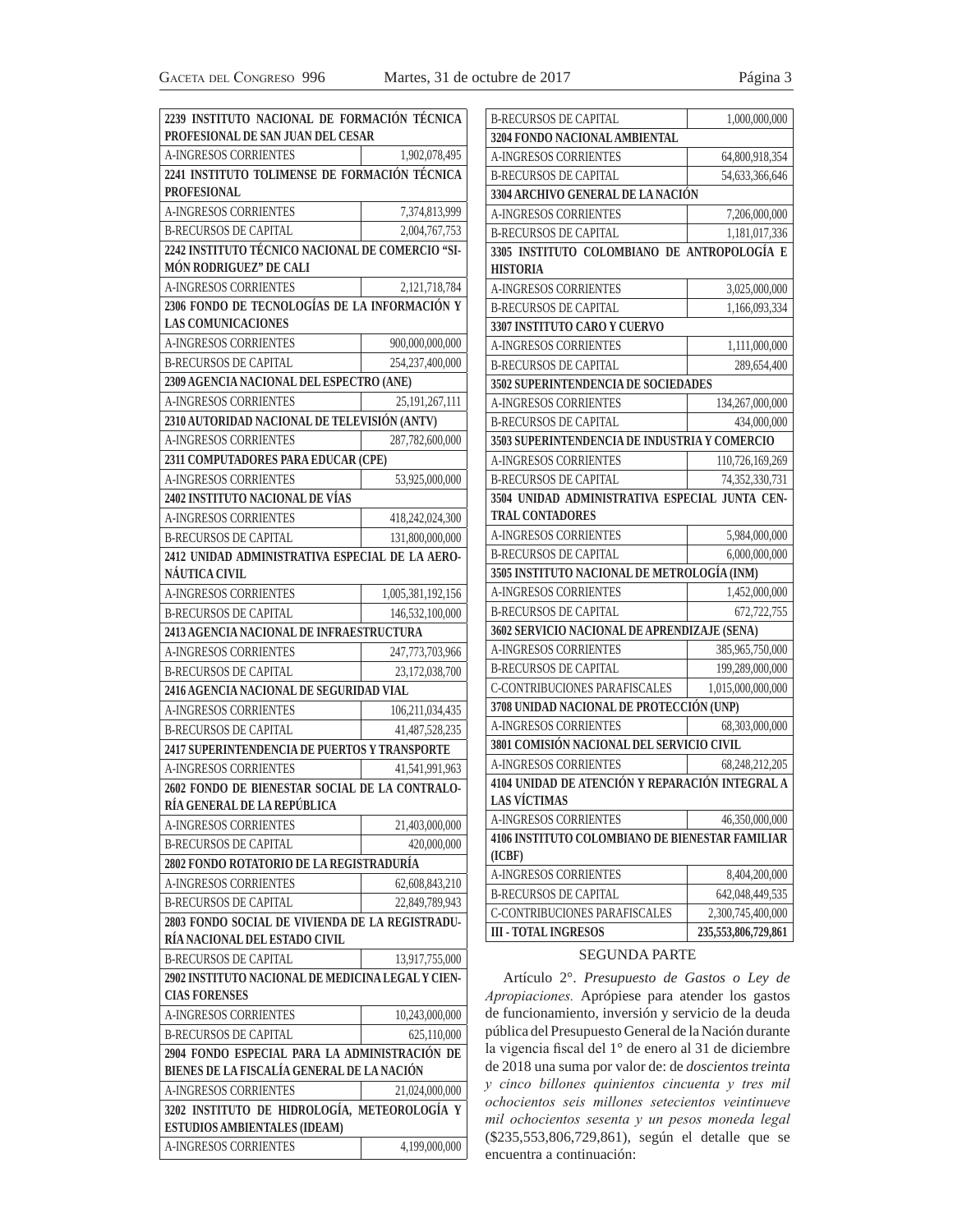| <b>CTA</b><br>PROG | <b>SUBC</b><br><b>SUBP</b> | CONCEPTO                                                                                                                                                                                                       | <b>APORTE</b><br>NACIONAL       | <b>RECURSOS</b><br><b>PROPIOS</b> | <b>TOTAL</b>    |
|--------------------|----------------------------|----------------------------------------------------------------------------------------------------------------------------------------------------------------------------------------------------------------|---------------------------------|-----------------------------------|-----------------|
|                    |                            |                                                                                                                                                                                                                |                                 |                                   |                 |
|                    |                            | <b>SECCION: 0101</b>                                                                                                                                                                                           | <b>CONGRESO DE LA REPUBLICA</b> |                                   |                 |
|                    |                            | A. PRESUPUESTO DE FUNCIONAMIENTO                                                                                                                                                                               | 472,793,488,892                 |                                   | 472,793,488,892 |
|                    |                            | <b>C. PRESUPUESTO DE INVERSION</b>                                                                                                                                                                             | 79,647,000,000                  |                                   | 79,647,000,000  |
| 0101               |                            | MEJORAMIENTO DE LA EFICIENCIA Y LA<br>TRANSPARENCIA LEGISLATIVA                                                                                                                                                | 3,047,000,000                   |                                   | 3,047,000,000   |
|                    |                            | 1000 INTERSUBSECTORIAL GOBIERNO                                                                                                                                                                                | 3,047,000,000                   |                                   | 3,047,000,000   |
| 0199               |                            | FORTALECIMIENTO DE LA GESTIÓN Y<br>DIRECCIÓN DEL SECTOR CONGRESO DE LA<br>REPÚBLICA                                                                                                                            | 76,600,000,000                  |                                   | 76,600,000,000  |
|                    |                            | 1000 INTERSUBSECTORIAL GOBIERNO                                                                                                                                                                                | 76,600,000,000                  |                                   | 76,600,000,000  |
|                    |                            | <b>TOTAL PRESUPUESTO SECCION</b>                                                                                                                                                                               | 552,440,488,892                 |                                   | 552,440,488,892 |
|                    |                            | <b>SECCION: 0201</b><br>PRESIDENCIA DE LA REPUBLICA                                                                                                                                                            |                                 |                                   |                 |
|                    |                            | A. PRESUPUESTO DE FUNCIONAMIENTO                                                                                                                                                                               | 167,941,000,000                 |                                   | 167,941,000,000 |
|                    |                            | C. PRESUPUESTO DE INVERSION                                                                                                                                                                                    | 40,016,314,740                  |                                   | 40,016,314,740  |
| 0201               |                            | ARTICULACIÓN Y FORTALECIMIENTO DE LA<br>RESPUESTA DEL ESTADO EN MATERIA DE<br>DERECHOS HUMANOS DESDE EL SECTOR<br><b>PRESIDENCIA</b>                                                                           | 1,098,578,136                   |                                   | 1,098,578,136   |
|                    |                            | 1000 INTERSUBSECTORIAL GOBIERNO                                                                                                                                                                                | 1,098,578,136                   |                                   | 1,098,578,136   |
| 0202               |                            | <b>GESTIÓN DE ESPACIOS PARA FORTALECER</b><br>EL DESARROLLO INTEGRAL DE LA PRIMERA<br>INFANCIA DESDE EL SECTOR PRESIDENCIA                                                                                     | 11,802,442,000                  |                                   | 11,802,442,000  |
|                    |                            | 1000 INTERSUBSECTORIAL GOBIERNO                                                                                                                                                                                | 11,802,442,000                  |                                   | 11,802,442,000  |
| 0203               |                            | CONSOLIDACIÓN DE LA LUCHA CONTRA LA<br>CORRUPCIÓN DESDE EL SECTOR<br><b>PRESIDENCIA</b>                                                                                                                        | 2,500,000,000                   |                                   | 2,500,000,000   |
|                    |                            | 1000 INTERSUBSECTORIAL GOBIERNO                                                                                                                                                                                | 2,500,000,000                   |                                   | 2,500,000,000   |
| 0204               |                            | GESTIÓN PARA IMPULSAR EL DESARROLLO<br>INTEGRAL DE LOS Y LAS JÓVENES DESDE<br>EL SECTOR PRESIDENCIA                                                                                                            | 246,956,302                     |                                   | 246,956,302     |
|                    |                            | 1000 INTERSUBSECTORIAL GOBIERNO                                                                                                                                                                                | 246,956,302                     |                                   | 246,956,302     |
| 0205               |                            | FORTALECIMIENTO DE LAS CAPACIDADES<br><b>INSTITUCIONALES EN</b><br>TRANSVERSALIZACIÓN DEL ENFOQUE DE<br>GÉNERO DENTRO DE LAS ENTIDADES DE<br>LOS NIVELES NACIONAL Y TERRITORIAL<br>DESDE EL SECTOR PRESIDENCIA | 385, 445, 170                   |                                   | 385,445,170     |
|                    |                            | 1000 INTERSUBSECTORIAL GOBIERNO                                                                                                                                                                                | 385,445,170                     |                                   | 385,445,170     |
| 0206               |                            | ACCIÓN INTEGRAL CONTRA MINAS<br>ANTIPERSONAL COMO MECANISMO DE<br>TRANSICIÓN HACIA LA PAZ TERRITORIAL<br>DESDE EL SECTOR PRESIDENCIA                                                                           | 1,869,213,651                   |                                   | 1,869,213,651   |
|                    |                            | 1000 INTERSUBSECTORIAL GOBIERNO                                                                                                                                                                                | 1,869,213,651                   |                                   | 1,869,213,651   |
| 0210               |                            | MECANISMOS DE TRANSICIÓN HACIA LA<br>PAZ A NIVEL NACIONAL Y TERRITORIAL<br>DESDE EL SECTOR PRESIDENCIA                                                                                                         | 15,907,016,913                  |                                   | 15,907,016,913  |
|                    |                            | 1000 INTERSUBSECTORIAL GOBIERNO                                                                                                                                                                                | 15,907,016,913                  |                                   | 15,907,016,913  |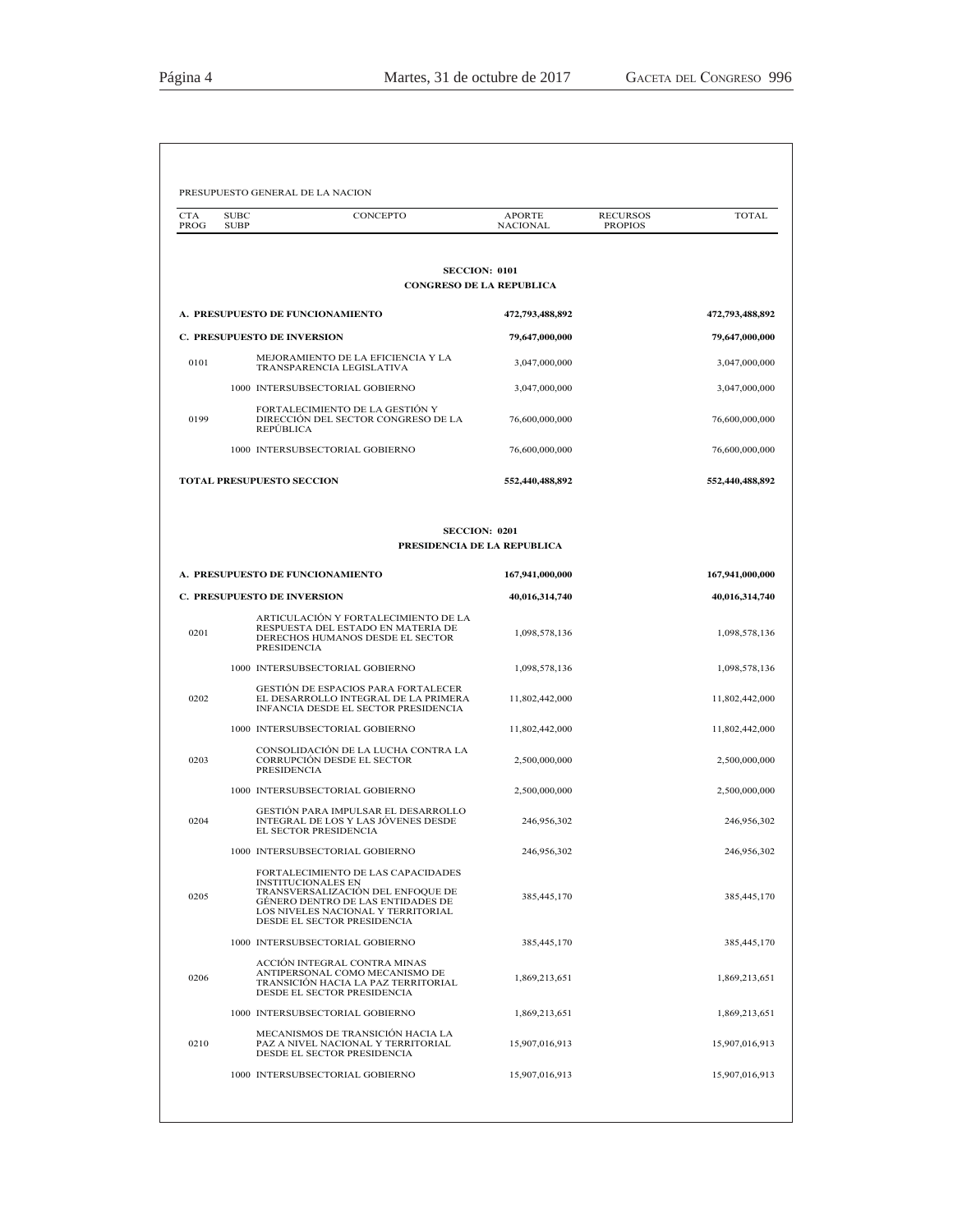| <b>CTA</b><br>PROG | <b>SUBC</b><br><b>SUBP</b> | CONCEPTO                                                                              | <b>APORTE</b><br><b>NACIONAL</b> | <b>RECURSOS</b><br><b>PROPIOS</b> | <b>TOTAL</b>    |
|--------------------|----------------------------|---------------------------------------------------------------------------------------|----------------------------------|-----------------------------------|-----------------|
| 0299               |                            | FORTALECIMIENTO DE LA GESTIÓN Y<br>DIRECCIÓN DEL SECTOR PRESIDENCIA                   | 6,206,662,568                    |                                   | 6,206,662,568   |
|                    |                            | 1000 INTERSUBSECTORIAL GOBIERNO                                                       | 6,206,662,568                    |                                   | 6,206,662,568   |
|                    |                            | <b>TOTAL PRESUPUESTO SECCION</b>                                                      | 207,957,314,740                  |                                   | 207,957,314,740 |
|                    |                            | AGENCIA PRESIDENCIAL DE COOPERACIÓN INTERNACIONAL DE                                  | <b>SECCION: 0209</b>             |                                   |                 |
|                    |                            |                                                                                       | COLOMBIA, APC - COLOMBIA         |                                   |                 |
|                    |                            | A. PRESUPUESTO DE FUNCIONAMIENTO                                                      | 27,988,000,000                   |                                   | 27,988,000,000  |
|                    |                            | <b>C. PRESUPUESTO DE INVERSION</b><br>GESTIÓN DE LA COOPERACIÓN                       | 5,263,241,492                    | 159,979,000,000                   | 165,242,241,492 |
| 0208               |                            | INTERNACIONAL DEL SECTOR PRESIDENCIA                                                  | 5,263,241,492                    | 159,979,000,000                   | 165,242,241,492 |
|                    |                            | 1000 INTERSUBSECTORIAL GOBIERNO                                                       | 5,263,241,492                    | 159,979,000,000                   | 165,242,241,492 |
|                    |                            | <b>TOTAL PRESUPUESTO SECCION</b>                                                      | 33, 251, 241, 492                | 159,979,000,000                   | 193,230,241,492 |
|                    |                            | UNIDAD NACIONAL PARA LA GESTIÓN DEL RIESGO DE DESASTRES                               | <b>SECCION: 0211</b>             |                                   |                 |
|                    |                            | A. PRESUPUESTO DE FUNCIONAMIENTO                                                      | 99,229,000,000                   |                                   | 99,229,000,000  |
|                    |                            | <b>C. PRESUPUESTO DE INVERSION</b>                                                    | 896,432,618                      |                                   | 896,432,618     |
| 0207               |                            | PREVENCIÓN Y MITIGACIÓN DEL RIESGO DE<br>DESASTRES DESDE EL SECTOR<br>PRESIDENCIA     | 896,432,618                      |                                   | 896,432,618     |
|                    |                            | 1000 INTERSUBSECTORIAL GOBIERNO                                                       | 896,432,618                      |                                   | 896,432,618     |
|                    |                            | <b>TOTAL PRESUPUESTO SECCION</b>                                                      | 100,125,432,618                  |                                   | 100,125,432,618 |
|                    |                            |                                                                                       | <b>SECCION: 0212</b>             |                                   |                 |
|                    |                            | AGENCIA PARA LA REINCORPORACION Y LA NORMALIZACION - ARN                              |                                  |                                   |                 |
|                    |                            | A. PRESUPUESTO DE FUNCIONAMIENTO                                                      | 134,269,513,529                  |                                   | 134,269,513,529 |
|                    |                            | <b>C. PRESUPUESTO DE INVERSION</b>                                                    | 1,324,509,697                    |                                   | 1,324,509,697   |
| 0211               |                            | REINTEGRACIÓN DE PERSONAS Y GRUPOS<br>ALZADOS EN ARMAS DESDE EL SECTOR<br>PRESIDENCIA | 1,324,509,697                    |                                   | 1,324,509,697   |
|                    |                            | 1000 INTERSUBSECTORIAL GOBIERNO                                                       | 1,324,509,697                    |                                   | 1,324,509,697   |
|                    |                            | <b>TOTAL PRESUPUESTO SECCION</b>                                                      | 135,594,023,226                  |                                   | 135,594,023,226 |
|                    |                            | AGENCIA NACIONAL INMOBILIARIA VIRGILIO BARCO VARGAS                                   | <b>SECCION: 0213</b>             |                                   |                 |
|                    |                            | A. PRESUPUESTO DE FUNCIONAMIENTO                                                      | 4,738,473,300                    |                                   | 4,738,473,300   |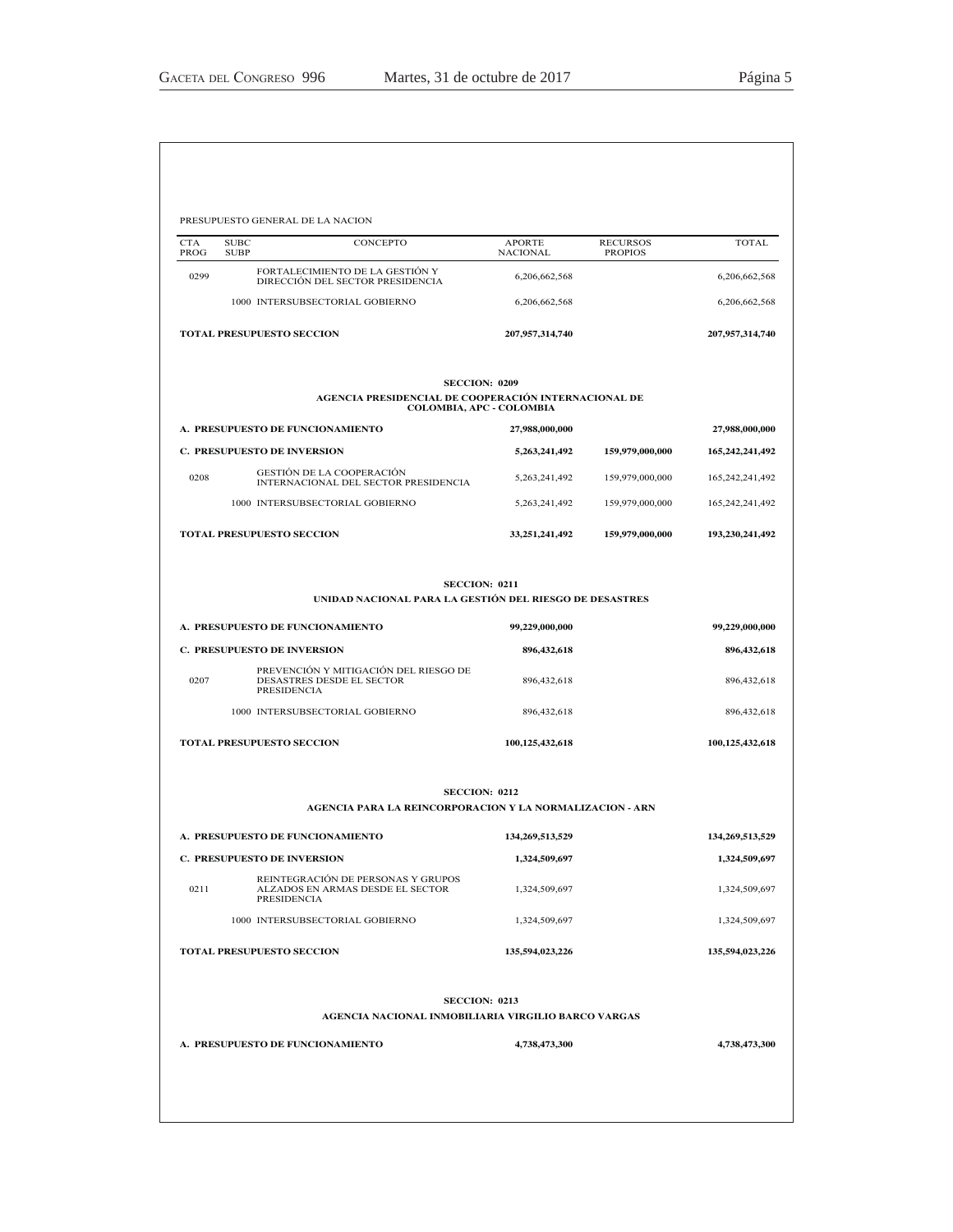| <b>CTA</b><br>PROG | CONCEPTO<br><b>SUBC</b><br><b>SUBP</b>                                                                                                  | <b>APORTE</b><br><b>NACIONAL</b> | <b>RECURSOS</b><br><b>PROPIOS</b> | <b>TOTAL</b>                                                                                           |
|--------------------|-----------------------------------------------------------------------------------------------------------------------------------------|----------------------------------|-----------------------------------|--------------------------------------------------------------------------------------------------------|
|                    | <b>C. PRESUPUESTO DE INVERSION</b>                                                                                                      | 160,000,000                      | 1,254,000,000                     | 1,414,000,000                                                                                          |
| 0209               | FORTALECIMIENTO DE LA<br><b>INFRAESTRUCTURA FÍSICA DE LAS</b><br>ENTIDADES DEL ESTADO DEL NIVEL<br>NACIONAL DESDE EL SECTOR PRESIDENCIA | 160,000,000                      | 1,254,000,000                     | 1,414,000,000                                                                                          |
|                    | 1000 INTERSUBSECTORIAL GOBIERNO                                                                                                         | 160,000,000                      | 1,254,000,000                     | 1,414,000,000                                                                                          |
|                    | <b>TOTAL PRESUPUESTO SECCION</b>                                                                                                        | 4,898,473,300                    | 1,254,000,000                     | 6,152,473,300                                                                                          |
|                    | <b>SECCION: 0301</b><br>DEPARTAMENTO ADMINISTRATIVO NACIONAL DE PLANEACION                                                              |                                  |                                   |                                                                                                        |
|                    | A. PRESUPUESTO DE FUNCIONAMIENTO                                                                                                        | 69,873,606,947                   |                                   | 69,873,606,947                                                                                         |
|                    | <b>C. PRESUPUESTO DE INVERSION</b>                                                                                                      | 335,491,747,975                  |                                   | 335,491,747,975                                                                                        |
| 0301               | MEJORAMIENTO DE LA PLANEACIÓN<br>TERRITORIAL, SECTORIAL Y DE INVERSIÓN<br><b>PUBLICA</b>                                                | 323,859,421,583                  |                                   | 323,859,421,583                                                                                        |
|                    | 1000 INTERSUBSECTORIAL GOBIERNO                                                                                                         | 323,859,421,583                  |                                   | 323,859,421,583                                                                                        |
| 0399               | FORTALECIMIENTO DE LA GESTIÓN Y<br>DIRECCIÓN DEL SECTOR PLANEACIÓN                                                                      | 11,632,326,392                   |                                   | 11,632,326,392                                                                                         |
|                    | 1000 INTERSUBSECTORIAL GOBIERNO                                                                                                         | 11,632,326,392                   |                                   | 11,632,326,392                                                                                         |
|                    | TOTAL PRESUPUESTO SECCION                                                                                                               | 405,365,354,922                  |                                   | 405,365,354,922                                                                                        |
|                    | <b>SECCION: 0303</b><br>UNIDAD ADMINISTRATIVA ESPECIAL - AGENCIA NACIONAL DE                                                            |                                  |                                   |                                                                                                        |
|                    | <b>CONTRATACIÓN PÚBLICA - COLOMBIA COMPRA EFICIENTE</b><br>A. PRESUPUESTO DE FUNCIONAMIENTO                                             |                                  |                                   |                                                                                                        |
|                    | <b>C. PRESUPUESTO DE INVERSION</b>                                                                                                      | 9,224,566,040<br>9,000,000,000   |                                   | 9,224,566,040<br>9,000,000,000                                                                         |
| 0304               | FORTALECIMIENTO DEL SISTEMA DE                                                                                                          | 9,000,000,000                    |                                   | 9,000,000,000                                                                                          |
|                    | COMPRA PÚBLICA<br>1000 INTERSUBSECTORIAL GOBIERNO                                                                                       | 9,000,000,000                    |                                   | 9,000,000,000                                                                                          |
|                    | <b>TOTAL PRESUPUESTO SECCION</b>                                                                                                        | 18,224,566,040                   |                                   | 18,224,566,040                                                                                         |
|                    |                                                                                                                                         |                                  |                                   |                                                                                                        |
|                    |                                                                                                                                         |                                  |                                   |                                                                                                        |
|                    | <b>SECCION: 0324</b><br>SUPERINTENDENCIA DE SERVICIOS PUBLICOS DOMICILIARIOS                                                            |                                  |                                   |                                                                                                        |
|                    | A. PRESUPUESTO DE FUNCIONAMIENTO                                                                                                        |                                  | 96,363,065,000                    |                                                                                                        |
|                    | <b>C. PRESUPUESTO DE INVERSION</b>                                                                                                      |                                  | 19,113,236,000                    |                                                                                                        |
| 0303               | PROMOCIÓN DE LA PRESTACIÓN EFICIENTE<br>DE LOS SERVICIOS PÚBLICOS<br><b>DOMICILIARIOS</b>                                               |                                  | 14,904,236,000                    |                                                                                                        |
|                    | 1000 INTERSUBSECTORIAL GOBIERNO                                                                                                         |                                  | 14,904,236,000                    |                                                                                                        |
| 0399               | FORTALECIMIENTO DE LA GESTIÓN Y<br>DIRECCIÓN DEL SECTOR PLANEACIÓN                                                                      |                                  | 4,209,000,000                     |                                                                                                        |
|                    | 1000 INTERSUBSECTORIAL GOBIERNO                                                                                                         |                                  | 4,209,000,000                     | 96,363,065,000<br>19,113,236,000<br>14,904,236,000<br>14,904,236,000<br>4,209,000,000<br>4,209,000,000 |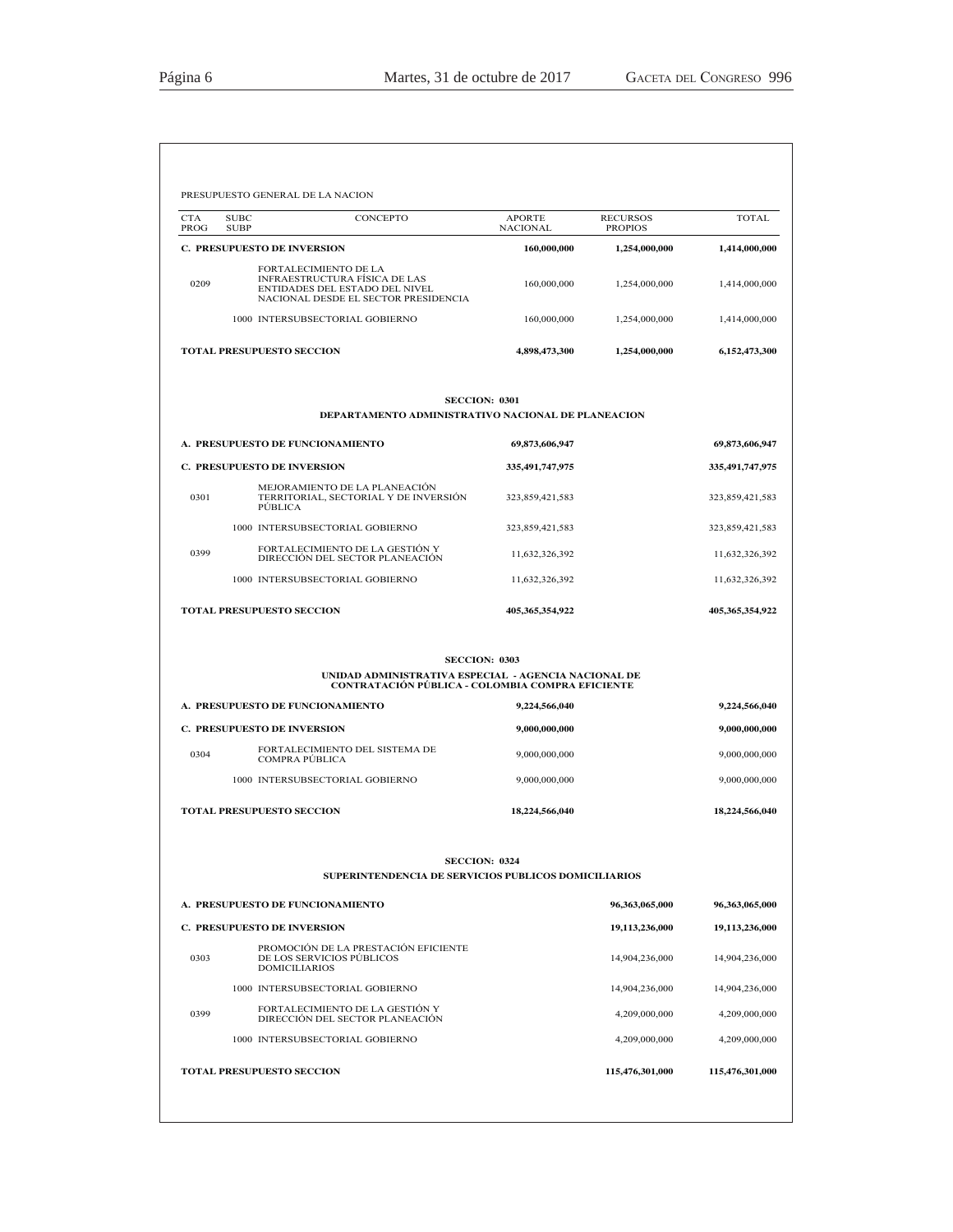| <b>CTA</b><br>PROG | <b>SUBC</b><br><b>SUBP</b> | CONCEPTO                                                                                    | APORTE<br><b>NACIONAL</b>                        | <b>RECURSOS</b><br><b>PROPIOS</b> | <b>TOTAL</b>      |
|--------------------|----------------------------|---------------------------------------------------------------------------------------------|--------------------------------------------------|-----------------------------------|-------------------|
|                    |                            |                                                                                             | <b>SECCION: 0401</b>                             |                                   |                   |
|                    |                            | DEPARTAMENTO ADMINISTRATIVO NACIONAL DE ESTADISTICA (DANE)                                  |                                                  |                                   |                   |
|                    |                            | A. PRESUPUESTO DE FUNCIONAMIENTO                                                            | 77,844,211,993                                   |                                   | 77,844,211,993    |
|                    |                            | <b>C. PRESUPUESTO DE INVERSION</b>                                                          | 344,962,928,167                                  |                                   | 344,962,928,167   |
| 0401               |                            | LEVANTAMIENTO Y ACTUALIZACIÓN DE<br>INFORMACIÓN ESTADÍSTICA DE CALIDAD                      | 333,828,113,702                                  |                                   | 333,828,113,702   |
|                    |                            | 1003 PLANIFICACIÓN Y ESTADÍSTICA                                                            | 333,828,113,702                                  |                                   | 333,828,113,702   |
| 0499               |                            | FORTALECIMIENTO DE LA GESTIÓN Y<br>DIRECCIÓN DEL SECTOR INFORMACIÓN<br><b>ESTADÍSTICA</b>   | 11,134,814,465                                   |                                   | 11,134,814,465    |
|                    |                            | 1003 PLANIFICACIÓN Y ESTADÍSTICA                                                            | 11,134,814,465                                   |                                   | 11,134,814,465    |
|                    |                            | <b>TOTAL PRESUPUESTO SECCION</b>                                                            | 422,807,140,160                                  |                                   | 422,807,140,160   |
|                    |                            |                                                                                             | <b>SECCION: 0402</b><br>FONDO ROTATORIO DEL DANE |                                   |                   |
|                    |                            |                                                                                             |                                                  |                                   |                   |
|                    |                            | A. PRESUPUESTO DE FUNCIONAMIENTO                                                            |                                                  | 1,372,239,420                     | 1,372,239,420     |
|                    |                            | <b>C. PRESUPUESTO DE INVERSION</b><br>LEVANTAMIENTO Y ACTUALIZACIÓN DE                      |                                                  | 7,731,000,000                     | 7,731,000,000     |
| 0401               |                            | INFORMACIÓN ESTADÍSTICA DE CALIDAD                                                          |                                                  | 7,731,000,000                     | 7,731,000,000     |
|                    |                            | 1003 PLANIFICACIÓN Y ESTADÍSTICA                                                            |                                                  | 7,731,000,000                     | 7,731,000,000     |
|                    |                            | <b>TOTAL PRESUPUESTO SECCION</b>                                                            |                                                  | 9,103,239,420                     | 9,103,239,420     |
|                    |                            | <b>INSTITUTO GEOGRAFICO AGUSTIN CODAZZI - IGAC</b>                                          | <b>SECCION: 0403</b>                             |                                   |                   |
|                    |                            | A. PRESUPUESTO DE FUNCIONAMIENTO                                                            | 53,587,036,646                                   | 3,562,954,811                     | 57,149,991,457    |
|                    |                            | <b>C. PRESUPUESTO DE INVERSION</b>                                                          | 56,723,112,404                                   | 44,220,000,000                    | 100,943,112,404   |
| 0402               |                            | LEVANTAMIENTO, ACTUALIZACIÓN, Y<br>ACCESO A INFORMACIÓN GEOGRÁFICA Y<br><b>CARTOGRÁFICA</b> | 9,350,000,000                                    | 38,958,435,945                    | 48, 308, 435, 945 |
|                    |                            | 1003 PLANIFICACIÓN Y ESTADÍSTICA                                                            | 9,350,000,000                                    | 38,958,435,945                    | 48, 308, 435, 945 |
| 0403               |                            | LEVANTAMIENTO, ACTUALIZACIÓN Y<br>ACCESO A INFORMACIÓN AGROLÓGICA                           | 6,500,000,000                                    | 245,000,000                       | 6,745,000,000     |
|                    |                            | 1003 PLANIFICACIÓN Y ESTADÍSTICA                                                            | 6,500,000,000                                    | 245,000,000                       | 6,745,000,000     |
| 0404               |                            | LEVANTAMIENTO, ACTUALIZACIÓN Y<br>ADMINISTRACIÓN DE LA INFORMACIÓN<br>CATASTRAL             | 17,760,000,000                                   | 95,945,063                        | 17,855,945,063    |
|                    |                            | 1003 PLANIFICACIÓN Y ESTADÍSTICA                                                            | 17,760,000,000                                   | 95,945,063                        | 17,855,945,063    |
| 0405               |                            | DESARROLLO, INNOVACIÓN Y<br>TRANSFERENCIA DE CONOCIMIENTO<br><b>GEOESPACIAL</b>             | 1.590.000.000                                    | 3,122,904,448                     | 4,712,904,448     |
|                    |                            | 1003 PLANIFICACIÓN Y ESTADÍSTICA                                                            | 1,590,000,000                                    | 3,122,904,448                     | 4,712,904,448     |
| 0499               |                            | FORTALECIMIENTO DE LA GESTIÓN Y<br>DIRECCIÓN DEL SECTOR INFORMACIÓN<br>ESTADÍSTICA          | 21,523,112,404                                   | 1,797,714,544                     | 23,320,826,948    |
|                    |                            | 1003 PLANIFICACIÓN Y ESTADÍSTICA                                                            | 21,523,112,404                                   | 1,797,714,544                     | 23,320,826,948    |
|                    |                            | TOTAL PRESUPUESTO SECCION                                                                   | 110,310,149,050                                  | 47,782,954,811                    | 158,093,103,861   |
|                    |                            |                                                                                             |                                                  |                                   |                   |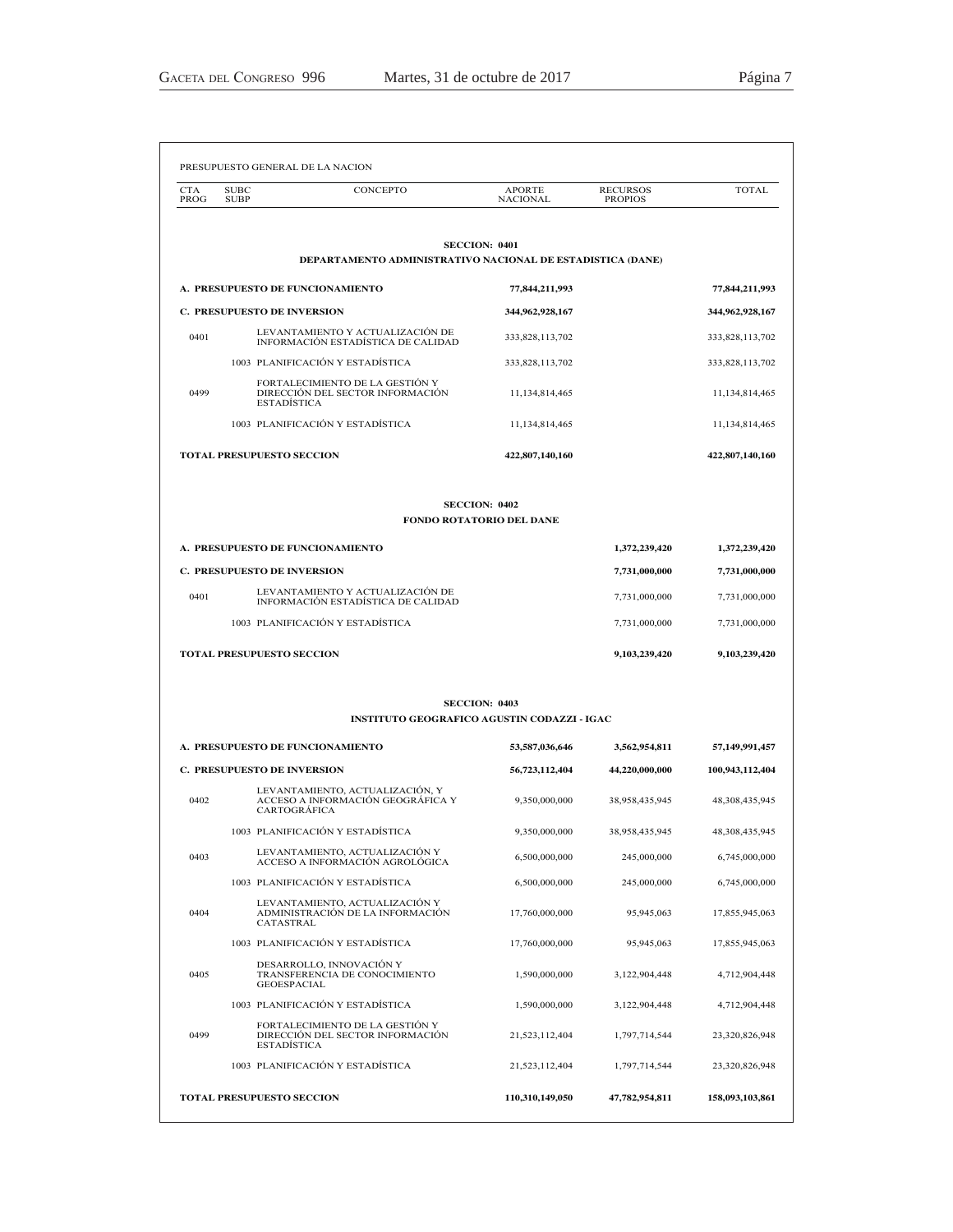|                    | PRESUPUESTO GENERAL DE LA NACION                                                        |                                  |                                   |                    |
|--------------------|-----------------------------------------------------------------------------------------|----------------------------------|-----------------------------------|--------------------|
| <b>CTA</b><br>PROG | CONCEPTO<br><b>SUBC</b><br><b>SUBP</b>                                                  | <b>APORTE</b><br><b>NACIONAL</b> | <b>RECURSOS</b><br><b>PROPIOS</b> | <b>TOTAL</b>       |
|                    |                                                                                         |                                  |                                   |                    |
|                    | DEPARTAMENTO ADMINISTRATIVO DE LA FUNCION PUBLICA                                       | <b>SECCION: 0501</b>             |                                   |                    |
|                    | A. PRESUPUESTO DE FUNCIONAMIENTO                                                        | 18, 287, 435, 459                |                                   | 18,287,435,459     |
|                    | <b>C. PRESUPUESTO DE INVERSION</b>                                                      | 11,990,678,600                   |                                   | 11,990,678,600     |
| 0501               | MEJORAMIENTO Y FORTALECIMIENTO DEL<br>SISTEMA DE EMPLEO Y LA GERENCIA<br>PÚBLICA        | 6,900,000,000                    |                                   | 6,900,000,000      |
|                    | 1000 INTERSUBSECTORIAL GOBIERNO                                                         | 6,900,000,000                    |                                   | 6,900,000,000      |
| 0505               | FORTALECIMIENTO DE LA GESTIÓN<br>PÚBLICA EN LAS ENTIDADES NACIONALES<br>Y TERRITORIALES | 2,960,000,000                    |                                   | 2,960,000,000      |
|                    | 1000 INTERSUBSECTORIAL GOBIERNO                                                         | 2,960,000,000                    |                                   | 2,960,000,000      |
| 0599               | FORTALECIMIENTO DE LA GESTIÓN Y<br>DIRECCIÓN DEL SECTOR EMPLEO PÚBLICO                  | 2,130,678,600                    |                                   | 2,130,678,600      |
|                    | 1000 INTERSUBSECTORIAL GOBIERNO                                                         | 2,130,678,600                    |                                   | 2,130,678,600      |
|                    | <b>TOTAL PRESUPUESTO SECCION</b>                                                        | 30,278,114,059                   |                                   | 30,278,114,059     |
|                    | ESCUELA SUPERIOR DE ADMINISTRACION PUBLICA (ESAP)                                       | <b>SECCION: 0503</b>             |                                   |                    |
|                    | A. PRESUPUESTO DE FUNCIONAMIENTO                                                        |                                  | 53,844,275,765                    | 53,844,275,765     |
|                    | <b>C. PRESUPUESTO DE INVERSION</b>                                                      |                                  | 393,718,017,732                   | 393,718,017,732    |
| 0503               | MEJORAMIENTO DE LA CALIDAD<br>EDUCATIVA EN GESTIÓN PÚBLICA                              |                                  | 344, 143, 099, 460                | 344, 143, 099, 460 |
|                    | 1000 INTERSUBSECTORIAL GOBIERNO                                                         |                                  | 344, 143, 099, 460                | 344, 143, 099, 460 |
| 0505               | FORTALECIMIENTO DE LA GESTIÓN<br>PÚBLICA EN LAS ENTIDADES NACIONALES<br>Y TERRITORIALES |                                  | 41,000,000,000                    | 41,000,000,000     |
|                    | 1000 INTERSUBSECTORIAL GOBIERNO                                                         |                                  | 41,000,000,000                    | 41,000,000,000     |
| 0599               | FORTALECIMIENTO DE LA GESTIÓN Y<br>DIRECCIÓN DEL SECTOR EMPLEO PÚBLICO                  |                                  | 8,574,918,272                     | 8,574,918,272      |
|                    | 1000 INTERSUBSECTORIAL GOBIERNO                                                         |                                  | 8,574,918,272                     | 8,574,918,272      |
|                    | <b>TOTAL PRESUPUESTO SECCION</b>                                                        |                                  | 447,562,293,497                   | 447,562,293,497    |
|                    | MINISTERIO DE RELACIONES EXTERIORES                                                     | <b>SECCION: 1101</b>             |                                   |                    |
|                    | A. PRESUPUESTO DE FUNCIONAMIENTO                                                        | 404,528,000,000                  |                                   | 404,528,000,000    |
|                    | <b>TOTAL PRESUPUESTO SECCION</b>                                                        | 404,528,000,000                  |                                   | 404,528,000,000    |
|                    | FONDO ROTATORIO DEL MINISTERIO DE RELACIONES EXTERIORES                                 | <b>SECCION: 1102</b>             |                                   |                    |
|                    |                                                                                         |                                  |                                   |                    |
|                    | A. PRESUPUESTO DE FUNCIONAMIENTO                                                        | 89,728,000,000                   | 231,060,000,000                   | 320,788,000,000    |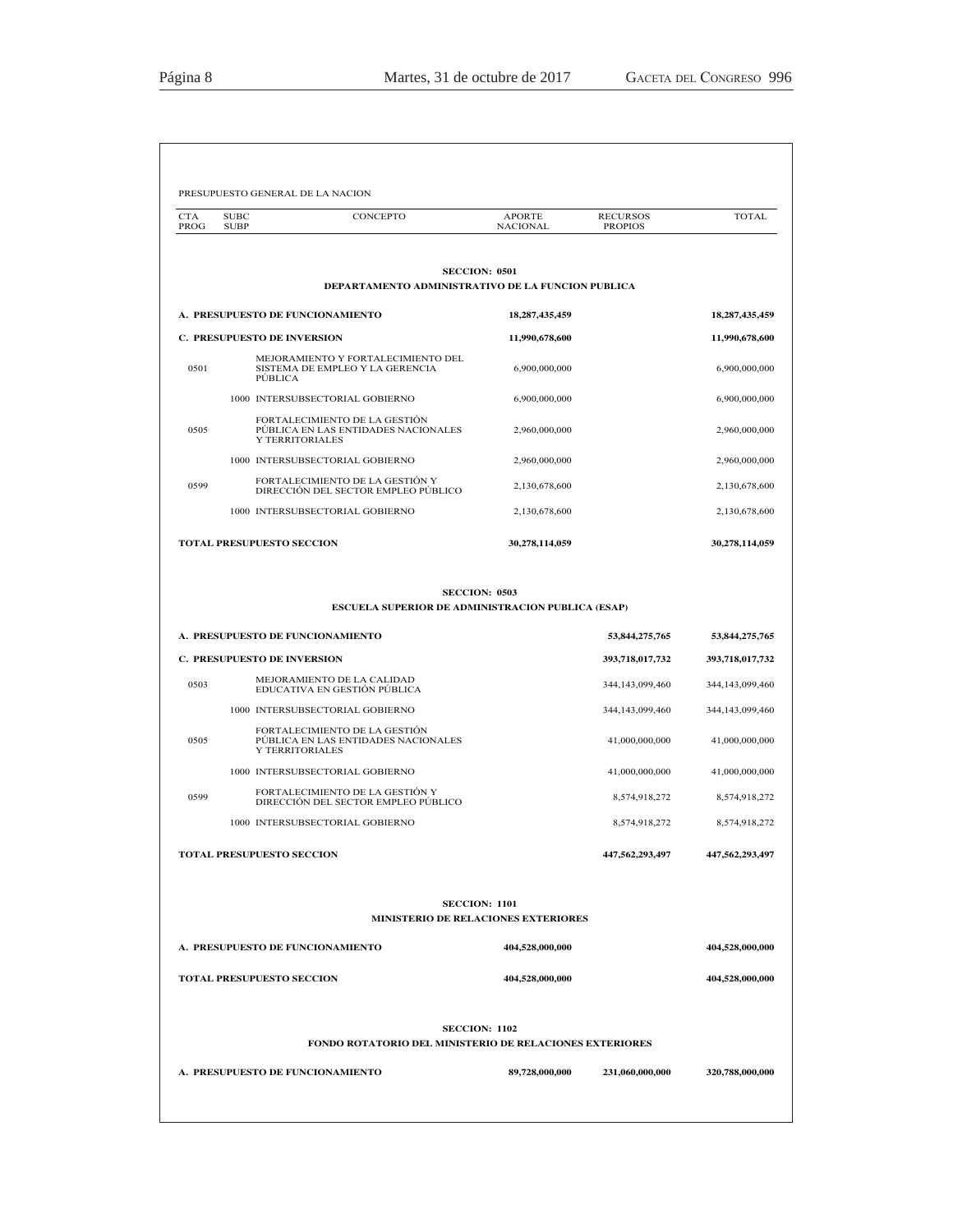| <b>CTA</b><br>PROG | <b>SUBC</b><br><b>SUBP</b> | <b>CONCEPTO</b>                                                                          | <b>APORTE</b><br><b>NACIONAL</b> | <b>RECURSOS</b><br><b>PROPIOS</b> | TOTAL.          |
|--------------------|----------------------------|------------------------------------------------------------------------------------------|----------------------------------|-----------------------------------|-----------------|
|                    |                            | <b>C. PRESUPUESTO DE INVERSION</b>                                                       | 53,361,000,000                   |                                   | 53,361,000,000  |
| 1102               |                            | POSICIONAMIENTO EN INSTANCIAS<br>GLOBALES, MULTILATERALES,<br>REGIONALES Y SUBREGIONALES | 1,000,000,000                    |                                   | 1,000,000,000   |
|                    |                            | 1002 RELACIONES EXTERIORES                                                               | 1,000,000,000                    |                                   | 1,000,000,000   |
| 1103               |                            | POLÍTICA MIGRATORIA Y SERVICIO AL<br><b>CIUDADANO</b>                                    | 5,553,657,758                    |                                   | 5,553,657,758   |
|                    |                            | <b>1002 RELACIONES EXTERIORES</b>                                                        | 5,553,657,758                    |                                   | 5,553,657,758   |
| 1104               |                            | SOBERANÍA TERRITORIAL Y DESARROLLO<br><b>FRONTERIZO</b>                                  | 7,000,000,000                    |                                   | 7,000,000,000   |
|                    |                            | <b>1002 RELACIONES EXTERIORES</b>                                                        | 7,000,000,000                    |                                   | 7,000,000,000   |
| 1199               |                            | FORTALECIMIENTO DE LA GESTIÓN Y<br>DIRECCIÓN DEL SECTOR RELACIONES<br><b>EXTERIORES</b>  | 39,807,342,242                   |                                   | 39,807,342,242  |
|                    |                            | <b>1002 RELACIONES EXTERIORES</b>                                                        | 39,807,342,242                   |                                   | 39,807,342,242  |
|                    |                            | <b>TOTAL PRESUPUESTO SECCION</b>                                                         | 143,089,000,000                  | 231,060,000,000                   | 374,149,000,000 |

### **SECCION: 1104**

### UNIDAD ADMINISTRATIVA ESPECIAL MIGRACION COLOMBIA

| A. PRESUPUESTO DE FUNCIONAMIENTO |                                                                                         | 75,285,000,000 | 22,574,000,000 | 97,859,000,000  |  |
|----------------------------------|-----------------------------------------------------------------------------------------|----------------|----------------|-----------------|--|
|                                  | <b>C. PRESUPUESTO DE INVERSION</b>                                                      | 3,831,688,121  | 14,957,000,000 | 18,788,688,121  |  |
| 1199                             | FORTALECIMIENTO DE LA GESTIÓN Y<br>DIRECCIÓN DEL SECTOR RELACIONES<br><b>EXTERIORES</b> | 3,831,688,121  | 14,957,000,000 | 18,788,688,121  |  |
|                                  | 1002 RELACIONES EXTERIORES                                                              | 3,831,688,121  | 14,957,000,000 | 18,788,688,121  |  |
| <b>TOTAL PRESUPUESTO SECCION</b> |                                                                                         | 79,116,688,121 | 37,531,000,000 | 116,647,688,121 |  |

### **SECCION: 1201** MINISTERIO DE JUSTICIA Y DEL DERECHO

| A. PRESUPUESTO DE FUNCIONAMIENTO |                                                                                          | 68,020,003,354 | 68,020,003,354 |
|----------------------------------|------------------------------------------------------------------------------------------|----------------|----------------|
|                                  | <b>C. PRESUPUESTO DE INVERSION</b>                                                       | 25,472,214,192 | 25,472,214,192 |
| 1202                             | PROMOCIÓN AL ACCESO A LA JUSTICIA                                                        | 6,173,638,976  | 6,173,638,976  |
|                                  | 0800 INTERSUBSECTORIAL JUSTICIA                                                          | 6,173,638,976  | 6,173,638,976  |
| 1203                             | PROMOCIÓN DE LOS MÉTODOS DE<br>RESOLUCIÓN DE CONFLICTOS                                  | 3,575,514,590  | 3,575,514,590  |
|                                  | 0800 INTERSUBSECTORIAL JUSTICIA                                                          | 3,575,514,590  | 3,575,514,590  |
| 1204                             | <b>JUSTICIA TRANSICIONAL</b>                                                             | 3,980,255,760  | 3,980,255,760  |
|                                  | 0800 INTERSUBSECTORIAL JUSTICIA                                                          | 3,980,255,760  | 3,980,255,760  |
| 1207                             | FORTAL ECIMIENTO DE LA POLÍTICA<br>CRIMINAL DEL ESTADO COLOMBIANO                        | 5,342,700,000  | 5,342,700,000  |
|                                  | 0800 INTERSUBSECTORIAL JUSTICIA                                                          | 5,342,700,000  | 5,342,700,000  |
| 1299                             | FORTALECIMIENTO DE LA GESTIÓN Y<br>DIRECCIÓN DEL SECTOR JUSTICIA Y DEL<br><b>DERECHO</b> | 6.400.104.866  | 6,400,104,866  |
|                                  | 0800 INTERSUBSECTORIAL JUSTICIA                                                          | 6,400,104,866  | 6,400,104,866  |
|                                  | <b>TOTAL PRESUPUESTO SECCION</b>                                                         | 93,492,217,546 | 93,492,217,546 |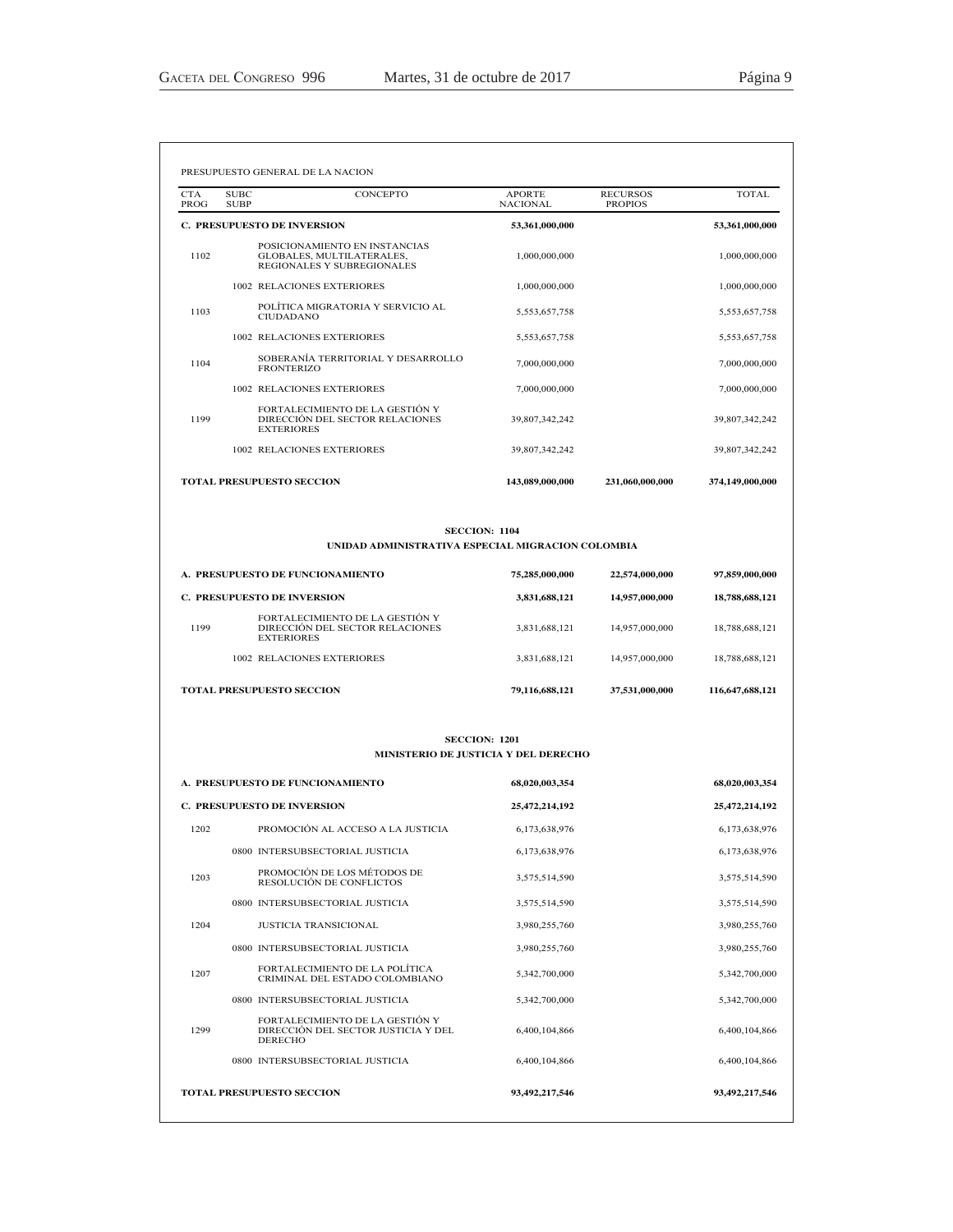| <b>CTA</b><br>PROG | <b>SUBC</b><br>CONCEPTO<br><b>SUBP</b>                                                                                      | <b>APORTE</b><br><b>NACIONAL</b>                                                                        | <b>RECURSOS</b><br><b>PROPIOS</b> | <b>TOTAL</b>                   |
|--------------------|-----------------------------------------------------------------------------------------------------------------------------|---------------------------------------------------------------------------------------------------------|-----------------------------------|--------------------------------|
|                    |                                                                                                                             | <b>SECCION: 1204</b>                                                                                    |                                   |                                |
|                    |                                                                                                                             | SUPERINTENDENCIA DE NOTARIADO Y REGISTRO                                                                |                                   |                                |
|                    | A. PRESUPUESTO DE FUNCIONAMIENTO                                                                                            |                                                                                                         | 288,390,882,668                   | 288,390,882,668                |
|                    | <b>C. PRESUPUESTO DE INVERSION</b>                                                                                          |                                                                                                         | 41, 427, 391, 319                 | 41,427,391,319                 |
| 1204               | <b>JUSTICIA TRANSICIONAL</b>                                                                                                |                                                                                                         | 10,154,361,600                    | 10,154,361,600                 |
|                    | 0800 INTERSUBSECTORIAL JUSTICIA                                                                                             |                                                                                                         | 10,154,361,600                    | 10,154,361,600                 |
| 1209               | MODERNIZACIÓN DE LA INFORMACIÓN<br><b>INMOBILIARIA</b>                                                                      |                                                                                                         | 14,975,244,027                    | 14,975,244,027                 |
|                    | 0800 INTERSUBSECTORIAL JUSTICIA                                                                                             |                                                                                                         | 14,975,244,027                    | 14,975,244,027                 |
| 1299               | FORTALECIMIENTO DE LA GESTIÓN Y<br>DIRECCIÓN DEL SECTOR JUSTICIA Y DEL<br><b>DERECHO</b>                                    |                                                                                                         | 16,297,785,692                    | 16,297,785,692                 |
|                    | 0800 INTERSUBSECTORIAL JUSTICIA                                                                                             |                                                                                                         | 16,297,785,692                    | 16,297,785,692                 |
|                    | TOTAL PRESUPUESTO SECCION                                                                                                   |                                                                                                         | 329,818,273,987                   | 329,818,273,987                |
|                    | A. PRESUPUESTO DE FUNCIONAMIENTO                                                                                            | <b>SECCION: 1208</b><br><b>INSTITUTO NACIONAL PENITENCIARIO Y CARCELARIO - INPEC</b><br>971,364,503,786 | 99,895,486,480                    | 1,071,259,990,266              |
|                    | <b>C. PRESUPUESTO DE INVERSION</b>                                                                                          | 2,697,052,230                                                                                           |                                   | 2,697,052,230                  |
| 1206               | SISTEMA PENITENCIARIO Y CARCELARIO                                                                                          |                                                                                                         |                                   |                                |
|                    | EN EL MARCO DE LOS DERECHOS HUMANOS                                                                                         | 1,162,569,404                                                                                           |                                   | 1,162,569,404                  |
| 1299               | 0800 INTERSUBSECTORIAL JUSTICIA<br>FORTALECIMIENTO DE LA GESTIÓN Y<br>DIRECCIÓN DEL SECTOR JUSTICIA Y DEL<br><b>DERECHO</b> | 1,162,569,404<br>1,534,482,826                                                                          |                                   | 1,162,569,404<br>1,534,482,826 |
|                    | 0800 INTERSUBSECTORIAL JUSTICIA                                                                                             | 1,534,482,826                                                                                           |                                   | 1,534,482,826                  |
|                    | TOTAL PRESUPUESTO SECCION                                                                                                   | 974,061,556,016                                                                                         | 99,895,486,480                    | 1,073,957,042,496              |
|                    |                                                                                                                             | <b>SECCION: 1210</b>                                                                                    |                                   |                                |
|                    |                                                                                                                             | UNIDAD ADMINISTRATIVA ESPECIAL AGENCIA NACIONAL DE DEFENSA<br><b>JURIDICA DEL ESTADO</b>                |                                   |                                |
|                    | A. PRESUPUESTO DE FUNCIONAMIENTO                                                                                            | 33,114,135,775                                                                                          |                                   | 33,114,135,775                 |
|                    | <b>C. PRESUPUESTO DE INVERSION</b>                                                                                          | 5,910,365,208                                                                                           |                                   | 5,910,365,208                  |
| 1205               | DEFENSA JURÍDICA DEL ESTADO                                                                                                 | 5,910,365,208                                                                                           |                                   | 5,910,365,208                  |
|                    | 0800 INTERSUBSECTORIAL JUSTICIA                                                                                             | 5,910,365,208                                                                                           |                                   | 5,910,365,208                  |
|                    | TOTAL PRESUPUESTO SECCION                                                                                                   | 39,024,500,983                                                                                          |                                   | 39,024,500,983                 |
|                    |                                                                                                                             |                                                                                                         |                                   |                                |
|                    |                                                                                                                             | <b>SECCION: 1211</b><br>UNIDAD DE SERVICIOS PENITENCIARIOS Y CARCELARIOS - USPEC                        |                                   |                                |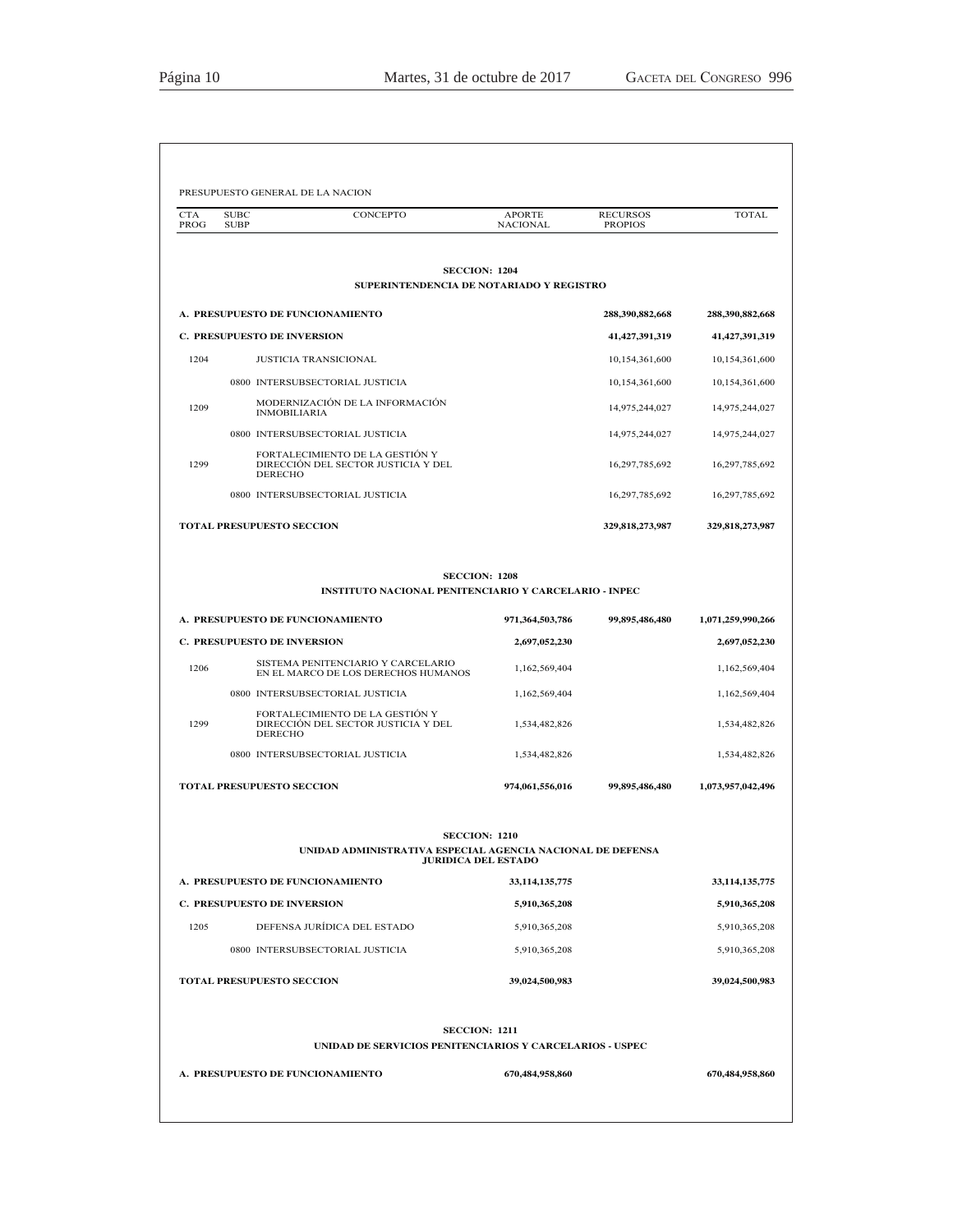| <b>CTA</b><br>PROG | <b>SUBC</b><br><b>SUBP</b>         | CONCEPTO                                                                  | <b>APORTE</b><br><b>NACIONAL</b>    | <b>RECURSOS</b><br><b>PROPIOS</b> | <b>TOTAL</b>                        |
|--------------------|------------------------------------|---------------------------------------------------------------------------|-------------------------------------|-----------------------------------|-------------------------------------|
|                    | <b>C. PRESUPUESTO DE INVERSION</b> |                                                                           | 357,939,873,646                     |                                   | 357,939,873,646                     |
| 1206               |                                    | SISTEMA PENITENCIARIO Y CARCELARIO<br>EN EL MARCO DE LOS DERECHOS HUMANOS | 357,689,873,646                     |                                   | 357,689,873,646                     |
|                    |                                    | 0800 INTERSUBSECTORIAL JUSTICIA                                           | 357,689,873,646                     |                                   | 357,689,873,646                     |
| 1299               | <b>DERECHO</b>                     | FORTALECIMIENTO DE LA GESTIÓN Y<br>DIRECCIÓN DEL SECTOR JUSTICIA Y DEL    | 250,000,000                         |                                   | 250,000,000                         |
|                    |                                    | 0800 INTERSUBSECTORIAL JUSTICIA                                           | 250,000,000                         |                                   | 250,000,000                         |
|                    | <b>TOTAL PRESUPUESTO SECCION</b>   |                                                                           | 1,028,424,832,506                   |                                   | 1,028,424,832,506                   |
|                    |                                    |                                                                           | <b>SECCION: 1301</b>                |                                   |                                     |
|                    |                                    | <b>MINISTERIO DE HACIENDA Y CREDITO PUBLICO</b>                           |                                     |                                   |                                     |
|                    |                                    | A. PRESUPUESTO DE FUNCIONAMIENTO                                          | 12,081,225,246,615                  |                                   | 12,081,225,246,615                  |
|                    | <b>C. PRESUPUESTO DE INVERSION</b> |                                                                           | 2,042,738,262,459                   |                                   | 2,042,738,262,459                   |
| 1301               |                                    | POLÍTICA MACROECONÓMICA Y FISCAL<br>1000 INTERSUBSECTORIAL GOBIERNO       | 21,268,000,000                      |                                   | 21,268,000,000                      |
| 1302               |                                    | <b>GESTIÓN DE RECURSOS PÚBLICOS</b>                                       | 21,268,000,000<br>2,004,180,147,559 |                                   | 21,268,000,000<br>2,004,180,147,559 |
|                    |                                    | 0600 INTERSUBSECTORIAL TRANSPORTE                                         | 294,174,202,102                     |                                   | 294,174,202,102                     |
|                    |                                    | 1000 INTERSUBSECTORIAL GOBIERNO                                           | 1,710,005,945,457                   |                                   | 1,710,005,945,457                   |
| 1304               | <b>PÚBLICOS</b>                    | INSPECCIÓN, CONTROL Y VIGILANCIA<br>FINANCIERA, SOLIDARIA Y DE RECURSOS   | 1,124,114,900                       |                                   | 1,124,114,900                       |
|                    |                                    | 1000 INTERSUBSECTORIAL GOBIERNO                                           | 1,124,114,900                       |                                   | 1,124,114,900                       |
| 1399               |                                    | FORTALECIMIENTO DE LA GESTIÓN Y<br>DIRECCIÓN DEL SECTOR HACIENDA          | 16,166,000,000                      |                                   | 16,166,000,000                      |
|                    |                                    | 1000 INTERSUBSECTORIAL GOBIERNO                                           | 16,166,000,000                      |                                   | 16,166,000,000                      |
|                    | <b>TOTAL PRESUPUESTO SECCION</b>   |                                                                           | 14,123,963,509,074                  |                                   | 14,123,963,509,074                  |
|                    |                                    |                                                                           | <b>SECCION: 1308</b>                |                                   |                                     |
|                    |                                    | UNIDAD ADMINISTRATIVA ESPECIAL CONTADURIA GENERAL DE LA                   | <b>NACION</b>                       |                                   |                                     |
|                    |                                    | A. PRESUPUESTO DE FUNCIONAMIENTO                                          | 12,823,840,090                      |                                   | 12,823,840,090                      |
|                    | <b>C. PRESUPUESTO DE INVERSION</b> |                                                                           | 9,680,000,000                       |                                   | 9,680,000,000                       |
| 1301               |                                    | POLÍTICA MACROECONÓMICA Y FISCAL                                          | 8,928,000,000                       |                                   | 8,928,000,000                       |
|                    |                                    | 1000 INTERSUBSECTORIAL GOBIERNO                                           | 8,928,000,000                       |                                   | 8,928,000,000                       |
| 1399               |                                    | FORTALECIMIENTO DE LA GESTIÓN Y<br>DIRECCIÓN DEL SECTOR HACIENDA          | 752,000,000                         |                                   | 752,000,000                         |
|                    |                                    | 1000 INTERSUBSECTORIAL GOBIERNO                                           | 752,000,000                         |                                   | 752,000,000                         |
|                    | <b>TOTAL PRESUPUESTO SECCION</b>   |                                                                           | 22,503,840,090                      |                                   | 22,503,840,090                      |
|                    |                                    |                                                                           | <b>SECCION: 1309</b>                |                                   |                                     |
|                    |                                    | SUPERINTENDENCIA DE LA ECONOMIA SOLIDARIA                                 |                                     |                                   |                                     |
|                    |                                    |                                                                           |                                     |                                   |                                     |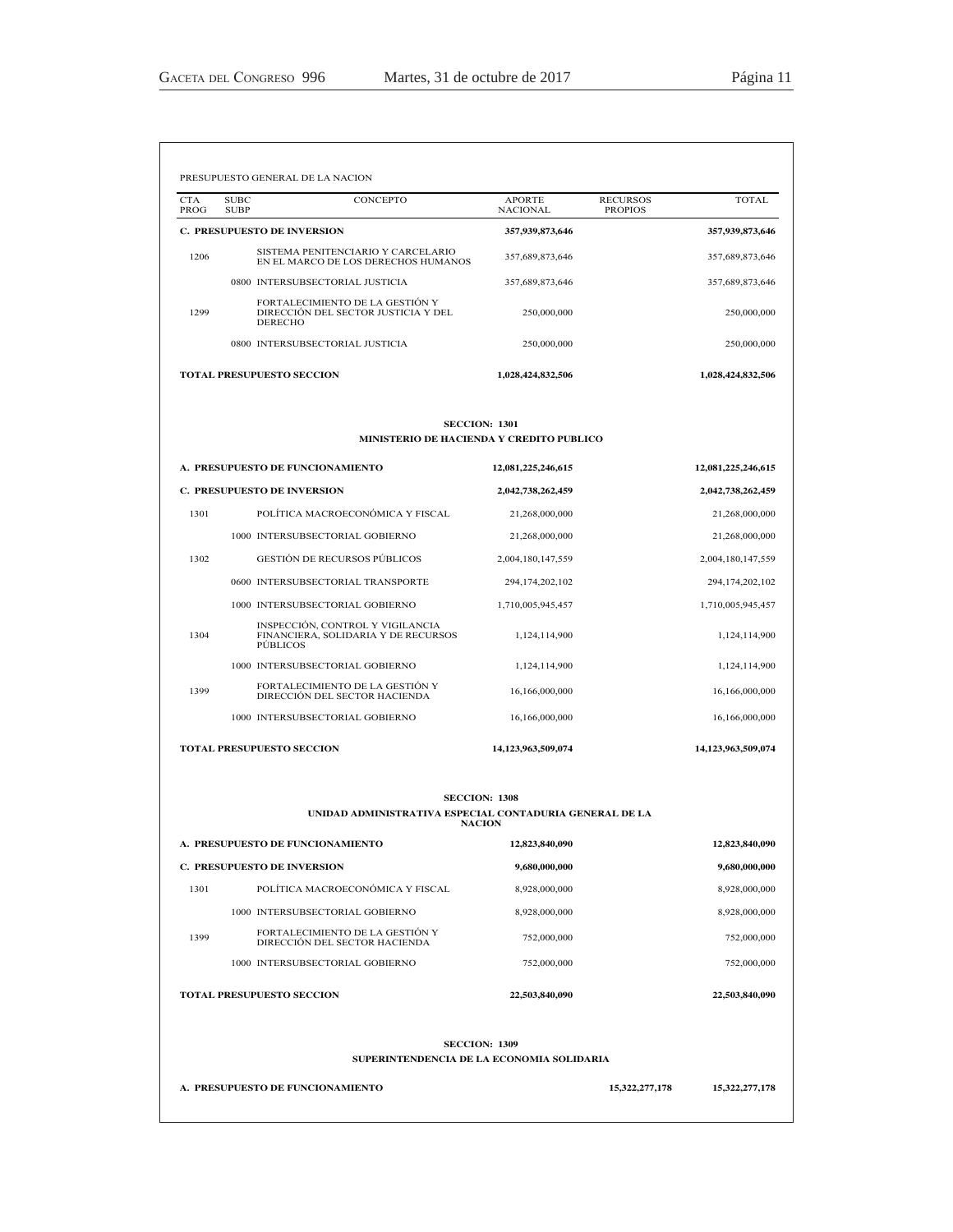| <b>TOTAL</b>                         | <b>RECURSOS</b><br><b>PROPIOS</b> | <b>APORTE</b><br><b>NACIONAL</b>     | CONCEPTO                                                                                   | <b>SUBC</b><br><b>SUBP</b> | <b>CTA</b><br>PROG |
|--------------------------------------|-----------------------------------|--------------------------------------|--------------------------------------------------------------------------------------------|----------------------------|--------------------|
| 11,128,800,037                       | 11,128,800,037                    |                                      | <b>C. PRESUPUESTO DE INVERSION</b>                                                         |                            |                    |
| 5,858,993,280                        | 5,858,993,280                     |                                      | INSPECCIÓN, CONTROL Y VIGILANCIA<br>FINANCIERA, SOLIDARIA Y DE RECURSOS<br><b>PÚBLICOS</b> |                            | 1304               |
| 5,858,993,280                        | 5,858,993,280                     |                                      | 1000 INTERSUBSECTORIAL GOBIERNO                                                            |                            |                    |
| 5,269,806,757                        | 5,269,806,757                     |                                      | FORTALECIMIENTO DE LA GESTIÓN Y<br>DIRECCIÓN DEL SECTOR HACIENDA                           |                            | 1399               |
| 5,269,806,757                        | 5,269,806,757                     |                                      | 1000 INTERSUBSECTORIAL GOBIERNO                                                            |                            |                    |
| 26,451,077,215                       | 26,451,077,215                    |                                      | <b>TOTAL PRESUPUESTO SECCION</b>                                                           |                            |                    |
|                                      |                                   | <b>SECCION: 1310</b>                 | UNIDAD ADMINISTRATIVA ESPECIAL DIRECCION DE IMPUESTOS Y                                    |                            |                    |
|                                      |                                   | <b>ADUANAS NACIONALES</b>            |                                                                                            |                            |                    |
| 1,283,781,439,024<br>227,733,345,457 | 6,148,700,000                     | 1,277,632,739,024<br>227,733,345,457 | A. PRESUPUESTO DE FUNCIONAMIENTO<br><b>C. PRESUPUESTO DE INVERSION</b>                     |                            |                    |
| 224, 333, 345, 457                   |                                   | 224, 333, 345, 457                   | FORTALECIMIENTO DEL RECAUDO Y<br><b>TRIBUTACIÓN</b>                                        |                            | 1305               |
| 224, 333, 345, 457                   |                                   | 224, 333, 345, 457                   | 1000 INTERSUBSECTORIAL GOBIERNO                                                            |                            |                    |
| 3,400,000,000                        |                                   | 3,400,000,000                        | FORTALECIMIENTO DE LA GESTIÓN Y<br>DIRECCIÓN DEL SECTOR HACIENDA                           |                            | 1399               |
| 3,400,000,000                        |                                   | 3,400,000,000                        | 1000 INTERSUBSECTORIAL GOBIERNO                                                            |                            |                    |
| 1,511,514,784,481                    | 6,148,700,000                     | 1,505,366,084,481                    | <b>TOTAL PRESUPUESTO SECCION</b>                                                           |                            |                    |
|                                      |                                   | <b>SECCION: 1312</b>                 | UNIDAD DE INFORMACION Y ANALISIS FINANCIERO                                                |                            |                    |
|                                      |                                   | 8,866,460,578                        | A. PRESUPUESTO DE FUNCIONAMIENTO                                                           |                            |                    |
| 8,866,460,578                        |                                   | 1,379,072,000                        | <b>C. PRESUPUESTO DE INVERSION</b>                                                         |                            |                    |
| 1,379,072,000                        |                                   |                                      | INSPECCIÓN, CONTROL Y VIGILANCIA                                                           |                            | 1304               |
| 1,379,072,000                        |                                   | 1,379,072,000                        | FINANCIERA, SOLIDARIA Y DE RECURSOS<br><b>PÚBLICOS</b>                                     |                            |                    |
| 1,379,072,000                        |                                   | 1,379,072,000                        | 1000 INTERSUBSECTORIAL GOBIERNO                                                            |                            |                    |
| 10,245,532,578                       |                                   | 10,245,532,578                       | TOTAL PRESUPUESTO SECCION                                                                  |                            |                    |
|                                      |                                   | <b>SECCION: 1313</b>                 |                                                                                            |                            |                    |
|                                      |                                   |                                      | SUPERINTENDENCIA FINANCIERA DE COLOMBIA                                                    |                            |                    |
| 198,364,593,623                      | 198,364,593,623                   |                                      | A. PRESUPUESTO DE FUNCIONAMIENTO                                                           |                            |                    |
| 20,950,240,887                       | 20,950,240,887                    |                                      | <b>C. PRESUPUESTO DE INVERSION</b><br>FORTALECIMIENTO DE LA GESTIÓN Y                      |                            |                    |
| 20,950,240,887<br>20,950,240,887     | 20,950,240,887<br>20,950,240,887  |                                      | DIRECCIÓN DEL SECTOR HACIENDA<br>1000 INTERSUBSECTORIAL GOBIERNO                           |                            | 1399               |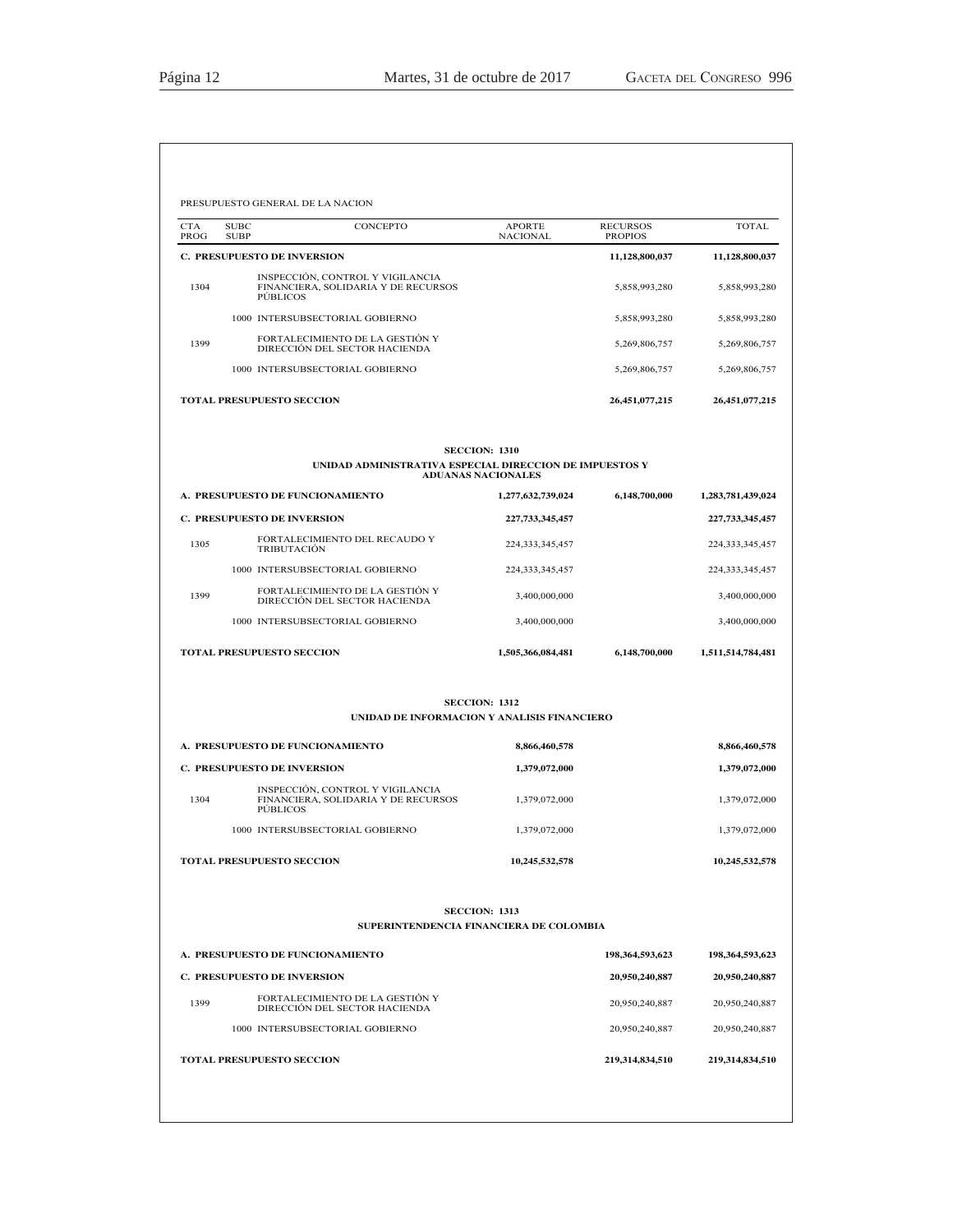| <b>CTA</b><br>PROG | <b>SUBC</b><br>CONCEPTO<br><b>SUBP</b>                                                                                      | <b>APORTE</b><br><b>NACIONAL</b>                              | <b>RECURSOS</b><br><b>PROPIOS</b> | <b>TOTAL</b>       |
|--------------------|-----------------------------------------------------------------------------------------------------------------------------|---------------------------------------------------------------|-----------------------------------|--------------------|
|                    |                                                                                                                             |                                                               |                                   |                    |
|                    | UNIDAD ADMINISTRATIVA ESPECIAL DE GESTION PENSIONAL Y<br><b>CONTRIBUCIONES PARAFISCALES DE LA PROTECCIÓN SOCIAL - UGPPP</b> | <b>SECCION: 1314</b>                                          |                                   |                    |
|                    | A. PRESUPUESTO DE FUNCIONAMIENTO                                                                                            | 173,505,750,000                                               |                                   | 173,505,750,000    |
|                    | <b>C. PRESUPUESTO DE INVERSION</b>                                                                                          | 6,634,041,074                                                 |                                   | 6,634,041,074      |
| 1399               | FORTALECIMIENTO DE LA GESTIÓN Y<br>DIRECCIÓN DEL SECTOR HACIENDA                                                            | 6,634,041,074                                                 |                                   | 6,634,041,074      |
|                    | 1000 INTERSUBSECTORIAL GOBIERNO                                                                                             | 6,634,041,074                                                 |                                   | 6,634,041,074      |
|                    | TOTAL PRESUPUESTO SECCION                                                                                                   | 180, 139, 791, 074                                            |                                   | 180, 139, 791, 074 |
|                    |                                                                                                                             | <b>SECCION: 1315</b><br><b>FONDO ADAPTACION</b>               |                                   |                    |
|                    | A. PRESUPUESTO DE FUNCIONAMIENTO                                                                                            | 26,714,983,095                                                |                                   | 26,714,983,095     |
|                    | <b>C. PRESUPUESTO DE INVERSION</b>                                                                                          | 700,000,000,000                                               |                                   | 700,000,000,000    |
| 1303               | REDUCCIÓN DE LA VULNERABILIDAD<br>FISCAL ANTE DESASTRES Y RIESGOS<br><b>CLIMÁTICOS</b>                                      | 700,000,000,000                                               |                                   | 700,000,000,000    |
|                    | 1000 INTERSUBSECTORIAL GOBIERNO                                                                                             | 700,000,000,000                                               |                                   | 700,000,000,000    |
|                    |                                                                                                                             |                                                               |                                   |                    |
|                    | TOTAL PRESUPUESTO SECCION                                                                                                   | 726,714,983,095                                               |                                   | 726,714,983,095    |
|                    |                                                                                                                             | <b>SECCION: 1401</b><br>SERVICIO DE LA DEUDA PUBLICA NACIONAL |                                   |                    |
|                    | <b>B. PRESUPUESTO DE SERVICIO DE LA DEUDA PUBLICA</b>                                                                       | 47,316,705,869,732                                            |                                   | 47,316,705,869,732 |
|                    | <b>TOTAL PRESUPUESTO SECCION</b>                                                                                            | 47,316,705,869,732                                            |                                   | 47,316,705,869,732 |
|                    |                                                                                                                             | <b>SECCION: 1501</b><br><b>MINISTERIO DE DEFENSA NACIONAL</b> |                                   |                    |
|                    | A. PRESUPUESTO DE FUNCIONAMIENTO                                                                                            | 12,935,139,414,000                                            |                                   | 12,935,139,414,000 |
|                    | <b>C. PRESUPUESTO DE INVERSION</b>                                                                                          | 684, 961, 725, 639                                            |                                   | 684, 961, 725, 639 |
| 1502               | CAPACIDADES DE LAS FUERZAS MILITARES<br>EN SEGURIDAD PÚBLICA Y DEFENSA EN EL<br>TERRITORIO NACIONAL                         | 559,891,574,482                                               |                                   | 559,891,574,482    |
|                    | INTERSUBSECTORIAL DEFENSA Y<br>0100<br><b>SEGURIDAD</b>                                                                     | 559,891,574,482                                               |                                   | 559,891,574,482    |
| 1504               | DESARROLLO MARÍTIMO, FLUVIAL Y<br>COSTERO DESDE EL SECTOR DEFENSA                                                           | 74,123,000,000                                                |                                   | 74,123,000,000     |
|                    | INTERSUBSECTORIAL DEFENSA Y<br>0100<br><b>SEGURIDAD</b>                                                                     | 74,123,000,000                                                |                                   | 74,123,000,000     |
| 1505               | GENERACIÓN DE BIENESTAR PARA LA<br>FUERZA PÚBLICA Y SUS FAMILIAS                                                            | 10,605,000,000                                                |                                   | 10,605,000,000     |
|                    | INTERSUBSECTORIAL DEFENSA Y<br>0100<br><b>SEGURIDAD</b>                                                                     | 10,605,000,000                                                |                                   | 10,605,000,000     |
| 1507               | GRUPO SOCIAL Y EMPRESARIAL DE LA<br>DEFENSA (GSED) COMPETITIVO                                                              | 500,000,000                                                   |                                   | 500,000,000        |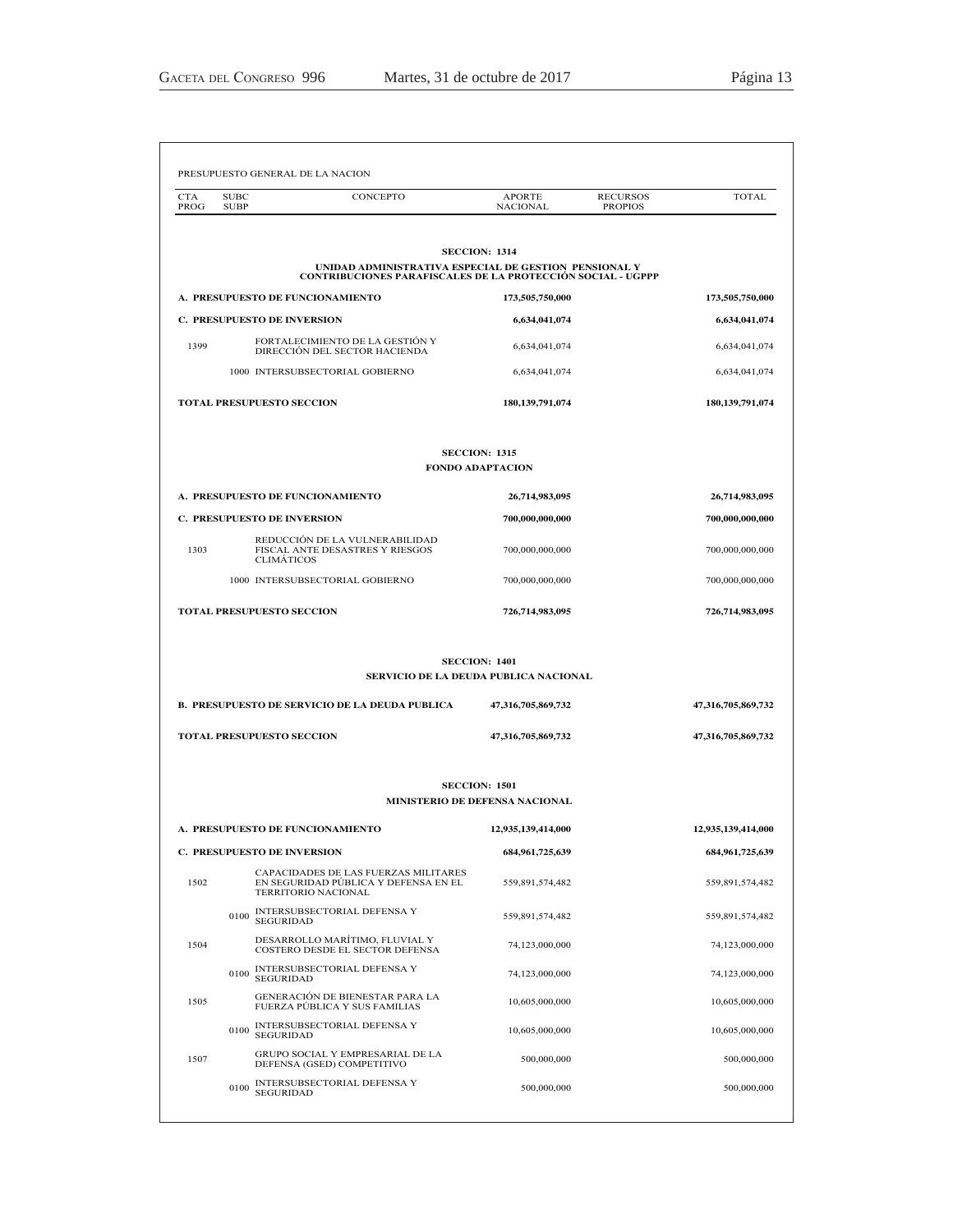| <b>CTA</b><br>PROG | <b>SUBC</b><br><b>SUBP</b> | CONCEPTO                                                                                                     | <b>APORTE</b><br><b>NACIONAL</b> | <b>RECURSOS</b><br><b>PROPIOS</b> | <b>TOTAL</b>                                                       |
|--------------------|----------------------------|--------------------------------------------------------------------------------------------------------------|----------------------------------|-----------------------------------|--------------------------------------------------------------------|
| 1599               |                            | FORTALECIMIENTO DE LA GESTIÓN Y<br>DIRECCIÓN DEL SECTOR DEFENSA Y<br><b>SEGURIDAD</b>                        | 39,842,151,157                   |                                   | 39,842,151,157                                                     |
|                    | 0100                       | INTERSUBSECTORIAL DEFENSA Y<br><b>SEGURIDAD</b>                                                              | 39,842,151,157                   |                                   | 39,842,151,157                                                     |
|                    |                            | <b>TOTAL PRESUPUESTO SECCION</b>                                                                             | 13,620,101,139,639               |                                   | 13,620,101,139,639                                                 |
|                    |                            | <b>SECCION: 1503</b><br>CAJA DE RETIRO DE LAS FUERZAS MILITARES                                              |                                  |                                   |                                                                    |
|                    |                            | <b>A. PRESUPUESTO DE FUNCIONAMIENTO</b>                                                                      | 2,637,826,837,000                | 242,494,282,000                   | 2,880,321,119,000                                                  |
|                    |                            | <b>C. PRESUPUESTO DE INVERSION</b>                                                                           |                                  | 5,500,000,000                     | 5,500,000,000                                                      |
| 1507               |                            | GRUPO SOCIAL Y EMPRESARIAL DE LA<br>DEFENSA (GSED) COMPETITIVO                                               |                                  | 860,500,000                       | 860,500,000                                                        |
|                    | 0100                       | INTERSUBSECTORIAL DEFENSA Y<br><b>SEGURIDAD</b>                                                              |                                  | 860,500,000                       | 860,500,000                                                        |
| 1599               |                            | FORTALECIMIENTO DE LA GESTIÓN Y<br>DIRECCIÓN DEL SECTOR DEFENSA Y<br><b>SEGURIDAD</b>                        |                                  | 4,639,500,000                     | 4,639,500,000                                                      |
|                    | 0100                       | INTERSUBSECTORIAL DEFENSA Y<br><b>SEGURIDAD</b>                                                              |                                  | 4,639,500,000                     | 4,639,500,000                                                      |
|                    |                            | <b>TOTAL PRESUPUESTO SECCION</b>                                                                             | 2,637,826,837,000                | 247,994,282,000                   | 2,885,821,119,000                                                  |
|                    |                            |                                                                                                              |                                  |                                   |                                                                    |
|                    |                            | <b>SECCION: 1507</b><br><b>INSTITUTO CASAS FISCALES DEL EJERCITO</b>                                         |                                  |                                   |                                                                    |
|                    |                            | A. PRESUPUESTO DE FUNCIONAMIENTO                                                                             |                                  | 25,481,000,000                    |                                                                    |
|                    |                            | <b>C. PRESUPUESTO DE INVERSION</b>                                                                           |                                  | 13,593,000,000                    |                                                                    |
| 1505               |                            | GENERACIÓN DE BIENESTAR PARA LA<br>FUERZA PÚBLICA Y SUS FAMILIAS                                             |                                  | 9,243,000,000                     |                                                                    |
|                    | 0100                       | INTERSUBSECTORIAL DEFENSA Y<br><b>SEGURIDAD</b>                                                              |                                  | 9,243,000,000                     | 25,481,000,000<br>13,593,000,000<br>9,243,000,000<br>9,243,000,000 |
| 1507               |                            | GRUPO SOCIAL Y EMPRESARIAL DE LA<br>DEFENSA (GSED) COMPETITIVO                                               |                                  | 4,350,000,000                     |                                                                    |
|                    | 0100                       | INTERSUBSECTORIAL DEFENSA Y<br><b>SEGURIDAD</b>                                                              |                                  | 4,350,000,000                     |                                                                    |
|                    |                            | <b>TOTAL PRESUPUESTO SECCION</b>                                                                             |                                  | 39,074,000,000                    | 4,350,000,000<br>4,350,000,000<br>39,074,000,000                   |
|                    |                            | <b>SECCION: 1508</b>                                                                                         |                                  |                                   |                                                                    |
|                    |                            | DEFENSA CIVIL COLOMBIANA, GUILLERMO LEÓN VALENCIA                                                            |                                  |                                   |                                                                    |
|                    |                            | A. PRESUPUESTO DE FUNCIONAMIENTO                                                                             | 22,106,000,000                   | 5,905,000,000                     |                                                                    |
| 1506               |                            | <b>C. PRESUPUESTO DE INVERSION</b><br>GESTION DEL RIESGO DE DESASTRES DESDE<br>EL SECTOR DEFENSA Y SEGURIDAD | 1,308,504,084<br>1,308,504,084   |                                   |                                                                    |
|                    | 0100                       | INTERSUBSECTORIAL DEFENSA Y<br><b>SEGURIDAD</b>                                                              | 1,308,504,084                    |                                   | 28,011,000,000<br>1,308,504,084<br>1,308,504,084<br>1,308,504,084  |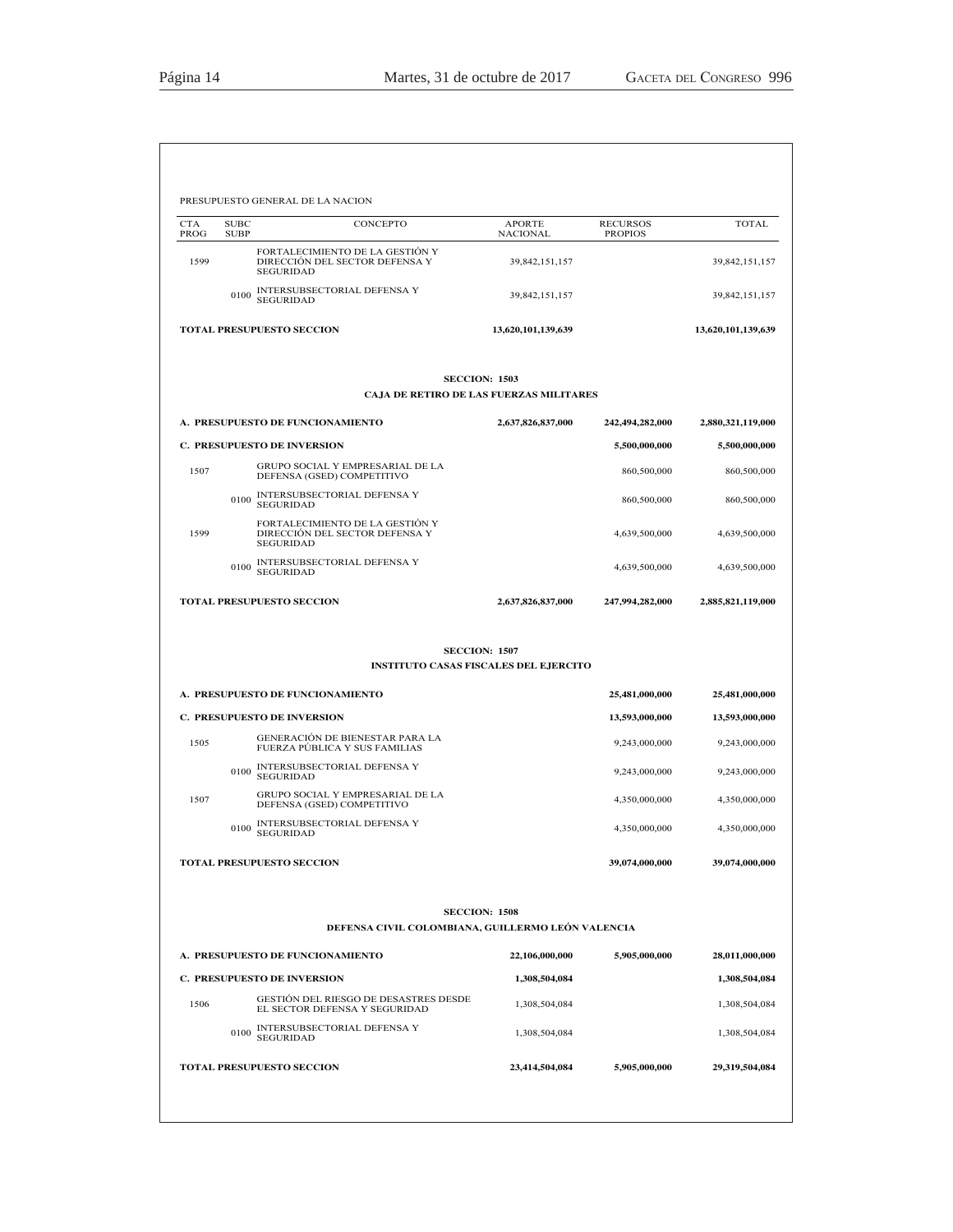| <b>CTA</b><br>PROG | <b>SUBC</b><br><b>SUBP</b>         | CONCEPTO                                                          | <b>APORTE</b><br><b>NACIONAL</b>                         | <b>RECURSOS</b><br><b>PROPIOS</b> | TOTAL             |
|--------------------|------------------------------------|-------------------------------------------------------------------|----------------------------------------------------------|-----------------------------------|-------------------|
|                    |                                    |                                                                   |                                                          |                                   |                   |
|                    |                                    |                                                                   | <b>SECCION: 1510</b><br><b>CLUB MILITAR DE OFICIALES</b> |                                   |                   |
|                    |                                    | A. PRESUPUESTO DE FUNCIONAMIENTO                                  |                                                          | 45,839,927,122                    | 45,839,927,122    |
|                    | <b>TOTAL PRESUPUESTO SECCION</b>   |                                                                   |                                                          | 45,839,927,122                    | 45,839,927,122    |
|                    |                                    | CAJA DE SUELDOS DE RETIRO DE LA POLICIA NACIONAL                  | <b>SECCION: 1511</b>                                     |                                   |                   |
|                    |                                    | A. PRESUPUESTO DE FUNCIONAMIENTO                                  | 2,772,595,356,000                                        | 240,439,109,000                   | 3,013,034,465,000 |
|                    | <b>C. PRESUPUESTO DE INVERSION</b> |                                                                   |                                                          | 14,000,000,000                    | 14,000,000,000    |
| 1507               |                                    | GRUPO SOCIAL Y EMPRESARIAL DE LA<br>DEFENSA (GSED) COMPETITIVO    |                                                          | 12,000,000,000                    | 12,000,000,000    |
|                    | 0100<br><b>SEGURIDAD</b>           | INTERSUBSECTORIAL DEFENSA Y                                       |                                                          | 12,000,000,000                    | 12,000,000,000    |
| 1599               | <b>SEGURIDAD</b>                   | FORTALECIMIENTO DE LA GESTIÓN Y<br>DIRECCIÓN DEL SECTOR DEFENSA Y |                                                          | 2,000,000,000                     | 2,000,000,000     |
|                    | 0100<br><b>SEGURIDAD</b>           | INTERSUBSECTORIAL DEFENSA Y                                       |                                                          | 2,000,000,000                     | 2,000,000,000     |
|                    | <b>TOTAL PRESUPUESTO SECCION</b>   |                                                                   | 2,772,595,356,000                                        | 254,439,109,000                   | 3,027,034,465,000 |
|                    |                                    |                                                                   | <b>SECCION: 1512</b>                                     |                                   |                   |
|                    |                                    |                                                                   | FONDO ROTATORIO DE LA POLICIA                            |                                   |                   |
|                    |                                    | A. PRESUPUESTO DE FUNCIONAMIENTO                                  |                                                          | 233,038,000,000                   | 233,038,000,000   |
|                    | <b>C. PRESUPUESTO DE INVERSION</b> | GRUPO SOCIAL Y EMPRESARIAL DE LA                                  |                                                          | 4,960,000,000                     | 4,960,000,000     |
| 1507               |                                    | DEFENSA (GSED) COMPETITIVO<br><b>INTERSUBSECTORIAL DEFENSA Y</b>  |                                                          | 4,960,000,000                     | 4,960,000,000     |
|                    | 0100<br><b>SEGURIDAD</b>           |                                                                   |                                                          | 4,960,000,000                     | 4,960,000,000     |
|                    | <b>TOTAL PRESUPUESTO SECCION</b>   |                                                                   |                                                          | 237,998,000,000                   | 237,998,000,000   |
|                    |                                    | SUPERINTENDENCIA DE VIGILANCIA Y SEGURIDAD PRIVADA                | <b>SECCION: 1516</b>                                     |                                   |                   |
|                    |                                    | A. PRESUPUESTO DE FUNCIONAMIENTO                                  |                                                          | 20,150,000,000                    | 20.150.000.000    |
|                    | <b>C. PRESUPUESTO DE INVERSION</b> |                                                                   |                                                          | 5,562,000,000                     | 5,562,000,000     |
| 1507               |                                    | GRUPO SOCIAL Y EMPRESARIAL DE LA<br>DEFENSA (GSED) COMPETITIVO    |                                                          | 5,562,000,000                     | 5,562,000,000     |
|                    | 0100<br><b>SEGURIDAD</b>           | INTERSUBSECTORIAL DEFENSA Y                                       |                                                          | 5,562,000,000                     | 5,562,000,000     |
|                    | <b>TOTAL PRESUPUESTO SECCION</b>   |                                                                   |                                                          | 25,712,000,000                    | 25,712,000,000    |
|                    |                                    |                                                                   | <b>SECCION: 1519</b>                                     |                                   |                   |
|                    |                                    |                                                                   | <b>HOSPITAL MILITAR</b>                                  |                                   |                   |
|                    |                                    | A. PRESUPUESTO DE FUNCIONAMIENTO                                  | 19,444,839,000                                           | 371,874,341,000                   | 391,319,180,000   |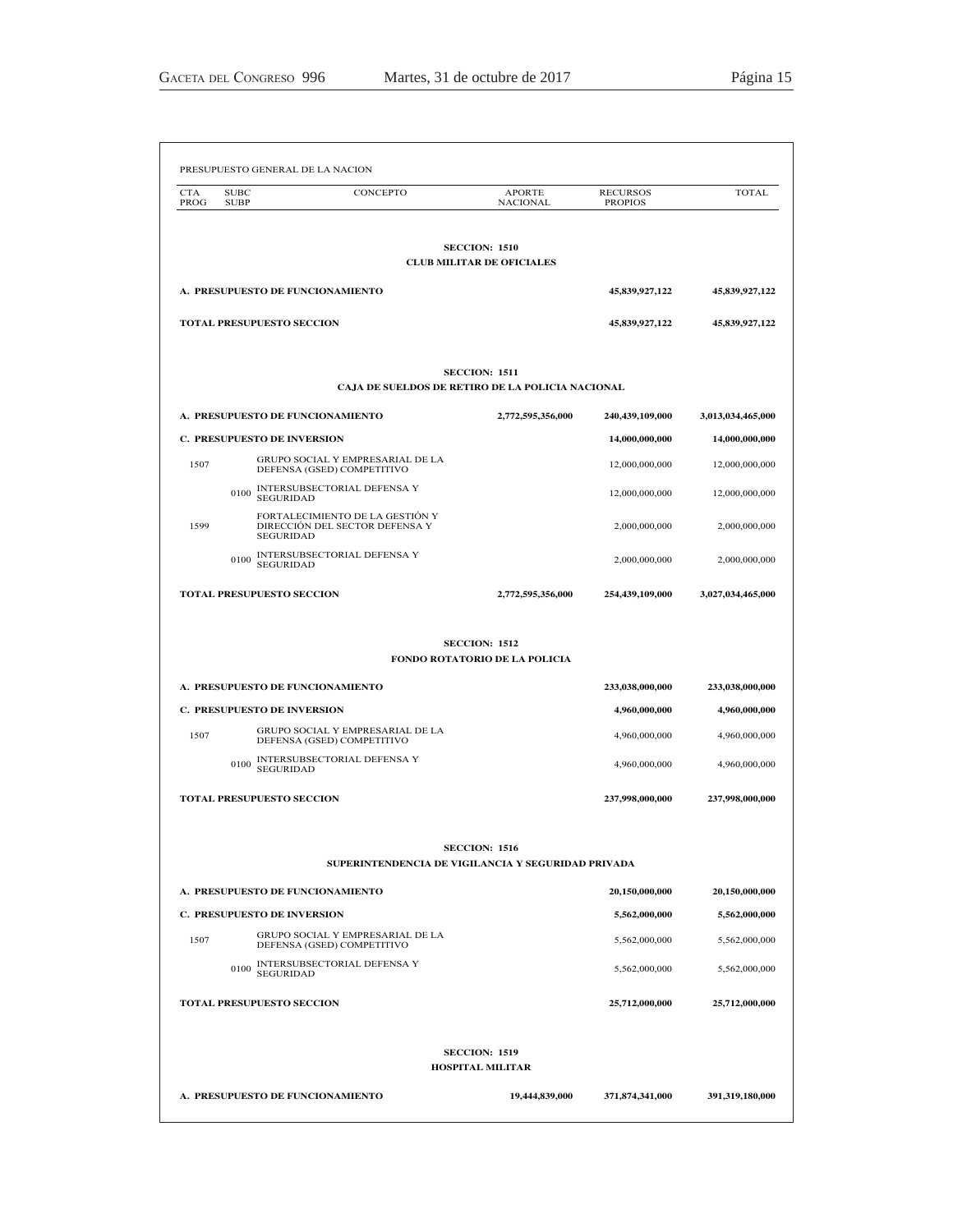| <b>CTA</b><br>PROG | <b>SUBC</b><br><b>SUBP</b> | CONCEPTO                                                                                                     | <b>APORTE</b><br><b>NACIONAL</b>         | <b>RECURSOS</b><br><b>PROPIOS</b> | <b>TOTAL</b>       |
|--------------------|----------------------------|--------------------------------------------------------------------------------------------------------------|------------------------------------------|-----------------------------------|--------------------|
|                    |                            | <b>C. PRESUPUESTO DE INVERSION</b>                                                                           |                                          | 17,453,000,000                    | 17,453,000,000     |
| 1505               |                            | <b>GENERACIÓN DE BIENESTAR PARA LA</b><br>FUERZA PÚBLICA Y SUS FAMILIAS                                      |                                          | 14,803,000,000                    | 14,803,000,000     |
|                    | 0100                       | INTERSUBSECTORIAL DEFENSA Y<br><b>SEGURIDAD</b>                                                              |                                          | 14,803,000,000                    | 14,803,000,000     |
| 1507               |                            | GRUPO SOCIAL Y EMPRESARIAL DE LA<br>DEFENSA (GSED) COMPETITIVO                                               |                                          | 2.650,000,000                     | 2,650,000,000      |
|                    | 0100                       | INTERSUBSECTORIAL DEFENSA Y<br><b>SEGURIDAD</b>                                                              |                                          | 2,650,000,000                     | 2,650,000,000      |
|                    |                            | <b>TOTAL PRESUPUESTO SECCION</b>                                                                             | 19,444,839,000                           | 389,327,341,000                   | 408,772,180,000    |
|                    |                            | AGENCIA LOGISTICA DE LAS FUERZAS MILITARES                                                                   | <b>SECCION: 1520</b>                     |                                   |                    |
|                    |                            | A. PRESUPUESTO DE FUNCIONAMIENTO                                                                             |                                          | 580,383,000,000                   | 580,383,000,000    |
|                    |                            | <b>C. PRESUPUESTO DE INVERSION</b>                                                                           |                                          | 7,130,000,000                     | 7,130,000,000      |
| 1507               |                            | GRUPO SOCIAL Y EMPRESARIAL DE LA<br>DEFENSA (GSED) COMPETITIVO                                               |                                          | 7,130,000,000                     | 7,130,000,000      |
|                    | 0100                       | INTERSUBSECTORIAL DEFENSA Y<br><b>SEGURIDAD</b>                                                              |                                          | 7,130,000,000                     | 7,130,000,000      |
|                    |                            | <b>TOTAL PRESUPUESTO SECCION</b>                                                                             |                                          | 587,513,000,000                   | 587,513,000,000    |
|                    |                            |                                                                                                              | <b>SECCION: 1601</b><br>POLICIA NACIONAL |                                   |                    |
|                    |                            | A. PRESUPUESTO DE FUNCIONAMIENTO                                                                             | 9,560,960,000,000                        |                                   | 9,560,960,000,000  |
|                    |                            | <b>C. PRESUPUESTO DE INVERSION</b>                                                                           | 181,231,237,474                          |                                   | 181, 231, 237, 474 |
| 1501               |                            | CAPACIDADES DE LA POLICÍA NACIONAL<br>EN SEGURIDAD PÚBLICA, PREVENCIÓN,<br>CONVIVENCIA Y SEGURIDAD CIUDADANA | 159,429,237,474                          |                                   | 159,429,237,474    |
|                    | 0100                       | INTERSUBSECTORIAL DEFENSA Y<br><b>SEGURIDAD</b>                                                              | 159, 429, 237, 474                       |                                   | 159,429,237,474    |
| 1505               |                            | GENERACIÓN DE BIENESTAR PARA LA<br>FUERZA PÚBLICA Y SUS FAMILIAS                                             | 21,802,000,000                           |                                   | 21,802,000,000     |
|                    | 0100                       | INTERSUBSECTORIAL DEFENSA Y<br><b>SEGURIDAD</b>                                                              | 21,802,000,000                           |                                   | 21,802,000,000     |
|                    |                            | <b>TOTAL PRESUPUESTO SECCION</b>                                                                             | 9,742,191,237,474                        |                                   | 9,742,191,237,474  |
|                    |                            | MINISTERIO DE AGRICULTURA Y DESARROLLO RURAL                                                                 | <b>SECCION: 1701</b>                     |                                   |                    |
|                    |                            | A. PRESUPUESTO DE FUNCIONAMIENTO                                                                             | 296, 247, 447, 730                       |                                   | 296, 247, 447, 730 |
|                    |                            | <b>C. PRESUPUESTO DE INVERSION</b>                                                                           | 720,399,627,388                          |                                   | 720,399,627,388    |
| 1701               |                            | MEJORAMIENTO DE LA HABITABILIDAD<br><b>RURAL</b>                                                             | 203, 755, 311, 746                       |                                   | 203, 755, 311, 746 |
|                    |                            | 1100 INTERSUBSECTORIAL AGROPECUARIO                                                                          | 203, 755, 311, 746                       |                                   | 203, 755, 311, 746 |
|                    |                            |                                                                                                              |                                          |                                   |                    |
| 1702               |                            | INCLUSIÓN PRODUCTIVA DE PEQUEÑOS<br>PRODUCTORES RURALES                                                      | 237,509,285,029                          |                                   | 237,509,285,029    |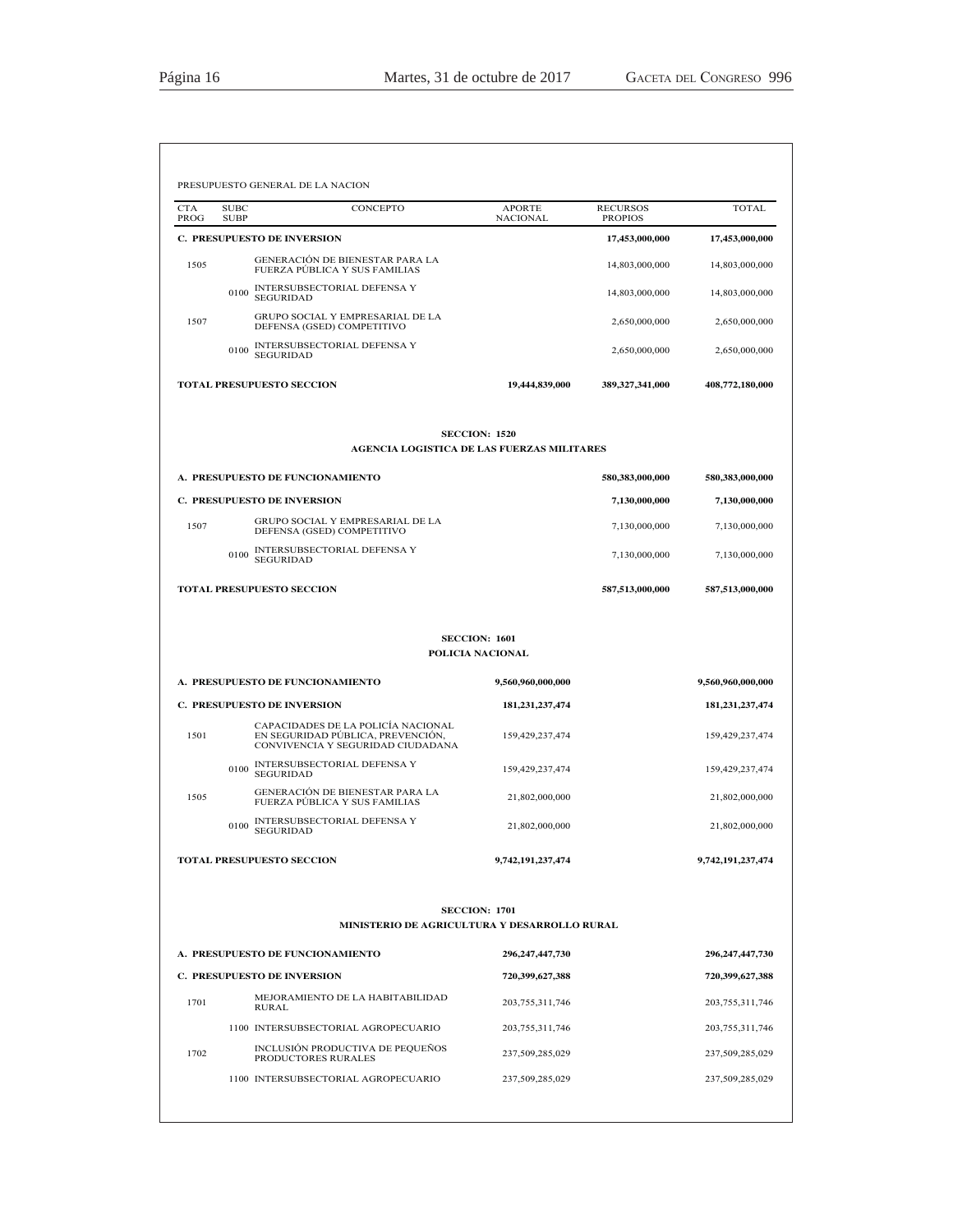| <b>CTA</b><br>PROG | <b>SUBC</b><br><b>SUBP</b> | <b>CONCEPTO</b>                                                                                      | <b>APORTE</b><br><b>NACIONAL</b> | <b>RECURSOS</b><br><b>PROPIOS</b> | <b>TOTAL</b>      |
|--------------------|----------------------------|------------------------------------------------------------------------------------------------------|----------------------------------|-----------------------------------|-------------------|
| 1703               |                            | SERVICIOS FINANCIEROS Y GESTIÓN DEL<br>RIESGO PARA LAS ACTIVIDADES<br><b>AGROPECUARIAS Y RURALES</b> | 81,927,486,613                   |                                   | 81,927,486,613    |
|                    |                            | 1100 INTERSUBSECTORIAL AGROPECUARIO                                                                  | 81,927,486,613                   |                                   | 81,927,486,613    |
| 1704               |                            | ORDENAMIENTO SOCIAL Y USO<br>PRODUCTIVO DEL TERRITORIO RURAL                                         | 12,807,544,000                   |                                   | 12,807,544,000    |
|                    |                            | 1100 INTERSUBSECTORIAL AGROPECUARIO                                                                  | 12,807,544,000                   |                                   | 12,807,544,000    |
| 1706               |                            | APROVECHAMIENTO DE MERCADOS<br><b>EXTERNOS</b>                                                       | 500,000,000                      |                                   | 500,000,000       |
|                    |                            | 1100 INTERSUBSECTORIAL AGROPECUARIO                                                                  | 500,000,000                      |                                   | 500,000,000       |
| 1708               |                            | CIENCIA, TECNOLOGÍA E INNOVACIÓN<br><b>AGROPECUARIA</b>                                              | 14,300,000,000                   |                                   | 14,300,000,000    |
|                    |                            | 1100 INTERSUBSECTORIAL AGROPECUARIO                                                                  | 14,300,000,000                   |                                   | 14,300,000,000    |
| 1709               |                            | INFRAESTRUCTURA PRODUCTIVA Y<br><b>COMERCIALIZACIÓN</b>                                              | 144,500,000,000                  |                                   | 144,500,000,000   |
|                    |                            | 1100 INTERSUBSECTORIAL AGROPECUARIO                                                                  | 144,500,000,000                  |                                   | 144,500,000,000   |
| 1799               |                            | FORTALECIMIENTO DE LA GESTIÓN Y<br>DIRECCIÓN DEL SECTOR AGROPECUARIO                                 | 25,100,000,000                   |                                   | 25,100,000,000    |
|                    |                            | 1100 INTERSUBSECTORIAL AGROPECUARIO                                                                  | 25,100,000,000                   |                                   | 25,100,000,000    |
|                    |                            | <b>TOTAL PRESUPUESTO SECCION</b>                                                                     | 1,016,647,075,118                |                                   | 1,016,647,075,118 |

### INSTITUTO COLOMBIANO AGROPECUARIO (ICA)

| A. PRESUPUESTO DE FUNCIONAMIENTO<br><b>B. PRESUPUESTO DE SERVICIO DE LA DEUDA PUBLICA</b><br><b>C. PRESUPUESTO DE INVERSION</b> |                                                                      | 95,260,194,555     | 9,652,000,000  | 104,912,194,555 |  |
|---------------------------------------------------------------------------------------------------------------------------------|----------------------------------------------------------------------|--------------------|----------------|-----------------|--|
|                                                                                                                                 |                                                                      | 75,000,000         |                | 75,000,000      |  |
|                                                                                                                                 |                                                                      | 179, 327, 771, 969 | 51,364,700,000 | 230,692,471,969 |  |
| 1707                                                                                                                            | SANIDAD AGROPECUARIA E INOCUIDAD<br><b>AGROALIMENTARIA</b>           | 144,100,000,000    | 38,364,700,000 | 182,464,700,000 |  |
|                                                                                                                                 | 1100 INTERSUBSECTORIAL AGROPECUARIO                                  | 144,100,000,000    | 38,364,700,000 | 182.464.700.000 |  |
| 1708                                                                                                                            | CIENCIA, TECNOLOGÍA E INNOVACIÓN<br><b>AGROPECUARIA</b>              | 2,227,771,969      |                | 2,227,771,969   |  |
|                                                                                                                                 | 1100 INTERSUBSECTORIAL AGROPECUARIO                                  | 2,227,771,969      |                | 2,227,771,969   |  |
| 1799                                                                                                                            | FORTALECIMIENTO DE LA GESTIÓN Y<br>DIRECCIÓN DEL SECTOR AGROPECUARIO | 33,000,000,000     | 13,000,000,000 | 46,000,000,000  |  |
|                                                                                                                                 | 1100 INTERSUBSECTORIAL AGROPECUARIO                                  | 33,000,000,000     | 13,000,000,000 | 46,000,000,000  |  |
|                                                                                                                                 | <b>TOTAL PRESUPUESTO SECCION</b>                                     | 274,662,966,524    | 61,016,700,000 | 335,679,666,524 |  |

### **SECCION: 1715** AUTORIDAD NACIONAL DE ACUICULTURA Y PESCA - AUNAP

| A. PRESUPUESTO DE FUNCIONAMIENTO   |                                                            | 11,046,053,519 | 443,000,000   | 11,489,053,519 |
|------------------------------------|------------------------------------------------------------|----------------|---------------|----------------|
| <b>C. PRESUPUESTO DE INVERSION</b> |                                                            | 54,063,285,846 | 2,351,700,000 | 56,414,985,846 |
| 1707                               | SANIDAD AGROPECUARIA E INOCUIDAD<br><b>AGROALIMENTARIA</b> | 5,519,652,189  |               | 5,519,652,189  |
|                                    | 1100 INTERSUBSECTORIAL AGROPECUARIO                        | 5,519,652,189  |               | 5,519,652,189  |
| 1708                               | CIENCIA, TECNOLOGÍA E INNOVACIÓN<br><b>AGROPECUARIA</b>    | 5,289,576,104  |               | 5,289,576,104  |
|                                    | 1100 INTERSUBSECTORIAL AGROPECUARIO                        | 5,289,576,104  |               | 5,289,576,104  |
|                                    |                                                            |                |               |                |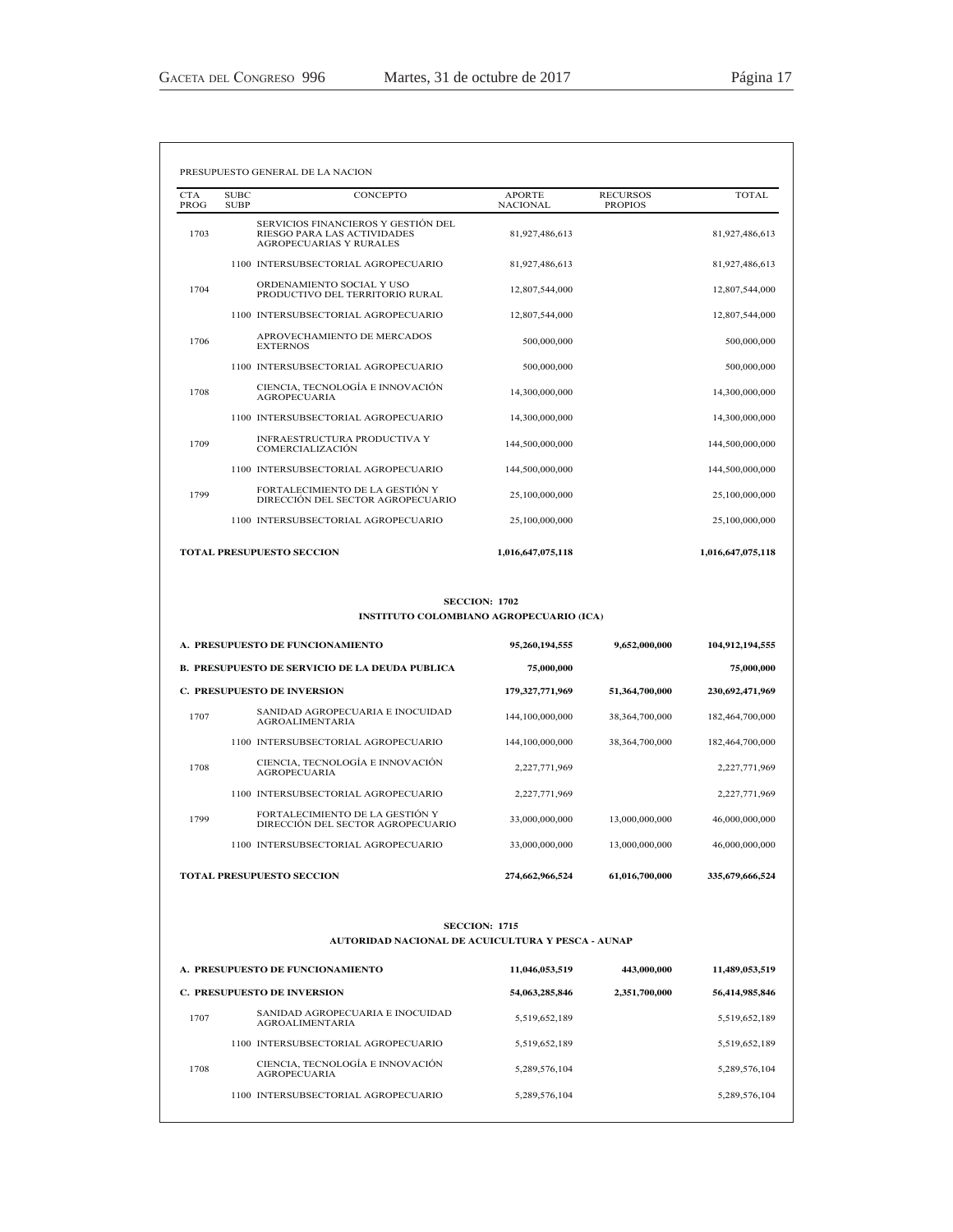| <b>CTA</b><br>PROG | <b>SUBC</b><br><b>SUBP</b> | CONCEPTO                                                               | <b>APORTE</b><br><b>NACIONAL</b>                                                   | <b>RECURSOS</b><br><b>PROPIOS</b> | <b>TOTAL</b>                                                                                                                  |
|--------------------|----------------------------|------------------------------------------------------------------------|------------------------------------------------------------------------------------|-----------------------------------|-------------------------------------------------------------------------------------------------------------------------------|
| 1709               |                            | INFRAESTRUCTURA PRODUCTIVA Y<br><b>COMERCIALIZACIÓN</b>                | 37,052,469,053                                                                     | 2,351,700,000                     | 39,404,169,053                                                                                                                |
|                    |                            | 1100 INTERSUBSECTORIAL AGROPECUARIO                                    | 37,052,469,053                                                                     | 2,351,700,000                     | 39,404,169,053                                                                                                                |
| 1799               |                            | FORTALECIMIENTO DE LA GESTIÓN Y<br>DIRECCIÓN DEL SECTOR AGROPECUARIO   | 6,201,588,500                                                                      |                                   | 6,201,588,500                                                                                                                 |
|                    |                            | 1100 INTERSUBSECTORIAL AGROPECUARIO                                    | 6,201,588,500                                                                      |                                   | 6,201,588,500                                                                                                                 |
|                    |                            | <b>TOTAL PRESUPUESTO SECCION</b>                                       | 65,109,339,365                                                                     | 2,794,700,000                     | 67,904,039,365                                                                                                                |
|                    |                            | UNIDAD ADMINISTRATIVA ESPECIAL DE GESTIÓN DE RESTITUCIÓN DE            | <b>SECCION: 1716</b><br><b>TIERRAS DESPOJADAS</b>                                  |                                   |                                                                                                                               |
|                    |                            | A. PRESUPUESTO DE FUNCIONAMIENTO                                       | 51,579,342,998                                                                     |                                   | 51,579,342,998                                                                                                                |
|                    |                            | <b>C. PRESUPUESTO DE INVERSION</b>                                     | 171,086,162,911                                                                    |                                   | 171,086,162,911                                                                                                               |
| 1705               |                            | RESTITUCIÓN DE TIERRAS A VÍCTIMAS DEL<br>CONFLICTO ARMADO              | 171,086,162,911                                                                    |                                   | 171,086,162,911                                                                                                               |
|                    |                            | 1100 INTERSUBSECTORIAL AGROPECUARIO                                    | 171,086,162,911                                                                    |                                   | 171,086,162,911                                                                                                               |
|                    |                            | <b>TOTAL PRESUPUESTO SECCION</b>                                       | 222,665,505,909                                                                    |                                   | 222,665,505,909                                                                                                               |
|                    |                            | A. PRESUPUESTO DE FUNCIONAMIENTO                                       | <b>SECCION: 1717</b><br><b>AGENCIA NACIONAL DE TIERRAS - ANT</b><br>21,362,067,604 |                                   | 21,362,067,604                                                                                                                |
|                    |                            | <b>B. PRESUPUESTO DE SERVICIO DE LA DEUDA PUBLICA</b>                  | 85,970,000                                                                         |                                   | 85,970,000                                                                                                                    |
|                    |                            | <b>C. PRESUPUESTO DE INVERSION</b>                                     | 259,204,696,769                                                                    | 2,100,000,000                     | 261,304,696,769                                                                                                               |
| 1704               |                            | ORDENAMIENTO SOCIAL Y USO<br>PRODUCTIVO DEL TERRITORIO RURAL           | 230,130,089,836                                                                    | 2,100,000,000                     | 232,230,089,836                                                                                                               |
|                    |                            | 1100 INTERSUBSECTORIAL AGROPECUARIO                                    | 230,130,089,836                                                                    | 2,100,000,000                     | 232,230,089,836                                                                                                               |
| 1799               |                            | FORTALECIMIENTO DE LA GESTIÓN Y<br>DIRECCIÓN DEL SECTOR AGROPECUARIO   | 29,074,606,933                                                                     |                                   | 29,074,606,933                                                                                                                |
|                    |                            | 1100 INTERSUBSECTORIAL AGROPECUARIO                                    | 29,074,606,933                                                                     |                                   | 29,074,606,933                                                                                                                |
|                    |                            |                                                                        |                                                                                    |                                   |                                                                                                                               |
|                    |                            | <b>TOTAL PRESUPUESTO SECCION</b>                                       | 280, 652, 734, 373                                                                 | 2.100.000.000                     | 282,752,734,373                                                                                                               |
|                    |                            |                                                                        | <b>SECCION: 1718</b>                                                               |                                   |                                                                                                                               |
|                    |                            |                                                                        | <b>AGENCIA DE DESARROLLO RURAL - ADR</b>                                           |                                   |                                                                                                                               |
|                    |                            | A. PRESUPUESTO DE FUNCIONAMIENTO                                       | 21,971,645,586                                                                     |                                   |                                                                                                                               |
| 1702               |                            | <b>C. PRESUPUESTO DE INVERSION</b><br>INCLUSIÓN PRODUCTIVA DE PEQUEÑOS | 259,443,331,969                                                                    | 3,097,700,000                     |                                                                                                                               |
|                    |                            | PRODUCTORES RURALES<br>1100 INTERSUBSECTORIAL AGROPECUARIO             | 103,828,244,059<br>103,828,244,059                                                 |                                   |                                                                                                                               |
| 1708               |                            | CIENCIA, TECNOLOGÍA E INNOVACIÓN                                       | 54,890,606,249                                                                     |                                   |                                                                                                                               |
|                    |                            | <b>AGROPECUARIA</b><br>1100 INTERSUBSECTORIAL AGROPECUARIO             | 54,890,606,249                                                                     |                                   |                                                                                                                               |
| 1709               |                            | INFRAESTRUCTURA PRODUCTIVA Y<br>COMERCIALIZACIÓN                       | 89, 822, 821, 675                                                                  | 3,097,700,000                     | 21,971,645,586<br>262,541,031,969<br>103,828,244,059<br>103,828,244,059<br>54,890,606,249<br>54,890,606,249<br>92,920,521,675 |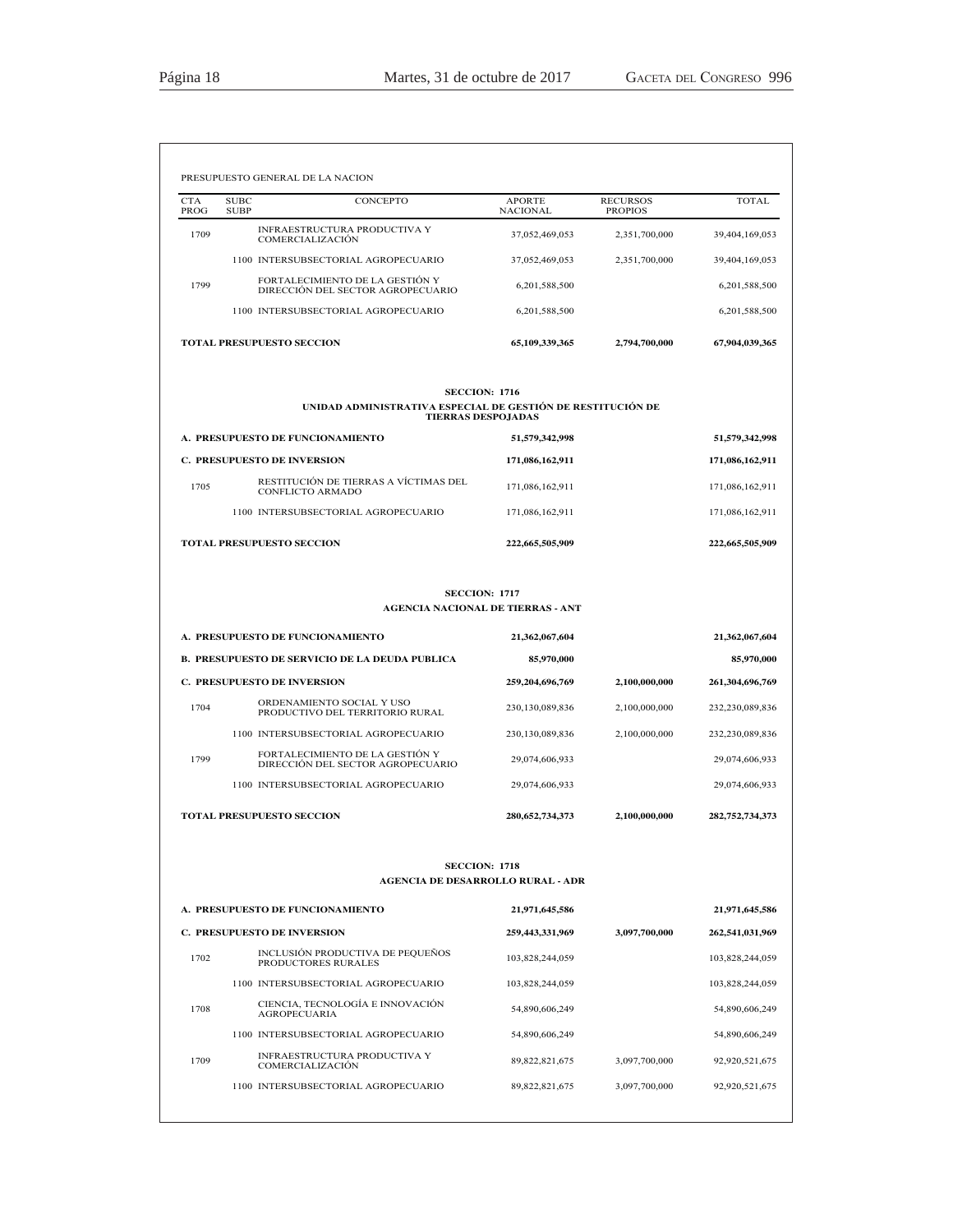| <b>CTA</b> | <b>SUBC</b><br>CONCEPTO                                                                                            | <b>APORTE</b>                                                    | <b>RECURSOS</b> | TOTAL                                                                |
|------------|--------------------------------------------------------------------------------------------------------------------|------------------------------------------------------------------|-----------------|----------------------------------------------------------------------|
| PROG       | <b>SUBP</b>                                                                                                        | <b>NACIONAL</b>                                                  | <b>PROPIOS</b>  |                                                                      |
| 1799       | FORTALECIMIENTO DE LA GESTIÓN Y<br>DIRECCIÓN DEL SECTOR AGROPECUARIO                                               | 10,901,659,986                                                   |                 | 10,901,659,986                                                       |
|            | 1100 INTERSUBSECTORIAL AGROPECUARIO                                                                                | 10,901,659,986                                                   |                 | 10,901,659,986                                                       |
|            | <b>TOTAL PRESUPUESTO SECCION</b>                                                                                   | 281,414,977,555                                                  | 3,097,700,000   | 284,512,677,555                                                      |
|            | <b>AGENCIA DE RENOVACION DEL TERRITORIO – ART</b>                                                                  | <b>SECCION: 1719</b>                                             |                 |                                                                      |
|            | A. PRESUPUESTO DE FUNCIONAMIENTO                                                                                   | 44,400,845,940                                                   |                 | 44,400,845,940                                                       |
|            | <b>C. PRESUPUESTO DE INVERSION</b>                                                                                 | 51,930,000,000                                                   |                 | 51,930,000,000                                                       |
| 1710       | RENOVACION TERRITORIAL PARA EL<br>DESARROLLO INTEGRAL DE LAS ZONAS<br>RURALES AFECTADAS POR EL CONFLICTO<br>ARMADO | 50,430,000,000                                                   |                 | 50,430,000,000                                                       |
|            | 1100 INTERSUBSECTORIAL AGROPECUARIO                                                                                | 50,430,000,000                                                   |                 | 50,430,000,000                                                       |
| 1799       | FORTALECIMIENTO DE LA GESTIÓN Y<br>DIRECCIÓN DEL SECTOR AGROPECUARIO                                               | 1,500,000,000                                                    |                 | 1,500,000,000                                                        |
|            | 1100 INTERSUBSECTORIAL AGROPECUARIO                                                                                | 1,500,000,000                                                    |                 | 1,500,000,000                                                        |
|            | <b>TOTAL PRESUPUESTO SECCION</b>                                                                                   | 96,330,845,940                                                   |                 | 96,330,845,940                                                       |
|            | MINISTERIO DE SALUD Y PROTECCION SOCIAL                                                                            | <b>SECCION: 1901</b>                                             |                 |                                                                      |
|            | A. PRESUPUESTO DE FUNCIONAMIENTO                                                                                   | 23,052,103,051,803                                               |                 | 23,052,103,051,803                                                   |
|            | <b>C. PRESUPUESTO DE INVERSION</b>                                                                                 | 393,396,353,887                                                  |                 | 393,396,353,887                                                      |
| 1901       | SALUD PÚBLICA Y PRESTACIÓN DE<br><b>SERVICIOS</b>                                                                  | 361,316,353,887                                                  |                 | 361, 316, 353, 887                                                   |
|            | 0300 INTERSUBSECTORIAL SALUD                                                                                       | 361, 316, 353, 887                                               |                 | 361, 316, 353, 887                                                   |
|            | ASEGURAMIENTO Y ADMINISTRACIÓN DEL                                                                                 |                                                                  |                 |                                                                      |
| 1902       | SISTEMA GENERAL DE LA SEGURIDAD<br><b>SOCIAL EN SALUD - SGSSS</b>                                                  | 10,600,000,000                                                   |                 |                                                                      |
|            | 0300 INTERSUBSECTORIAL SALUD                                                                                       | 10,600,000,000                                                   |                 |                                                                      |
| 1999       | FORTALECIMIENTO DE LA GESTIÓN Y<br>DIRECCIÓN DEL SECTOR SALUD Y<br>PROTECCIÓN SOCIAL                               | 21,480,000,000                                                   |                 |                                                                      |
|            | 0300 INTERSUBSECTORIAL SALUD                                                                                       | 21,480,000,000                                                   |                 | 10,600,000,000<br>10,600,000,000<br>21,480,000,000<br>21,480,000,000 |
|            | <b>TOTAL PRESUPUESTO SECCION</b>                                                                                   | 23,445,499,405,690                                               |                 | 23,445,499,405,690                                                   |
|            |                                                                                                                    | <b>SECCION: 1903</b><br><b>INSTITUTO NACIONAL DE SALUD (INS)</b> |                 |                                                                      |
|            | A. PRESUPUESTO DE FUNCIONAMIENTO                                                                                   | 31,655,892,000                                                   | 2,148,146,000   | 33,804,038,000                                                       |
|            | <b>C. PRESUPUESTO DE INVERSION</b>                                                                                 | 16,902,339,788                                                   | 3,000,000,000   | 19,902,339,788                                                       |
| 1901       | SALUD PÚBLICA Y PRESTACIÓN DE<br><b>SERVICIOS</b>                                                                  | 7,097,339,788                                                    | 1,901,233,660   | 8,998,573,448                                                        |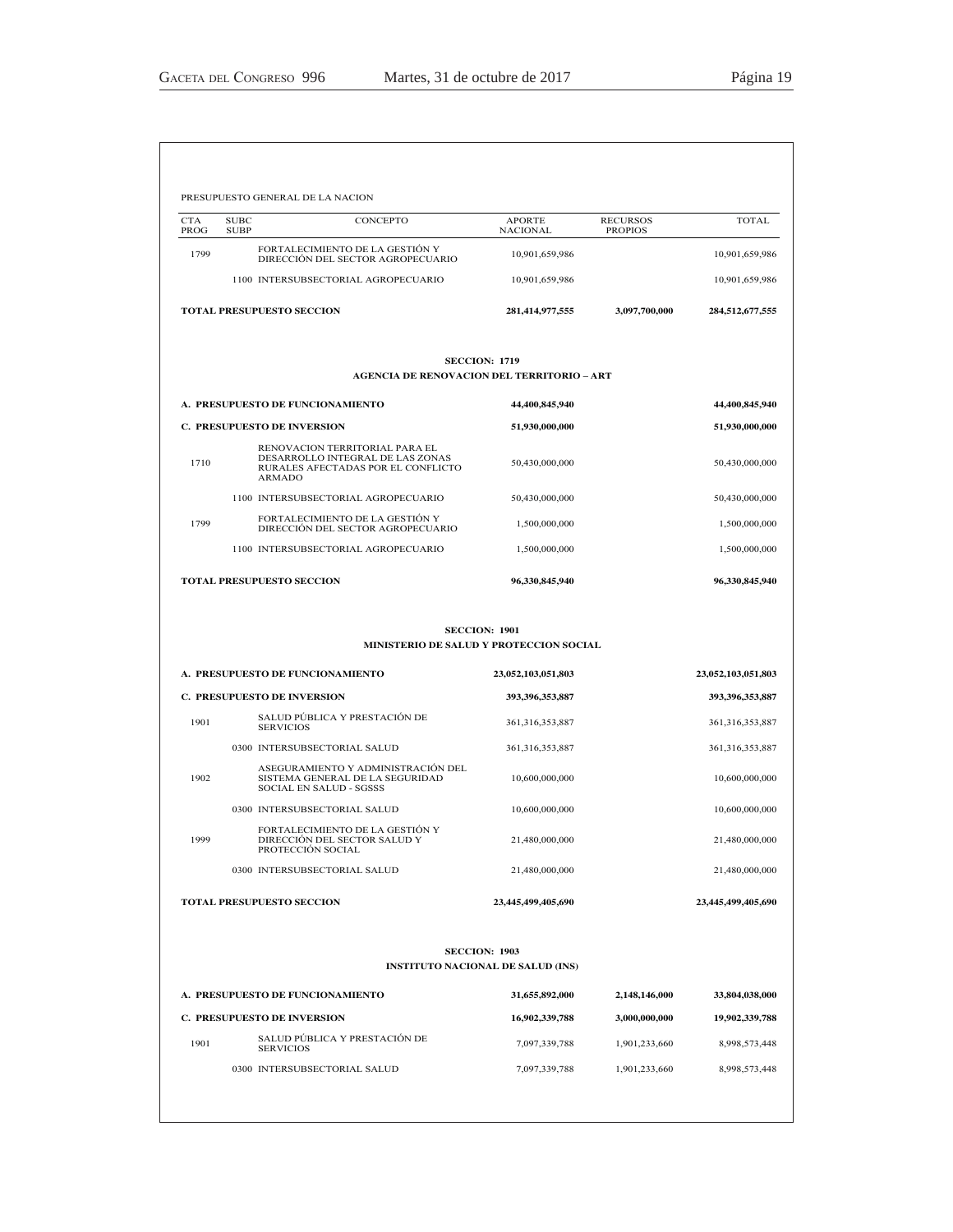| <b>CTA</b><br>PROG | <b>SUBC</b><br><b>SUBP</b> | CONCEPTO                                                                                         | APORTE<br><b>NACIONAL</b>                                      | <b>RECURSOS</b><br><b>PROPIOS</b> | TOTAL             |
|--------------------|----------------------------|--------------------------------------------------------------------------------------------------|----------------------------------------------------------------|-----------------------------------|-------------------|
| 1903               |                            | INSPECCIÓN, VIGILANCIA Y CONTROL                                                                 | 3,380,000,000                                                  | 425,352,551                       | 3,805,352,551     |
|                    |                            | 0300 INTERSUBSECTORIAL SALUD                                                                     | 3,380,000,000                                                  | 425,352,551                       | 3,805,352,551     |
| 1999               |                            | FORTALECIMIENTO DE LA GESTIÓN Y<br>DIRECCIÓN DEL SECTOR SALUD Y<br>PROTECCIÓN SOCIAL             | 6,425,000,000                                                  | 673,413,789                       | 7,098,413,789     |
|                    |                            | 0300 INTERSUBSECTORIAL SALUD                                                                     | 6,425,000,000                                                  | 673,413,789                       | 7,098,413,789     |
|                    |                            | <b>TOTAL PRESUPUESTO SECCION</b>                                                                 | 48,558,231,788                                                 | 5,148,146,000                     | 53,706,377,788    |
|                    |                            |                                                                                                  | <b>SECCION: 1910</b><br>SUPERINTENDENCIA NACIONAL DE SALUD     |                                   |                   |
|                    |                            | A. PRESUPUESTO DE FUNCIONAMIENTO                                                                 | 8,443,122,000                                                  | 83,970,965,000                    | 92,414,087,000    |
|                    |                            | <b>C. PRESUPUESTO DE INVERSION</b>                                                               | 1,836,656,231                                                  | 50,000,000,000                    | 51,836,656,231    |
| 1902               |                            | ASEGURAMIENTO Y ADMINISTRACIÓN DEL<br>SISTEMA GENERAL DE LA SEGURIDAD<br>SOCIAL EN SALUD - SGSSS |                                                                | 1,690,326,190                     | 1,690,326,190     |
|                    |                            | 0300 INTERSUBSECTORIAL SALUD                                                                     |                                                                | 1,690,326,190                     | 1,690,326,190     |
| 1903               |                            | INSPECCIÓN, VIGILANCIA Y CONTROL                                                                 |                                                                | 32,582,196,165                    | 32,582,196,165    |
|                    |                            | 0300 INTERSUBSECTORIAL SALUD                                                                     |                                                                | 32,582,196,165                    | 32,582,196,165    |
| 1999               |                            | FORTALECIMIENTO DE LA GESTIÓN Y<br>DIRECCIÓN DEL SECTOR SALUD Y<br>PROTECCIÓN SOCIAL             | 1,836,656,231                                                  | 15,727,477,645                    | 17,564,133,876    |
|                    |                            | 0300 INTERSUBSECTORIAL SALUD                                                                     | 1,836,656,231                                                  | 15,727,477,645                    | 17,564,133,876    |
|                    |                            | TOTAL PRESUPUESTO SECCION                                                                        | 10,279,778,231                                                 | 133,970,965,000                   | 144,250,743,231   |
|                    |                            | INSTITUTO NACIONAL DE VIGILANCIA DE MEDICAMENTOS Y ALIMENTOS -                                   | <b>SECCION: 1912</b>                                           |                                   |                   |
|                    |                            | A. PRESUPUESTO DE FUNCIONAMIENTO                                                                 | <b>INVIMA</b>                                                  | 122,007,350,000                   | 122,007,350,000   |
|                    |                            | <b>C. PRESUPUESTO DE INVERSION</b>                                                               |                                                                | 55,174,000,000                    | 55,174,000,000    |
| 1903               |                            | INSPECCIÓN, VIGILANCIA Y CONTROL                                                                 |                                                                | 36, 386, 441, 726                 | 36, 386, 441, 726 |
|                    |                            | 0300 INTERSUBSECTORIAL SALUD                                                                     |                                                                | 36, 386, 441, 726                 | 36, 386, 441, 726 |
| 1999               |                            | FORTALECIMIENTO DE LA GESTIÓN Y<br>DIRECCIÓN DEL SECTOR SALUD Y<br>PROTECCIÓN SOCIAL             |                                                                | 18,787,558,274                    | 18,787,558,274    |
|                    |                            | 0300 INTERSUBSECTORIAL SALUD                                                                     |                                                                | 18,787,558,274                    | 18,787,558,274    |
|                    |                            | <b>TOTAL PRESUPUESTO SECCION</b>                                                                 |                                                                | 177,181,350,000                   | 177,181,350,000   |
|                    |                            |                                                                                                  | <b>SECCION: 1913</b><br>FONDO DE PREVISION SOCIAL DEL CONGRESO |                                   |                   |
|                    |                            | A. PRESUPUESTO DE FUNCIONAMIENTO                                                                 | 195,752,573,762                                                | 97,215,996,000                    | 292,968,569,762   |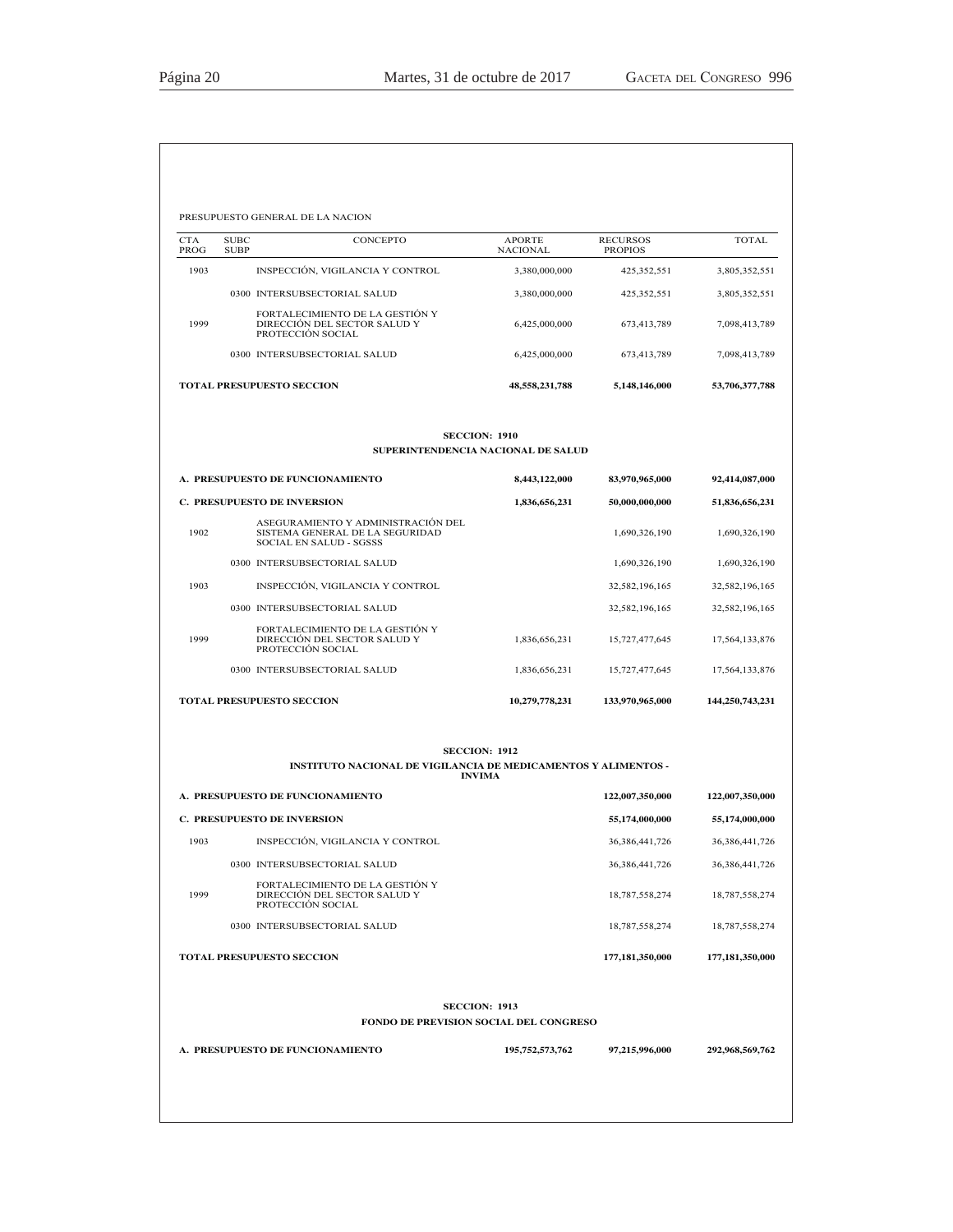| <b>CTA</b><br>PROG | <b>SUBC</b><br><b>SUBP</b>         | CONCEPTO                                                                             | <b>APORTE</b><br><b>NACIONAL</b> | <b>RECURSOS</b><br><b>PROPIOS</b> | TOTAL              |
|--------------------|------------------------------------|--------------------------------------------------------------------------------------|----------------------------------|-----------------------------------|--------------------|
|                    | <b>C. PRESUPUESTO DE INVERSION</b> |                                                                                      |                                  | 300,000,000                       | 300,000,000        |
| 1999               |                                    | FORTALECIMIENTO DE LA GESTIÓN Y<br>DIRECCIÓN DEL SECTOR SALUD Y<br>PROTECCIÓN SOCIAL |                                  | 300,000,000                       | 300,000,000        |
|                    |                                    | 0300 INTERSUBSECTORIAL SALUD                                                         |                                  | 300,000,000                       | 300,000,000        |
|                    | <b>TOTAL PRESUPUESTO SECCION</b>   |                                                                                      | 195,752,573,762                  | 97,515,996,000                    | 293,268,569,762    |
|                    |                                    | <b>SECCION: 1914</b><br>FONDO PASIVO SOCIAL DE FERROCARRILES NACIONALES DE COLOMBIA  |                                  |                                   |                    |
|                    | A. PRESUPUESTO DE FUNCIONAMIENTO   |                                                                                      | 401,513,009,000                  | 115,157,000,000                   | 516,670,009,000    |
|                    | <b>TOTAL PRESUPUESTO SECCION</b>   |                                                                                      | 401,513,009,000                  | 115,157,000,000                   | 516,670,009,000    |
|                    |                                    | <b>SECCION: 2101</b><br>MINISTERIO DE MINAS Y ENERGIA                                |                                  |                                   |                    |
|                    | A. PRESUPUESTO DE FUNCIONAMIENTO   |                                                                                      | 99,643,820,000                   |                                   | 99,643,820,000     |
|                    | <b>C. PRESUPUESTO DE INVERSION</b> |                                                                                      | 3,330,471,541,000                |                                   | 3,330,471,541,000  |
| 2101               |                                    | ACCESO AL SERVICIO PÚBLICO<br>DOMICILIARIO DE GAS COMBUSTIBLE                        | 849,105,553,000                  |                                   | 849, 105, 553, 000 |
|                    |                                    | 1900 INTERSUBSECTORIAL MINAS Y ENERGÍA                                               | 849,105,553,000                  |                                   | 849, 105, 553, 000 |
| 2102               |                                    | CONSOLIDACIÓN PRODUCTIVA DEL SECTOR<br>DE ENERGÍA ELÉCTRICA                          | 2,246,461,672,000                |                                   | 2,246,461,672,000  |
|                    |                                    | 1900 INTERSUBSECTORIAL MINAS Y ENERGÍA                                               | 2,246,461,672,000                |                                   | 2,246,461,672,000  |
| 2103               | <b>HIDROCARBUROS</b>               | CONSOLIDACIÓN PRODUCTIVA DEL SECTOR                                                  | 74,858,000,000                   |                                   | 74,858,000,000     |
|                    |                                    | 1900 INTERSUBSECTORIAL MINAS Y ENERGÍA                                               | 74,858,000,000                   |                                   | 74,858,000,000     |
| 2104               | <b>MINERO</b>                      | CONSOLIDACIÓN PRODUCTIVA DEL SECTOR                                                  | 35,774,316,000                   |                                   | 35,774,316,000     |
|                    |                                    | 1900 INTERSUBSECTORIAL MINAS Y ENERGÍA                                               | 35,774,316,000                   |                                   | 35,774,316,000     |
| 2105               |                                    | DESARROLLO AMBIENTAL SOSTENIBLE DEL<br><b>SECTOR MINERO ENERGÉTICO</b>               | 53,600,000,000                   |                                   | 53,600,000,000     |
|                    |                                    | 1900 INTERSUBSECTORIAL MINAS Y ENERGÍA                                               | 53,600,000,000                   |                                   | 53,600,000,000     |
| 2106               |                                    | GESTION DE LA INFORMACION EN EL<br><b>SECTOR MINERO ENERGÉTICO</b>                   | 21,461,000,000                   |                                   | 21,461,000,000     |
|                    |                                    | 1900 INTERSUBSECTORIAL MINAS Y ENERGÍA                                               | 21,461,000,000                   |                                   | 21,461,000,000     |
| 2199               |                                    | FORTALECIMIENTO DE LA GESTIÓN Y<br>DIRECCIÓN DEL SECTOR MINAS Y ENERGÍA              | 49,211,000,000                   |                                   | 49,211,000,000     |
|                    |                                    | 1900 INTERSUBSECTORIAL MINAS Y ENERGÍA                                               | 49,211,000,000                   |                                   | 49,211,000,000     |
|                    | TOTAL PRESUPUESTO SECCION          |                                                                                      | 3,430,115,361,000                |                                   | 3,430,115,361,000  |
|                    |                                    | <b>SECCION: 2103</b>                                                                 |                                  |                                   |                    |
|                    |                                    | SERVICIO GEOLÓGICO COLOMBIANO                                                        |                                  |                                   |                    |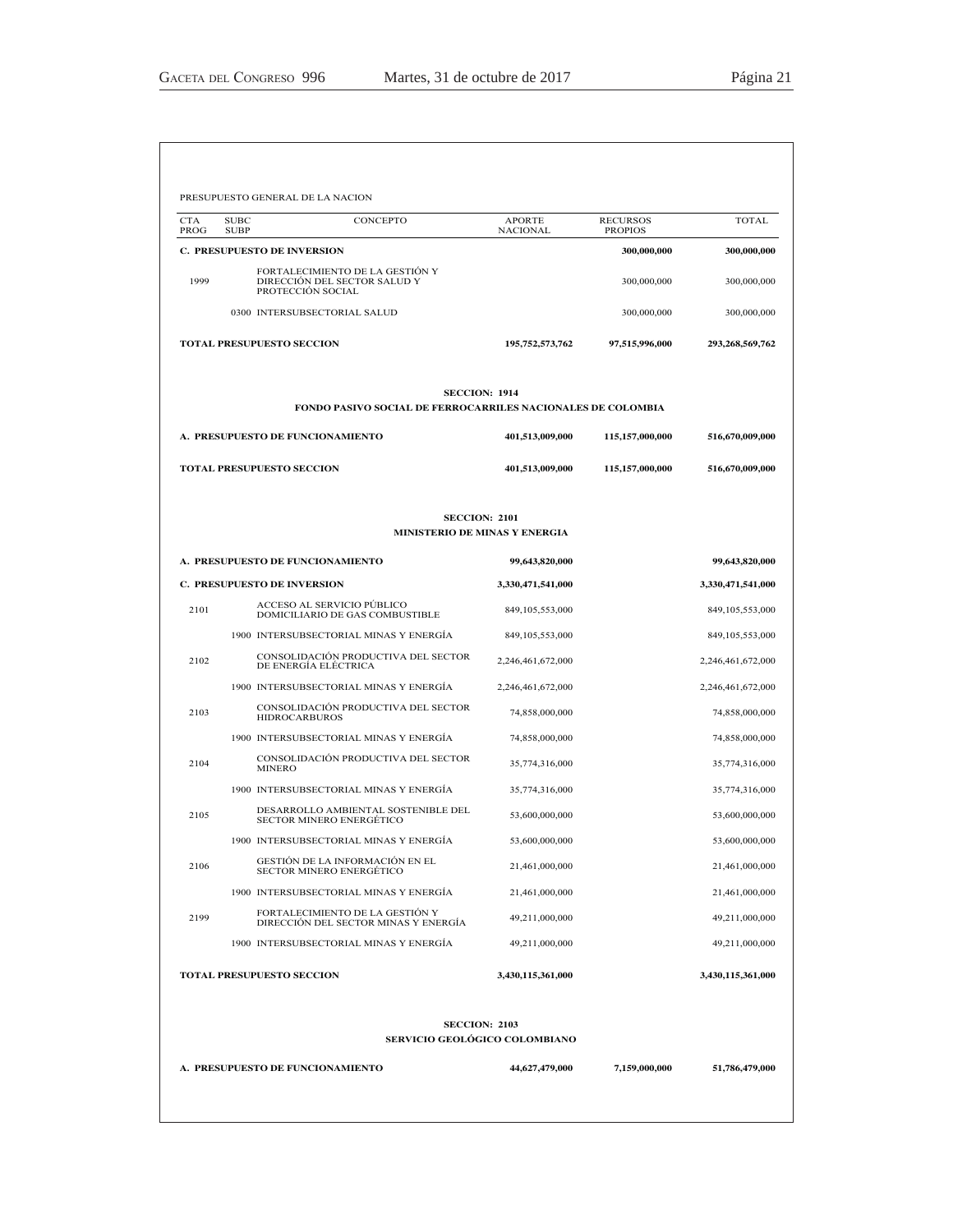| <b>CTA</b><br>PROG | <b>SUBC</b><br><b>SUBP</b> | CONCEPTO                                                                                                                                           | <b>APORTE</b><br><b>NACIONAL</b> | <b>RECURSOS</b><br><b>PROPIOS</b> | <b>TOTAL</b>   |
|--------------------|----------------------------|----------------------------------------------------------------------------------------------------------------------------------------------------|----------------------------------|-----------------------------------|----------------|
|                    |                            | <b>C. PRESUPUESTO DE INVERSION</b>                                                                                                                 | 9,686,400,000                    |                                   | 9,686,400,000  |
| 2106               |                            | GESTIÓN DE LA INFORMACIÓN EN EL<br><b>SECTOR MINERO ENERGÉTICO</b>                                                                                 | 7,182,400,000                    |                                   | 7,182,400,000  |
|                    |                            | 1900 INTERSUBSECTORIAL MINAS Y ENERGÍA                                                                                                             | 7,182,400,000                    |                                   | 7,182,400,000  |
| 2199               |                            | FORTALECIMIENTO DE LA GESTIÓN Y<br>DIRECCIÓN DEL SECTOR MINAS Y ENERGÍA                                                                            | 2,504,000,000                    |                                   | 2,504,000,000  |
|                    |                            | 1900 INTERSUBSECTORIAL MINAS Y ENERGÍA                                                                                                             | 2,504,000,000                    |                                   | 2,504,000,000  |
|                    |                            | <b>TOTAL PRESUPUESTO SECCION</b>                                                                                                                   | 54,313,879,000                   | 7,159,000,000                     | 61,472,879,000 |
|                    |                            | <b>SECCION: 2109</b><br>UNIDAD DE PLANEACION MINERO ENERGETICA - UPME                                                                              |                                  |                                   |                |
|                    |                            | A. PRESUPUESTO DE FUNCIONAMIENTO                                                                                                                   |                                  | 15,269,583,000                    | 15,269,583,000 |
|                    |                            | C. PRESUPUESTO DE INVERSION                                                                                                                        |                                  | 19,271,900,000                    | 19,271,900,000 |
| 2102               |                            | CONSOLIDACIÓN PRODUCTIVA DEL SECTOR<br>DE ENERGÍA ELÉCTRICA                                                                                        |                                  | 1,847,900,000                     | 1,847,900,000  |
|                    |                            | 1900 INTERSUBSECTORIAL MINAS Y ENERGÍA                                                                                                             |                                  | 1,847,900,000                     | 1,847,900,000  |
| 2105               |                            | DESARROLLO AMBIENTAL SOSTENIBLE DEL<br><b>SECTOR MINERO ENERGÉTICO</b>                                                                             |                                  | 2.444,000,000                     | 2,444,000,000  |
|                    |                            | 1900 INTERSUBSECTORIAL MINAS Y ENERGÍA                                                                                                             |                                  | 2,444,000,000                     | 2,444,000,000  |
| 2106               |                            | GESTIÓN DE LA INFORMACIÓN EN EL<br><b>SECTOR MINERO ENERGÉTICO</b>                                                                                 |                                  | 10,711,000,000                    | 10,711,000,000 |
|                    |                            | 1900 INTERSUBSECTORIAL MINAS Y ENERGÍA                                                                                                             |                                  | 10,711,000,000                    | 10,711,000,000 |
| 2199               |                            | FORTALECIMIENTO DE LA GESTIÓN Y<br>DIRECCIÓN DEL SECTOR MINAS Y ENERGÍA                                                                            |                                  | 4,269,000,000                     | 4,269,000,000  |
|                    |                            | 1900 INTERSUBSECTORIAL MINAS Y ENERGÍA                                                                                                             |                                  | 4,269,000,000                     | 4,269,000,000  |
|                    |                            | <b>TOTAL PRESUPUESTO SECCION</b>                                                                                                                   |                                  | 34,541,483,000                    | 34,541,483,000 |
|                    |                            | <b>SECCION: 2110</b><br><b>INSTITUTO DE PLANIFICACION Y PROMOCION DE SOLUCIONES</b><br><b>ENERGETICAS PARA LAS ZONAS NO INTERCONECTADAS -IPSE-</b> |                                  |                                   |                |
|                    |                            | A. PRESUPUESTO DE FUNCIONAMIENTO                                                                                                                   | 14,509,360,000                   | 16,621,576,000                    | 31,130,936,000 |
|                    |                            | C. PRESUPUESTO DE INVERSION                                                                                                                        | 10,600,000,000                   |                                   | 10,600,000,000 |
| 2102               |                            | CONSOLIDACIÓN PRODUCTIVA DEL SECTOR<br>DE ENERGÍA ELÉCTRICA                                                                                        | 8,340,000,000                    |                                   | 8,340,000,000  |
|                    |                            | 1900 INTERSUBSECTORIAL MINAS Y ENERGÍA                                                                                                             | 8,340,000,000                    |                                   | 8,340,000,000  |
| 2199               |                            | FORTALECIMIENTO DE LA GESTIÓN Y<br>DIRECCIÓN DEL SECTOR MINAS Y ENERGÍA                                                                            | 2,260,000,000                    |                                   | 2,260,000,000  |
|                    |                            | 1900 INTERSUBSECTORIAL MINAS Y ENERGÍA                                                                                                             | 2,260,000,000                    |                                   | 2,260,000,000  |
|                    |                            | <b>TOTAL PRESUPUESTO SECCION</b>                                                                                                                   | 25,109,360,000                   | 16,621,576,000                    | 41,730,936,000 |
|                    |                            | <b>SECCION: 2111</b><br><b>AGENCIA NACIONAL DE HIDROCARBUROS - ANH</b>                                                                             |                                  |                                   |                |
|                    |                            |                                                                                                                                                    |                                  |                                   |                |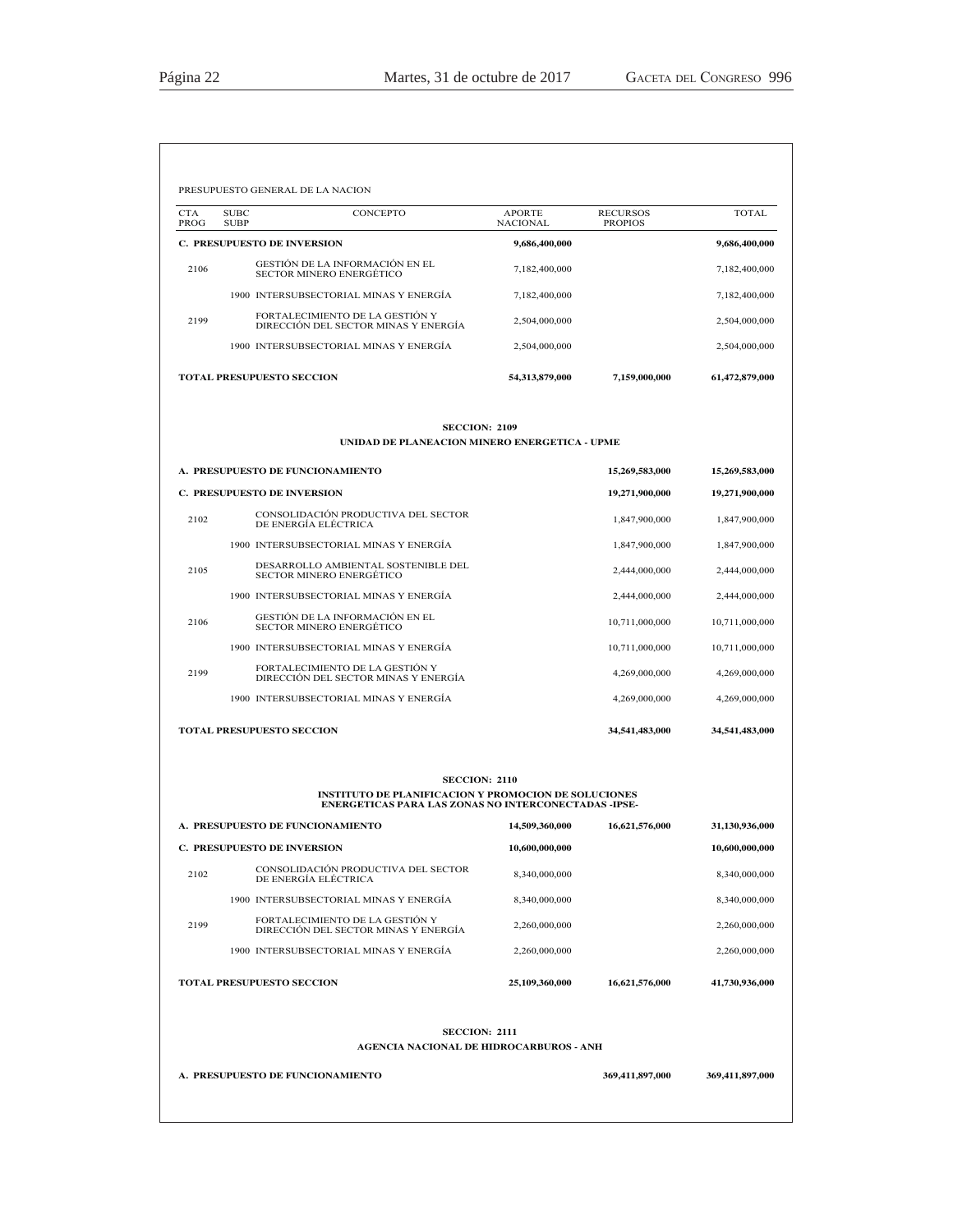| PROG | <b>SUBC</b><br>CONCEPTO<br><b>SUBP</b>                                                         | <b>APORTE</b><br><b>NACIONAL</b>                                | <b>RECURSOS</b><br><b>PROPIOS</b> | <b>TOTAL</b>       |
|------|------------------------------------------------------------------------------------------------|-----------------------------------------------------------------|-----------------------------------|--------------------|
|      | <b>C. PRESUPUESTO DE INVERSION</b>                                                             |                                                                 | 270,371,000,000                   | 270,371,000,000    |
| 2103 | CONSOLIDACIÓN PRODUCTIVA DEL SECTOR<br><b>HIDROCARBUROS</b>                                    |                                                                 | 69,205,000,000                    | 69,205,000,000     |
|      | 1900 INTERSUBSECTORIAL MINAS Y ENERGÍA                                                         |                                                                 | 69,205,000,000                    | 69,205,000,000     |
| 2106 | GESTIÓN DE LA INFORMACIÓN EN EL<br><b>SECTOR MINERO ENERGÉTICO</b>                             |                                                                 | 187,000,000,000                   | 187,000,000,000    |
|      | 1900 INTERSUBSECTORIAL MINAS Y ENERGÍA                                                         |                                                                 | 187,000,000,000                   | 187,000,000,000    |
| 2199 | FORTALECIMIENTO DE LA GESTIÓN Y<br>DIRECCIÓN DEL SECTOR MINAS Y ENERGÍA                        |                                                                 | 14,166,000,000                    | 14,166,000,000     |
|      | 1900 INTERSUBSECTORIAL MINAS Y ENERGÍA                                                         |                                                                 | 14,166,000,000                    | 14,166,000,000     |
|      | <b>TOTAL PRESUPUESTO SECCION</b>                                                               |                                                                 | 639,782,897,000                   | 639,782,897,000    |
|      |                                                                                                | <b>SECCION: 2112</b><br>AGENCIA NACIONAL DE MINERÍA - ANM       |                                   |                    |
|      | A. PRESUPUESTO DE FUNCIONAMIENTO                                                               | 22,254,566,000                                                  | 75,845,609,000                    | 98,100,175,000     |
|      | <b>C. PRESUPUESTO DE INVERSION</b>                                                             | 13,513,600,000                                                  |                                   | 13,513,600,000     |
| 2104 | CONSOLIDACIÓN PRODUCTIVA DEL SECTOR<br><b>MINERO</b>                                           | 10,326,500,000                                                  |                                   | 10,326,500,000     |
|      | 1900 INTERSUBSECTORIAL MINAS Y ENERGÍA                                                         | 10,326,500,000                                                  |                                   | 10,326,500,000     |
| 2105 | DESARROLLO AMBIENTAL SOSTENIBLE DEL<br><b>SECTOR MINERO ENERGÉTICO</b>                         | 686,500,000                                                     |                                   | 686,500,000        |
|      | 1900 INTERSUBSECTORIAL MINAS Y ENERGÍA                                                         | 686,500,000                                                     |                                   | 686,500,000        |
| 2199 | FORTALECIMIENTO DE LA GESTIÓN Y<br>DIRECCIÓN DEL SECTOR MINAS Y ENERGÍA                        | 2,500,600,000                                                   |                                   | 2,500,600,000      |
|      | 1900 INTERSUBSECTORIAL MINAS Y ENERGÍA                                                         | 2,500,600,000                                                   |                                   | 2,500,600,000      |
|      | <b>TOTAL PRESUPUESTO SECCION</b>                                                               | 35,768,166,000                                                  | 75,845,609,000                    | 111,613,775,000    |
|      |                                                                                                | <b>SECCION: 2201</b><br><b>MINISTERIO DE EDUCACION NACIONAL</b> |                                   |                    |
|      | A. PRESUPUESTO DE FUNCIONAMIENTO                                                               | 34,051,993,279,424                                              |                                   | 34,051,993,279,424 |
|      | <b>C. PRESUPUESTO DE INVERSION</b>                                                             | 3,356,654,784,947                                               |                                   | 3,356,654,784,947  |
| 2201 | CALIDAD, COBERTURA Y<br>FORTALECIMIENTO DE LA EDUCACIÓN<br>INICIAL, PRESCOLAR, BÁSICA Y MEDIA. | 1,490,047,851,362                                               |                                   | 1,490,047,851,362  |
|      | 0700 INTERSUBSECTORIAL EDUCACIÓN                                                               | 1,490,047,851,362                                               |                                   | 1,490,047,851,362  |
|      | CALIDAD Y FOMENTO DE LA EDUCACIÓN<br><b>SUPERIOR</b>                                           | 1,819,393,960,262                                               |                                   | 1,819,393,960,262  |
| 2202 |                                                                                                |                                                                 |                                   | 1,819,393,960,262  |
|      | 0700 INTERSUBSECTORIAL EDUCACIÓN                                                               | 1,819,393,960,262                                               |                                   |                    |
| 2299 | FORTALECIMIENTO DE LA GESTIÓN Y<br>DIRECCIÓN DEL SECTOR EDUCACIÓN                              | 47,212,973,323                                                  |                                   | 47,212,973,323     |
|      | 0700 INTERSUBSECTORIAL EDUCACIÓN                                                               | 47,212,973,323                                                  |                                   | 47,212,973,323     |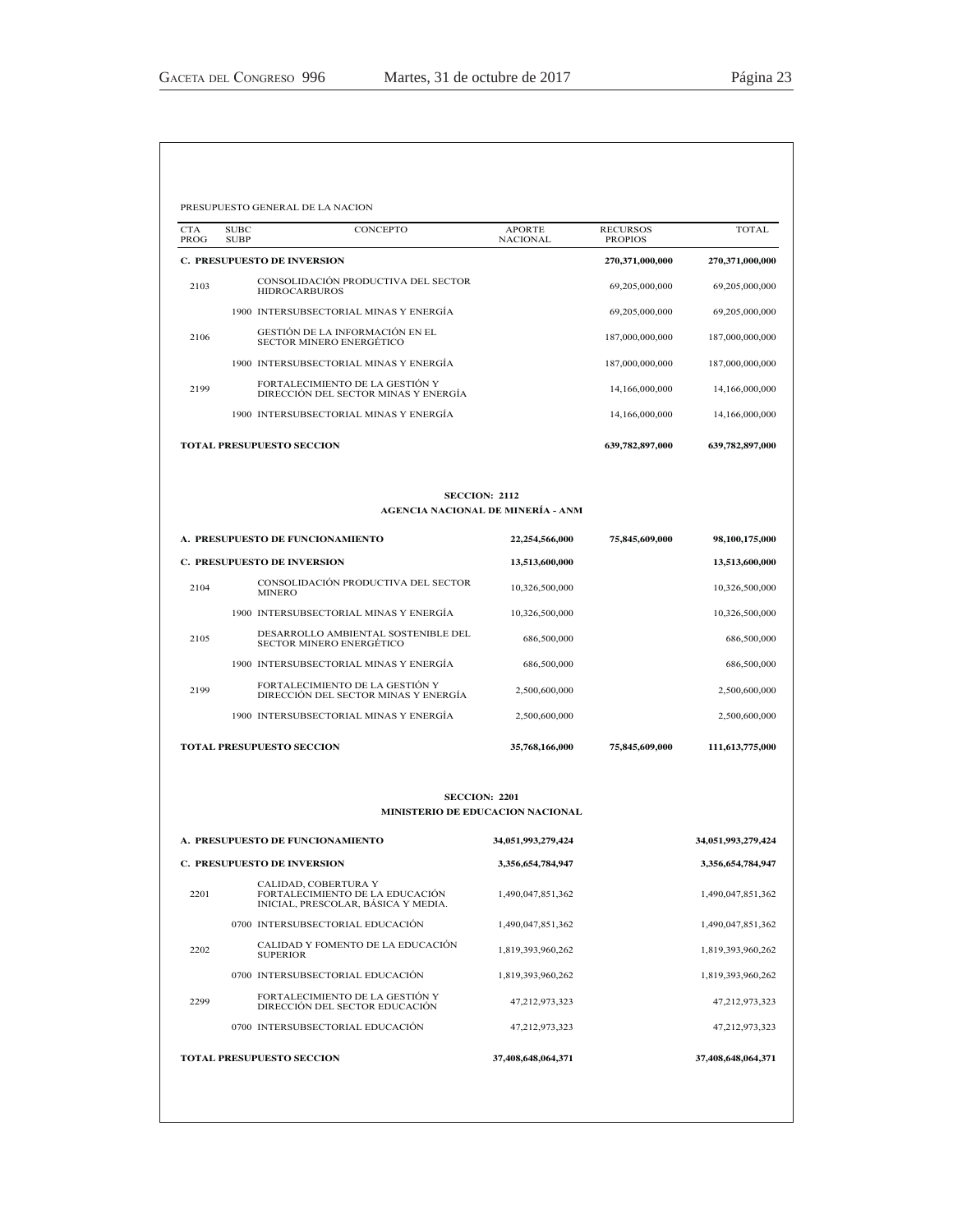| <b>CTA</b><br>PROG | CONCEPTO<br><b>SUBC</b><br><b>SUBP</b>                                                                                         | <b>APORTE</b><br><b>NACIONAL</b> | <b>RECURSOS</b><br><b>PROPIOS</b> | <b>TOTAL</b>   |
|--------------------|--------------------------------------------------------------------------------------------------------------------------------|----------------------------------|-----------------------------------|----------------|
|                    |                                                                                                                                |                                  |                                   |                |
|                    | <b>SECCION: 2209</b><br><b>INSTITUTO NACIONAL PARA SORDOS (INSOR)</b>                                                          |                                  |                                   |                |
|                    | A. PRESUPUESTO DE FUNCIONAMIENTO                                                                                               | 4,861,595,229                    |                                   | 4,861,595,229  |
|                    | C. PRESUPUESTO DE INVERSION                                                                                                    | 2,608,704,000                    | 1,094,423,805                     | 3,703,127,805  |
| 2203               | CIERRE DE BRECHAS PARA EL GOCE<br>EFECTIVO DE DERECHOS FUNDAMENTALES<br>DE LA POBLACIÓN EN CONDICIÓN DE<br><b>DISCAPACIDAD</b> | 2,035,232,111                    | 754,876,966                       | 2,790,109,077  |
|                    | 0700 INTERSUBSECTORIAL EDUCACIÓN                                                                                               | 2,035,232,111                    | 754,876,966                       | 2,790,109,077  |
| 2299               | FORTALECIMIENTO DE LA GESTIÓN Y<br>DIRECCIÓN DEL SECTOR EDUCACIÓN                                                              | 573,471,889                      | 339,546,839                       | 913,018,728    |
|                    | 0700 INTERSUBSECTORIAL EDUCACIÓN                                                                                               | 573,471,889                      | 339,546,839                       | 913,018,728    |
|                    | TOTAL PRESUPUESTO SECCION                                                                                                      | 7,470,299,229                    | 1,094,423,805                     | 8,564,723,034  |
|                    | <b>SECCION: 2210</b><br><b>INSTITUTO NACIONAL PARA CIEGOS (INCI)</b>                                                           |                                  |                                   |                |
|                    | A. PRESUPUESTO DE FUNCIONAMIENTO                                                                                               | 4,979,464,025                    | 250,680,581                       | 5,230,144,606  |
|                    | <b>C. PRESUPUESTO DE INVERSION</b>                                                                                             | 1,637,958,589                    | 749,695,722                       | 2,387,654,311  |
| 2203               | CIERRE DE BRECHAS PARA EL GOCE<br>EFECTIVO DE DERECHOS FUNDAMENTALES<br>DE LA POBLACIÓN EN CONDICIÓN DE<br><b>DISCAPACIDAD</b> | 1,487,958,589                    | 652,696,699                       | 2,140,655,288  |
|                    | 0700 INTERSUBSECTORIAL EDUCACIÓN                                                                                               | 1,487,958,589                    | 652,696,699                       | 2,140,655,288  |
| 2299               | FORTALECIMIENTO DE LA GESTIÓN Y<br>DIRECCIÓN DEL SECTOR EDUCACIÓN                                                              | 150,000,000                      | 96,999,023                        | 246,999,023    |
|                    | 0700 INTERSUBSECTORIAL EDUCACIÓN                                                                                               | 150,000,000                      | 96,999,023                        | 246,999,023    |
|                    | <b>TOTAL PRESUPUESTO SECCION</b>                                                                                               | 6,617,422,614                    | 1,000,376,303                     | 7,617,798,917  |
|                    | <b>SECCION: 2234</b><br>ESCUELA TECNOLOGICA INSTITUTO TECNICO CENTRAL                                                          |                                  |                                   |                |
|                    | A. PRESUPUESTO DE FUNCIONAMIENTO                                                                                               | 15,902,487,104                   | 4,585,933,367                     | 20,488,420,471 |
|                    | C. PRESUPUESTO DE INVERSION                                                                                                    | 900,000,000                      | 6,464,871,225                     | 7,364,871,225  |
| 2202               | CALIDAD Y FOMENTO DE LA EDUCACIÓN<br><b>SUPERIOR</b>                                                                           | 900,000,000                      | 5,793,009,809                     | 6,693,009,809  |
|                    | 0700 INTERSUBSECTORIAL EDUCACIÓN                                                                                               | 900,000,000                      | 5,793,009,809                     | 6,693,009,809  |
| 2299               | FORTALECIMIENTO DE LA GESTIÓN Y<br>DIRECCIÓN DEL SECTOR EDUCACIÓN                                                              |                                  | 671,861,416                       | 671,861,416    |
|                    | 0700 INTERSUBSECTORIAL EDUCACIÓN                                                                                               |                                  | 671,861,416                       | 671,861,416    |
|                    | <b>TOTAL PRESUPUESTO SECCION</b>                                                                                               | 16,802,487,104                   | 11,050,804,592                    | 27,853,291,696 |
|                    | <b>SECCION: 2238</b>                                                                                                           |                                  |                                   |                |
|                    | <b>INSTITUTO NACIONAL DE FORMACION TECNICA PROFESIONAL DE SAN</b>                                                              | <b>ANDRES Y PROVIDENCIA</b>      |                                   |                |
|                    | A. PRESUPUESTO DE FUNCIONAMIENTO                                                                                               | 3,129,080,017                    | 446,259,357                       | 3,575,339,374  |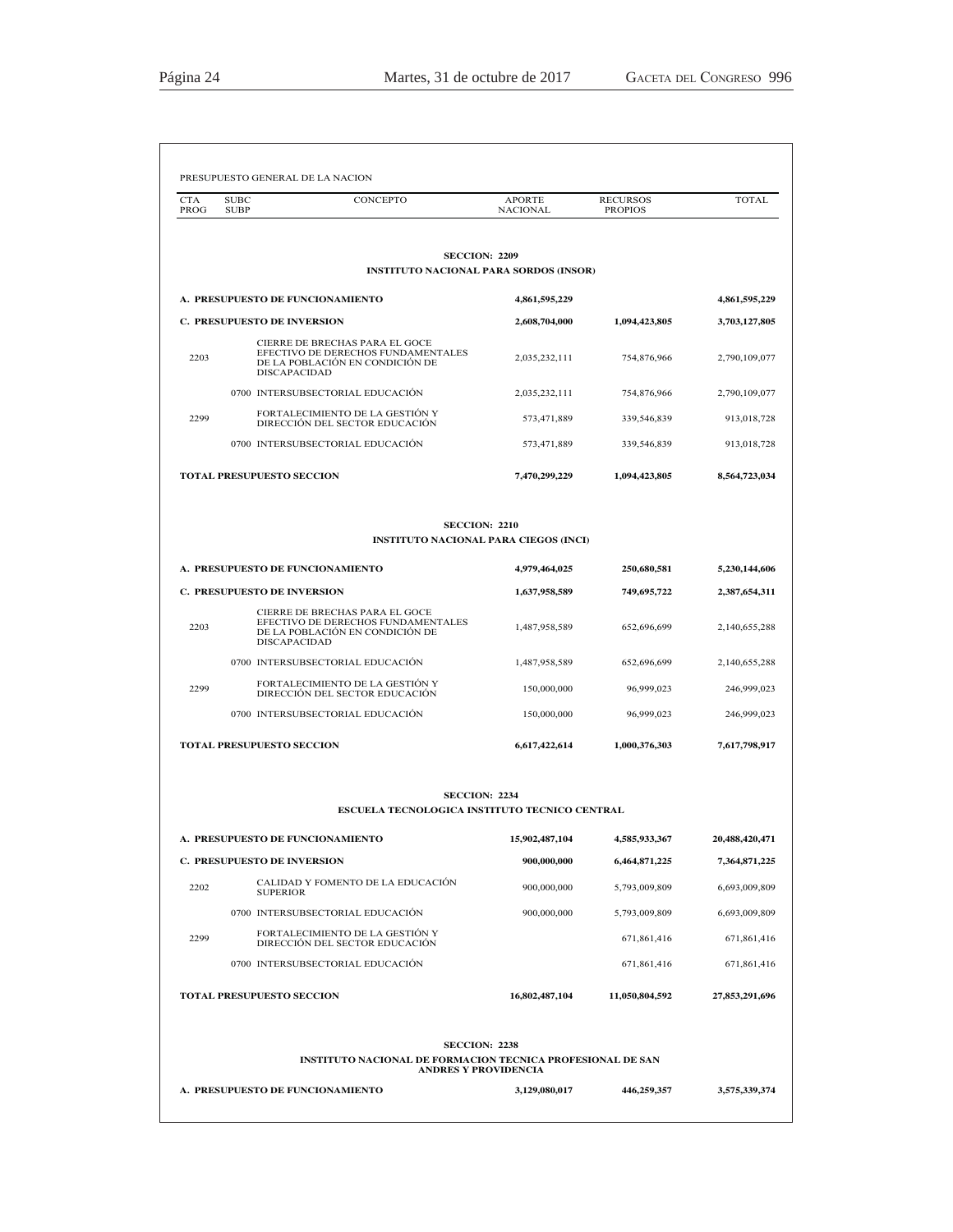|      | <b>C. PRESUPUESTO DE INVERSION</b>                                                                        | 1,000,000,000  | 2,325,767,753 | 3,325,767,753  |
|------|-----------------------------------------------------------------------------------------------------------|----------------|---------------|----------------|
| 2202 | CALIDAD Y FOMENTO DE LA EDUCACIÓN<br><b>SUPERIOR</b>                                                      | 900,000,000    | 1,408,317,788 | 2,308,317,788  |
|      | 0700 INTERSUBSECTORIAL EDUCACIÓN                                                                          | 900,000,000    | 1,408,317,788 | 2,308,317,788  |
| 2299 | FORTALECIMIENTO DE LA GESTIÓN Y<br>DIRECCIÓN DEL SECTOR EDUCACIÓN                                         | 100,000,000    | 917,449,965   | 1,017,449,965  |
|      | 0700 INTERSUBSECTORIAL EDUCACIÓN                                                                          | 100,000,000    | 917,449,965   | 1,017,449,965  |
|      | <b>TOTAL PRESUPUESTO SECCION</b>                                                                          | 8,548,984,162  | 9,379,581,752 | 17,928,565,914 |
|      | <b>SECCION: 2242</b><br><b>INSTITUTO TECNICO NACIONAL DE COMERCIO "SIMON RODRIGUEZ" DE</b><br><b>CALI</b> |                |               |                |
|      | A. PRESUPUESTO DE FUNCIONAMIENTO                                                                          | 4,336,731,805  | 2,016,718,784 | 6,353,450,589  |
|      | <b>C. PRESUPUESTO DE INVERSION</b>                                                                        | 1,200,000,000  | 105,000,000   | 1,305,000,000  |
| 2202 | CALIDAD Y FOMENTO DE LA EDUCACIÓN<br><b>SUPERIOR</b>                                                      | 1,200,000,000  | 105,000,000   | 1,305,000,000  |
|      | 0700 INTERSUBSECTORIAL EDUCACIÓN                                                                          | 1,200,000,000  | 105,000,000   | 1,305,000,000  |
|      | <b>TOTAL PRESUPUESTO SECCION</b>                                                                          | 5,536,731,805  | 2,121,718,784 | 7,658,450,589  |
|      | <b>SECCION: 2301</b><br>MINISTERIO DE TECNOLOGIAS DE LA INFORMACION Y LAS                                 |                |               |                |
|      | <b>COMUNICACIONES</b><br>A. PRESUPUESTO DE FUNCIONAMIENTO                                                 | 66,328,488,778 |               | 66,328,488,778 |

### **SECCION: 2241 INSTITUTO TOLIMENSE DE FORMACION TECNICA PROFESIONAL**

**A. PRESUPUESTO DE FUNCIONAMIENTO 7,548,984,162 7,053,813,999 14,602,798,161**

|      |                                                                                     | .             |               |               |
|------|-------------------------------------------------------------------------------------|---------------|---------------|---------------|
|      |                                                                                     |               |               |               |
|      | <b>SECCION: 2239</b>                                                                |               |               |               |
|      | INSTITUTO NACIONAL DE FORMACION TECNICA PROFESIONAL DE SAN<br><b>JUAN DEL CESAR</b> |               |               |               |
|      | A. PRESUPUESTO DE FUNCIONAMIENTO                                                    | 3,781,777,583 | 703,063,488   | 4,484,841,071 |
|      | <b>C. PRESUPUESTO DE INVERSION</b>                                                  | 863,410,507   | 1,199,015,007 | 2,062,425,514 |
| 2202 | CALIDAD Y FOMENTO DE LA EDUCACIÓN<br><b>SUPERIOR</b>                                | 407,727,500   | 1,199,015,007 | 1,606,742,507 |
|      | 0700 INTERSUBSECTORIAL EDUCACIÓN                                                    | 407,727,500   | 1,199,015,007 | 1,606,742,507 |
| 2299 | FORTALECIMIENTO DE LA GESTIÓN Y<br>DIRECCIÓN DEL SECTOR EDUCACIÓN                   | 455,683,007   |               | 455,683,007   |
|      | 0700 INTERSUBSECTORIAL EDUCACIÓN                                                    | 455,683,007   |               | 455,683,007   |
|      | <b>TOTAL PRESUPUESTO SECCION</b>                                                    | 4,645,188,090 | 1,902,078,495 | 6,547,266,585 |

|                                    |                                  | PRESUPUESTO GENERAL DE LA NACION                     |                                  |                                   |               |
|------------------------------------|----------------------------------|------------------------------------------------------|----------------------------------|-----------------------------------|---------------|
| <b>CTA</b><br>PROG                 | <b>SUBC</b><br><b>SUBP</b>       | <b>CONCEPTO</b>                                      | <b>APORTE</b><br><b>NACIONAL</b> | <b>RECURSOS</b><br><b>PROPIOS</b> | TOTAL         |
| <b>C. PRESUPUESTO DE INVERSION</b> |                                  | 2,981,135,334                                        | 182,900,000                      | 3,164,035,334                     |               |
| 2202                               |                                  | CALIDAD Y FOMENTO DE LA EDUCACIÓN<br><b>SUPERIOR</b> | 2,981,135,334                    | 182,900,000                       | 3,164,035,334 |
|                                    |                                  | 0700 INTERSUBSECTORIAL EDUCACIÓN                     | 2,981,135,334                    | 182,900,000                       | 3,164,035,334 |
|                                    | <b>TOTAL PRESUPUESTO SECCION</b> |                                                      | 6,110,215,351                    | 629.159.357                       | 6,739,374,708 |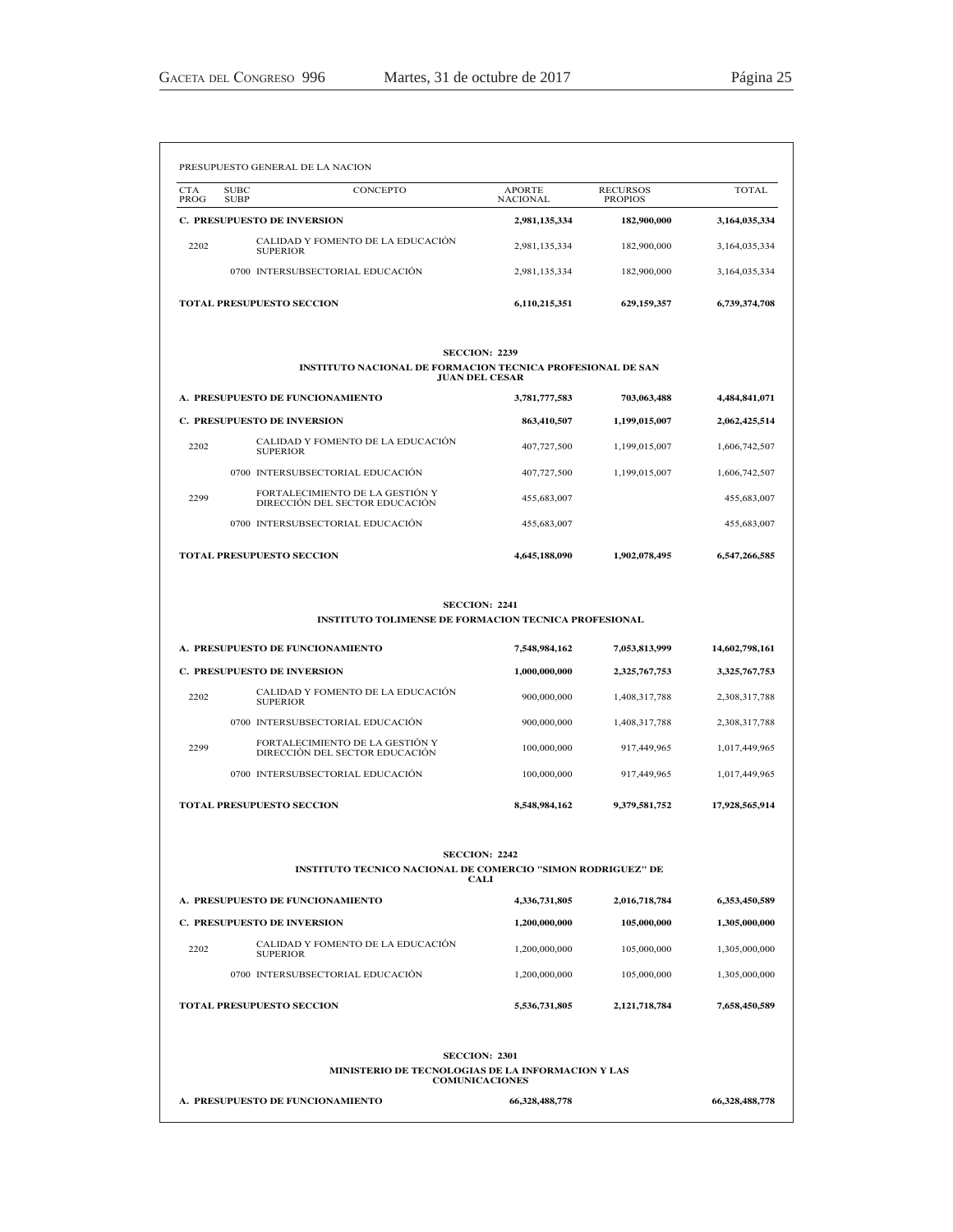| <b>CTA</b><br>PROG                 | <b>SUBC</b><br><b>SUBP</b>         | CONCEPTO                                                                                                                                                               | APORTE<br><b>NACIONAL</b> | <b>RECURSOS</b><br><b>PROPIOS</b> | TOTAL              |
|------------------------------------|------------------------------------|------------------------------------------------------------------------------------------------------------------------------------------------------------------------|---------------------------|-----------------------------------|--------------------|
|                                    | <b>C. PRESUPUESTO DE INVERSION</b> |                                                                                                                                                                        | 17,809,000,000            |                                   | 17,809,000,000     |
| 2301                               |                                    | <b>FACILITAR EL ACCESO Y USO DE LAS</b><br>TECNOLOGIAS DE LA INFORMACIÓN Y LAS<br>COMUNICACIONES (TIC) EN TODO EL<br>TERRITORIO NACIONAL                               | 14,246,968,000            |                                   | 14,246,968,000     |
|                                    |                                    | 0400 INTERSUBSECTORIAL COMUNICACIONES                                                                                                                                  | 14,246,968,000            |                                   | 14,246,968,000     |
| 2399                               |                                    | FORTALECIMIENTO DE LA GESTIÓN Y<br>DIRECCIÓN DEL SECTOR COMUNICACIONES                                                                                                 | 3,562,032,000             |                                   | 3,562,032,000      |
|                                    |                                    | 0400 INTERSUBSECTORIAL COMUNICACIONES                                                                                                                                  | 3,562,032,000             |                                   | 3,562,032,000      |
|                                    | <b>TOTAL PRESUPUESTO SECCION</b>   |                                                                                                                                                                        | 84, 137, 488, 778         |                                   | 84, 137, 488, 778  |
|                                    |                                    | <b>SECCION: 2306</b>                                                                                                                                                   |                           |                                   |                    |
|                                    |                                    | <b>FONDO DE TECNOLOGIAS DE LA INFORMACION Y LAS COMUNICACIONES</b>                                                                                                     |                           |                                   |                    |
|                                    |                                    | A. PRESUPUESTO DE FUNCIONAMIENTO                                                                                                                                       |                           | 408,848,907,338                   | 408,848,907,338    |
| <b>C. PRESUPUESTO DE INVERSION</b> |                                    |                                                                                                                                                                        |                           | 745,388,492,662                   | 745,388,492,662    |
| 2301                               |                                    | <b>FACILITAR EL ACCESO Y USO DE LAS</b><br>TECNOLOGÍAS DE LA INFORMACIÓN Y LAS<br>COMUNICACIONES (TIC) EN TODO EL<br>TERRITORIO NACIONAL                               |                           | 513, 113, 492, 662                | 513, 113, 492, 662 |
|                                    |                                    | 0400 INTERSUBSECTORIAL COMUNICACIONES                                                                                                                                  |                           | 513, 113, 492, 662                | 513, 113, 492, 662 |
| 2302                               |                                    | FOMENTO DEL DESARROLLO DE<br>APLICACIONES, SOFTWARE Y CONTENIDOS<br>PARA IMPULSAR LA APROPIACIÓN DE LAS<br>TECNOLOGÍAS DE LA INFORMACIÓN Y LAS<br>COMUNICACIONES (TIC) |                           | 174,981,000,000                   | 174,981,000,000    |
|                                    |                                    | 0400 INTERSUBSECTORIAL COMUNICACIONES                                                                                                                                  |                           | 174,981,000,000                   | 174,981,000,000    |
| 2399                               |                                    | FORTALECIMIENTO DE LA GESTIÓN Y<br>DIRECCIÓN DEL SECTOR COMUNICACIONES                                                                                                 |                           | 57,294,000,000                    | 57,294,000,000     |
|                                    |                                    | 0400 INTERSUBSECTORIAL COMUNICACIONES                                                                                                                                  |                           | 57,294,000,000                    | 57,294,000,000     |
|                                    | <b>TOTAL PRESUPUESTO SECCION</b>   |                                                                                                                                                                        |                           | 1,154,237,400,000                 | 1,154,237,400,000  |
|                                    |                                    | <b>SECCION: 2309</b><br><b>AGENCIA NACIONAL DEL ESPECTRO - ANE</b>                                                                                                     |                           |                                   |                    |
|                                    |                                    | A. PRESUPUESTO DE FUNCIONAMIENTO                                                                                                                                       |                           | 13,234,492,593                    | 13.234.492.593     |
|                                    | C. PRESUPUESTO DE INVERSION        |                                                                                                                                                                        |                           | 11,956,774,518                    | 11,956,774,518     |
| 2301                               |                                    | FACILITAR EL ACCESO Y USO DE LAS<br>TECNOLOGÍAS DE LA INFORMACIÓN Y LAS<br>COMUNICACIONES (TIC) EN TODO EL<br>TERRITORIO NACIONAL                                      |                           | 7,877,504,131                     | 7,877,504,131      |
|                                    |                                    | 0400 INTERSUBSECTORIAL COMUNICACIONES                                                                                                                                  |                           | 7,877,504,131                     | 7,877,504,131      |
| 2399                               |                                    | FORTALECIMIENTO DE LA GESTIÓN Y<br>DIRECCIÓN DEL SECTOR COMUNICACIONES                                                                                                 |                           | 4,079,270,387                     | 4,079,270,387      |
|                                    |                                    | 0400 INTERSUBSECTORIAL COMUNICACIONES                                                                                                                                  |                           | 4,079,270,387                     | 4,079,270,387      |
|                                    | TOTAL PRESUPUESTO SECCION          |                                                                                                                                                                        |                           | 25, 191, 267, 111                 | 25,191,267,111     |
|                                    |                                    | <b>SECCION: 2310</b><br><b>AUTORIDAD NACIONAL DE TELEVISION ANTV</b>                                                                                                   |                           |                                   |                    |
|                                    |                                    |                                                                                                                                                                        |                           |                                   |                    |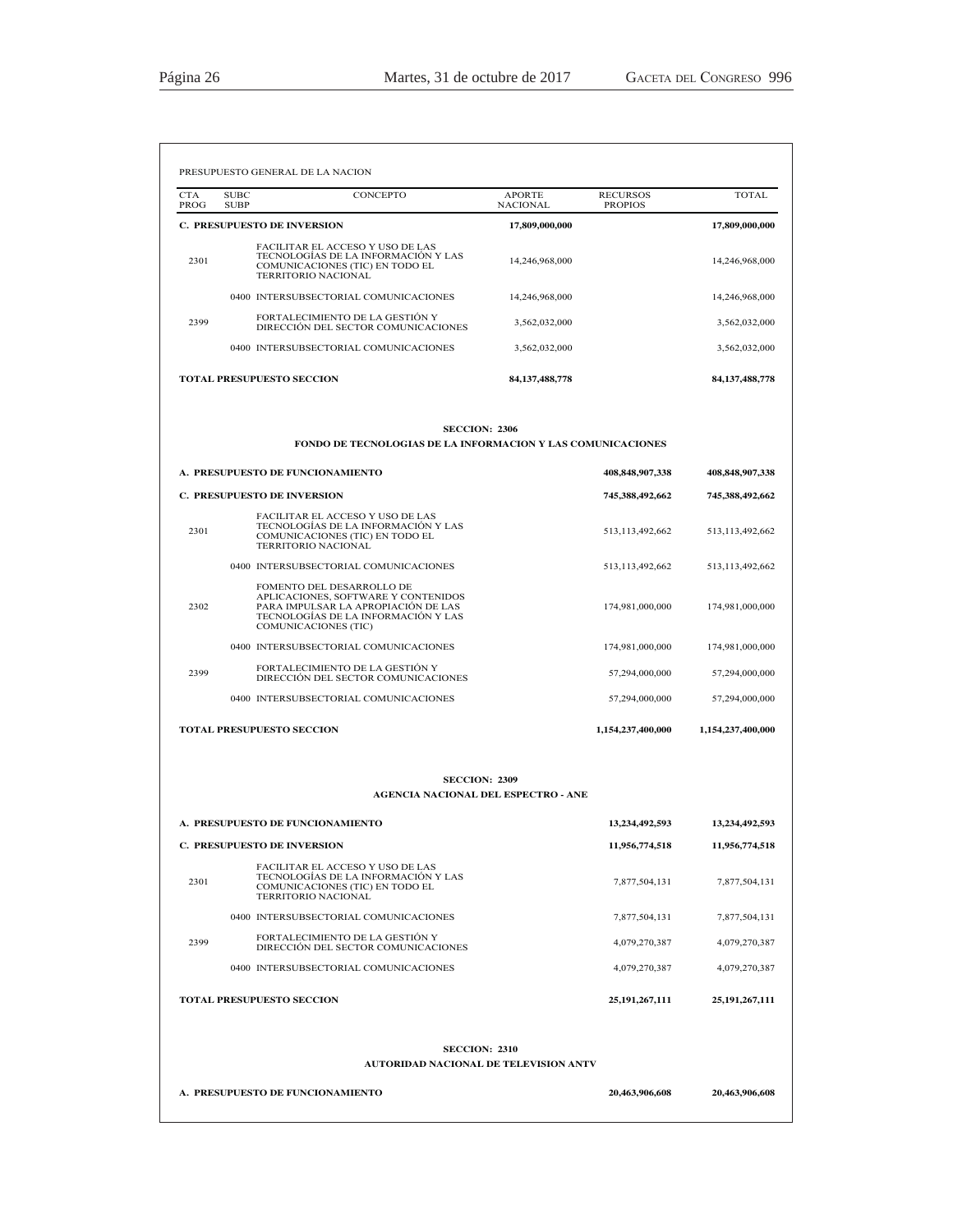|                                  | <b>SUBC</b><br>CONCEPTO<br><b>SUBP</b>                                                                                                                                 | <b>APORTE</b><br><b>NACIONAL</b>                            | <b>RECURSOS</b><br><b>PROPIOS</b> | TOTAL                            |
|----------------------------------|------------------------------------------------------------------------------------------------------------------------------------------------------------------------|-------------------------------------------------------------|-----------------------------------|----------------------------------|
|                                  | <b>C. PRESUPUESTO DE INVERSION</b>                                                                                                                                     |                                                             | 267,318,693,392                   | 267,318,693,392                  |
| 2301                             | FACILITAR EL ACCESO Y USO DE LAS<br>TECNOLOGÍAS DE LA INFORMACIÓN Y LAS<br>COMUNICACIONES (TIC) EN TODO EL<br>TERRITORIO NACIONAL                                      |                                                             | 246,414,808,041                   | 246,414,808,041                  |
|                                  | 0400 INTERSUBSECTORIAL COMUNICACIONES                                                                                                                                  |                                                             | 246,414,808,041                   | 246,414,808,041                  |
| 2302                             | FOMENTO DEL DESARROLLO DE<br>APLICACIONES, SOFTWARE Y CONTENIDOS<br>PARA IMPULSAR LA APROPIACIÓN DE LAS<br>TECNOLOGÍAS DE LA INFORMACIÓN Y LAS<br>COMUNICACIONES (TIC) |                                                             | 6,432,810,290                     | 6,432,810,290                    |
|                                  | 0400 INTERSUBSECTORIAL COMUNICACIONES                                                                                                                                  |                                                             | 6,432,810,290                     | 6,432,810,290                    |
| 2399                             | FORTALECIMIENTO DE LA GESTIÓN Y<br>DIRECCIÓN DEL SECTOR COMUNICACIONES                                                                                                 |                                                             | 14,471,075,061                    | 14,471,075,061                   |
|                                  | 0400 INTERSUBSECTORIAL COMUNICACIONES                                                                                                                                  |                                                             | 14,471,075,061                    | 14,471,075,061                   |
|                                  | <b>TOTAL PRESUPUESTO SECCION</b>                                                                                                                                       |                                                             | 287,782,600,000                   | 287,782,600,000                  |
|                                  |                                                                                                                                                                        | <b>SECCION: 2311</b><br><b>COMPUTADORES PARA EDUCAR CPE</b> |                                   |                                  |
|                                  |                                                                                                                                                                        |                                                             |                                   |                                  |
|                                  | A. PRESUPUESTO DE FUNCIONAMIENTO                                                                                                                                       |                                                             | 17,877,565,391                    | 17,877,565,391                   |
|                                  | <b>C. PRESUPUESTO DE INVERSION</b><br>FACILITAR EL ACCESO Y USO DE LAS                                                                                                 |                                                             | 36,047,434,609                    | 36,047,434,609                   |
| 2301                             | TECNOLOGIAS DE LA INFORMACIÓN Y LAS<br>COMUNICACIONES (TIC) EN TODO EL<br>TERRITORIO NACIONAL                                                                          |                                                             | 36,047,434,609                    | 36,047,434,609                   |
|                                  | 0400 INTERSUBSECTORIAL COMUNICACIONES                                                                                                                                  |                                                             | 36,047,434,609                    | 36,047,434,609                   |
|                                  | <b>TOTAL PRESUPUESTO SECCION</b>                                                                                                                                       |                                                             | 53,925,000,000                    | 53,925,000,000                   |
|                                  |                                                                                                                                                                        | <b>SECCION: 2401</b><br><b>MINISTERIO DE TRANSPORTE</b>     |                                   |                                  |
|                                  |                                                                                                                                                                        |                                                             |                                   |                                  |
| A. PRESUPUESTO DE FUNCIONAMIENTO |                                                                                                                                                                        | 71,640,870,212                                              |                                   | 71,640,870,212                   |
|                                  |                                                                                                                                                                        |                                                             |                                   |                                  |
|                                  | <b>B. PRESUPUESTO DE SERVICIO DE LA DEUDA PUBLICA</b>                                                                                                                  | 14,771,043,701                                              |                                   | 14,771,043,701                   |
| 2402                             | <b>C. PRESUPUESTO DE INVERSION</b><br>INFRAESTRUCTURA RED VIAL REGIONAL                                                                                                | 44,430,400,000<br>18,203,000,000                            |                                   | 44,430,400,000<br>18,203,000,000 |
|                                  | 0600 INTERSUBSECTORIAL TRANSPORTE                                                                                                                                      | 18,203,000,000                                              |                                   | 18,203,000,000                   |
| 2406                             | INFRAESTRUCTURA DE TRANSPORTE                                                                                                                                          | 11,430,400,000                                              |                                   | 11,430,400,000                   |
|                                  | <b>FLUVIAL</b><br>0600 INTERSUBSECTORIAL TRANSPORTE                                                                                                                    | 11,430,400,000                                              |                                   | 11,430,400,000                   |
| 2407                             | INFRAESTRUCTURA Y SERVICIOS DE<br><b>LOGÍSTICA DE TRANSPORTE</b>                                                                                                       | 1,000,000,000                                               |                                   | 1,000,000,000                    |
|                                  | 0600 INTERSUBSECTORIAL TRANSPORTE                                                                                                                                      | 1,000,000,000                                               |                                   | 1,000,000,000                    |
| 2410                             | REGULACIÓN Y SUPERVISIÓN DE<br>INFRAESTRUCTURA Y SERVICIOS DE<br>TRANSPORTE                                                                                            | 200,000,000                                                 |                                   |                                  |
|                                  | 0600 INTERSUBSECTORIAL TRANSPORTE                                                                                                                                      | 200,000,000                                                 |                                   | 200,000,000<br>200,000,000       |
| 2499                             | FORTALECIMIENTO DE LA GESTIÓN Y<br>DIRECCIÓN DEL SECTOR TRANSPORTE                                                                                                     | 13,597,000,000                                              |                                   |                                  |
|                                  | 0600 INTERSUBSECTORIAL TRANSPORTE                                                                                                                                      | 13,597,000,000                                              |                                   | 13,597,000,000<br>13,597,000,000 |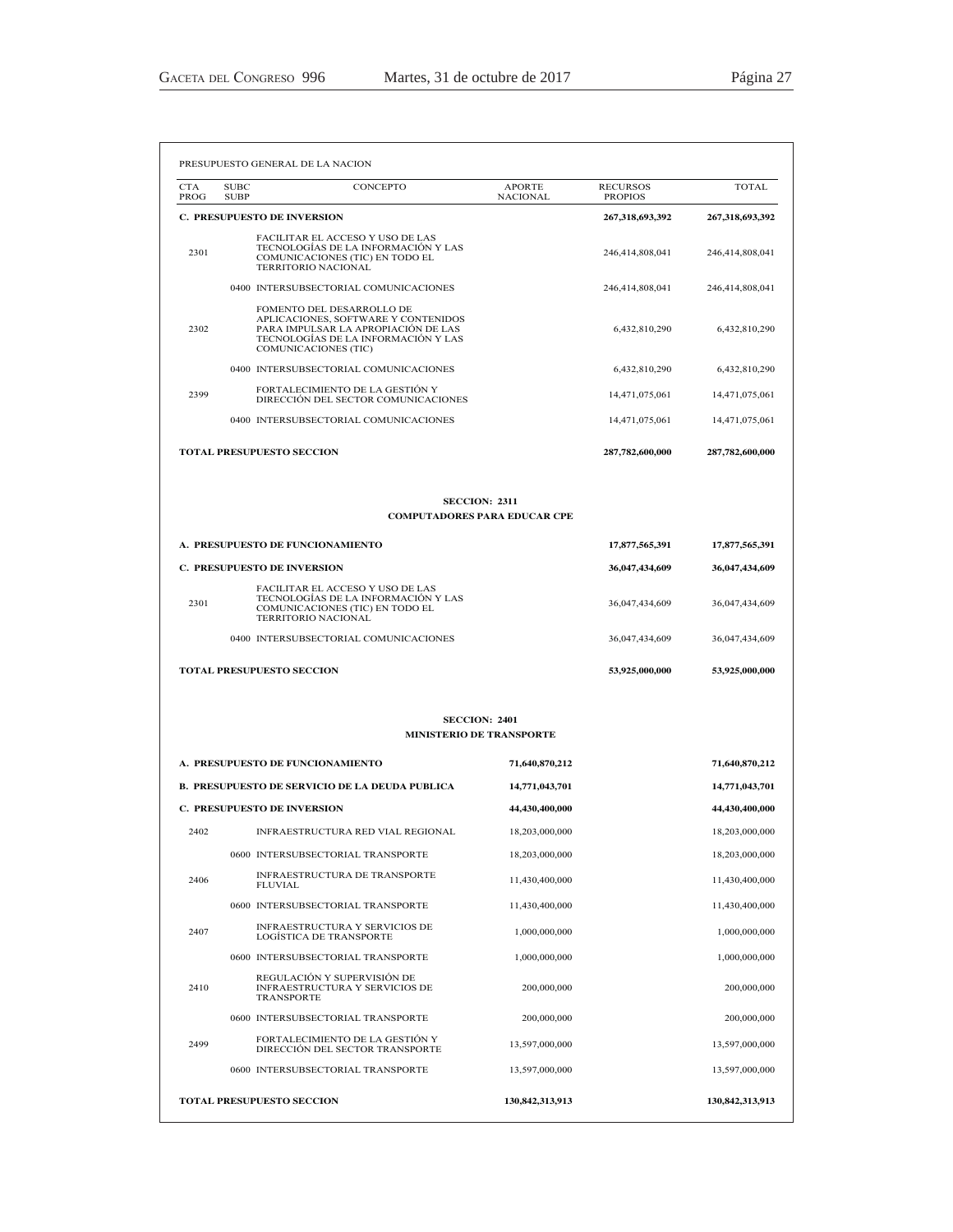| аяна |  |
|------|--|
|      |  |

| <b>CTA</b><br>PROG | <b>SUBC</b><br><b>SUBP</b>         | CONCEPTO                                                           | <b>APORTE</b><br><b>NACIONAL</b>                            | <b>RECURSOS</b><br><b>PROPIOS</b> | <b>TOTAL</b>       |
|--------------------|------------------------------------|--------------------------------------------------------------------|-------------------------------------------------------------|-----------------------------------|--------------------|
|                    |                                    |                                                                    | <b>SECCION: 2402</b><br><b>INSTITUTO NACIONAL DE VIAS</b>   |                                   |                    |
|                    | A. PRESUPUESTO DE FUNCIONAMIENTO   |                                                                    | 129,018,297,972                                             | 63,795,608,600                    | 192,813,906,572    |
|                    |                                    | <b>B. PRESUPUESTO DE SERVICIO DE LA DEUDA PUBLICA</b>              | 6,970,010,100                                               |                                   | 6,970,010,100      |
|                    | <b>C. PRESUPUESTO DE INVERSION</b> |                                                                    | 1,561,417,812,232                                           | 486,246,415,700                   | 2,047,664,227,932  |
| 2401               |                                    | INFRAESTRUCTURA RED VIAL PRIMARIA                                  | 993, 563, 602, 363                                          | 351,037,357,633                   | 1,344,600,959,996  |
|                    |                                    | 0600 INTERSUBSECTORIAL TRANSPORTE                                  | 993,563,602,363                                             | 351,037,357,633                   | 1,344,600,959,996  |
| 2402               |                                    | INFRAESTRUCTURA RED VIAL REGIONAL                                  | 567,854,209,869                                             | 18,274,964,825                    | 586,129,174,694    |
|                    |                                    | 0600 INTERSUBSECTORIAL TRANSPORTE                                  | 567,854,209,869                                             | 18,274,964,825                    | 586,129,174,694    |
| 2404               | <b>FERREO</b>                      | INFRAESTRUCTURA DE TRANSPORTE                                      |                                                             | 2,500,000,000                     | 2,500,000,000      |
|                    |                                    | 0600 INTERSUBSECTORIAL TRANSPORTE                                  |                                                             | 2,500,000,000                     | 2,500,000,000      |
| 2405               | <b>MARITIMO</b>                    | INFRAESTRUCTURA DE TRANSPORTE                                      |                                                             | 31,414,355,508                    | 31,414,355,508     |
|                    |                                    | 0600 INTERSUBSECTORIAL TRANSPORTE                                  |                                                             | 31,414,355,508                    | 31,414,355,508     |
| 2406               | <b>FLUVIAL</b>                     | INFRAESTRUCTURA DE TRANSPORTE                                      |                                                             | 6,900,000,000                     | 6,900,000,000      |
|                    |                                    | 0600 INTERSUBSECTORIAL TRANSPORTE                                  |                                                             | 6,900,000,000                     | 6,900,000,000      |
| 2499               |                                    | FORTALECIMIENTO DE LA GESTIÓN Y<br>DIRECCIÓN DEL SECTOR TRANSPORTE |                                                             | 76,119,737,734                    | 76,119,737,734     |
|                    |                                    | 0600 INTERSUBSECTORIAL TRANSPORTE                                  |                                                             | 76,119,737,734                    | 76,119,737,734     |
|                    | <b>TOTAL PRESUPUESTO SECCION</b>   |                                                                    | 1,697,406,120,304                                           | 550,042,024,300                   | 2,247,448,144,604  |
|                    |                                    | UNIDAD ADMINISTRATIVA ESPECIAL DE LA AERONAUTICA CIVIL             | <b>SECCION: 2412</b>                                        |                                   |                    |
|                    |                                    |                                                                    |                                                             |                                   |                    |
|                    | A. PRESUPUESTO DE FUNCIONAMIENTO   |                                                                    |                                                             | 523,394,498,795                   | 523,394,498,795    |
|                    |                                    | <b>B. PRESUPUESTO DE SERVICIO DE LA DEUDA PUBLICA</b>              |                                                             | 1,145,793,361                     | 1,145,793,361      |
|                    | <b>C. PRESUPUESTO DE INVERSION</b> | <b>INFRAESTRUCTURA Y SERVICIOS DE</b>                              |                                                             | 627,373,000,000                   | 627,373,000,000    |
| 2403               |                                    | TRANSPORTE AEREO                                                   |                                                             | 515,321,793,126                   | 515, 321, 793, 126 |
|                    |                                    | 0600 INTERSUBSECTORIAL TRANSPORTE                                  |                                                             | 515, 321, 793, 126                | 515, 321, 793, 126 |
| 2409               |                                    | <b>SEGURIDAD DE TRANSPORTE</b>                                     |                                                             | 66,047,206,874                    | 66,047,206,874     |
|                    |                                    | 0600 INTERSUBSECTORIAL TRANSPORTE                                  |                                                             | 66,047,206,874                    | 66,047,206,874     |
| 2499               |                                    | FORTALECIMIENTO DE LA GESTIÓN Y<br>DIRECCIÓN DEL SECTOR TRANSPORTE |                                                             | 46,004,000,000                    | 46,004,000,000     |
|                    |                                    | 0600 INTERSUBSECTORIAL TRANSPORTE                                  |                                                             | 46,004,000,000                    | 46,004,000,000     |
|                    | <b>TOTAL PRESUPUESTO SECCION</b>   |                                                                    |                                                             | 1,151,913,292,156                 | 1,151,913,292,156  |
|                    |                                    |                                                                    | <b>SECCION: 2413</b><br>AGENCIA NACIONAL DE INFRAESTRUCTURA |                                   |                    |
|                    | A. PRESUPUESTO DE FUNCIONAMIENTO   |                                                                    | 1,741,080,189                                               | 71,841,943,415                    | 73,583,023,604     |
|                    |                                    |                                                                    |                                                             |                                   |                    |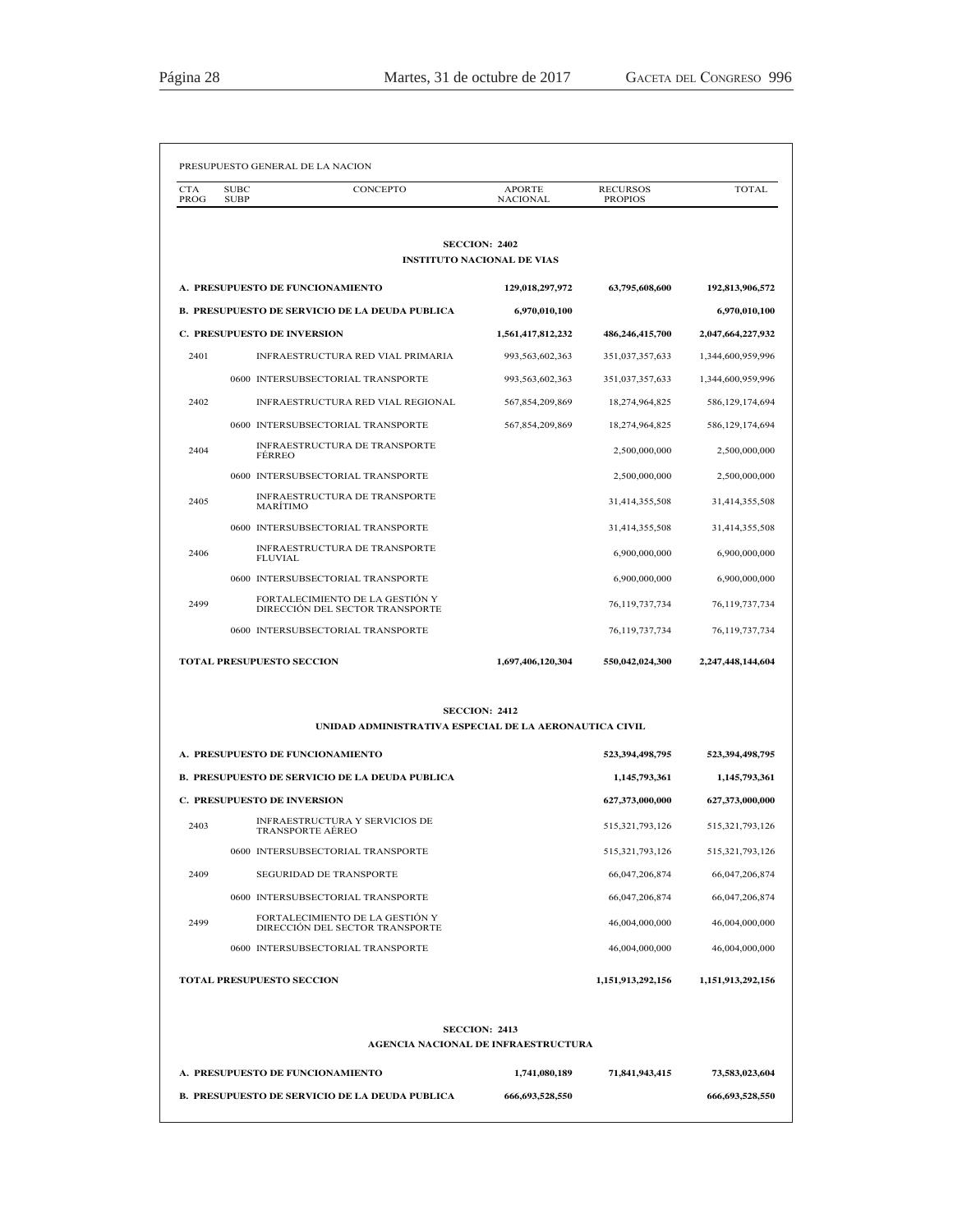| <b>CTA</b><br>PROG | <b>SUBC</b><br><b>SUBP</b>         | <b>CONCEPTO</b>                                                    | <b>APORTE</b><br><b>NACIONAL</b>                           | <b>RECURSOS</b><br><b>PROPIOS</b> | <b>TOTAL</b>                                                                                                                                    |
|--------------------|------------------------------------|--------------------------------------------------------------------|------------------------------------------------------------|-----------------------------------|-------------------------------------------------------------------------------------------------------------------------------------------------|
|                    | <b>C. PRESUPUESTO DE INVERSION</b> |                                                                    | 1,556,860,292,384                                          | 199, 103, 799, 251                | 1,755,964,091,635                                                                                                                               |
| 2401               |                                    | INFRAESTRUCTURA RED VIAL PRIMARIA                                  | 1,515,477,292,384                                          | 39,282,952,000                    | 1,554,760,244,384                                                                                                                               |
|                    |                                    | 0600 INTERSUBSECTORIAL TRANSPORTE                                  | 1,515,477,292,384                                          | 39,282,952,000                    | 1,554,760,244,384                                                                                                                               |
| 2404               | <b>FERREO</b>                      | INFRAESTRUCTURA DE TRANSPORTE                                      | 41,383,000,000                                             | 102,450,689,253                   | 143,833,689,253                                                                                                                                 |
|                    |                                    | 0600 INTERSUBSECTORIAL TRANSPORTE                                  | 41,383,000,000                                             | 102,450,689,253                   | 143,833,689,253                                                                                                                                 |
| 2405               | <b>MARITIMO</b>                    | INFRAESTRUCTURA DE TRANSPORTE                                      |                                                            | 1,872,000,000                     | 1,872,000,000                                                                                                                                   |
|                    |                                    | 0600 INTERSUBSECTORIAL TRANSPORTE                                  |                                                            | 1,872,000,000                     | 1,872,000,000                                                                                                                                   |
| 2499               |                                    | FORTALECIMIENTO DE LA GESTIÓN Y<br>DIRECCIÓN DEL SECTOR TRANSPORTE |                                                            | 55,498,157,998                    | 55,498,157,998                                                                                                                                  |
|                    |                                    | 0600 INTERSUBSECTORIAL TRANSPORTE                                  |                                                            | 55,498,157,998                    | 55,498,157,998                                                                                                                                  |
|                    | <b>TOTAL PRESUPUESTO SECCION</b>   |                                                                    | 2,225,294,901,123                                          | 270,945,742,666                   | 2,496,240,643,789                                                                                                                               |
|                    |                                    | UNIDAD DE PLANEACION DEL SECTOR DE INFRAESTRUCTURA DE              | <b>SECCION: 2414</b><br><b>TRANSPORTE</b>                  |                                   |                                                                                                                                                 |
|                    | A. PRESUPUESTO DE FUNCIONAMIENTO   |                                                                    | 2,360,992,501                                              |                                   | 2,360,992,501                                                                                                                                   |
|                    | <b>TOTAL PRESUPUESTO SECCION</b>   |                                                                    | 2,360,992,501                                              |                                   | 2,360,992,501                                                                                                                                   |
|                    |                                    |                                                                    |                                                            |                                   |                                                                                                                                                 |
|                    |                                    | <b>COMISION DE REGULACION DE INFRAESTRUCTURA Y TRANSPORTE</b>      | <b>SECCION: 2415</b>                                       |                                   |                                                                                                                                                 |
|                    | A. PRESUPUESTO DE FUNCIONAMIENTO   |                                                                    | 2,360,992,501                                              |                                   | 2,360,992,501                                                                                                                                   |
|                    | <b>TOTAL PRESUPUESTO SECCION</b>   |                                                                    | 2,360,992,501                                              |                                   | 2,360,992,501                                                                                                                                   |
|                    |                                    |                                                                    | <b>SECCION: 2416</b><br>AGENCIA NACIONAL DE SEGURIDAD VIAL |                                   |                                                                                                                                                 |
|                    | A. PRESUPUESTO DE FUNCIONAMIENTO   |                                                                    |                                                            | 17,698,562,670                    |                                                                                                                                                 |
|                    | <b>C. PRESUPUESTO DE INVERSION</b> |                                                                    |                                                            | 130,000,000,000                   |                                                                                                                                                 |
| 2409               |                                    | <b>SEGURIDAD DE TRANSPORTE</b>                                     |                                                            | 130,000,000,000                   |                                                                                                                                                 |
|                    |                                    | 0600 INTERSUBSECTORIAL TRANSPORTE                                  |                                                            | 130,000,000,000                   |                                                                                                                                                 |
|                    | TOTAL PRESUPUESTO SECCION          |                                                                    |                                                            | 147,698,562,670                   |                                                                                                                                                 |
|                    |                                    | SUPERINTENDENCIA DE PUERTOS Y TRANSPORTE                           | <b>SECCION: 2417</b>                                       |                                   |                                                                                                                                                 |
|                    | A. PRESUPUESTO DE FUNCIONAMIENTO   |                                                                    |                                                            | 27,458,991,963                    |                                                                                                                                                 |
|                    | <b>C. PRESUPUESTO DE INVERSION</b> |                                                                    |                                                            | 14,083,000,000                    |                                                                                                                                                 |
| 2410               | TRANSPORTE                         | REGULACIÓN Y SUPERVISIÓN DE<br>INFRAESTRUCTURA Y SERVICIOS DE      |                                                            | 8,781,000,000                     | 17,698,562,670<br>130,000,000,000<br>130,000,000,000<br>130,000,000,000<br>147,698,562,670<br>27,458,991,963<br>14,083,000,000<br>8,781,000,000 |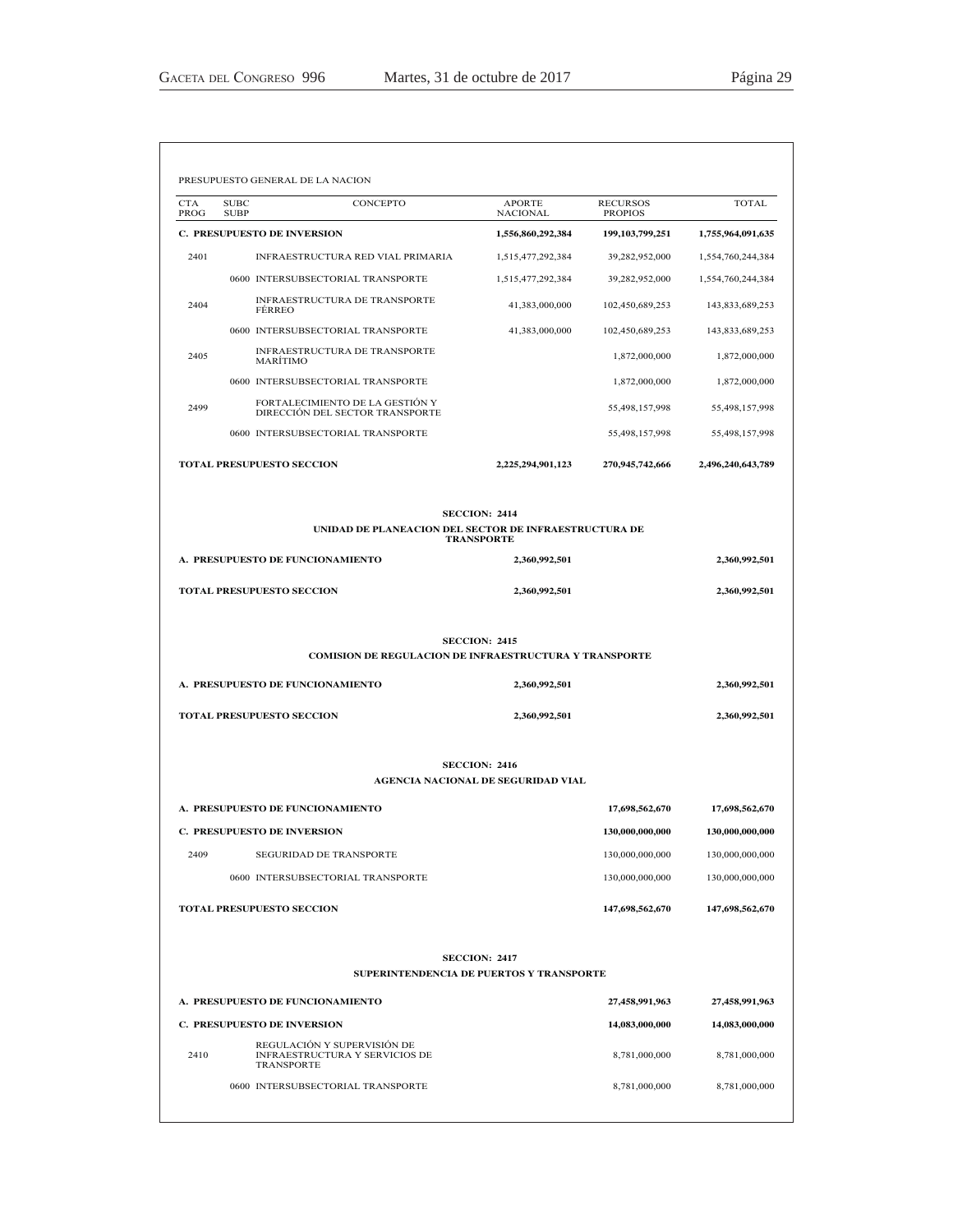|                    |                            | PRESUPUESTO GENERAL DE LA NACION                                                                     |                                               |                                   |                               |
|--------------------|----------------------------|------------------------------------------------------------------------------------------------------|-----------------------------------------------|-----------------------------------|-------------------------------|
| <b>CTA</b><br>PROG | <b>SUBC</b><br><b>SUBP</b> | CONCEPTO                                                                                             | <b>APORTE</b><br><b>NACIONAL</b>              | <b>RECURSOS</b><br><b>PROPIOS</b> | <b>TOTAL</b>                  |
| 2499               |                            | FORTALECIMIENTO DE LA GESTIÓN Y<br>DIRECCIÓN DEL SECTOR TRANSPORTE                                   |                                               | 5,302,000,000                     | 5,302,000,000                 |
|                    |                            | 0600 INTERSUBSECTORIAL TRANSPORTE                                                                    |                                               | 5,302,000,000                     | 5,302,000,000                 |
|                    |                            | <b>TOTAL PRESUPUESTO SECCION</b>                                                                     |                                               | 41,541,991,963                    | 41,541,991,963                |
|                    |                            |                                                                                                      | <b>SECCION: 2501</b>                          |                                   |                               |
|                    |                            |                                                                                                      | PROCURADURIA GENERAL DE LA NACIÓN             |                                   |                               |
|                    |                            | A. PRESUPUESTO DE FUNCIONAMIENTO<br><b>C. PRESUPUESTO DE INVERSION</b>                               | 570,838,234,313                               |                                   | 570,838,234,313               |
| 2502               |                            | PROMOCIÓN, PROTECCIÓN Y DEFENSA DE<br>LOS DERECHOS HUMANOS Y EL DERECHO<br>INTERNACIONAL HUMANITARIO | 43,262,524,118<br>155,000,000                 |                                   | 43,262,524,118<br>155,000,000 |
|                    |                            | 1000 INTERSUBSECTORIAL GOBIERNO                                                                      | 155,000,000                                   |                                   | 155,000,000                   |
| 2503               |                            | LUCHA CONTRA LA CORRUPCIÓN                                                                           | 6,950,000,000                                 |                                   | 6,950,000,000                 |
|                    |                            | 1000 INTERSUBSECTORIAL GOBIERNO                                                                      | 6,950,000,000                                 |                                   | 6,950,000,000                 |
| 2599               |                            | FORTALECIMIENTO DE LA GESTIÓN Y<br>DIRECCIÓN DEL SECTOR ORGANISMOS DE<br><b>CONTROL</b>              | 36,157,524,118                                |                                   | 36, 157, 524, 118             |
|                    |                            | 1000 INTERSUBSECTORIAL GOBIERNO                                                                      | 36, 157, 524, 118                             |                                   | 36, 157, 524, 118             |
|                    |                            | <b>TOTAL PRESUPUESTO SECCION</b>                                                                     | 614,100,758,431                               |                                   | 614,100,758,431               |
|                    |                            |                                                                                                      | <b>SECCION: 2502</b><br>DEFENSORIA DEL PUEBLO |                                   |                               |
|                    |                            | A. PRESUPUESTO DE FUNCIONAMIENTO                                                                     | 473,593,855,771                               |                                   | 473,593,855,771               |
|                    |                            | C. PRESUPUESTO DE INVERSION                                                                          | 36,015,382,139                                |                                   | 36,015,382,139                |
| 2502               |                            | PROMOCIÓN, PROTECCIÓN Y DEFENSA DE<br>LOS DERECHOS HUMANOS Y EL DERECHO<br>INTERNACIONAL HUMANITARIO | 20,137,974,178                                |                                   | 20,137,974,178                |
|                    | 0100                       | INTERSUBSECTORIAL DEFENSA Y<br><b>SEGURIDAD</b>                                                      | 16,953,300,000                                |                                   | 16,953,300,000                |
|                    |                            | 1000 INTERSUBSECTORIAL GOBIERNO                                                                      | 3,184,674,178                                 |                                   | 3,184,674,178                 |
| 2599               |                            | FORTALECIMIENTO DE LA GESTIÓN Y<br>DIRECCIÓN DEL SECTOR ORGANISMOS DE<br><b>CONTROL</b>              | 15,877,407,961                                |                                   | 15,877,407,961                |
|                    |                            | 1000 INTERSUBSECTORIAL GOBIERNO                                                                      | 15,877,407,961                                |                                   | 15,877,407,961                |
|                    |                            | TOTAL PRESUPUESTO SECCION                                                                            | 509,609,237,910                               |                                   | 509,609,237,910               |
|                    |                            | CONTRALORIA GENERAL DE LA REPUBLICA                                                                  | <b>SECCION: 2601</b>                          |                                   |                               |
|                    |                            | A. PRESUPUESTO DE FUNCIONAMIENTO                                                                     | 476,675,921,943                               |                                   | 476,675,921,943               |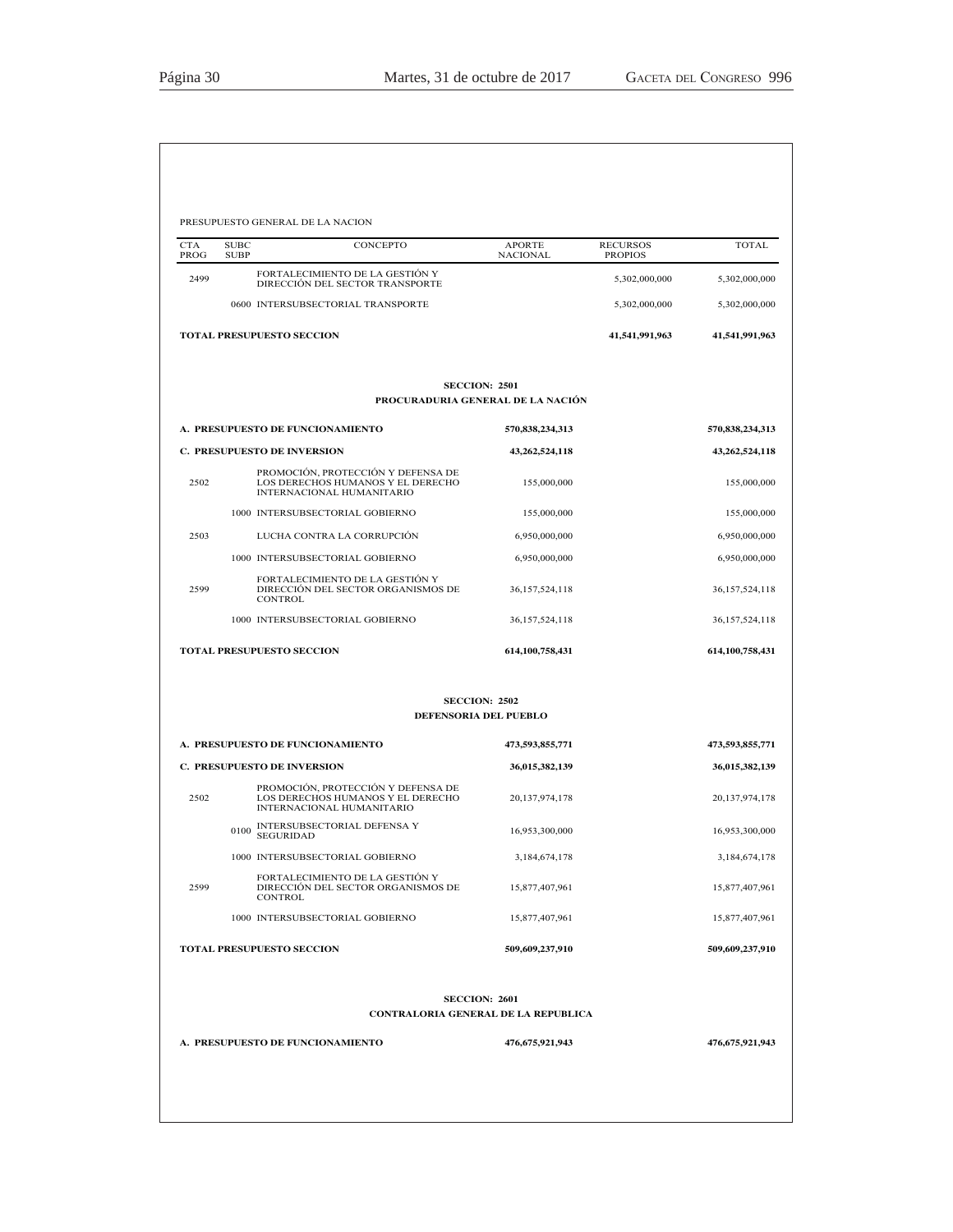| PROG | <b>SUBC</b><br>CONCEPTO<br><b>SUBP</b>                                                                                   | APORTE<br><b>NACIONAL</b>                                       | <b>RECURSOS</b><br><b>PROPIOS</b> | <b>TOTAL</b>      |
|------|--------------------------------------------------------------------------------------------------------------------------|-----------------------------------------------------------------|-----------------------------------|-------------------|
|      | C. PRESUPUESTO DE INVERSION                                                                                              | 152,072,000,000                                                 |                                   | 152,072,000,000   |
| 2501 | FORTALECIMIENTO DEL CONTROL Y LA<br>VIGILANCIA DE LA GESTIÓN FISCAL Y<br>RESARCIMIENTO AL DAÑO DEL<br>PATRIMONIO PÚBLICO | 28,004,000,000                                                  |                                   | 28,004,000,000    |
|      | 1000 INTERSUBSECTORIAL GOBIERNO                                                                                          | 28,004,000,000                                                  |                                   | 28,004,000,000    |
| 2599 | FORTALECIMIENTO DE LA GESTIÓN Y<br>DIRECCIÓN DEL SECTOR ORGANISMOS DE<br><b>CONTROL</b>                                  | 124,068,000,000                                                 |                                   | 124,068,000,000   |
|      | 1000 INTERSUBSECTORIAL GOBIERNO                                                                                          | 124,068,000,000                                                 |                                   | 124,068,000,000   |
|      | <b>TOTAL PRESUPUESTO SECCION</b>                                                                                         | 628,747,921,943                                                 |                                   | 628,747,921,943   |
|      | FONDO DE BIENESTAR SOCIAL DE LA CONTRALORIA GENERAL DE LA                                                                | <b>SECCION: 2602</b><br><b>REPUBLICA</b>                        |                                   |                   |
|      | A. PRESUPUESTO DE FUNCIONAMIENTO                                                                                         | 38,316,042,396                                                  | 21,823,000,000                    | 60,139,042,396    |
|      | <b>TOTAL PRESUPUESTO SECCION</b>                                                                                         | 38,316,042,396                                                  | 21,823,000,000                    | 60,139,042,396    |
|      |                                                                                                                          | <b>SECCION: 2701</b><br><b>RAMA JUDICIAL</b>                    |                                   |                   |
|      | A. PRESUPUESTO DE FUNCIONAMIENTO                                                                                         | 3,801,006,688,861                                               |                                   | 3,801,006,688,861 |
|      | <b>C. PRESUPUESTO DE INVERSION</b>                                                                                       | 282,827,000,000                                                 |                                   | 282,827,000,000   |
| 2701 | MEJORAMIENTO DE LAS COMPETENCIAS DE<br>LA ADMINISTRACION DE JUSTICIA                                                     | 282,827,000,000                                                 |                                   | 282,827,000,000   |
|      | 0800 INTERSUBSECTORIAL JUSTICIA                                                                                          | 282,827,000,000                                                 |                                   | 282,827,000,000   |
|      | TOTAL PRESUPUESTO SECCION                                                                                                | 4,083,833,688,861                                               |                                   | 4,083,833,688,861 |
|      |                                                                                                                          | <b>SECCION: 2801</b><br>REGISTRADURIA NACIONAL DEL ESTADO CIVIL |                                   |                   |
|      | A. PRESUPUESTO DE FUNCIONAMIENTO                                                                                         | 1,618,479,325,010                                               |                                   | 1,618,479,325,010 |
|      | <b>C. PRESUPUESTO DE INVERSION</b>                                                                                       | 50,000,000,000                                                  |                                   | 50,000,000,000    |
|      | IDENTIFICACIÓN Y REGISTRO DEL ESTADO<br>CIVIL DE LA POBLACIÓN                                                            | 50,000,000,000                                                  |                                   | 50,000,000,000    |
| 2802 | 1000 INTERSUBSECTORIAL GOBIERNO                                                                                          | 50,000,000,000                                                  |                                   | 50,000,000,000    |
|      |                                                                                                                          |                                                                 |                                   | 1,668,479,325,010 |
|      | <b>TOTAL PRESUPUESTO SECCION</b>                                                                                         | 1,668,479,325,010                                               |                                   |                   |
|      |                                                                                                                          | <b>SECCION: 2802</b><br>FONDO ROTATORIO DE LA REGISTRADURIA     |                                   |                   |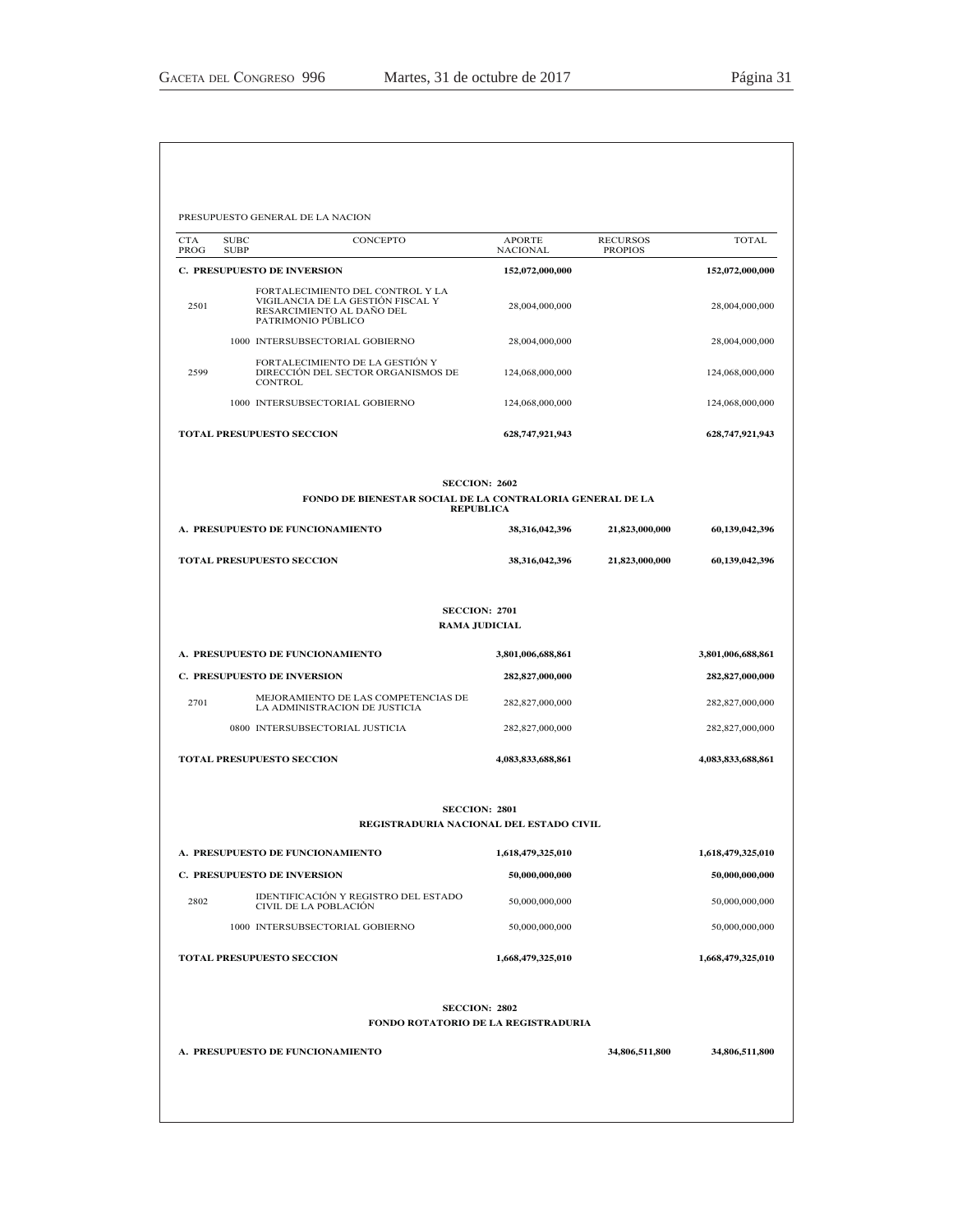| CTA<br>PROG | <b>SUBC</b><br>CONCEPTO<br><b>SUBP</b>                                | <b>APORTE</b><br><b>NACIONAL</b>     | <b>RECURSOS</b><br><b>PROPIOS</b> | <b>TOTAL</b>      |
|-------------|-----------------------------------------------------------------------|--------------------------------------|-----------------------------------|-------------------|
|             | <b>C. PRESUPUESTO DE INVERSION</b>                                    |                                      | 50,652,121,353                    | 50,652,121,353    |
| 2801        | PROCESOS DEMOCRÁTICOS Y ASUNTOS<br><b>ELECTORALES</b>                 |                                      | 2,937,500,000                     | 2,937,500,000     |
|             | 1000 INTERSUBSECTORIAL GOBIERNO                                       |                                      | 2,937,500,000                     | 2,937,500,000     |
| 2802        | IDENTIFICACIÓN Y REGISTRO DEL ESTADO<br>CIVIL DE LA POBLACIÓN         |                                      | 5,277,692,489                     | 5,277,692,489     |
|             | 1000 INTERSUBSECTORIAL GOBIERNO                                       |                                      | 5,277,692,489                     | 5,277,692,489     |
| 2899        | FORTALECIMIENTO DE LA GESTIÓN Y<br>DIRECCIÓN DEL SECTOR REGISTRADURÍA |                                      | 42,436,928,864                    | 42,436,928,864    |
|             | 1000 INTERSUBSECTORIAL GOBIERNO                                       |                                      | 42,436,928,864                    | 42,436,928,864    |
|             | <b>TOTAL PRESUPUESTO SECCION</b>                                      |                                      | 85,458,633,153                    | 85,458,633,153    |
|             |                                                                       | <b>SECCION: 2803</b>                 |                                   |                   |
|             | FONDO SOCIAL DE VIVIENDA DE LA REGISTRADURIA NACIONAL DEL             | <b>ESTADO CIVIL</b>                  |                                   |                   |
|             | A. PRESUPUESTO DE FUNCIONAMIENTO                                      |                                      | 13,917,755,000                    | 13,917,755,000    |
|             | <b>TOTAL PRESUPUESTO SECCION</b>                                      |                                      | 13,917,755,000                    | 13,917,755,000    |
|             |                                                                       | <b>SECCION: 2901</b>                 |                                   |                   |
|             |                                                                       | <b>FISCALIA GENERAL DE LA NACION</b> |                                   |                   |
|             | A. PRESUPUESTO DE FUNCIONAMIENTO                                      | 3,319,786,552,129                    |                                   | 3,319,786,552,129 |
|             | C. PRESUPUESTO DE INVERSION                                           | 99,647,587,767                       |                                   | 99,647,587,767    |
| 2901        | EFECTIVIDAD DE LA INVESTIGACIÓN PENAL<br>Y TÉCNICO CIENTÍFICA         | 20,950,000,000                       |                                   | 20,950,000,000    |
|             | 0800 INTERSUBSECTORIAL JUSTICIA                                       | 20,950,000,000                       |                                   | 20,950,000,000    |
| 2999        | FORTALECIMIENTO DE LA GESTIÓN Y<br>DIRECCIÓN DEL SECTOR FISCALÍA      | 78,697,587,767                       |                                   | 78,697,587,767    |
|             | 0800 INTERSUBSECTORIAL JUSTICIA                                       | 78,697,587,767                       |                                   | 78,697,587,767    |
|             | <b>TOTAL PRESUPUESTO SECCION</b>                                      | 3,419,434,139,896                    |                                   | 3,419,434,139,896 |
|             |                                                                       | <b>SECCION: 2902</b>                 |                                   |                   |
|             | <b>INSTITUTO NACIONAL DE MEDICINA LEGAL Y CIENCIAS FORENSES</b>       |                                      |                                   |                   |
|             | A. PRESUPUESTO DE FUNCIONAMIENTO                                      | 180, 484, 287, 558                   | 1,368,110,000                     | 181,852,397,558   |
|             |                                                                       |                                      | 9,500,000,000                     | 35,687,015,352    |
|             | C. PRESUPUESTO DE INVERSION                                           | 26, 187, 015, 352                    |                                   |                   |
| 2901        | EFECTIVIDAD DE LA INVESTIGACIÓN PENAL<br>Y TÉCNICO CIENTÍFICA         | 12,402,000,000                       | 9,500,000,000                     | 21,902,000,000    |

<sup>2999</sup> )257\$/(&,0,(172'(/\$\*(67,Ï1< ',5(&&,Ï1'(/6(&725),6&\$/Ë\$ 13,785,015,352 13,785,015,352 0800 INTERSUBSECTORIAL JUSTICIA 13,785,015,352 13,785,015,352 13,785,015,352 **TOTAL PRESUPUESTO SECCION 206,671,302,910 10,868,110,000 217,539,412,910**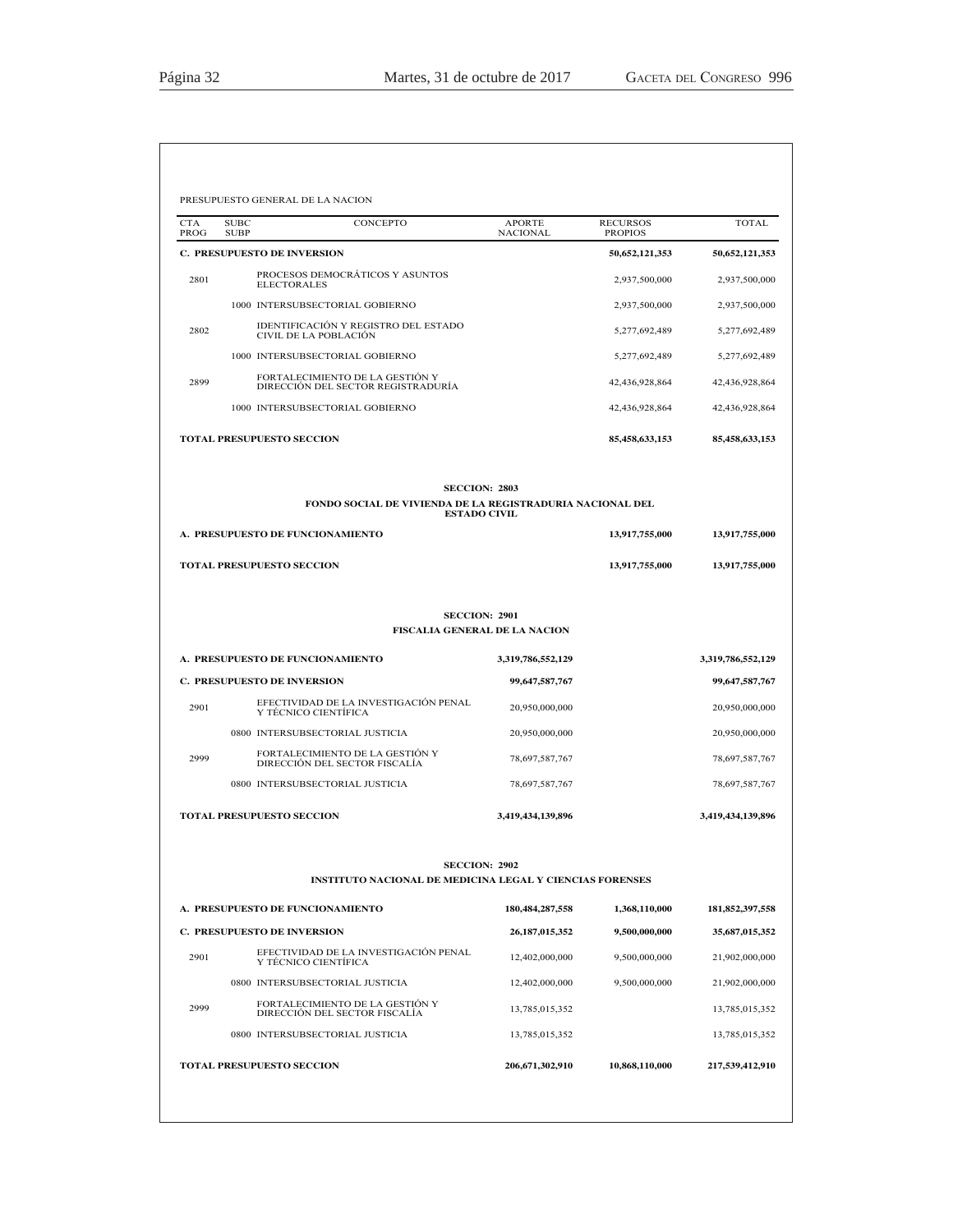| <b>CTA</b><br><b>PROG</b> | <b>SUBC</b><br><b>SUBP</b> | CONCEPTO                                                                                             | <b>APORTE</b><br><b>NACIONAL</b> | <b>RECURSOS</b><br><b>PROPIOS</b> | <b>TOTAL</b>    |
|---------------------------|----------------------------|------------------------------------------------------------------------------------------------------|----------------------------------|-----------------------------------|-----------------|
|                           |                            | <b>SECCION: 2904</b>                                                                                 |                                  |                                   |                 |
|                           |                            | <b>FONDO ESPECIAL PARA LA ADMINISTRACION DE BIENES DE LA FISCALIA</b><br><b>GENERAL DE LA NACION</b> |                                  |                                   |                 |
|                           |                            | A. PRESUPUESTO DE FUNCIONAMIENTO                                                                     |                                  | 4,000,000,000                     | 4,000,000,000   |
|                           |                            | <b>C. PRESUPUESTO DE INVERSION</b>                                                                   |                                  | 17,024,000,000                    | 17,024,000,000  |
| 2901                      |                            | EFECTIVIDAD DE LA INVESTIGACIÓN PENAL<br>Y TÉCNICO CIENTÍFICA                                        |                                  | 6,000,000,000                     | 6,000,000,000   |
|                           |                            | 0800 INTERSUBSECTORIAL JUSTICIA                                                                      |                                  | 6,000,000,000                     | 6,000,000,000   |
| 2999                      |                            | FORTALECIMIENTO DE LA GESTIÓN Y<br>DIRECCIÓN DEL SECTOR FISCALÍA                                     |                                  | 11,024,000,000                    | 11,024,000,000  |
|                           |                            | 0800 INTERSUBSECTORIAL JUSTICIA                                                                      |                                  | 11,024,000,000                    | 11,024,000,000  |
|                           |                            | <b>TOTAL PRESUPUESTO SECCION</b>                                                                     |                                  | 21,024,000,000                    | 21,024,000,000  |
|                           |                            | <b>SECCION: 3201</b>                                                                                 |                                  |                                   |                 |
|                           |                            | MINISTERIO DE AMBIENTE Y DESARROLLO SOSTENIBLE                                                       |                                  |                                   |                 |
|                           |                            | A. PRESUPUESTO DE FUNCIONAMIENTO                                                                     | 169,671,080,000                  |                                   | 169,671,080,000 |
|                           |                            | <b>C. PRESUPUESTO DE INVERSION</b>                                                                   | 110,318,849,171                  |                                   | 110,318,849,171 |
| 3201                      |                            | FORTALECIMIENTO DEL DESEMPEÑO<br>AMBIENTAL DE LOS SECTORES<br><b>PRODUCTIVOS</b>                     | 6,465,858,797                    |                                   | 6,465,858,797   |
|                           |                            | 0900 INTERSUBSECTORIAL AMBIENTE                                                                      | 6,465,858,797                    |                                   | 6,465,858,797   |
| 3202                      |                            | CONSERVACIÓN DE LA BIODIVERSIDAD Y<br>SUS SERVICIOS ECOSISTÉMICOS                                    | 33,423,648,404                   |                                   | 33,423,648,404  |
|                           |                            | 0900 INTERSUBSECTORIAL AMBIENTE                                                                      | 33,423,648,404                   |                                   | 33,423,648,404  |
| 3203                      |                            | GESTIÓN INTEGRAL DEL RECURSO HÍDRICO                                                                 | 2,394,640,045                    |                                   | 2,394,640,045   |
|                           |                            | 0900 INTERSUBSECTORIAL AMBIENTE                                                                      | 2,394,640,045                    |                                   | 2,394,640,045   |
| 3204                      |                            | GESTIÓN DE LA INFORMACIÓN Y EL<br>CONOCIMIENTO AMBIENTAL                                             | 21,265,824,845                   |                                   | 21,265,824,845  |
|                           |                            | 0900 INTERSUBSECTORIAL AMBIENTE                                                                      | 21,265,824,845                   |                                   | 21,265,824,845  |
| 3205                      |                            | ORDENAMIENTO AMBIENTAL TERRITORIAL                                                                   | 3,154,015,731                    |                                   | 3,154,015,731   |
|                           |                            | 0900 INTERSUBSECTORIAL AMBIENTE                                                                      | 3,154,015,731                    |                                   | 3,154,015,731   |
| 3206                      |                            | GESTIÓN DEL CAMBIO CLIMÁTICO PARA UN<br>DESARROLLO BAJO EN CARBONO Y<br>RESILIENTE AL CLIMA          | 2,378,221,576                    |                                   | 2,378,221,576   |
|                           |                            | 0900 INTERSUBSECTORIAL AMBIENTE                                                                      | 2,378,221,576                    |                                   | 2,378,221,576   |
| 3207                      |                            | GESTIÓN INTEGRAL DE MARES, COSTAS Y<br>RECURSOS ACUÁTICOS                                            | 2,382,024,023                    |                                   | 2,382,024,023   |
|                           |                            | 0900 INTERSUBSECTORIAL AMBIENTE                                                                      | 2,382,024,023                    |                                   | 2,382,024,023   |
| 3208                      |                            | EDUCACION AMBIENTAL                                                                                  | 1,046,424,584                    |                                   | 1,046,424,584   |
|                           |                            | 0900 INTERSUBSECTORIAL AMBIENTE                                                                      | 1,046,424,584                    |                                   | 1,046,424,584   |
| 3299                      |                            | FORTALECIMIENTO DE LA GESTIÓN Y<br>DIRECCIÓN DEL SECTOR AMBIENTE Y<br>DESARROLLO SOSTENIBLE          | 37,808,191,166                   |                                   | 37,808,191,166  |
|                           |                            |                                                                                                      |                                  |                                   | 37,808,191,166  |
|                           |                            | 0900 INTERSUBSECTORIAL AMBIENTE                                                                      | 37,808,191,166                   |                                   |                 |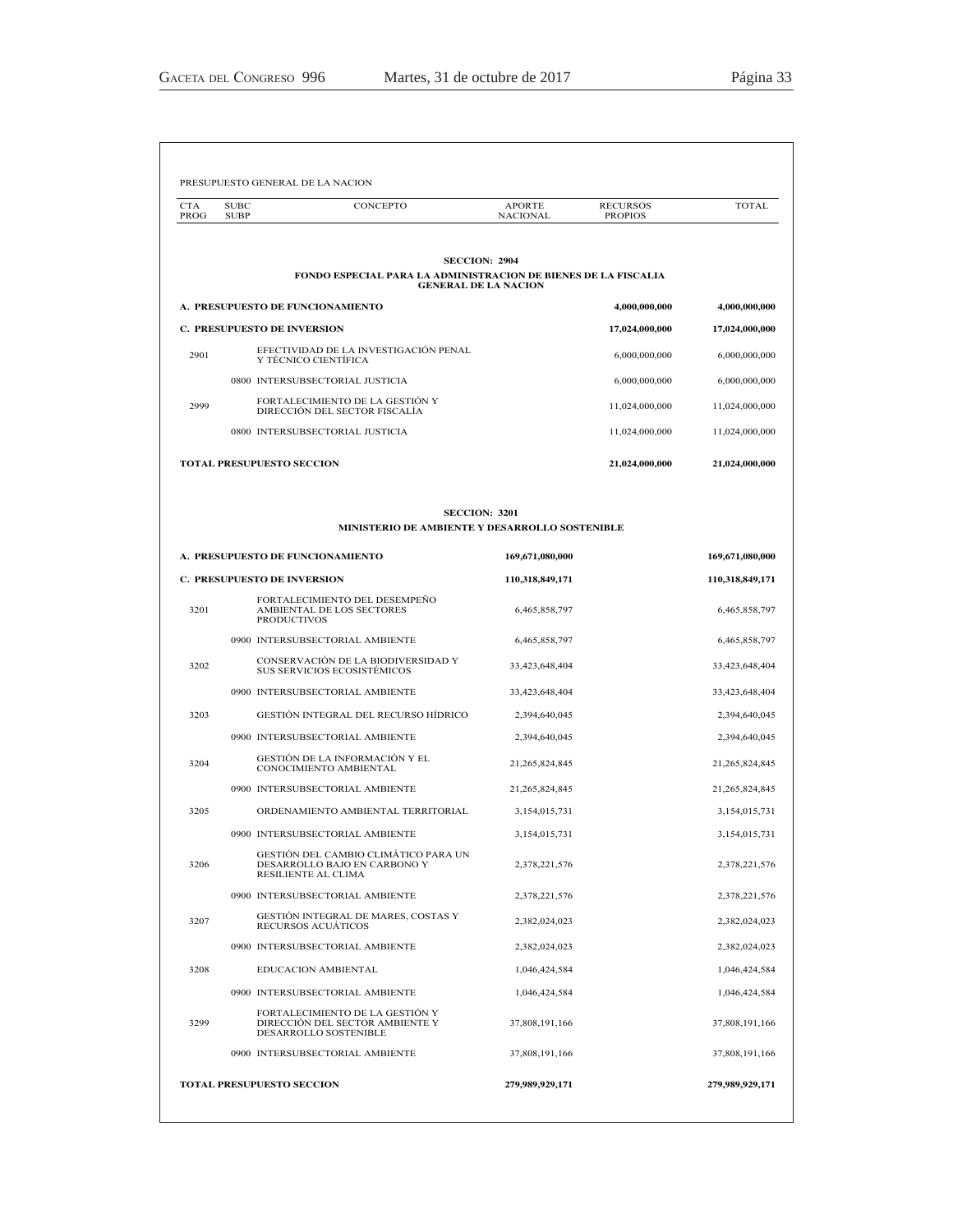|                    |                            | PRESUPUESTO GENERAL DE LA NACION                                                            |                                                  |                                   |                 |
|--------------------|----------------------------|---------------------------------------------------------------------------------------------|--------------------------------------------------|-----------------------------------|-----------------|
| <b>CTA</b><br>PROG | <b>SUBC</b><br><b>SUBP</b> | CONCEPTO                                                                                    | <b>APORTE</b><br><b>NACIONAL</b>                 | <b>RECURSOS</b><br><b>PROPIOS</b> | <b>TOTAL</b>    |
|                    |                            | <b>INSTITUTO DE HIDROLOGIA, METEOROLOGIA Y ESTUDIOS AMBIENTALES-</b>                        | <b>SECCION: 3202</b><br><b>IDEAM</b>             |                                   |                 |
|                    |                            | A. PRESUPUESTO DE FUNCIONAMIENTO                                                            | 43,340,876,000                                   | 1,000,000,000                     | 44,340,876,000  |
|                    |                            | <b>C. PRESUPUESTO DE INVERSION</b>                                                          | 16,563,263,246                                   | 4,199,000,000                     | 20,762,263,246  |
| 3204               |                            | GESTIÓN DE LA INFORMACIÓN Y EL<br>CONOCIMIENTO AMBIENTAL                                    | 15,065,159,866                                   | 4,199,000,000                     | 19,264,159,866  |
|                    |                            | 0900 INTERSUBSECTORIAL AMBIENTE                                                             | 15,065,159,866                                   | 4,199,000,000                     | 19,264,159,866  |
| 3299               |                            | FORTALECIMIENTO DE LA GESTIÓN Y<br>DIRECCIÓN DEL SECTOR AMBIENTE Y<br>DESARROLLO SOSTENIBLE | 1,498,103,380                                    |                                   | 1,498,103,380   |
|                    |                            | 0900 INTERSUBSECTORIAL AMBIENTE                                                             | 1,498,103,380                                    |                                   | 1,498,103,380   |
|                    |                            | TOTAL PRESUPUESTO SECCION                                                                   | 59,904,139,246                                   | 5,199,000,000                     | 65,103,139,246  |
|                    |                            |                                                                                             | <b>SECCION: 3204</b><br>FONDO NACIONAL AMBIENTAL |                                   |                 |
|                    |                            | A. PRESUPUESTO DE FUNCIONAMIENTO                                                            |                                                  | 29,531,285,000                    | 29,531,285,000  |
|                    |                            | <b>C. PRESUPUESTO DE INVERSION</b>                                                          | 100,000,000,000                                  | 89,903,000,000                    | 189,903,000,000 |
| 3201               |                            | FORTALECIMIENTO DEL DESEMPEÑO<br>AMBIENTAL DE LOS SECTORES<br><b>PRODUCTIVOS</b>            |                                                  | 66,514,954,317                    | 66,514,954,317  |
|                    |                            | 0900 INTERSUBSECTORIAL AMBIENTE                                                             |                                                  | 66,514,954,317                    | 66,514,954,317  |
| 3202               |                            | CONSERVACIÓN DE LA BIODIVERSIDAD Y<br>SUS SERVICIOS ECOSISTÉMICOS                           |                                                  | 17,977,530,348                    | 17,977,530,348  |
|                    |                            | 0900 INTERSUBSECTORIAL AMBIENTE                                                             |                                                  | 17,977,530,348                    | 17,977,530,348  |
| 3299               |                            | FORTALECIMIENTO DE LA GESTIÓN Y<br>DIRECCIÓN DEL SECTOR AMBIENTE Y<br>DESARROLLO SOSTENIBLE | 100,000,000,000                                  | 5,410,515,335                     | 105,410,515,335 |
|                    |                            | 0900 INTERSUBSECTORIAL AMBIENTE                                                             | 100,000,000,000                                  | 5,410,515,335                     | 105,410,515,335 |
|                    |                            | <b>TOTAL PRESUPUESTO SECCION</b>                                                            | 100,000,000,000                                  | 119,434,285,000                   | 219.434.285.000 |
|                    |                            | CORPORACION AUTONOMA REGIONAL DE LOS VALLES DEL SINU Y SAN                                  | <b>SECCION: 3208</b>                             |                                   |                 |
|                    |                            | A. PRESUPUESTO DE FUNCIONAMIENTO                                                            | <b>JORGE (CVS)</b><br>2,784,889,000              |                                   | 2,784,889,000   |
|                    |                            |                                                                                             |                                                  |                                   |                 |
|                    |                            | <b>TOTAL PRESUPUESTO SECCION</b>                                                            | 2,784,889,000                                    |                                   | 2,784,889,000   |
|                    |                            | <b>CORPORACION AUTONOMA REGIONAL DEL QUINDIO (CRQ)</b>                                      | <b>SECCION: 3209</b>                             |                                   |                 |
|                    |                            | A. PRESUPUESTO DE FUNCIONAMIENTO                                                            | 4,605,483,000                                    |                                   | 4,605,483,000   |
|                    |                            | <b>TOTAL PRESUPUESTO SECCION</b>                                                            | 4,605,483,000                                    |                                   | 4,605,483,000   |
|                    |                            | <b>CORPORACION PARA EL DESARROLLO SOSTENIBLE DEL URABA -</b>                                | <b>SECCION: 3210</b>                             |                                   |                 |
|                    |                            |                                                                                             | <b>CORPOURABA</b>                                |                                   |                 |
|                    |                            | A. PRESUPUESTO DE FUNCIONAMIENTO                                                            | 3,283,601,000                                    |                                   | 3,283,601,000   |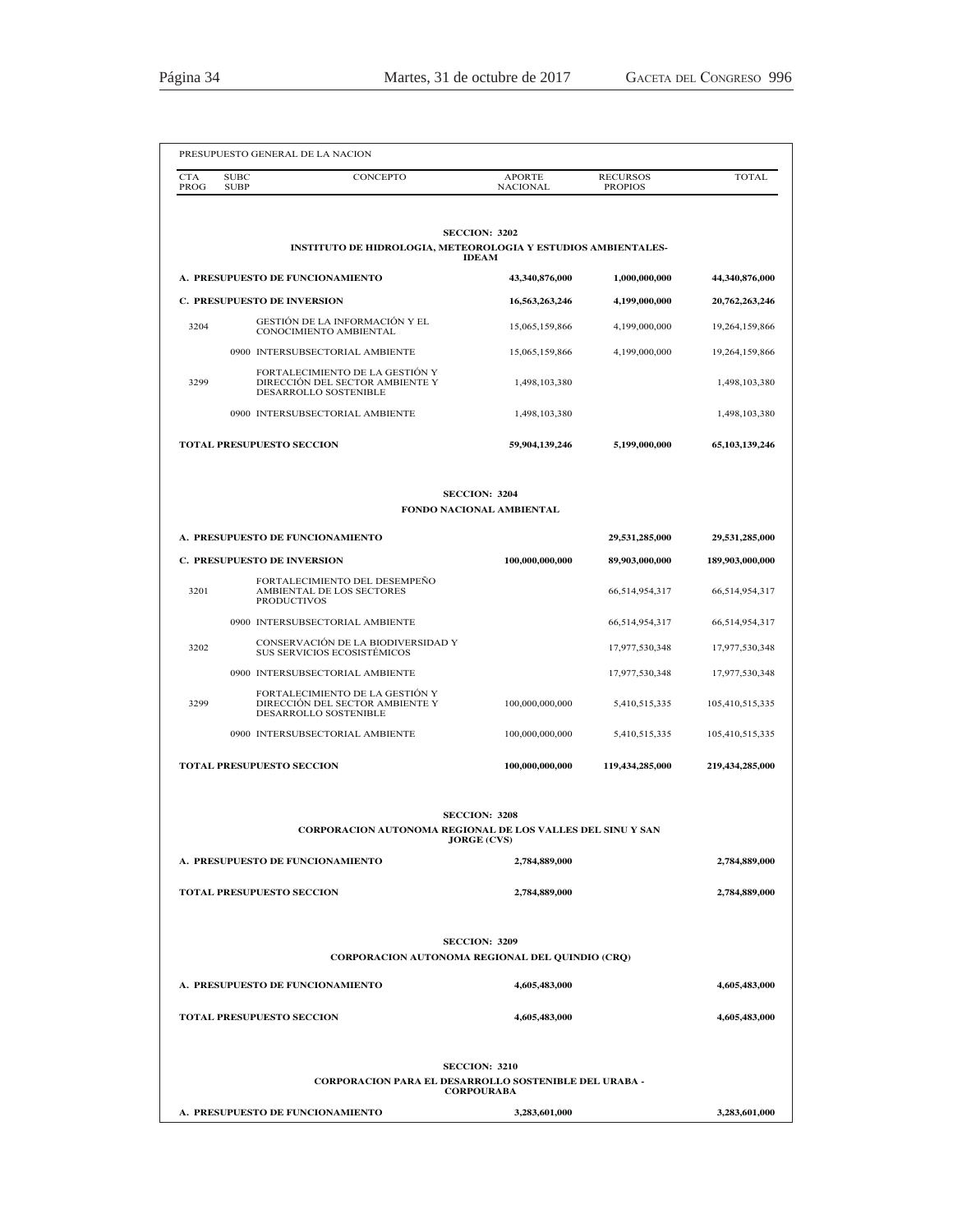| <b>CTA</b><br>PROG | <b>SUBC</b><br>CONCEPTO<br><b>SUBP</b>                                           | <b>APORTE</b><br><b>NACIONAL</b>                                | <b>RECURSOS</b><br><b>PROPIOS</b> | <b>TOTAL</b>  |
|--------------------|----------------------------------------------------------------------------------|-----------------------------------------------------------------|-----------------------------------|---------------|
|                    | <b>C. PRESUPUESTO DE INVERSION</b>                                               | 2,585,806,566                                                   |                                   | 2,585,806,566 |
| 3202               | CONSERVACIÓN DE LA BIODIVERSIDAD Y<br>SUS SERVICIOS ECOSISTÉMICOS                | 773,909,219                                                     |                                   | 773,909,219   |
|                    | 0900 INTERSUBSECTORIAL AMBIENTE                                                  | 773,909,219                                                     |                                   | 773,909,219   |
| 3203               | GESTIÓN INTEGRAL DEL RECURSO HÍDRICO                                             | 1,811,897,347                                                   |                                   | 1,811,897,347 |
|                    | 0900 INTERSUBSECTORIAL AMBIENTE                                                  | 1,811,897,347                                                   |                                   | 1,811,897,347 |
|                    | TOTAL PRESUPUESTO SECCION                                                        | 5,869,407,566                                                   |                                   | 5,869,407,566 |
|                    | <b>CORPORACION AUTONOMA REGIONAL DE CALDAS (CORPOCALDAS)</b>                     | <b>SECCION: 3211</b>                                            |                                   |               |
|                    | A. PRESUPUESTO DE FUNCIONAMIENTO                                                 | 3,339,078,000                                                   |                                   | 3,339,078,000 |
|                    | <b>TOTAL PRESUPUESTO SECCION</b>                                                 | 3,339,078,000                                                   |                                   | 3,339,078,000 |
|                    |                                                                                  |                                                                 |                                   |               |
|                    | CORPORACION AUTONOMA REGIONAL PARA EL DESARROLLO                                 | <b>SECCION: 3212</b><br><b>SOSTENIBLE DEL CHOCO - CODECHOCO</b> |                                   |               |
|                    | A. PRESUPUESTO DE FUNCIONAMIENTO                                                 | 1,839,115,000                                                   |                                   | 1,839,115,000 |
|                    | C. PRESUPUESTO DE INVERSION                                                      | 4,305,940,290                                                   |                                   | 4,305,940,290 |
| 3201               | FORTALECIMIENTO DEL DESEMPEÑO<br>AMBIENTAL DE LOS SECTORES<br><b>PRODUCTIVOS</b> | 1,391,898,410                                                   |                                   | 1,391,898,410 |
|                    | 0900 INTERSUBSECTORIAL AMBIENTE                                                  | 1,391,898,410                                                   |                                   | 1,391,898,410 |
| 3202               | CONSERVACIÓN DE LA BIODIVERSIDAD Y<br>SUS SERVICIOS ECOSISTÉMICOS                | 1,414,041,880                                                   |                                   | 1,414,041,880 |
|                    | 0900 INTERSUBSECTORIAL AMBIENTE                                                  | 1,414,041,880                                                   |                                   | 1,414,041,880 |
| 3207               | GESTIÓN INTEGRAL DE MARES, COSTAS Y<br>RECURSOS ACUÁTICOS                        | 1,500,000,000                                                   |                                   | 1,500,000,000 |
|                    | 0900 INTERSUBSECTORIAL AMBIENTE                                                  | 1,500,000,000                                                   |                                   | 1,500,000,000 |
|                    | <b>TOTAL PRESUPUESTO SECCION</b>                                                 | 6,145,055,290                                                   |                                   | 6,145,055,290 |
|                    | COORPORACION AUTONOMA REGIONAL PARA LA DEFENSA DE LA MESETA                      | <b>SECCION: 3213</b><br>DE BUCARAMANGA CDMB                     |                                   |               |
|                    | A. PRESUPUESTO DE FUNCIONAMIENTO                                                 | 1,056,825,000                                                   |                                   | 1,056,825,000 |
|                    | TOTAL PRESUPUESTO SECCION                                                        | 1,056,825,000                                                   |                                   | 1,056,825,000 |
|                    |                                                                                  | <b>SECCION: 3214</b>                                            |                                   |               |
|                    | CORPORACION AUTONOMA REGIONAL DEL TOLIMA (CORTOLIMA)                             |                                                                 |                                   |               |
|                    | A. PRESUPUESTO DE FUNCIONAMIENTO                                                 | 1,892,476,000                                                   |                                   | 1,892,476,000 |
|                    | <b>TOTAL PRESUPUESTO SECCION</b>                                                 | 1,892,476,000                                                   |                                   | 1,892,476,000 |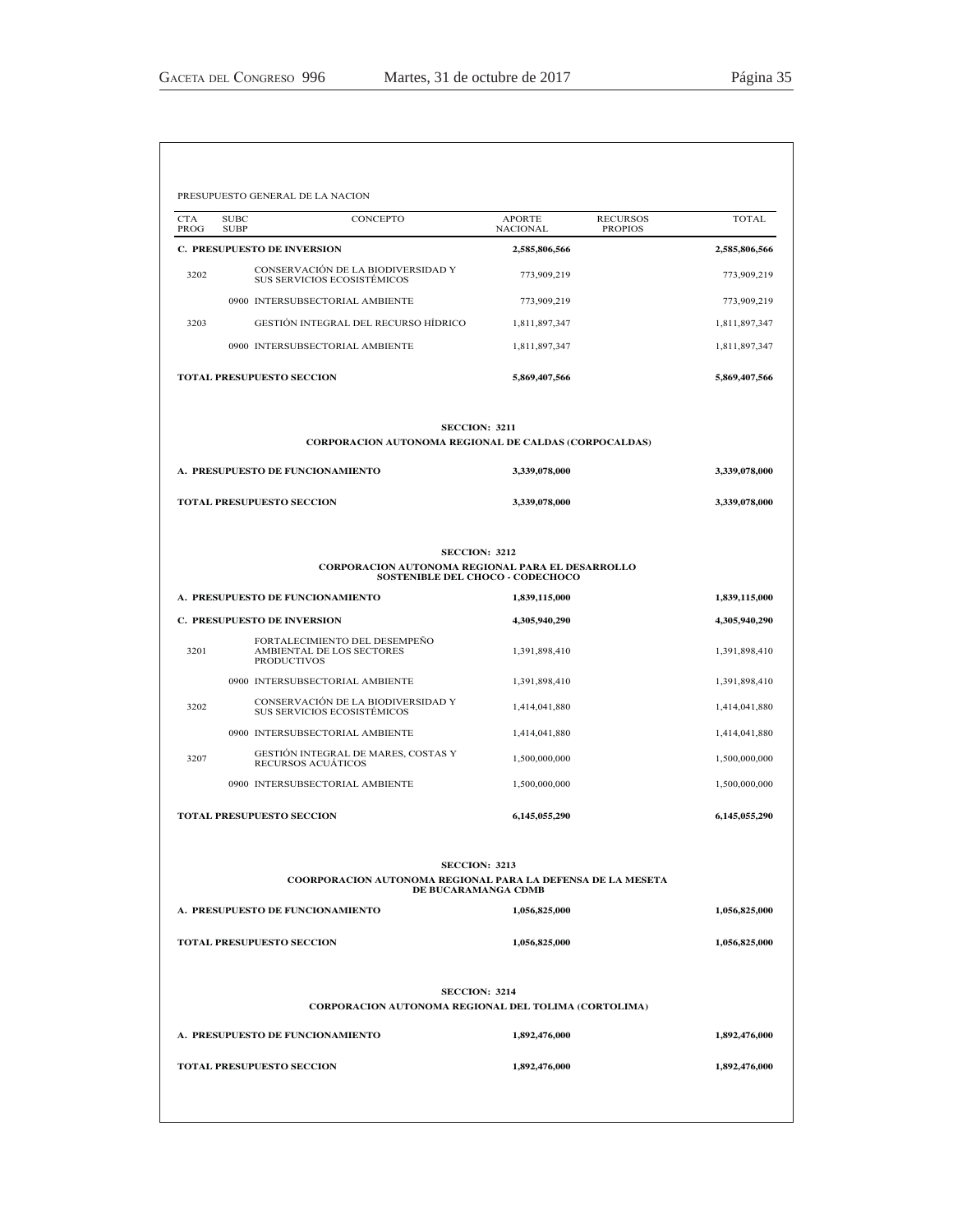| <b>CONCEPTO</b><br><b>CTA</b><br><b>SUBC</b><br>PROG<br><b>SUBP</b>                                 | <b>APORTE</b><br><b>NACIONAL</b>                    | <b>RECURSOS</b><br><b>PROPIOS</b> | <b>TOTAL</b>  |
|-----------------------------------------------------------------------------------------------------|-----------------------------------------------------|-----------------------------------|---------------|
| <b>CORPORACION AUTONOMA REGIONAL DE RISARALDA (CARDER)</b>                                          | <b>SECCION: 3215</b>                                |                                   |               |
| A. PRESUPUESTO DE FUNCIONAMIENTO                                                                    | 2,351,295,000                                       |                                   | 2,351,295,000 |
| <b>TOTAL PRESUPUESTO SECCION</b>                                                                    | 2,351,295,000                                       |                                   | 2,351,295,000 |
|                                                                                                     | <b>SECCION: 3216</b>                                |                                   |               |
| <b>CORPORACION AUTONOMA REGIONAL DE NARINO (CORPONARINO)</b>                                        |                                                     |                                   |               |
| A. PRESUPUESTO DE FUNCIONAMIENTO                                                                    | 2,284,002,000                                       |                                   | 2,284,002,000 |
| <b>C. PRESUPUESTO DE INVERSION</b>                                                                  | 533,889,917                                         |                                   | 533,889,917   |
| CONSERVACIÓN DE LA BIODIVERSIDAD Y<br>3202<br>SUS SERVICIOS ECOSISTÉMICOS                           | 533,889,917                                         |                                   | 533,889,917   |
| 0900 INTERSUBSECTORIAL AMBIENTE                                                                     | 533,889,917                                         |                                   | 533,889,917   |
| <b>TOTAL PRESUPUESTO SECCION</b>                                                                    | 2,817,891,917                                       |                                   | 2,817,891,917 |
| <b>CORPORACION AUTONOMA REGIONAL DE LA FRONTERA NORORIENTAL</b><br>A. PRESUPUESTO DE FUNCIONAMIENTO | <b>SECCION: 3217</b><br>(CORPONOR)<br>3,349,551,000 |                                   | 3,349,551,000 |
| TOTAL PRESUPUESTO SECCION                                                                           | 3,349,551,000                                       |                                   | 3,349,551,000 |
| CORPORACIÓN AUTÓNOMA REGIONAL DE LA GUAJIRA (CORPOGUAJIRA)                                          | <b>SECCION: 3218</b>                                |                                   |               |
| A. PRESUPUESTO DE FUNCIONAMIENTO                                                                    | 3,329,833,000                                       |                                   | 3,329,833,000 |
| <b>C. PRESUPUESTO DE INVERSION</b>                                                                  | 2,321,608,279                                       |                                   | 2,321,608,279 |
| FORTALECIMIENTO DEL DESEMPEÑO<br>3201<br>AMBIENTAL DE LOS SECTORES<br><b>PRODUCTIVOS</b>            | 832,785,635                                         |                                   | 832,785,635   |
| 0900 INTERSUBSECTORIAL AMBIENTE                                                                     | 832,785,635                                         |                                   | 832,785,635   |
| CONSERVACIÓN DE LA BIODIVERSIDAD Y<br>3202<br>SUS SERVICIOS ECOSISTÉMICOS                           | 1,488,822,644                                       |                                   | 1,488,822,644 |
| 0900 INTERSUBSECTORIAL AMBIENTE                                                                     | 1,488,822,644                                       |                                   | 1,488,822,644 |
| <b>TOTAL PRESUPUESTO SECCION</b>                                                                    | 5,651,441,279                                       |                                   | 5,651,441,279 |
|                                                                                                     | <b>SECCION: 3219</b>                                |                                   |               |
| <b>CORPORACION AUTONOMA REGIONAL DEL CESAR (CORPOCESAR)</b>                                         |                                                     |                                   |               |
| A. PRESUPUESTO DE FUNCIONAMIENTO                                                                    | 2,614,111,000                                       |                                   | 2,614,111,000 |
| <b>TOTAL PRESUPUESTO SECCION</b>                                                                    | 2,614,111,000                                       |                                   | 2,614,111,000 |
|                                                                                                     | <b>SECCION: 3221</b>                                |                                   |               |
| CORPORACION AUTONOMA REGIONAL DEL CAUCA (CRC)<br>A. PRESUPUESTO DE FUNCIONAMIENTO                   | 5,168,285,000                                       |                                   | 5,168,285,000 |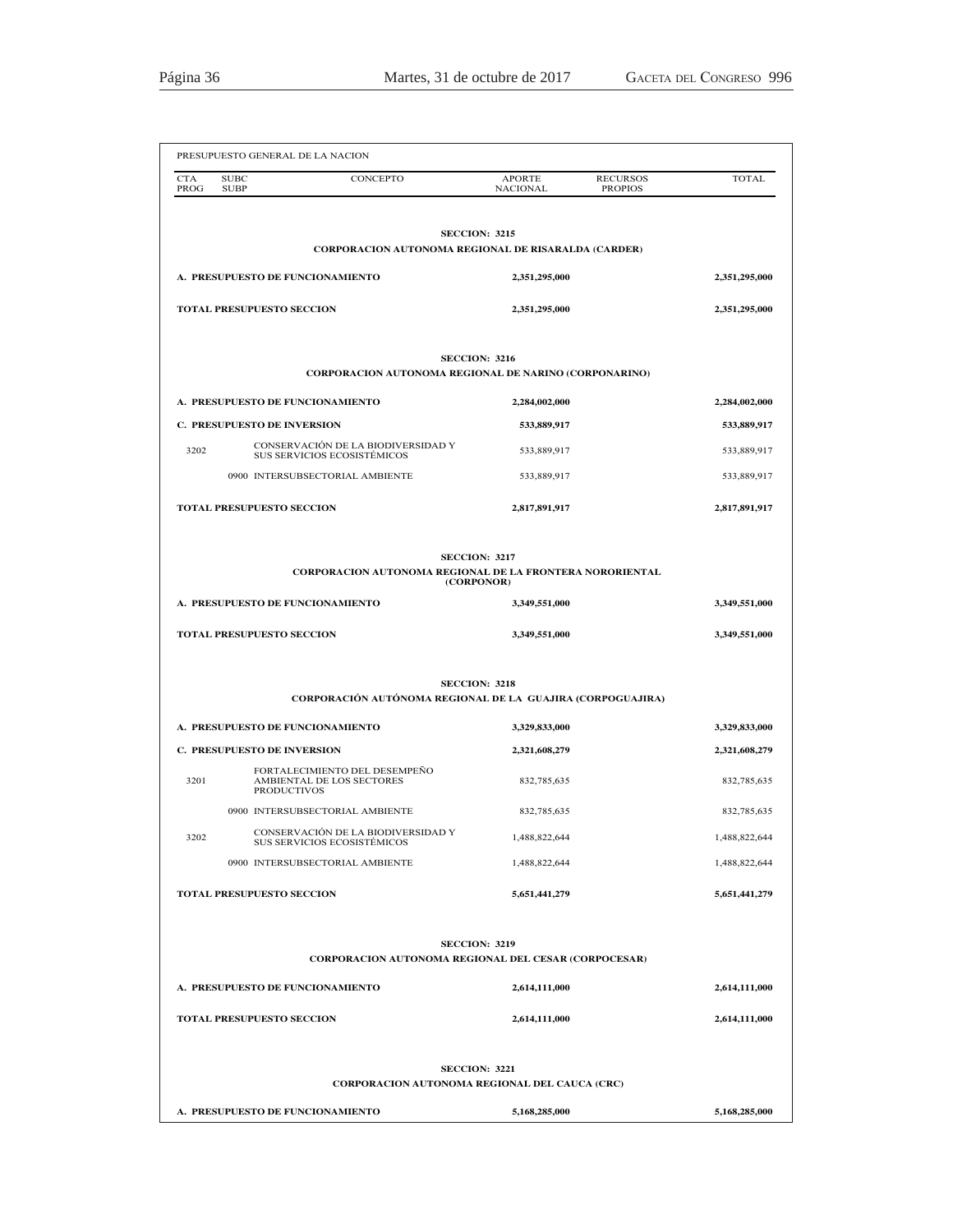|                    | PRESUPUESTO GENERAL DE LA NACION                                          |                                                  |                                   |               |
|--------------------|---------------------------------------------------------------------------|--------------------------------------------------|-----------------------------------|---------------|
| <b>CTA</b><br>PROG | <b>SUBC</b><br>CONCEPTO<br><b>SUBP</b>                                    | <b>APORTE</b><br><b>NACIONAL</b>                 | <b>RECURSOS</b><br><b>PROPIOS</b> | <b>TOTAL</b>  |
|                    | C. PRESUPUESTO DE INVERSION                                               | 2,241,716,159                                    |                                   | 2,241,716,159 |
| 3202               | CONSERVACIÓN DE LA BIODIVERSIDAD Y<br><b>SUS SERVICIOS ECOSISTÉMICOS</b>  | 1,479,986,159                                    |                                   | 1,479,986,159 |
|                    | 0900 INTERSUBSECTORIAL AMBIENTE                                           | 1,479,986,159                                    |                                   | 1,479,986,159 |
| 3208               | EDUCACION AMBIENTAL                                                       | 761,730,000                                      |                                   | 761,730,000   |
|                    | 0900 INTERSUBSECTORIAL AMBIENTE                                           | 761,730,000                                      |                                   | 761,730,000   |
|                    | <b>TOTAL PRESUPUESTO SECCION</b>                                          | 7,410,001,159                                    |                                   | 7,410,001,159 |
|                    | <b>CORPORACION AUTONOMA REGIONAL DEL MAGDALENA (CORPAMAG)</b>             | <b>SECCION: 3222</b>                             |                                   |               |
|                    | A. PRESUPUESTO DE FUNCIONAMIENTO                                          | 4,202,244,000                                    |                                   | 4,202,244,000 |
|                    | <b>TOTAL PRESUPUESTO SECCION</b>                                          | 4,202,244,000                                    |                                   | 4,202,244,000 |
|                    | <b>CORPORACION PARA EL DESARROLLO SOSTENIBLE DEL SUR DE LA</b>            | <b>SECCION: 3223</b><br>AMAZONIA - CORPOAMAZONIA |                                   |               |
|                    | A. PRESUPUESTO DE FUNCIONAMIENTO                                          | 2,063,567,000                                    |                                   | 2,063,567,000 |
|                    | <b>C. PRESUPUESTO DE INVERSION</b>                                        | 2,729,212,033                                    |                                   | 2,729,212,033 |
| 3202               | CONSERVACIÓN DE LA BIODIVERSIDAD Y<br>SUS SERVICIOS ECOSISTÉMICOS         | 2,729,212,033                                    |                                   | 2,729,212,033 |
|                    | 0900 INTERSUBSECTORIAL AMBIENTE                                           | 2,729,212,033                                    |                                   | 2,729,212,033 |
|                    | <b>TOTAL PRESUPUESTO SECCION</b>                                          | 4,792,779,033                                    |                                   | 4,792,779,033 |
|                    | <b>CORPORACION PARA EL DESARROLLO SOSTENIBLE DEL NORTE Y</b>              | <b>SECCION: 3224</b>                             |                                   |               |
|                    |                                                                           | <b>ORIENTE DE LA AMAZONIA - CDA</b>              |                                   |               |
|                    | A. PRESUPUESTO DE FUNCIONAMIENTO                                          | 2,107,601,000                                    |                                   | 2,107,601,000 |
|                    | <b>C. PRESUPUESTO DE INVERSION</b>                                        | 5,163,012,210                                    |                                   | 5,163,012,210 |
| 3201               | FORTALECIMIENTO DEL DESEMPEÑO<br>AMBIENTAL DE LOS SECTORES<br>PRODUCTIVOS | 608,175,000                                      |                                   | 608,175,000   |
|                    | 0900 INTERSUBSECTORIAL AMBIENTE                                           | 608,175,000                                      |                                   | 608,175,000   |
| 3202               | CONSERVACIÓN DE LA BIODIVERSIDAD Y<br>SUS SERVICIOS ECOSISTÉMICOS         | 3,775,000,000                                    |                                   | 3,775,000,000 |
|                    | 0900 INTERSUBSECTORIAL AMBIENTE                                           | 3,775,000,000                                    |                                   | 3,775,000,000 |
| 3203               | GESTIÓN INTEGRAL DEL RECURSO HÍDRICO                                      | 779,837,210                                      |                                   | 779,837,210   |
|                    | 0900 INTERSUBSECTORIAL AMBIENTE                                           | 779,837,210                                      |                                   | 779,837,210   |
|                    | TOTAL PRESUPUESTO SECCION                                                 | 7,270,613,210                                    |                                   | 7,270,613,210 |
|                    | <b>CORPORACION PARA EL DESARROLLO SOSTENIBLE DEL ARCHIPIELAGO</b>         | <b>SECCION: 3226</b>                             |                                   |               |
|                    | DE SAN ANDRES, PROVIDENCIA Y SANTA CATALINA - CORALINA                    |                                                  |                                   |               |
|                    | A. PRESUPUESTO DE FUNCIONAMIENTO                                          | 2,086,434,000                                    |                                   | 2,086,434,000 |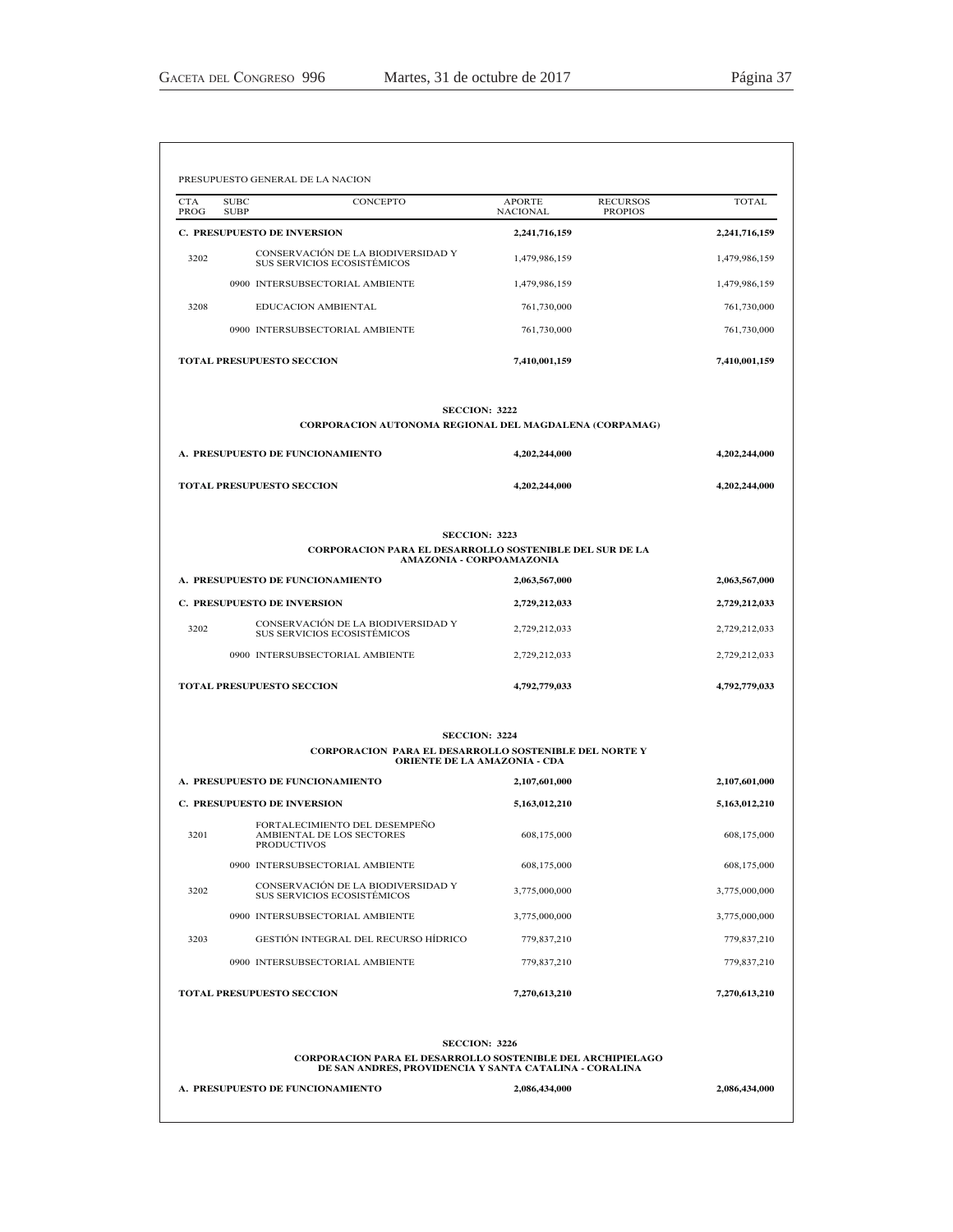| PROG | <b>SUBC</b><br>CONCEPTO<br><b>SUBP</b>                                                                                            | <b>APORTE</b><br><b>NACIONAL</b> | <b>RECURSOS</b><br><b>TOTAL</b><br><b>PROPIOS</b> |
|------|-----------------------------------------------------------------------------------------------------------------------------------|----------------------------------|---------------------------------------------------|
|      | <b>C. PRESUPUESTO DE INVERSION</b>                                                                                                | 2,806,471,634                    | 2,806,471,634                                     |
| 3202 | CONSERVACIÓN DE LA BIODIVERSIDAD Y<br>SUS SERVICIOS ECOSISTÉMICOS                                                                 | 1,953,000,000                    | 1,953,000,000                                     |
|      | 0900 INTERSUBSECTORIAL AMBIENTE                                                                                                   | 1,953,000,000                    | 1,953,000,000                                     |
| 3203 | <b>GESTION INTEGRAL DEL RECURSO HIDRICO</b>                                                                                       | 853,471,634                      | 853,471,634                                       |
|      | 0900 INTERSUBSECTORIAL AMBIENTE                                                                                                   | 853,471,634                      | 853,471,634                                       |
|      | <b>TOTAL PRESUPUESTO SECCION</b>                                                                                                  | 4,892,905,634                    | 4,892,905,634                                     |
|      | <b>SECCION: 3227</b><br><b>CORPORACION PARA EL DESARROLLO SOSTENIBLE DEL AREA DE MANEJO</b><br>ESPECIAL LA MACARENA - CORMACARENA |                                  |                                                   |
|      | A. PRESUPUESTO DE FUNCIONAMIENTO                                                                                                  | 2,254,979,000                    | 2,254,979,000                                     |
|      | C. PRESUPUESTO DE INVERSION                                                                                                       | 2,437,775,203                    | 2,437,775,203                                     |
| 3202 | CONSERVACIÓN DE LA BIODIVERSIDAD Y<br>SUS SERVICIOS ECOSISTÉMICOS                                                                 | 400,000,000                      | 400,000,000                                       |
|      | 0900 INTERSUBSECTORIAL AMBIENTE                                                                                                   | 400,000,000                      | 400,000,000                                       |
| 3206 | GESTIÓN DEL CAMBIO CLIMÁTICO PARA UN<br>DESARROLLO BAJO EN CARBONO Y<br>RESILIENTE AL CLIMA                                       | 2,037,775,203                    | 2,037,775,203                                     |
|      | 0900 INTERSUBSECTORIAL AMBIENTE                                                                                                   | 2,037,775,203                    | 2,037,775,203                                     |
|      | <b>TOTAL PRESUPUESTO SECCION</b>                                                                                                  | 4,692,754,203                    | 4,692,754,203                                     |
|      | <b>SECCION: 3228</b><br>CORPORACION PARA EL DESARROLLO SOSTENIBLE DE LA MOJANA Y EL<br>SAN JORGE - CORPOMOJANA                    |                                  |                                                   |
|      | A. PRESUPUESTO DE FUNCIONAMIENTO                                                                                                  | 2,038,476,000                    | 2,038,476,000                                     |
|      | <b>C. PRESUPUESTO DE INVERSION</b>                                                                                                | 3,667,308,866                    | 3,667,308,866                                     |
| 3202 | CONSERVACIÓN DE LA BIODIVERSIDAD Y<br>SUS SERVICIOS ECOSISTÉMICOS                                                                 | 3,667,308,866                    | 3,667,308,866                                     |
|      | 0900 INTERSUBSECTORIAL AMBIENTE                                                                                                   | 3,667,308,866                    | 3,667,308,866                                     |
|      | <b>TOTAL PRESUPUESTO SECCION</b>                                                                                                  | 5,705,784,866                    | 5,705,784,866                                     |
|      | <b>SECCION: 3229</b><br><b>CORPORACION AUTONOMA REGIONAL DE LA ORINOQUIA</b>                                                      |                                  |                                                   |
|      | (CORPORINOQUIA)<br>A. PRESUPUESTO DE FUNCIONAMIENTO                                                                               | 1,872,952,000                    | 1,872,952,000                                     |
|      | <b>C. PRESUPUESTO DE INVERSION</b>                                                                                                | 1,736,301,020                    | 1,736,301,020                                     |
|      |                                                                                                                                   |                                  | 778, 127, 141                                     |
| 3201 | FORTALECIMIENTO DEL DESEMPEÑO<br>AMBIENTAL DE LOS SECTORES<br><b>PRODUCTIVOS</b>                                                  | 778, 127, 141                    |                                                   |
|      | 0900 INTERSUBSECTORIAL AMBIENTE                                                                                                   | 778, 127, 141                    | 778, 127, 141                                     |
| 3202 | CONSERVACIÓN DE LA BIODIVERSIDAD Y<br>SUS SERVICIOS ECOSISTÉMICOS                                                                 | 958,173,879                      | 958,173,879                                       |
|      | 0900 INTERSUBSECTORIAL AMBIENTE                                                                                                   | 958,173,879                      | 958,173,879                                       |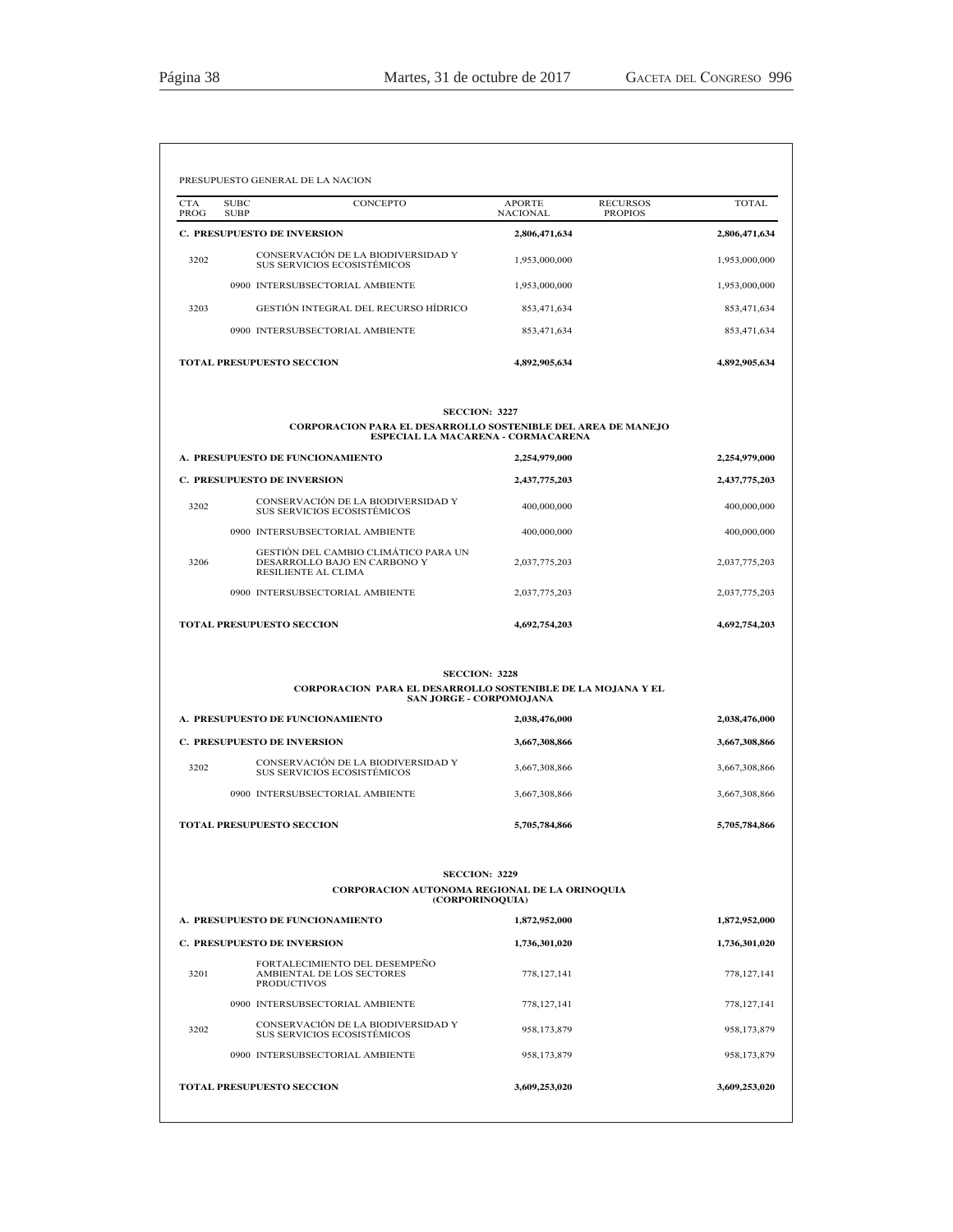| <b>CTA</b><br>PROG                 | <b>SUBC</b><br>CONCEPTO<br><b>SUBP</b>                                                      | <b>APORTE</b><br>NACIONAL | <b>RECURSOS</b><br><b>PROPIOS</b> | <b>TOTAL</b>  |
|------------------------------------|---------------------------------------------------------------------------------------------|---------------------------|-----------------------------------|---------------|
|                                    |                                                                                             |                           |                                   |               |
|                                    | <b>SECCION: 3230</b><br><b>CORPORACION AUTONOMA REGIONAL DE SUCRE (CARSUCRE)</b>            |                           |                                   |               |
|                                    | A. PRESUPUESTO DE FUNCIONAMIENTO                                                            | 2,258,619,000             |                                   | 2,258,619,000 |
|                                    | <b>C. PRESUPUESTO DE INVERSION</b>                                                          | 2,300,581,145             |                                   | 2,300,581,145 |
| 3202                               | CONSERVACIÓN DE LA BIODIVERSIDAD Y<br>SUS SERVICIOS ECOSISTÉMICOS                           | 1,195,607,796             |                                   | 1,195,607,796 |
|                                    | 0900 INTERSUBSECTORIAL AMBIENTE                                                             | 1,195,607,796             |                                   | 1,195,607,796 |
| 3203                               | GESTIÓN INTEGRAL DEL RECURSO HÍDRICO                                                        | 675,519,545               |                                   | 675,519,545   |
|                                    | 0900 INTERSUBSECTORIAL AMBIENTE                                                             | 675,519,545               |                                   | 675,519,545   |
| 3205                               | ORDENAMIENTO AMBIENTAL TERRITORIAL                                                          | 429,453,804               |                                   | 429,453,804   |
|                                    | 0900 INTERSUBSECTORIAL AMBIENTE                                                             | 429,453,804               |                                   | 429,453,804   |
|                                    | <b>TOTAL PRESUPUESTO SECCION</b>                                                            | 4,559,200,145             |                                   | 4,559,200,145 |
|                                    |                                                                                             |                           |                                   |               |
|                                    | <b>SECCION: 3231</b><br>CORPORACION AUTONOMA REGIONAL DEL ALTO MAGDALENA (CAM)              |                           |                                   |               |
|                                    | A. PRESUPUESTO DE FUNCIONAMIENTO                                                            | 2,135,610,000             |                                   | 2,135,610,000 |
| <b>C. PRESUPUESTO DE INVERSION</b> |                                                                                             | 1,074,086,189             |                                   | 1,074,086,189 |
| 3206                               | GESTIÓN DEL CAMBIO CLIMÁTICO PARA UN<br>DESARROLLO BAJO EN CARBONO Y<br>RESILIENTE AL CLIMA | 1,074,086,189             |                                   | 1,074,086,189 |
|                                    | 0900 INTERSUBSECTORIAL AMBIENTE                                                             | 1,074,086,189             |                                   | 1,074,086,189 |
|                                    | <b>TOTAL PRESUPUESTO SECCION</b>                                                            | 3,209,696,189             |                                   | 3,209,696,189 |
|                                    | <b>SECCION: 3232</b>                                                                        |                           |                                   |               |
|                                    | CORPORACION AUTONOMA REGIONAL DEL CENTRO DE ANTIOQUIA<br>(CORANTIOQUIA)                     |                           |                                   |               |
|                                    | A. PRESUPUESTO DE FUNCIONAMIENTO                                                            | 2,259,894,000             |                                   | 2,259,894,000 |
|                                    | <b>TOTAL PRESUPUESTO SECCION</b>                                                            | 2,259,894,000             |                                   | 2,259,894,000 |
|                                    | <b>SECCION: 3233</b>                                                                        |                           |                                   |               |
|                                    | CORPORACION AUTONOMA REGIONAL DEL ATLANTICO (CRA)                                           |                           |                                   |               |
|                                    | A. PRESUPUESTO DE FUNCIONAMIENTO                                                            | 1,740,381,000             |                                   | 1,740,381,000 |
|                                    | <b>TOTAL PRESUPUESTO SECCION</b>                                                            | 1,740,381,000             |                                   | 1,740,381,000 |
|                                    | <b>SECCION: 3234</b>                                                                        |                           |                                   |               |
|                                    | CORPORACION AUTONOMA REGIONAL DE SANTANDER (CAS)                                            |                           |                                   |               |
|                                    | A. PRESUPUESTO DE FUNCIONAMIENTO                                                            | 2,015,814,000             |                                   | 2,015,814,000 |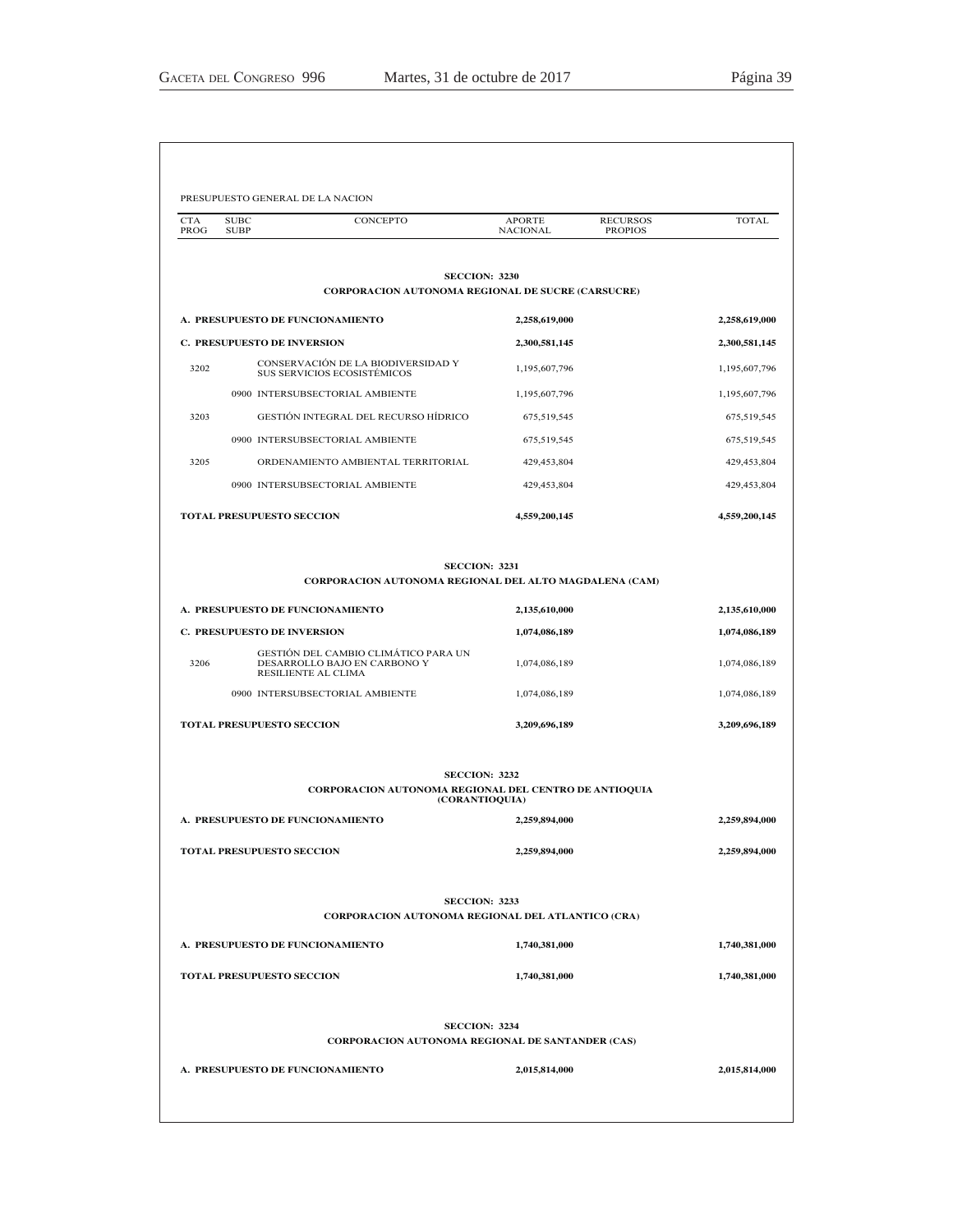| <b>CTA</b><br><b>SUBC</b><br>PROG<br><b>SUBP</b> | CONCEPTO                                                                         | <b>APORTE</b><br><b>NACIONAL</b> | <b>RECURSOS</b><br><b>PROPIOS</b> | <b>TOTAL</b>  |
|--------------------------------------------------|----------------------------------------------------------------------------------|----------------------------------|-----------------------------------|---------------|
|                                                  | <b>C. PRESUPUESTO DE INVERSION</b>                                               | 930,000,000                      |                                   | 930,000,000   |
| 3203                                             | GESTIÓN INTEGRAL DEL RECURSO HÍDRICO                                             | 930,000,000                      |                                   | 930,000,000   |
|                                                  | 0900 INTERSUBSECTORIAL AMBIENTE                                                  | 930,000,000                      |                                   | 930,000,000   |
|                                                  | TOTAL PRESUPUESTO SECCION                                                        | 2,945,814,000                    |                                   | 2,945,814,000 |
|                                                  | CORPORACION AUTONOMA REGIONAL DE BOYACA (CORPOBOYACA)                            | <b>SECCION: 3235</b>             |                                   |               |
|                                                  | A. PRESUPUESTO DE FUNCIONAMIENTO                                                 | 2,041,127,000                    |                                   | 2,041,127,000 |
|                                                  | C. PRESUPUESTO DE INVERSION                                                      | 1,120,000,000                    |                                   | 1,120,000,000 |
| 3202                                             | CONSERVACIÓN DE LA BIODIVERSIDAD Y<br>SUS SERVICIOS ECOSISTÉMICOS                | 1,120,000,000                    |                                   | 1,120,000,000 |
|                                                  | 0900 INTERSUBSECTORIAL AMBIENTE                                                  | 1,120,000,000                    |                                   | 1,120,000,000 |
|                                                  | TOTAL PRESUPUESTO SECCION                                                        | 3,161,127,000                    |                                   | 3,161,127,000 |
|                                                  | <b>CORPORACION AUTONOMA REGIONAL DE CHIVOR (CORPOCHIVOR)</b>                     | <b>SECCION: 3236</b>             |                                   |               |
|                                                  | A. PRESUPUESTO DE FUNCIONAMIENTO                                                 | 1,999,555,000                    |                                   | 1,999,555,000 |
|                                                  | C. PRESUPUESTO DE INVERSION                                                      | 2,048,844,071                    |                                   | 2,048,844,071 |
| 3201                                             | FORTALECIMIENTO DEL DESEMPEÑO<br>AMBIENTAL DE LOS SECTORES<br><b>PRODUCTIVOS</b> | 927,898,367                      |                                   | 927,898,367   |
|                                                  | 0900 INTERSUBSECTORIAL AMBIENTE                                                  | 927,898,367                      |                                   | 927,898,367   |
| 3203                                             | GESTIÓN INTEGRAL DEL RECURSO HÍDRICO                                             | 876,200,000                      |                                   | 876,200,000   |
|                                                  | 0900 INTERSUBSECTORIAL AMBIENTE                                                  | 876,200,000                      |                                   | 876,200,000   |
| 3205                                             | ORDENAMIENTO AMBIENTAL TERRITORIAL                                               | 244,745,704                      |                                   | 244,745,704   |
|                                                  | 0900 INTERSUBSECTORIAL AMBIENTE                                                  | 244,745,704                      |                                   | 244,745,704   |
|                                                  | <b>TOTAL PRESUPUESTO SECCION</b>                                                 | 4,048,399,071                    |                                   | 4,048,399,071 |
|                                                  | CORPORACION AUTONOMA REGIONAL DEL GUAVIO CORPOGUAVIO                             | <b>SECCION: 3237</b>             |                                   |               |
|                                                  | A. PRESUPUESTO DE FUNCIONAMIENTO                                                 | 720,693,000                      |                                   | 720,693,000   |
|                                                  | C. PRESUPUESTO DE INVERSION                                                      | 1,734,991,615                    |                                   | 1,734,991,615 |
| 3201                                             | FORTALECIMIENTO DEL DESEMPEÑO<br>AMBIENTAL DE LOS SECTORES<br><b>PRODUCTIVOS</b> | 704,018,000                      |                                   | 704,018,000   |
|                                                  | 0900 INTERSUBSECTORIAL AMBIENTE                                                  | 704,018,000                      |                                   | 704,018,000   |
| 3202                                             | CONSERVACIÓN DE LA BIODIVERSIDAD Y<br>SUS SERVICIOS ECOSISTÉMICOS                | 1,030,973,615                    |                                   | 1,030,973,615 |
|                                                  | 0900 INTERSUBSECTORIAL AMBIENTE                                                  | 1,030,973,615                    |                                   | 1,030,973,615 |
|                                                  |                                                                                  |                                  |                                   |               |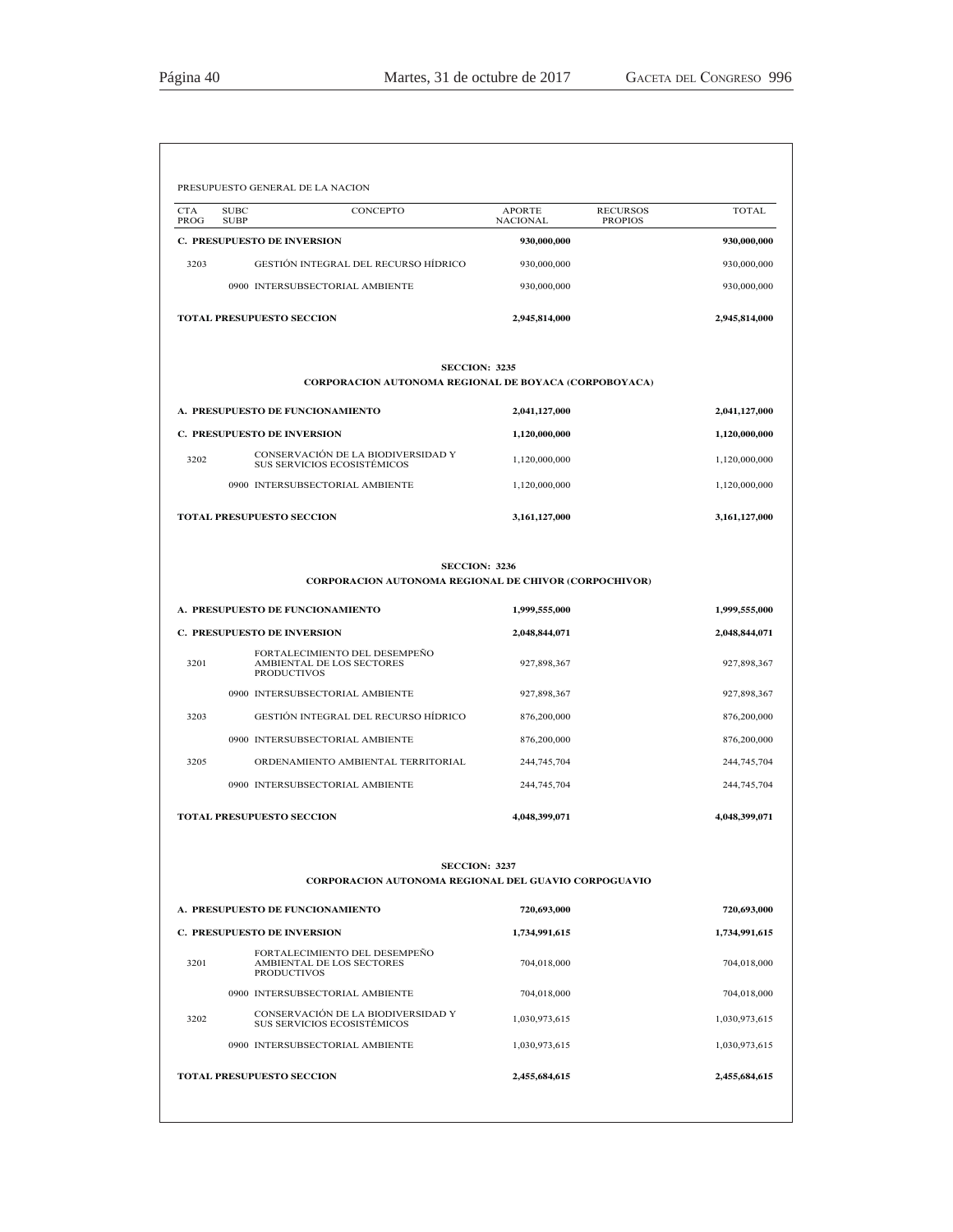| <b>CTA</b><br>PROG | <b>SUBC</b><br>CONCEPTO<br><b>SUBP</b>                                                | <b>APORTE</b><br><b>NACIONAL</b> | <b>RECURSOS</b><br><b>PROPIOS</b> | TOTAL.            |
|--------------------|---------------------------------------------------------------------------------------|----------------------------------|-----------------------------------|-------------------|
|                    | <b>SECCION: 3238</b>                                                                  |                                  |                                   |                   |
|                    | CORPORACION AUTONOMA REGIONAL DEL CANAL DEL DIQUE CARDIQUE                            |                                  |                                   |                   |
|                    | A. PRESUPUESTO DE FUNCIONAMIENTO                                                      | 2,226,992,000                    |                                   | 2,226,992,000     |
|                    | <b>TOTAL PRESUPUESTO SECCION</b>                                                      | 2,226,992,000                    |                                   | 2,226,992,000     |
|                    | <b>SECCION: 3239</b><br><b>CORPORACION AUTONOMA REGIONAL DEL SUR DE BOLIVAR (CSB)</b> |                                  |                                   |                   |
|                    | A. PRESUPUESTO DE FUNCIONAMIENTO                                                      | 2,406,230,000                    |                                   | 2,406,230,000     |
|                    | <b>C. PRESUPUESTO DE INVERSION</b>                                                    | 3,977,335,776                    |                                   | 3,977,335,776     |
| 3201               | FORTALECIMIENTO DEL DESEMPEÑO<br>AMBIENTAL DE LOS SECTORES<br><b>PRODUCTIVOS</b>      | 1,761,276,258                    |                                   | 1,761,276,258     |
|                    | 0900 INTERSUBSECTORIAL AMBIENTE                                                       | 1,761,276,258                    |                                   | 1,761,276,258     |
| 3202               | CONSERVACIÓN DE LA BIODIVERSIDAD Y<br>SUS SERVICIOS ECOSISTÉMICOS                     | 900,000,000                      |                                   | 900,000,000       |
|                    | 0900 INTERSUBSECTORIAL AMBIENTE                                                       | 900,000,000                      |                                   | 900,000,000       |
| 3204               | GESTION DE LA INFORMACION Y EL<br>CONOCIMIENTO AMBIENTAL                              | 1,316,059,518                    |                                   | 1,316,059,518     |
|                    | 0900 INTERSUBSECTORIAL AMBIENTE                                                       | 1,316,059,518                    |                                   | 1,316,059,518     |
|                    | <b>TOTAL PRESUPUESTO SECCION</b>                                                      | 6,383,565,776                    |                                   | 6,383,565,776     |
|                    | <b>SECCION: 3301</b><br><b>MINISTERIO DE CULTURA</b>                                  |                                  |                                   |                   |
|                    | A. PRESUPUESTO DE FUNCIONAMIENTO                                                      | 223,046,159,464                  |                                   | 223,046,159,464   |
|                    | <b>C. PRESUPUESTO DE INVERSION</b>                                                    | 117,631,154,540                  |                                   | 117,631,154,540   |
| 3301               | PROMOCIÓN Y ACCESO EFECTIVO A<br>PROCESOS CULTURALES Y ARTÍSTICOS                     | 87, 343, 720, 635                |                                   | 87, 343, 720, 635 |
|                    | 1603 ARTE Y CULTURA                                                                   | 87, 343, 720, 635                |                                   | 87, 343, 720, 635 |
| 3302               | GESTION, PROTECCIÓN Y SALVAGUARDIA<br>DEL PATRIMONIO CULTURAL COLOMBIANO              | 21,194,564,587                   |                                   | 21,194,564,587    |
|                    | 1603 ARTE Y CULTURA                                                                   | 21,194,564,587                   |                                   | 21,194,564,587    |
| 3399               | FORTALECIMIENTO DE LA GESTIÓN Y<br>DIRECCIÓN DEL SECTOR CULTURA                       | 9,092,869,318                    |                                   | 9,092,869,318     |
|                    | 1603 ARTE Y CULTURA                                                                   | 9,092,869,318                    |                                   | 9,092,869,318     |
|                    | TOTAL PRESUPUESTO SECCION                                                             | 340,677,314,004                  |                                   | 340,677,314,004   |
|                    | <b>SECCION: 3304</b><br><b>ARCHIVO GENERAL DE LA NACION</b>                           |                                  |                                   |                   |
|                    | A. PRESUPUESTO DE FUNCIONAMIENTO                                                      | 10,051,249,009                   | 1,445,590,844                     | 11,496,839,853    |
|                    | C. PRESUPUESTO DE INVERSION                                                           | 8,615,200,000                    | 6,941,426,492                     | 15,556,626,492    |
| 3302               | GESTIÓN, PROTECCIÓN Y SALVAGUARDIA<br>DEL PATRIMONIO CULTURAL COLOMBIANO              | 4,299,500,000                    | 6,261,426,492                     | 10,560,926,492    |
|                    | 1603 ARTE Y CULTURA                                                                   | 4,299,500,000                    | 6,261,426,492                     | 10,560,926,492    |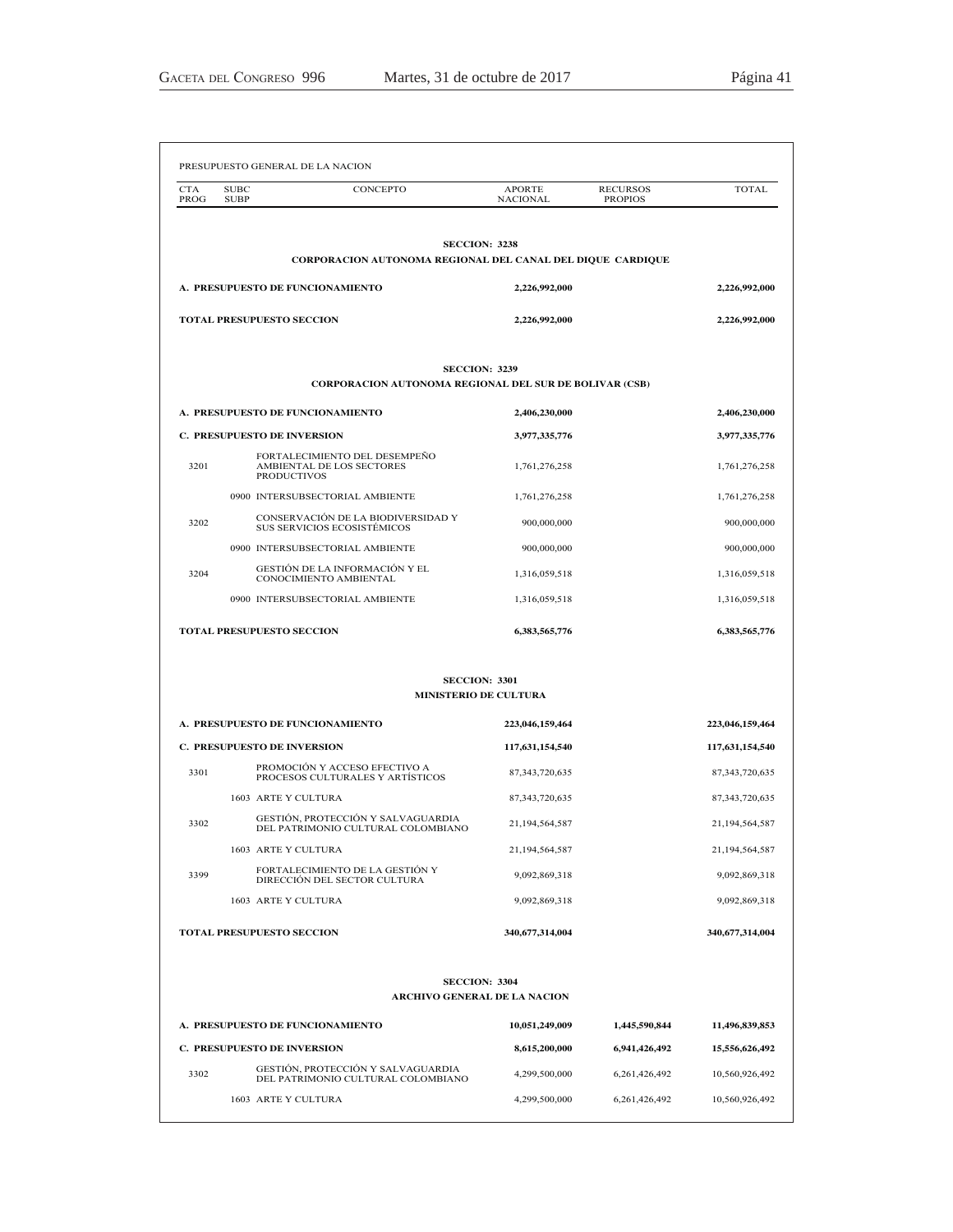| <b>CTA</b><br>PROG               | <b>SUBC</b><br><b>SUBP</b>         | <b>CONCEPTO</b>                                                                                                          | <b>APORTE</b><br><b>NACIONAL</b> | <b>RECURSOS</b><br><b>PROPIOS</b> | <b>TOTAL</b>    |
|----------------------------------|------------------------------------|--------------------------------------------------------------------------------------------------------------------------|----------------------------------|-----------------------------------|-----------------|
| 3399                             |                                    | FORTALECIMIENTO DE LA GESTIÓN Y<br>DIRECCIÓN DEL SECTOR CULTURA                                                          | 4,315,700,000                    | 680,000,000                       | 4,995,700,000   |
|                                  | 1603 ARTE Y CULTURA                |                                                                                                                          | 4,315,700,000                    | 680,000,000                       | 4,995,700,000   |
|                                  | TOTAL PRESUPUESTO SECCION          |                                                                                                                          | 18,666,449,009                   | 8,387,017,336                     | 27,053,466,345  |
|                                  |                                    | <b>SECCION: 3305</b><br><b>INSTITUTO COLOMBIANO DE ANTROPOLOGIA E HISTORIA</b>                                           |                                  |                                   |                 |
|                                  | A. PRESUPUESTO DE FUNCIONAMIENTO   |                                                                                                                          | 5,738,279,135                    | 800,800,000                       | 6,539,079,135   |
|                                  | <b>C. PRESUPUESTO DE INVERSION</b> |                                                                                                                          | 4,554,400,000                    | 3,390,293,334                     | 7,944,693,334   |
| 3302                             |                                    | GESTIÓN, PROTECCIÓN Y SALVAGUARDIA                                                                                       | 2,908,400,000                    | 2,290,293,334                     | 5,198,693,334   |
|                                  | 1603 ARTE Y CULTURA                | DEL PATRIMONIO CULTURAL COLOMBIANO                                                                                       | 2,908,400,000                    | 2,290,293,334                     | 5,198,693,334   |
| 3399                             |                                    | FORTALECIMIENTO DE LA GESTIÓN Y<br>DIRECCIÓN DEL SECTOR CULTURA                                                          | 1,646,000,000                    | 1.100.000.000                     | 2.746.000.000   |
|                                  | 1603 ARTE Y CULTURA                |                                                                                                                          | 1,646,000,000                    | 1.100.000.000                     | 2,746,000,000   |
| <b>TOTAL PRESUPUESTO SECCION</b> |                                    |                                                                                                                          | 10,292,679,135                   | 4,191,093,334                     | 14,483,772,469  |
|                                  |                                    | <b>SECCION: 3307</b><br><b>INSTITUTO CARO Y CUERVO</b>                                                                   |                                  |                                   |                 |
|                                  | A. PRESUPUESTO DE FUNCIONAMIENTO   |                                                                                                                          | 6,180,257,247                    | 991,469,328                       | 7,171,726,575   |
|                                  | C. PRESUPUESTO DE INVERSION        |                                                                                                                          | 4,298,400,000                    | 409,185,072                       | 4,707,585,072   |
| 3302                             |                                    | GESTIÓN, PROTECCIÓN Y SALVAGUARDIA<br>DEL PATRIMONIO CULTURAL COLOMBIANO                                                 | 2,879,200,746                    | 409,185,072                       | 3,288,385,818   |
|                                  | 1603 ARTE Y CULTURA                |                                                                                                                          | 2,879,200,746                    | 409,185,072                       | 3,288,385,818   |
| 3399                             |                                    | FORTALECIMIENTO DE LA GESTIÓN Y<br>DIRECCIÓN DEL SECTOR CULTURA                                                          | 1,419,199,254                    |                                   | 1,419,199,254   |
|                                  | 1603 ARTE Y CULTURA                |                                                                                                                          | 1,419,199,254                    |                                   | 1,419,199,254   |
|                                  | TOTAL PRESUPUESTO SECCION          |                                                                                                                          | 10,478,657,247                   | 1,400,654,400                     | 11,879,311,647  |
|                                  |                                    | <b>SECCION: 3401</b><br>AUDITORIA GENERAL DE LA REPUBLICA                                                                |                                  |                                   |                 |
|                                  | A. PRESUPUESTO DE FUNCIONAMIENTO   |                                                                                                                          | 27,801,685,529                   |                                   | 27,801,685,529  |
|                                  | <b>C. PRESUPUESTO DE INVERSION</b> |                                                                                                                          | 5,210,355,870                    |                                   | 5,210,355,870   |
| 2501                             |                                    | FORTALECIMIENTO DEL CONTROL Y LA<br>VIGILANCIA DE LA GESTIÓN FISCAL Y<br>RESARCIMIENTO AL DAÑO DEL<br>PATRIMONIO PÚBLICO | 5,210,355,870                    |                                   | 5,210,355,870   |
|                                  |                                    | 1000 INTERSUBSECTORIAL GOBIERNO                                                                                          | 5,210,355,870                    |                                   | 5,210,355,870   |
|                                  | TOTAL PRESUPUESTO SECCION          |                                                                                                                          | 33,012,041,399                   |                                   | 33,012,041,399  |
|                                  |                                    | <b>SECCION: 3501</b>                                                                                                     |                                  |                                   |                 |
|                                  |                                    | MINISTERIO DE COMERCIO, INDUSTRIA Y TURISMO                                                                              |                                  |                                   |                 |
|                                  | A. PRESUPUESTO DE FUNCIONAMIENTO   |                                                                                                                          | 372,651,291,598                  |                                   | 372,651,291,598 |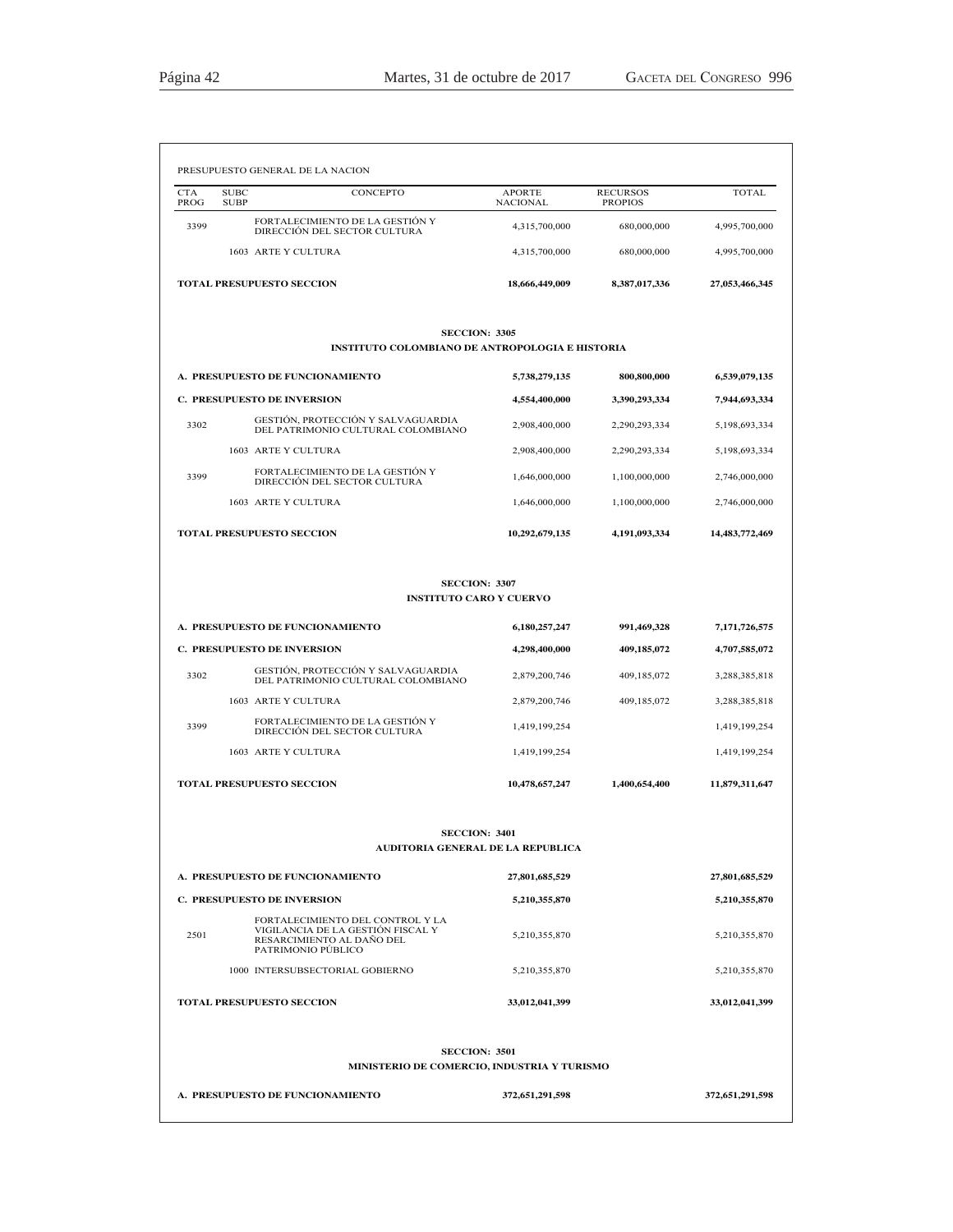| <b>CTA</b><br>PROG | <b>SUBC</b><br><b>SUBP</b> | CONCEPTO                                                                                          | <b>APORTE</b><br><b>NACIONAL</b> | <b>RECURSOS</b><br><b>PROPIOS</b> | <b>TOTAL</b>    |
|--------------------|----------------------------|---------------------------------------------------------------------------------------------------|----------------------------------|-----------------------------------|-----------------|
|                    |                            | <b>C. PRESUPUESTO DE INVERSION</b>                                                                | 123,665,000,000                  |                                   | 123,665,000,000 |
| 3501               |                            | INTERNACIONALIZACIÓN DE LA ECONOMÍA                                                               | 8,189,000,000                    |                                   | 8,189,000,000   |
|                    | 0200                       | INTERSUBSECTORIAL INDUSTRIA Y<br><b>COMERCIO</b>                                                  | 8,189,000,000                    |                                   | 8,189,000,000   |
| 3502               |                            | PRODUCTIVIDAD Y COMPETITIVIDAD DE<br>LAS EMPRESAS COLOMBIANAS                                     | 109,433,700,000                  |                                   | 109,433,700,000 |
|                    | 0200                       | INTERSUBSECTORIAL INDUSTRIA Y<br><b>COMERCIO</b>                                                  | 109,433,700,000                  |                                   | 109,433,700,000 |
| 3503               |                            | AMBIENTE REGULATORIO Y ECONÓMICO<br>PARA LA COMPETENCIA Y LA ACTIVIDAD<br><b>EMPRESARIAL</b>      | 715,300,000                      |                                   | 715,300,000     |
|                    | 0200                       | INTERSUBSECTORIAL INDUSTRIA Y<br>COMERCIO                                                         | 715,300,000                      |                                   | 715,300,000     |
| 3599               |                            | FORTALECIMIENTO DE LA GESTIÓN Y<br>DIRECCIÓN DEL SECTOR COMERCIO,<br>INDUSTRIA Y TURISMO          | 5,327,000,000                    |                                   | 5,327,000,000   |
|                    | 0200                       | INTERSUBSECTORIAL INDUSTRIA Y<br>COMERCIO                                                         | 5,327,000,000                    |                                   | 5,327,000,000   |
|                    |                            | <b>TOTAL PRESUPUESTO SECCION</b>                                                                  | 496,316,291,598                  |                                   | 496,316,291,598 |
|                    |                            | <b>SECCION: 3502</b><br><b>SUPERINTENDENCIA DE SOCIEDADES</b><br>A. PRESUPUESTO DE FUNCIONAMIENTO |                                  | 122,695,000,000                   | 122,695,000,000 |
|                    |                            | <b>C. PRESUPUESTO DE INVERSION</b>                                                                |                                  | 12,006,000,000                    | 12,006,000,000  |
| 3502               |                            | PRODUCTIVIDAD Y COMPETITIVIDAD DE<br>LAS EMPRESAS COLOMBIANAS                                     |                                  | 180,000,000                       | 180,000,000     |
|                    | 0200                       | INTERSUBSECTORIAL INDUSTRIA Y<br><b>COMERCIO</b>                                                  |                                  | 180,000,000                       | 180,000,000     |
| 3599               |                            | FORTALECIMIENTO DE LA GESTIÓN Y<br>DIRECCIÓN DEL SECTOR COMERCIO,<br><b>INDUSTRIA Y TURISMO</b>   |                                  | 11,826,000,000                    | 11,826,000,000  |
|                    | 0200                       | INTERSUBSECTORIAL INDUSTRIA Y<br>COMERCIO                                                         |                                  | 11,826,000,000                    | 11,826,000,000  |
|                    |                            | <b>TOTAL PRESUPUESTO SECCION</b>                                                                  |                                  | 134,701,000,000                   | 134,701,000,000 |
|                    |                            | <b>SECCION: 3503</b><br>SUPERINTENDENCIA DE INDUSTRIA Y COMERCIO                                  |                                  |                                   |                 |
|                    |                            | A. PRESUPUESTO DE FUNCIONAMIENTO                                                                  |                                  | 75,459,500,000                    | 75,459,500,000  |
|                    |                            | C. PRESUPUESTO DE INVERSION                                                                       | 467,200,000                      | 109,619,000,000                   | 110,086,200,000 |
| 3503               |                            | AMBIENTE REGULATORIO Y ECONÓMICO<br>PARA LA COMPETENCIA Y LA ACTIVIDAD<br>EMPRESARIAL             | 467,200,000                      | 51,810,925,314                    | 52,278,125,314  |
|                    | 0200                       | INTERSUBSECTORIAL INDUSTRIA Y<br>COMERCIO                                                         | 467,200,000                      | 51,810,925,314                    | 52,278,125,314  |
| 3599               |                            | FORTALECIMIENTO DE LA GESTIÓN Y<br>DIRECCIÓN DEL SECTOR COMERCIO.<br><b>INDUSTRIA Y TURISMO</b>   |                                  | 57,808,074,686                    | 57,808,074,686  |
|                    | 0200                       | INTERSUBSECTORIAL INDUSTRIA Y                                                                     |                                  | 57,808,074,686                    | 57,808,074,686  |
|                    |                            | <b>COMERCIO</b>                                                                                   |                                  |                                   |                 |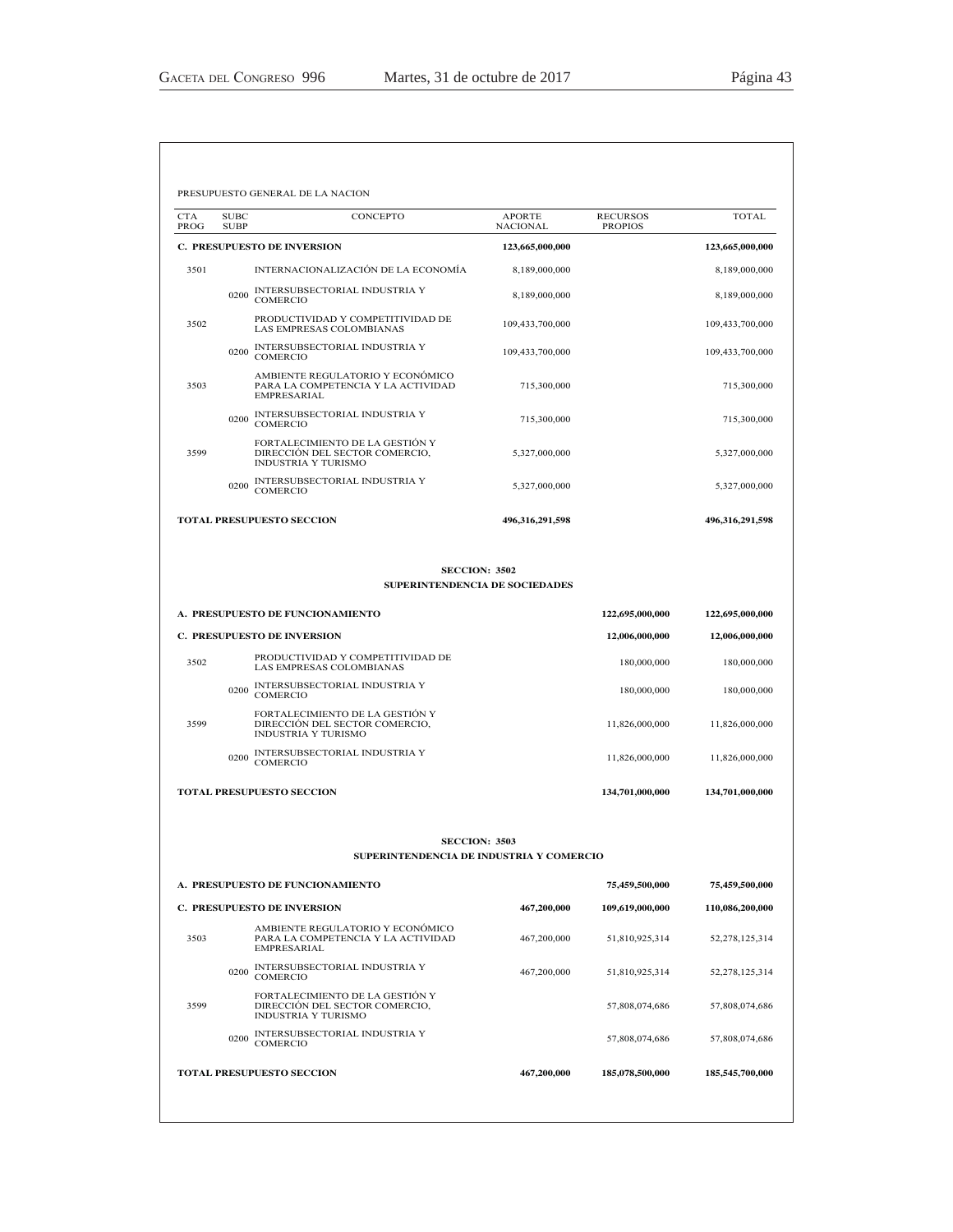| <b>CTA</b><br>PROG | <b>SUBC</b><br><b>SUBP</b> | CONCEPTO                                                                                        | APORTE<br><b>NACIONAL</b>              | <b>RECURSOS</b><br><b>PROPIOS</b> | <b>TOTAL</b>                           |
|--------------------|----------------------------|-------------------------------------------------------------------------------------------------|----------------------------------------|-----------------------------------|----------------------------------------|
|                    |                            |                                                                                                 |                                        |                                   |                                        |
|                    |                            | UNIDAD ADMINISTRATIVA ESPECIAL JUNTA CENTRAL CONTADORES                                         | <b>SECCION: 3504</b>                   |                                   |                                        |
|                    |                            | A. PRESUPUESTO DE FUNCIONAMIENTO                                                                |                                        | 5,977,000,000                     | 5,977,000,000                          |
|                    |                            | <b>C. PRESUPUESTO DE INVERSION</b>                                                              |                                        | 6,007,000,000                     | 6,007,000,000                          |
| 3503               |                            | AMBIENTE REGULATORIO Y ECONÓMICO<br>PARA LA COMPETENCIA Y LA ACTIVIDAD<br><b>EMPRESARIAL</b>    |                                        | 2,671,000,000                     | 2,671,000,000                          |
|                    | 0200                       | INTERSUBSECTORIAL INDUSTRIA Y<br>COMERCIO                                                       |                                        | 2,671,000,000                     | 2,671,000,000                          |
| 3599               |                            | FORTALECIMIENTO DE LA GESTIÓN Y<br>DIRECCIÓN DEL SECTOR COMERCIO,<br>INDUSTRIA Y TURISMO        |                                        | 3,336,000,000                     | 3,336,000,000                          |
|                    | 0200                       | INTERSUBSECTORIAL INDUSTRIA Y<br><b>COMERCIO</b>                                                |                                        | 3,336,000,000                     | 3,336,000,000                          |
|                    |                            | <b>TOTAL PRESUPUESTO SECCION</b>                                                                |                                        | 11,984,000,000                    | 11,984,000,000                         |
|                    |                            |                                                                                                 | <b>SECCION: 3505</b>                   |                                   |                                        |
|                    |                            | <b>INSTITUTO NACIONAL DE METROLOGÍA - INM</b>                                                   |                                        |                                   |                                        |
|                    |                            | A. PRESUPUESTO DE FUNCIONAMIENTO                                                                | 12,010,605,034                         | 234,000,000                       | 12,244,605,034                         |
|                    |                            | <b>C. PRESUPUESTO DE INVERSION</b>                                                              | 5,322,475,674                          | 1,890,722,755                     | 7,213,198,429                          |
| 3502               |                            | PRODUCTIVIDAD Y COMPETITIVIDAD DE<br>LAS EMPRESAS COLOMBIANAS                                   | 4,722,475,674                          | 200,000,000                       | 4,922,475,674                          |
|                    | 0200                       | INTERSUBSECTORIAL INDUSTRIA Y<br>COMERCIO                                                       | 4,722,475,674                          | 200,000,000                       | 4,922,475,674                          |
| 3599               |                            | FORTALECIMIENTO DE LA GESTIÓN Y<br>DIRECCIÓN DEL SECTOR COMERCIO,<br><b>INDUSTRIA Y TURISMO</b> | 600,000,000                            | 1,690,722,755                     | 2,290,722,755                          |
|                    | 0200                       | INTERSUBSECTORIAL INDUSTRIA Y<br>COMERCIO                                                       | 600,000,000                            | 1,690,722,755                     | 2,290,722,755                          |
|                    |                            | <b>TOTAL PRESUPUESTO SECCION</b>                                                                | 17,333,080,708                         | 2,124,722,755                     | 19,457,803,463                         |
|                    |                            |                                                                                                 | <b>SECCION: 3601</b>                   |                                   |                                        |
|                    |                            |                                                                                                 | <b>MINISTERIO DEL TRABAJO</b>          |                                   |                                        |
|                    |                            | A. PRESUPUESTO DE FUNCIONAMIENTO                                                                | 22,485,064,152,000                     |                                   | 22,485,064,152,000                     |
|                    |                            | <b>C. PRESUPUESTO DE INVERSION</b>                                                              | 1,513,879,279,937                      |                                   | 1,513,879,279,937                      |
| 3601               | 1300                       | PROTECCIÓN SOCIAL<br>INTERSUBSECTORIAL TRABAJO Y                                                | 1,440,238,000,000<br>1,440,238,000,000 |                                   | 1,440,238,000,000<br>1,440,238,000,000 |
|                    |                            | <b>BIENESTAR SOCIAL</b><br>GENERACIÓN Y FORMALIZACIÓN DEL                                       |                                        |                                   |                                        |
| 3602               |                            | <b>EMPLEO</b><br>INTERSUBSECTORIAL TRABAJO Y                                                    | 42,838,960,000                         |                                   | 42,838,960,000                         |
|                    | 1300                       | <b>BIENESTAR SOCIAL</b>                                                                         | 42,838,960,000                         |                                   | 42,838,960,000                         |
| 3603               |                            | FORMACIÓN PARA EL TRABAJO                                                                       | 1,180,000,000                          |                                   | 1,180,000,000                          |
|                    | 1300                       | INTERSUBSECTORIAL TRABAJO Y<br><b>BIENESTAR SOCIAL</b>                                          | 1,180,000,000                          |                                   | 1,180,000,000                          |
| 3604               |                            | DERECHOS FUNDAMENTALES DEL TRABAJO<br>Y FORTALECIMIENTO DEL DIÁLOGO SOCIAL                      | 12,570,000,000                         |                                   | 12,570,000,000                         |
|                    | 1300                       | INTERSUBSECTORIAL TRABAJO Y<br><b>BIENESTAR SOCIAL</b>                                          | 12,570,000,000                         |                                   | 12,570,000,000                         |
|                    |                            |                                                                                                 |                                        |                                   |                                        |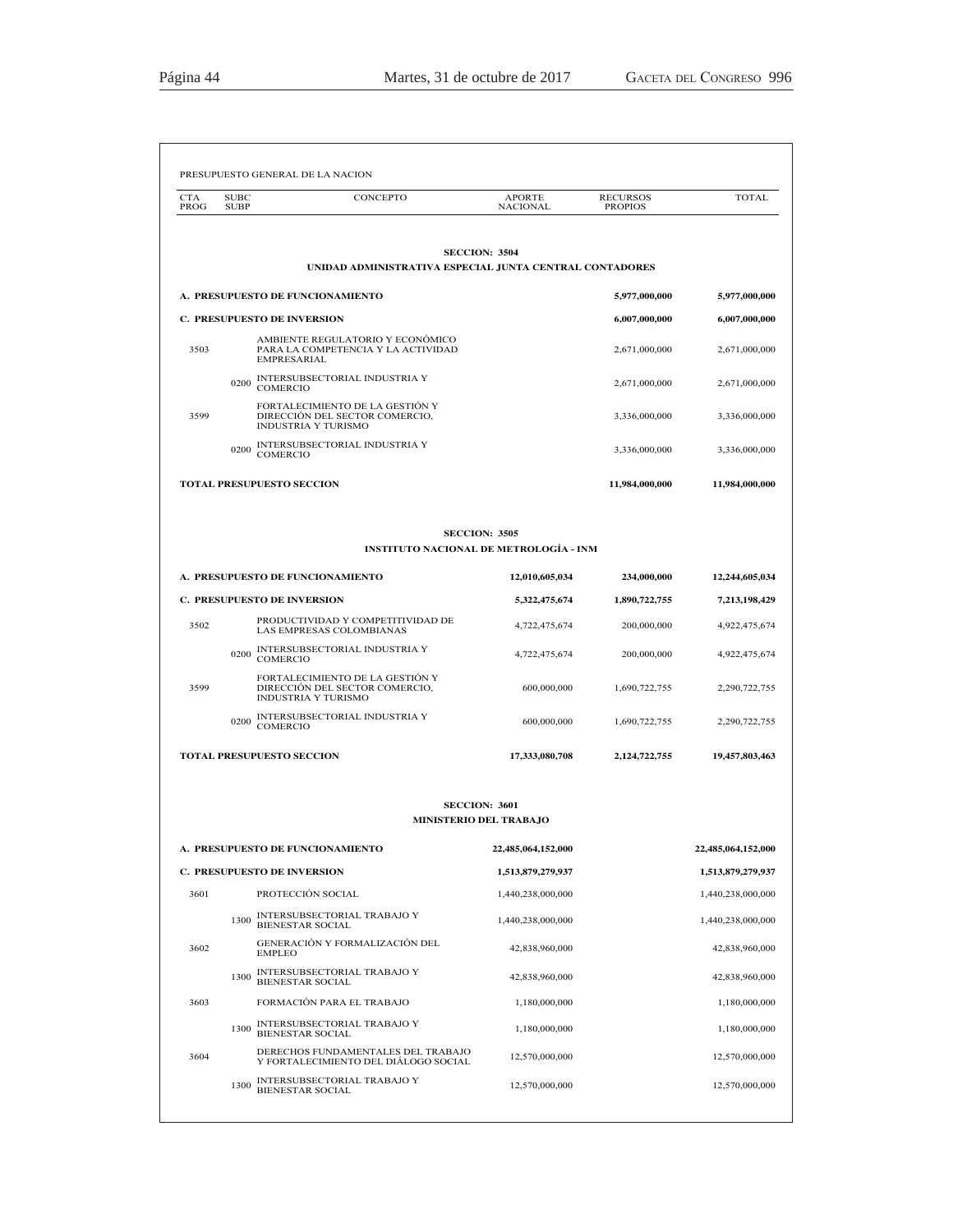3605

FOMENTO DE LA INVESTIGACIÓN,<br>DESARROLLO TECNOLÓGICO E<br>INNOVACIÓN DEL SECTOR TRABAJO

| <b>CTA</b><br>PROG | <b>SUBC</b><br><b>SUBP</b> | <b>CONCEPTO</b>                                                                           | <b>APORTE</b><br><b>NACIONAL</b>        | <b>RECURSOS</b><br><b>PROPIOS</b> | <b>TOTAL</b>       |
|--------------------|----------------------------|-------------------------------------------------------------------------------------------|-----------------------------------------|-----------------------------------|--------------------|
| 3605               |                            | FOMENTO DE LA INVESTIGACIÓN,<br>DESARROLLO TECNOLÓGICO E<br>INNOVACIÓN DEL SECTOR TRABAJO | 4,198,260,000                           |                                   | 4,198,260,000      |
|                    | 1300                       | INTERSUBSECTORIAL TRABAJO Y<br><b>BIENESTAR SOCIAL</b>                                    | 4,198,260,000                           |                                   | 4,198,260,000      |
| 3699               |                            | FORTALECIMIENTO DE LA GESTIÓN Y<br>DIRECCIÓN DEL SECTOR TRABAJO                           | 12,854,059,937                          |                                   | 12,854,059,937     |
|                    | 1300                       | INTERSUBSECTORIAL TRABAJO Y<br><b>BIENESTAR SOCIAL</b>                                    | 12,854,059,937                          |                                   | 12,854,059,937     |
|                    |                            | <b>TOTAL PRESUPUESTO SECCION</b>                                                          | 23,998,943,431,937                      |                                   | 23,998,943,431,937 |
|                    |                            |                                                                                           | <b>SECCION: 3602</b>                    |                                   |                    |
|                    |                            |                                                                                           | SERVICIO NACIONAL DE APRENDIZAJE (SENA) |                                   |                    |
|                    |                            | A. PRESUPUESTO DE FUNCIONAMIENTO                                                          |                                         | 86,535,873,166                    | 86,535,873,166     |
|                    |                            | <b>B. PRESUPUESTO DE SERVICIO DE LA DEUDA PUBLICA</b>                                     |                                         | 141,000,000                       | 141,000,000        |
|                    |                            | <b>C. PRESUPUESTO DE INVERSION</b>                                                        | 1,790,564,914,961                       | 1,513,577,876,834                 | 3,304,142,791,795  |
| 3602               |                            | GENERACIÓN Y FORMALIZACIÓN DEL<br><b>EMPLEO</b>                                           | 142,298,873,000                         | 142,910,000,000                   | 285,208,873,000    |
|                    | 1300                       | INTERSUBSECTORIAL TRABAJO Y<br><b>BIENESTAR SOCIAL</b>                                    | 142,298,873,000                         | 142,910,000,000                   | 285, 208, 873, 000 |
| 3603               |                            | FORMACIÓN PARA EL TRABAJO                                                                 | 1,552,331,154,125                       | 996,557,764,670                   | 2,548,888,918,795  |
|                    | 1300                       | INTERSUBSECTORIAL TRABAJO Y<br>BIENESTAR SOCIAL                                           | 1,552,331,154,125                       | 996,557,764,670                   | 2,548,888,918,795  |
| 3605               |                            | FOMENTO DE LA INVESTIGACIÓN,<br>DESARROLLO TECNOLÓGICO E<br>INNOVACIÓN DEL SECTOR TRABAJO |                                         | 203,000,000,000                   | 203,000,000,000    |
|                    | 1300                       | INTERSUBSECTORIAL TRABAJO Y<br><b>BIENESTAR SOCIAL</b>                                    |                                         | 203,000,000,000                   | 203,000,000,000    |
| 3699               |                            | FORTALECIMIENTO DE LA GESTIÓN Y<br>DIRECCIÓN DEL SECTOR TRABAJO                           | 95,934,887,836                          | 171,110,112,164                   | 267,045,000,000    |
|                    | 1300                       | INTERSUBSECTORIAL TRABAJO Y<br><b>BIENESTAR SOCIAL</b>                                    | 95,934,887,836                          | 171,110,112,164                   | 267,045,000,000    |
|                    |                            | <b>TOTAL PRESUPUESTO SECCION</b>                                                          | 1,790,564,914,961                       | 1,600,254,750,000                 | 3,390,819,664,961  |
|                    |                            |                                                                                           |                                         |                                   |                    |
|                    |                            | UNIDAD ADMINISTRATIVA ESPECIAL DE ORGANIZACIONES SOLIDARIAS                               | <b>SECCION: 3612</b>                    |                                   |                    |
|                    |                            | A. PRESUPUESTO DE FUNCIONAMIENTO                                                          | 6,419,715,000                           |                                   | 6,419,715,000      |
|                    |                            | <b>C. PRESUPUESTO DE INVERSION</b>                                                        | 14,864,640,000                          |                                   | 14,864,640,000     |
| 3602               |                            | GENERACIÓN Y FORMALIZACIÓN DEL<br><b>EMPLEO</b>                                           | 11,891,480,928                          |                                   | 11,891,480,928     |
|                    |                            | INTERSUBSECTORIAL TRABAJO Y<br>1300                                                       | 11,891,480,928                          |                                   | 11,891,480,928     |

<sup>1300</sup> INTERSUBSECTORIAL TRABAJO Y BIENESTAR SOCIAL 279,100,000 279,100,000

<sup>1300</sup> INTERSUBSECTORIAL TRABAJO Y BIENESTAR SOCIAL 2,694,059,072 2,694,059,072

<sup>3699</sup> )257\$/(&,0,(172'(/\$\*(67,Ï1< ',5(&&,Ï1'(/6(&72575\$%\$-2 2,694,059,072 2,694,059,072

**TOTAL PRESUPUESTO SECCION 21,284,355,000 21,284,355,000**

279,100,000 279,100,000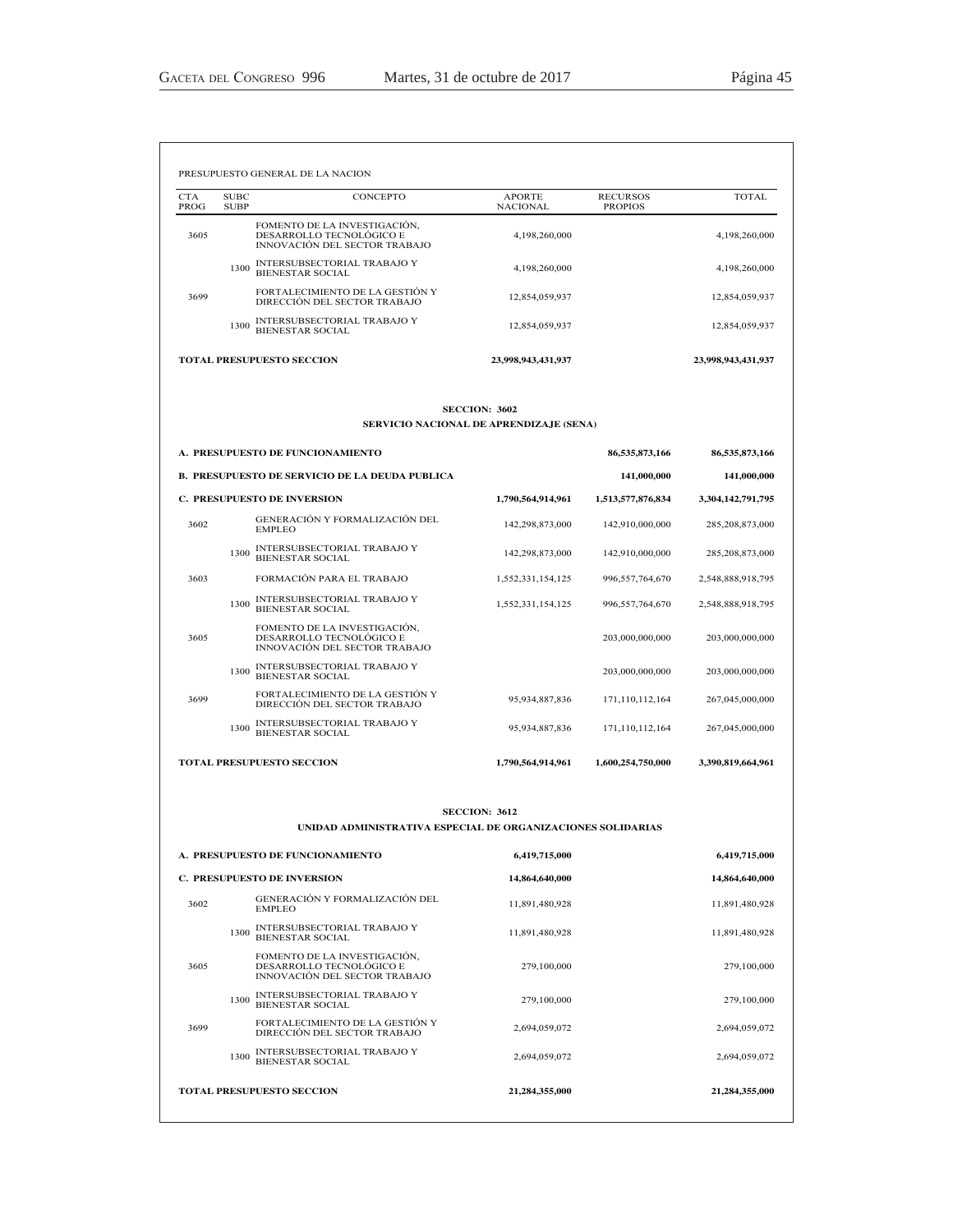| <b>CTA</b><br>PROG                 | <b>SUBC</b><br><b>SUBP</b> | CONCEPTO                                                                                                                                                                    | <b>APORTE</b><br><b>NACIONAL</b> | <b>RECURSOS</b><br><b>PROPIOS</b> | <b>TOTAL</b>    |
|------------------------------------|----------------------------|-----------------------------------------------------------------------------------------------------------------------------------------------------------------------------|----------------------------------|-----------------------------------|-----------------|
|                                    |                            |                                                                                                                                                                             |                                  |                                   |                 |
|                                    |                            | <b>SECCION: 3613</b><br>UNIDAD ADMINISTRATIVA ESPECIAL DEL SERVICIO PUBLICO DE EMPLEO                                                                                       |                                  |                                   |                 |
|                                    |                            | A. PRESUPUESTO DE FUNCIONAMIENTO                                                                                                                                            | 10,256,640,000                   |                                   | 10,256,640,000  |
|                                    |                            | <b>C. PRESUPUESTO DE INVERSION</b>                                                                                                                                          | 17,078,464,000                   |                                   | 17,078,464,000  |
| 3602                               |                            | GENERACIÓN Y FORMALIZACIÓN DEL<br><b>EMPLEO</b>                                                                                                                             | 16,578,464,000                   |                                   | 16,578,464,000  |
|                                    | 1300                       | INTERSUBSECTORIAL TRABAJO Y<br><b>BIENESTAR SOCIAL</b>                                                                                                                      | 16,578,464,000                   |                                   | 16,578,464,000  |
| 3699                               |                            | FORTALECIMIENTO DE LA GESTIÓN Y<br>DIRECCIÓN DEL SECTOR TRABAJO                                                                                                             | 500,000,000                      |                                   | 500,000,000     |
|                                    | 1300                       | INTERSUBSECTORIAL TRABAJO Y<br><b>BIENESTAR SOCIAL</b>                                                                                                                      | 500,000,000                      |                                   | 500,000,000     |
|                                    |                            | <b>TOTAL PRESUPUESTO SECCION</b>                                                                                                                                            | 27,335,104,000                   |                                   | 27,335,104,000  |
|                                    |                            |                                                                                                                                                                             |                                  |                                   |                 |
|                                    |                            | <b>SECCION: 3701</b><br><b>MINISTERIO DEL INTERIOR</b>                                                                                                                      |                                  |                                   |                 |
|                                    |                            | A. PRESUPUESTO DE FUNCIONAMIENTO                                                                                                                                            | 395,617,927,487                  |                                   | 395,617,927,487 |
| <b>C. PRESUPUESTO DE INVERSION</b> |                            | 66,184,117,888                                                                                                                                                              |                                  | 66,184,117,888                    |                 |
| 3701                               |                            | FORTALECIMIENTO INSTITUCIONAL A LOS<br>PROCESOS ORGANIZATIVOS DE<br>CONCERTACIÓN; GARANTÍA, PREVENCIÓN<br>Y RESPETO DE LOS DERECHOS HUMANOS<br>COMO FUNDAMENTOS PARA LA PAZ | 15,854,117,888                   |                                   | 15,854,117,888  |
|                                    |                            | 1000 INTERSUBSECTORIAL GOBIERNO                                                                                                                                             | 15,854,117,888                   |                                   | 15,854,117,888  |
| 3702                               |                            | FORTALECIMIENTO A LA GOBERNABILIDAD<br>TERRITORIAL PARA LA SEGURIDAD,<br>CONVIVENCIA CIUDADANA, PAZ Y POST-<br><b>CONFLICTO</b>                                             | 39,827,750,000                   |                                   | 39,827,750,000  |
|                                    |                            | 1000 INTERSUBSECTORIAL GOBIERNO                                                                                                                                             | 39,827,750,000                   |                                   | 39,827,750,000  |
| 3703                               |                            | POLÍTICA PÚBLICA DE VÍCTIMAS DEL<br>CONFLICTO ARMADO Y POSTCONFLICTO                                                                                                        | 4,000,000,000                    |                                   | 4,000,000,000   |
|                                    |                            | 1000 INTERSUBSECTORIAL GOBIERNO                                                                                                                                             | 4,000,000,000                    |                                   | 4,000,000,000   |
| 3704                               |                            | PARTICIPACIÓN CIUDADANA. POLÍTICA Y<br>DIVERSIDAD DE CREENCIAS                                                                                                              | 1,500,000,000                    |                                   | 1,500,000,000   |
|                                    |                            | 1000 INTERSUBSECTORIAL GOBIERNO                                                                                                                                             | 1,500,000,000                    |                                   | 1,500,000,000   |
| 3799                               |                            | FORTALECIMIENTO DE LA GESTIÓN Y<br>DIRECCIÓN DEL SECTOR INTERIOR                                                                                                            | 5,002,250,000                    |                                   | 5,002,250,000   |
|                                    |                            | 1000 INTERSUBSECTORIAL GOBIERNO                                                                                                                                             | 5.002.250.000                    |                                   | 5,002,250,000   |
|                                    |                            | <b>TOTAL PRESUPUESTO SECCION</b>                                                                                                                                            | 461,802,045,375                  |                                   | 461,802,045,375 |
|                                    |                            |                                                                                                                                                                             |                                  |                                   |                 |
|                                    |                            | <b>SECCION: 3703</b><br>DIRECCION NACIONAL DEL DERECHO DE AUTOR                                                                                                             |                                  |                                   |                 |
|                                    |                            | A. PRESUPUESTO DE FUNCIONAMIENTO                                                                                                                                            | 3,651,633,550                    |                                   | 3,651,633,550   |
|                                    |                            | C. PRESUPUESTO DE INVERSION                                                                                                                                                 | 475,000,000                      |                                   | 475,000,000     |
| 3706                               |                            | PROTECCIÓN, PROMOCIÓN Y DIFUSIÓN DEL<br>DERECHO DE AUTOR Y LOS DERECHOS<br><b>CONEXOS</b>                                                                                   | 475,000,000                      |                                   | 475,000,000     |
|                                    |                            | 1000 INTERSUBSECTORIAL GOBIERNO                                                                                                                                             | 475,000,000                      |                                   | 475,000,000     |
|                                    |                            | TOTAL PRESUPUESTO SECCION                                                                                                                                                   | 4,126,633,550                    |                                   | 4,126,633,550   |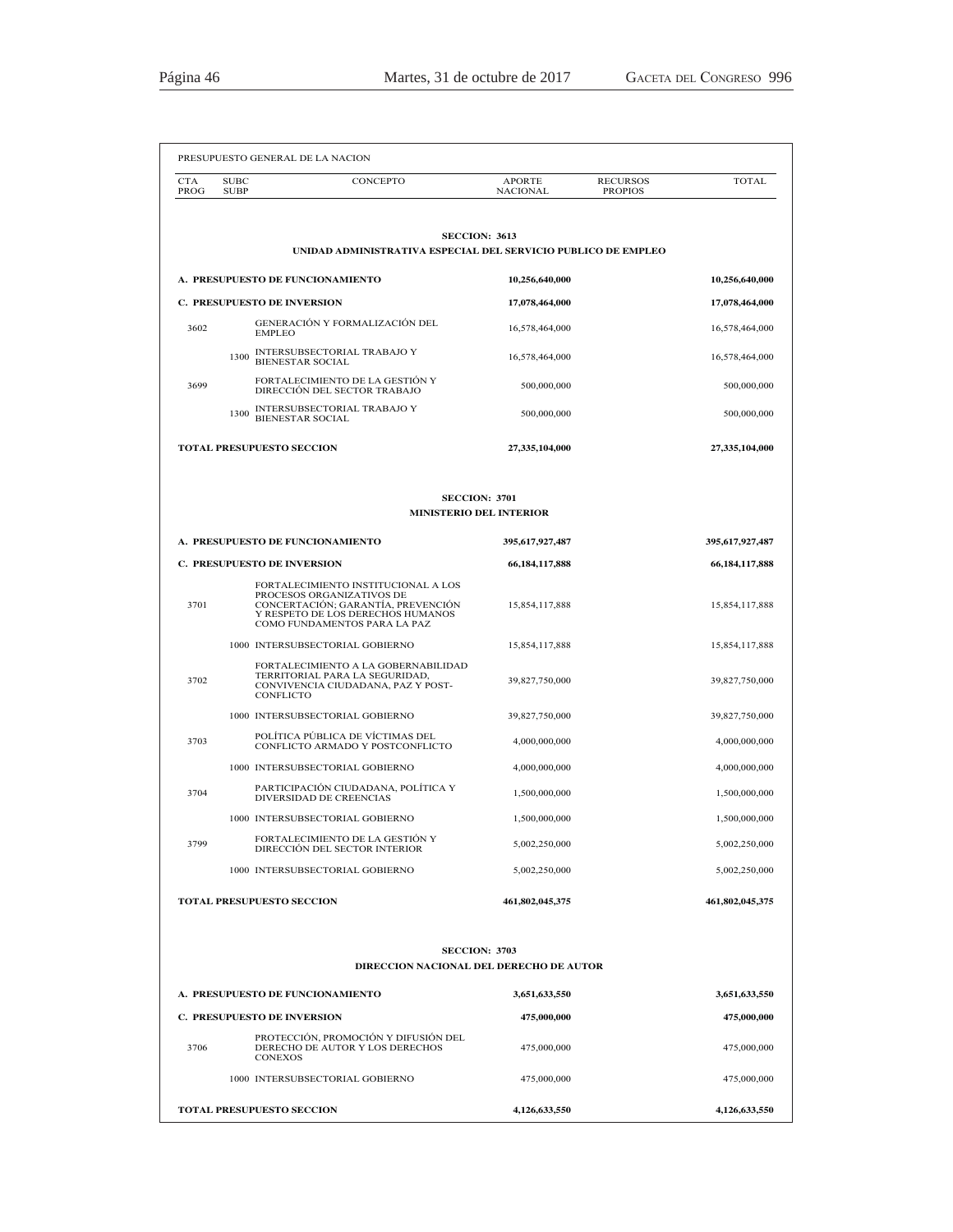| <b>CTA</b><br>PROG                                                                                                                  | <b>SUBC</b><br><b>SUBP</b>         | CONCEPTO                                                                                                                     | <b>APORTE</b><br><b>NACIONAL</b>                             | <b>RECURSOS</b><br><b>PROPIOS</b> | <b>TOTAL</b>    |
|-------------------------------------------------------------------------------------------------------------------------------------|------------------------------------|------------------------------------------------------------------------------------------------------------------------------|--------------------------------------------------------------|-----------------------------------|-----------------|
|                                                                                                                                     |                                    |                                                                                                                              | <b>SECCION: 3704</b>                                         |                                   |                 |
|                                                                                                                                     |                                    | CORPORACION NACIONAL PARA LA RECONSTRUCCION DE LA CUENCA                                                                     | DEL RIO PAEZ Y ZONAS ALEDANAS NASA KI WE                     |                                   |                 |
|                                                                                                                                     |                                    | A. PRESUPUESTO DE FUNCIONAMIENTO                                                                                             | 2,881,487,157                                                |                                   | 2,881,487,157   |
|                                                                                                                                     | <b>C. PRESUPUESTO DE INVERSION</b> |                                                                                                                              | 10,400,000,000                                               |                                   | 10,400,000,000  |
| <b>GESTIÓN DEL RIESGO DE DESASTRES</b><br>NATURALES Y ANTRÓPICOS EN LA ZONA DE<br>3707<br>INFLUENCIA DEL VOLCÀN NEVADO DEL<br>HUILA |                                    | 10,400,000,000                                                                                                               |                                                              | 10,400,000,000                    |                 |
|                                                                                                                                     |                                    | 1000 INTERSUBSECTORIAL GOBIERNO                                                                                              | 10,400,000,000                                               |                                   | 10,400,000,000  |
|                                                                                                                                     | TOTAL PRESUPUESTO SECCION          |                                                                                                                              | 13, 281, 487, 157                                            |                                   | 13,281,487,157  |
|                                                                                                                                     |                                    |                                                                                                                              | <b>SECCION: 3708</b><br>UNIDAD NACIONAL DE PROTECCION - UNP  |                                   |                 |
|                                                                                                                                     |                                    | A. PRESUPUESTO DE FUNCIONAMIENTO                                                                                             | 479,440,000,000                                              | 68,303,000,000                    | 547,743,000,000 |
|                                                                                                                                     | <b>C. PRESUPUESTO DE INVERSION</b> |                                                                                                                              | 2,000,000,000                                                |                                   | 2,000,000,000   |
| 3705                                                                                                                                |                                    | PROTECCIÓN DE PERSONAS, GRUPOS Y<br>COMUNIDADES EN RIESGO<br>EXTRAORDINARIO Y EXTREMO UNIDAD<br>NACIONAL DE PROTECCIÓN (UNP) | 2,000,000,000                                                |                                   | 2,000,000,000   |
|                                                                                                                                     |                                    | 1000 INTERSUBSECTORIAL GOBIERNO                                                                                              | 2,000,000,000                                                |                                   | 2,000,000,000   |
|                                                                                                                                     | <b>TOTAL PRESUPUESTO SECCION</b>   |                                                                                                                              | 481,440,000,000                                              | 68,303,000,000                    | 549,743,000,000 |
|                                                                                                                                     |                                    |                                                                                                                              | <b>SECCION: 3709</b>                                         |                                   |                 |
|                                                                                                                                     |                                    |                                                                                                                              | <b>DIRECCION NACIONAL DE BOMBEROS</b>                        |                                   |                 |
|                                                                                                                                     |                                    | A. PRESUPUESTO DE FUNCIONAMIENTO                                                                                             | 4,559,000,000                                                |                                   | 4,559,000,000   |
|                                                                                                                                     | <b>C. PRESUPUESTO DE INVERSION</b> |                                                                                                                              | 38,417,000,000                                               |                                   | 38,417,000,000  |
| 3708                                                                                                                                | <b>COLOMBIA</b>                    | FORTALECIMIENTO INSTITUCIONAL Y<br>OPERATIVO DE LOS BOMBEROS DE                                                              | 38,417,000,000                                               |                                   | 38,417,000,000  |
|                                                                                                                                     |                                    | 1000 INTERSUBSECTORIAL GOBIERNO                                                                                              | 38,417,000,000                                               |                                   | 38,417,000,000  |
|                                                                                                                                     | <b>TOTAL PRESUPUESTO SECCION</b>   |                                                                                                                              | 42,976,000,000                                               |                                   | 42,976,000,000  |
|                                                                                                                                     |                                    |                                                                                                                              | <b>SECCION: 3801</b><br>COMISION NACIONAL DEL SERVICIO CIVIL |                                   |                 |
|                                                                                                                                     |                                    | A. PRESUPUESTO DE FUNCIONAMIENTO                                                                                             | 5,409,174,136                                                | 13,277,872,068                    | 18,687,046,204  |
|                                                                                                                                     | <b>C. PRESUPUESTO DE INVERSION</b> |                                                                                                                              |                                                              | 54,970,340,137                    | 54,970,340,137  |
| 0504                                                                                                                                |                                    | ADMINISTRACIÓN Y VIGILANCIA DE LAS<br>CARRERAS ADMINISTRATIVAS DE LOS<br><b>SERVIDORES PÚBLICOS</b>                          |                                                              | 53,470,340,137                    | 53,470,340,137  |
|                                                                                                                                     |                                    | 1000 INTERSUBSECTORIAL GOBIERNO                                                                                              |                                                              | 53,470,340,137                    | 53,470,340,137  |
| 0599                                                                                                                                |                                    | FORTALECIMIENTO DE LA GESTIÓN Y<br>DIRECCIÓN DEL SECTOR EMPLEO PÚBLICO                                                       |                                                              | 1,500,000,000                     | 1,500,000,000   |
|                                                                                                                                     |                                    | 1000 INTERSUBSECTORIAL GOBIERNO                                                                                              |                                                              | 1,500,000,000                     | 1,500,000,000   |
|                                                                                                                                     |                                    |                                                                                                                              |                                                              |                                   |                 |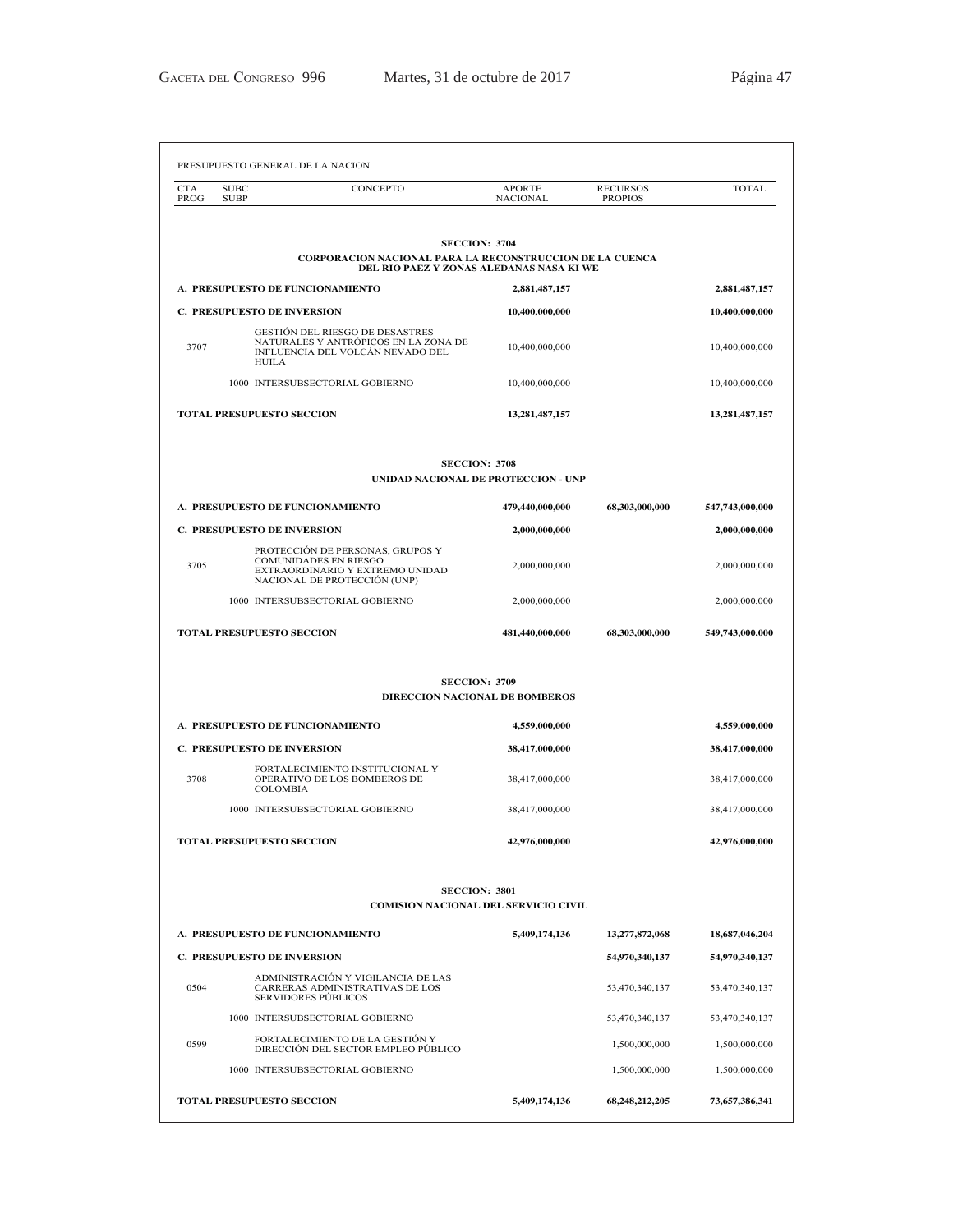| PROG | <b>SUBC</b><br>CONCEPTO<br><b>SUBP</b>                                                                    | <b>APORTE</b><br>NACIONAL            | <b>RECURSOS</b><br><b>TOTAL</b><br><b>PROPIOS</b> |
|------|-----------------------------------------------------------------------------------------------------------|--------------------------------------|---------------------------------------------------|
|      |                                                                                                           | <b>SECCION: 3901</b>                 |                                                   |
|      | DEPARTAMENTO ADMINISTRATIVO DE LA CIENCIA, TECNOLOGIA E                                                   | <b>INNOVACION</b>                    |                                                   |
|      | A. PRESUPUESTO DE FUNCIONAMIENTO                                                                          | 23,522,041,800                       | 23,522,041,800                                    |
|      | <b>C. PRESUPUESTO DE INVERSION</b>                                                                        | 314,078,000,000                      | 314,078,000,000                                   |
| 3901 | CONSOLIDACIÓN DE UNA<br>INSTITUCIONALIDAD HABILITANTE PARA<br>LA CIENCIA TECNOLOGÍA E INNOVACIÓN<br>(CTI) | 19,307,931,709                       | 19,307,931,709                                    |
|      | 1000 INTERSUBSECTORIAL GOBIERNO                                                                           | 19,307,931,709                       | 19,307,931,709                                    |
| 3902 | INVESTIGACIÓN CON CALIDAD E IMPACTO                                                                       | 281,770,068,291                      | 281,770,068,291                                   |
|      | 1000 INTERSUBSECTORIAL GOBIERNO                                                                           | 281,770,068,291                      | 281,770,068,291                                   |
| 3903 | DESARROLLO TECNOLÓGICO E<br>INNOVACIÓN PARA CRECIMIENTO<br><b>EMPRESARIAL</b>                             | 3,000,000,000                        | 3,000,000,000                                     |
|      | 1000 INTERSUBSECTORIAL GOBIERNO                                                                           | 3,000,000,000                        | 3,000,000,000                                     |
| 3904 | GENERACIÓN DE UNA CULTURA QUE<br>VALORA Y GESTIONA EL CONOCIMIENTO Y<br><b>LA INNOVACIÓN</b>              | 10,000,000,000                       | 10,000,000,000                                    |
|      | 1000 INTERSUBSECTORIAL GOBIERNO                                                                           | 10.000.000.000                       | 10,000,000,000                                    |
|      | TOTAL PRESUPUESTO SECCION                                                                                 | 337,600,041,800                      | 337,600,041,800                                   |
|      |                                                                                                           |                                      |                                                   |
|      | MINISTERIO DE VIVIENDA, CIUDAD Y TERRITORIO<br>A. PRESUPUESTO DE FUNCIONAMIENTO                           | <b>SECCION: 4001</b>                 |                                                   |
|      | <b>C. PRESUPUESTO DE INVERSION</b>                                                                        | 1,963,532,449,558<br>450,287,428,592 | 1,963,532,449,558<br>450,287,428,592              |
| 4001 | ACCESO A SOLUCIONES DE VIVIENDA                                                                           | 10,020,000,000                       | 10,020,000,000                                    |
|      | INTERSUBSECTORIAL VIVIENDA Y<br>1400<br>DESARROLLO TERRITORIAL                                            | 10,020,000,000                       | 10,020,000,000                                    |
| 4002 | ORDENAMIENTO TERRITORIAL Y<br>DESARROLLO URBANO                                                           | 4.900.000.000                        | 4,900,000,000                                     |
|      | INTERSUBSECTORIAL VIVIENDA Y<br>1400<br>DESARROLLO TERRITORIAL                                            | 4,900,000,000                        | 4,900,000,000                                     |
| 4003 | ACCESO DE LA POBLACION A LOS<br>SERVICIOS DE AGUA POTABLE Y<br>SANEAMIENTO BASICO                         | 417,725,428,592                      | 417,725,428,592                                   |
|      | <b>INTERSUBSECTORIAL VIVIENDA Y</b><br>1400<br>DESARROLLO TERRITORIAL                                     | 417,725,428,592                      | 417,725,428,592                                   |
| 4099 | FORTALECIMIENTO DE LA GESTIÓN Y<br>DIRECCIÓN DEL SECTOR VIVIENDA, CIUDAD<br>Y TERRITORIO                  | 17,642,000,000                       | 17,642,000,000                                    |
|      | INTERSUBSECTORIAL VIVIENDA Y<br>1400<br>DESARROLLO TERRITORIAL                                            | 17,642,000,000                       | 17,642,000,000                                    |
|      | <b>TOTAL PRESUPUESTO SECCION</b>                                                                          | 2,413,819,878,150                    | 2,413,819,878,150                                 |
|      | <b>FONDO NACIONAL DE VIVIENDA - FONVIVIENDA</b>                                                           | <b>SECCION: 4002</b>                 |                                                   |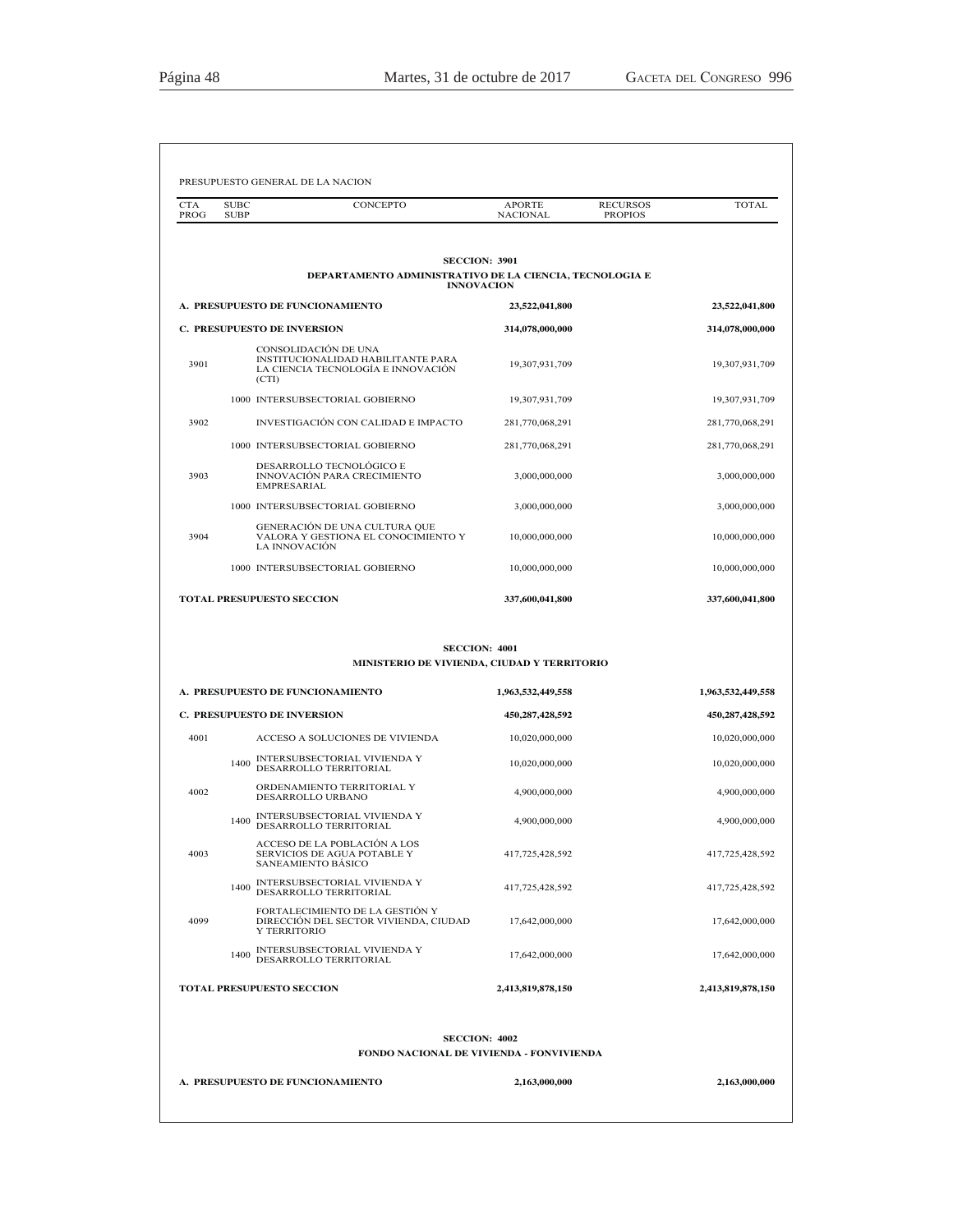|                    | PRESUPUESTO GENERAL DE LA NACION                                                             |                                  |                                   |                                  |
|--------------------|----------------------------------------------------------------------------------------------|----------------------------------|-----------------------------------|----------------------------------|
| <b>CTA</b><br>PROG | CONCEPTO<br><b>SUBC</b><br><b>SUBP</b>                                                       | <b>APORTE</b><br><b>NACIONAL</b> | <b>RECURSOS</b><br><b>PROPIOS</b> | <b>TOTAL</b>                     |
|                    | <b>C. PRESUPUESTO DE INVERSION</b>                                                           | 1,410,927,987,994                |                                   | 1,410,927,987,994                |
| 4001               | ACCESO A SOLUCIONES DE VIVIENDA                                                              | 1,410,927,987,994                |                                   | 1,410,927,987,994                |
|                    | INTERSUBSECTORIAL VIVIENDA Y<br>1400<br>DESARROLLO TERRITORIAL                               | 1,410,927,987,994                |                                   | 1,410,927,987,994                |
|                    | <b>TOTAL PRESUPUESTO SECCION</b>                                                             | 1,413,090,987,994                |                                   | 1,413,090,987,994                |
|                    | <b>SECCION: 4101</b><br>DEPARTAMENTO ADMINISTRATIVO PARA LA PROSPERIDAD SOCIAL               |                                  |                                   |                                  |
|                    | A. PRESUPUESTO DE FUNCIONAMIENTO                                                             | 141, 175, 911, 342               |                                   | 141,175,911,342                  |
|                    | <b>C. PRESUPUESTO DE INVERSION</b>                                                           | 2,918,939,561,822                |                                   | 2,918,939,561,822                |
| 4101               | ATENCIÓN, ASISTENCIA Y REPARACIÓN<br><b>INTEGRAL A LAS VÍCTIMAS</b>                          | 158,249,323,983                  |                                   | 158,249,323,983                  |
|                    | 1500 INTERSUBSECTORIAL DESARROLLO SOCIAL                                                     | 158,249,323,983                  |                                   | 158,249,323,983                  |
| 4103               | INCLUSIÓN SOCIAL Y PRODUCTIVA PARA<br>LA POBLACIÓN EN SITUACIÓN DE<br><b>VULNERABILIDAD</b>  | 2,750,690,237,839                |                                   | 2,750,690,237,839                |
|                    | 1500 INTERSUBSECTORIAL DESARROLLO SOCIAL                                                     | 2,750,690,237,839                |                                   | 2,750,690,237,839                |
| 4199               | FORTALECIMIENTO DE LA GESTIÓN Y<br>DIRECCIÓN DEL SECTOR INCLUSIÓN SOCIAL<br>Y RECONCILIACIÓN | 10.000.000.000                   |                                   | 10.000.000.000                   |
|                    | 1500 INTERSUBSECTORIAL DESARROLLO SOCIAL                                                     | 10,000,000,000                   |                                   | 10,000,000,000                   |
|                    | <b>TOTAL PRESUPUESTO SECCION</b>                                                             | 3,060,115,473,164                |                                   | 3,060,115,473,164                |
|                    | <b>SECCION: 4104</b><br>UNIDAD DE ATENCIÓN Y REPARACIÓN INTEGRAL A LAS VICTIMAS              |                                  |                                   |                                  |
|                    | A. PRESUPUESTO DE FUNCIONAMIENTO                                                             | 650, 467, 224, 705               | 46,350,000,000                    | 696,817,224,705                  |
|                    | C. PRESUPUESTO DE INVERSION                                                                  | 1,193,788,967,516                |                                   | 1,193,788,967,516                |
| 4101               | ATENCIÓN, ASISTENCIA Y REPARACIÓN<br><b>INTEGRAL A LAS VÍCTIMAS</b>                          | 1,162,788,967,516                |                                   | 1,162,788,967,516                |
|                    | 1500 INTERSUBSECTORIAL DESARROLLO SOCIAL                                                     | 1,162,788,967,516                |                                   | 1,162,788,967,516                |
| 4199               | FORTALECIMIENTO DE LA GESTIÓN Y<br>DIRECCIÓN DEL SECTOR INCLUSIÓN SOCIAL<br>Y RECONCILIACIÓN | 31,000,000,000                   |                                   | 31,000,000,000                   |
|                    | 1500 INTERSUBSECTORIAL DESARROLLO SOCIAL                                                     | 31,000,000,000                   |                                   | 31,000,000,000                   |
|                    | <b>TOTAL PRESUPUESTO SECCION</b>                                                             | 1,844,256,192,221                | 46.350.000.000                    | 1,890,606,192,221                |
|                    | <b>SECCION: 4105</b><br><b>CENTRO DE MEMORIA HISTÓRICA</b>                                   |                                  |                                   |                                  |
|                    |                                                                                              |                                  |                                   |                                  |
|                    | A. PRESUPUESTO DE FUNCIONAMIENTO<br>C. PRESUPUESTO DE INVERSION                              | 12,263,689,697<br>65,478,693,546 |                                   | 12,263,689,697<br>65,478,693,546 |
|                    | ATENCIÓN, ASISTENCIA Y REPARACIÓN                                                            |                                  |                                   |                                  |
| 4101               | <b>INTEGRAL A LAS VÍCTIMAS</b>                                                               | 65,478,693,546                   |                                   | 65,478,693,546                   |
|                    | 1500 INTERSUBSECTORIAL DESARROLLO SOCIAL                                                     | 65,478,693,546                   |                                   | 65,478,693,546                   |
|                    | <b>TOTAL PRESUPUESTO SECCION</b>                                                             | 77,742,383,243                   |                                   | 77,742,383,243                   |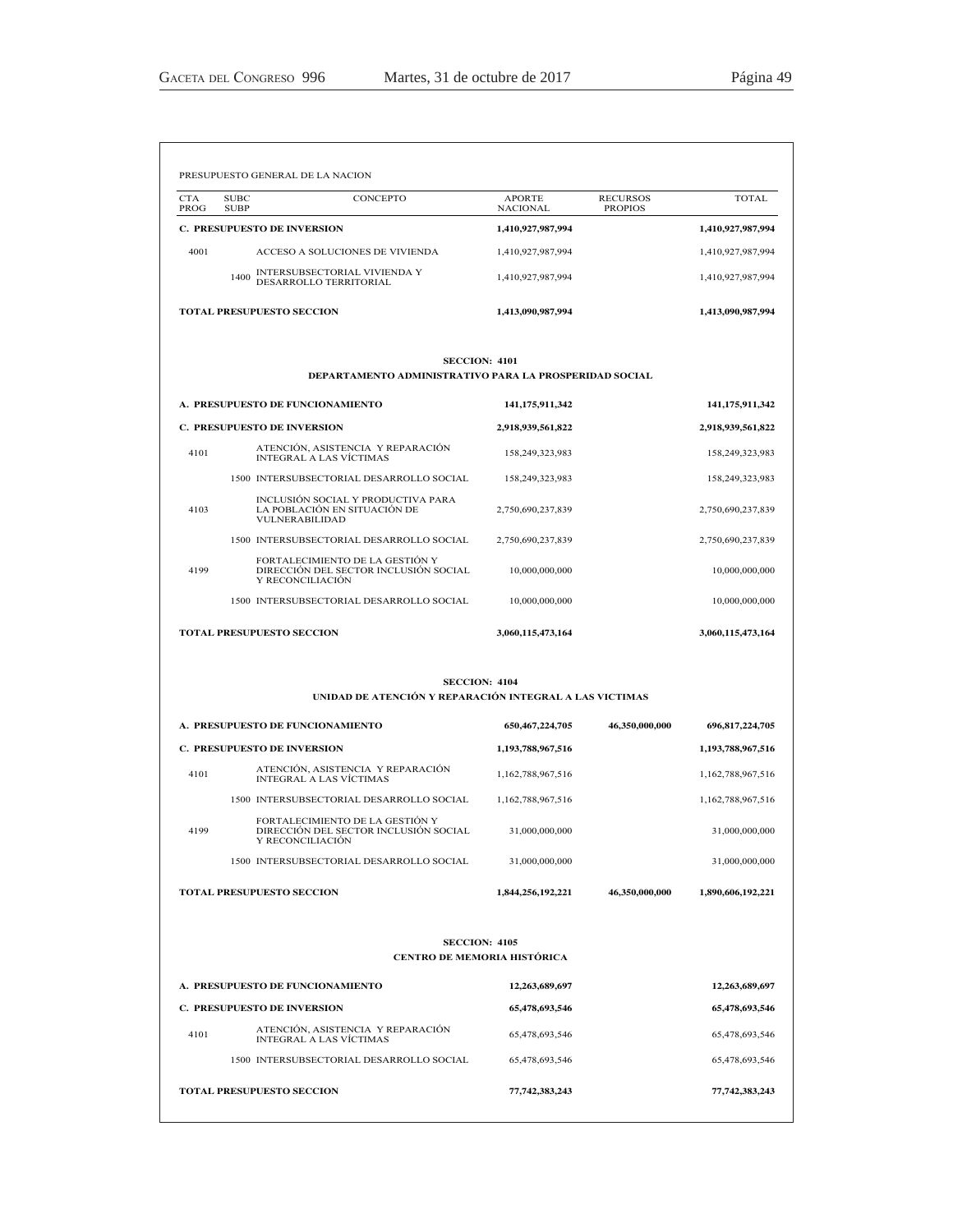| PROG                             | <b>SUBC</b><br><b>SUBP</b>         | CONCEPTO                                                                                                                 | <b>APORTE</b><br><b>NACIONAL</b>            | <b>RECURSOS</b><br><b>PROPIOS</b> | <b>TOTAL</b>                                      |
|----------------------------------|------------------------------------|--------------------------------------------------------------------------------------------------------------------------|---------------------------------------------|-----------------------------------|---------------------------------------------------|
|                                  |                                    |                                                                                                                          | <b>SECCION: 4106</b>                        |                                   |                                                   |
|                                  |                                    | <b>INSTITUTO COLOMBIANO DE BIENESTAR FAMILIAR (ICBF)</b>                                                                 |                                             |                                   |                                                   |
|                                  |                                    | A. PRESUPUESTO DE FUNCIONAMIENTO                                                                                         |                                             | 594,662,255,312                   | 594,662,255,312                                   |
|                                  | <b>C. PRESUPUESTO DE INVERSION</b> |                                                                                                                          | 3,278,310,043,793                           | 2,356,535,794,223                 | 5,634,845,838,016                                 |
| 4102                             |                                    | DESARROLLO INTEGRAL DE NIÑAS, NIÑOS,<br>ADOLESCENTES Y SUS FAMILIAS                                                      | 3,248,310,043,793                           | 2,041,152,794,223                 | 5,289,462,838,016                                 |
|                                  |                                    | 1500 INTERSUBSECTORIAL DESARROLLO SOCIAL                                                                                 | 3,248,310,043,793                           | 2,041,152,794,223                 | 5,289,462,838,016                                 |
| 4199                             |                                    | FORTALECIMIENTO DE LA GESTIÓN Y<br>DIRECCIÓN DEL SECTOR INCLUSIÓN SOCIAL<br>Y RECONCILIACIÓN                             | 30,000,000,000                              | 315,383,000,000                   | 345,383,000,000                                   |
|                                  |                                    | 1500 INTERSUBSECTORIAL DESARROLLO SOCIAL                                                                                 | 30,000,000,000                              | 315,383,000,000                   | 345,383,000,000                                   |
|                                  | <b>TOTAL PRESUPUESTO SECCION</b>   |                                                                                                                          | 3,278,310,043,793                           | 2,951,198,049,535                 | 6,229,508,093,328                                 |
|                                  |                                    | DEPARTAMENTO ADMINISTRATIVO DIRECCIÓN NACIONAL DE                                                                        | <b>SECCION: 4201</b><br><b>INTELIGENCIA</b> |                                   |                                                   |
| A. PRESUPUESTO DE FUNCIONAMIENTO |                                    |                                                                                                                          | 86,770,000,000                              |                                   | 86,770,000,000                                    |
|                                  | <b>C. PRESUPUESTO DE INVERSION</b> |                                                                                                                          | 7,038,200,000                               |                                   | 7,038,200,000                                     |
| 4201                             | <b>ESTADO</b>                      | DESARROLLO DE INTELIGENCIA<br>ESTRATEGICA Y CONTRAINTELIGENCIA DE                                                        | 7,038,200,000                               |                                   | 7,038,200,000                                     |
|                                  | 0100<br><b>SEGURIDAD</b>           | INTERSUBSECTORIAL DEFENSA Y                                                                                              | 7,038,200,000                               |                                   | 7,038,200,000                                     |
|                                  | <b>TOTAL PRESUPUESTO SECCION</b>   |                                                                                                                          | 93,808,200,000                              |                                   | 93,808,200,000                                    |
|                                  |                                    | DEPARTAMENTO ADMINISTRATIVO DEL DEPORTE, LA RECREACIÓN, LA<br>ACTIVIDAD FÍSICA Y EL APROVECHAMIENTO DEL TIEMPO LIBRE –   | <b>SECCION: 4301</b><br><b>COLDEPORTES</b>  |                                   |                                                   |
|                                  |                                    | A. PRESUPUESTO DE FUNCIONAMIENTO                                                                                         | 37,547,814,726                              |                                   | 37,547,814,726                                    |
|                                  | <b>C. PRESUPUESTO DE INVERSION</b> |                                                                                                                          | 513,085,000,000                             |                                   | 513,085,000,000                                   |
| 4301                             |                                    | FOMENTO A LA RECREACIÓN. LA<br>ACTIVIDAD FÍSICA Y EL DEPORTE PARA<br>DESARROLLAR ENTORNOS DE<br><b>CONVIVENCIA Y PAZ</b> | 60,988,000,000                              |                                   | 60,988,000,000                                    |
|                                  |                                    | 1604 RECREACIÓN Y DEPORTE                                                                                                | 60,988,000,000                              |                                   | 60,988,000,000                                    |
|                                  |                                    | FORMACIÓN Y PREPARACIÓN DE                                                                                               | 444,477,000,000                             |                                   | 444,477,000,000                                   |
| 4302                             | <b>DEPORTISTAS</b>                 |                                                                                                                          |                                             |                                   | 444,477,000,000                                   |
|                                  |                                    | 1604 RECREACIÓN Y DEPORTE                                                                                                | 444,477,000,000                             |                                   |                                                   |
| 4399                             | <b>RECREACIÓN</b>                  | FORTALECIMIENTO DE LA GESTIÓN Y<br>DIRECCIÓN DEL SECTOR DEPORTE Y                                                        | 7,620,000,000                               |                                   |                                                   |
|                                  |                                    | 1604 RECREACIÓN Y DEPORTE                                                                                                | 7,620,000,000                               |                                   |                                                   |
|                                  | <b>TOTAL PRESUPUESTO SECCION</b>   |                                                                                                                          | 550,632,814,726                             |                                   | 7,620,000,000<br>7,620,000,000<br>550,632,814,726 |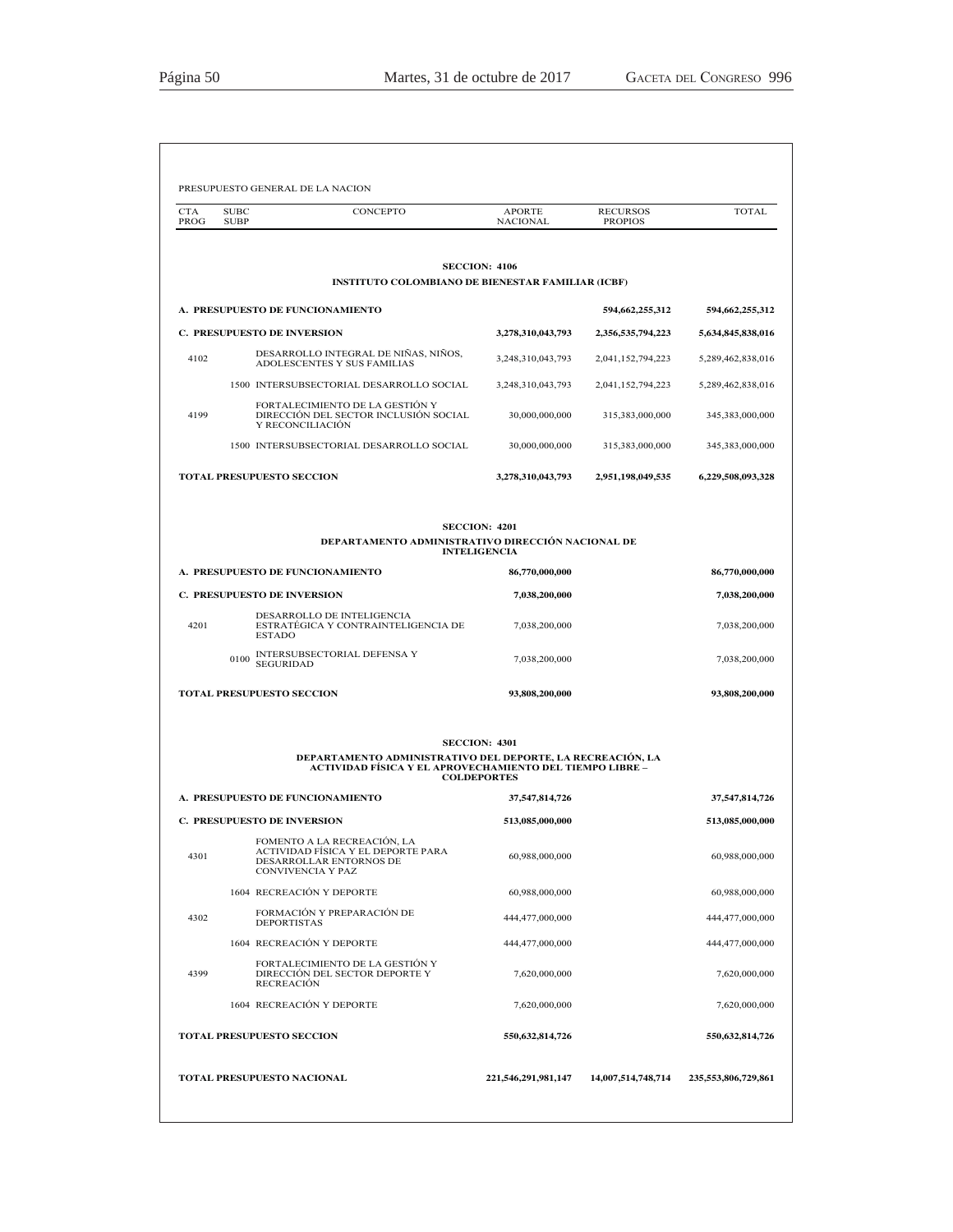### TERCERA PARTE

### DISPOSICIONES GENERALES

Artículo 3°. Las disposiciones generales de la presente ley son complementarias de las Leyes 38 de 1989, 179 de 1994, 225 de 1995, 819 de 2003, 1473 de 2011 y 1508 de 2012 y demás normas de carácter orgánico y deben aplicarse en armonía con estas.

Estas normas rigen para los órganos que conforman el Presupuesto General de la Nación, y para los recursos de la Nación asignados a las Empresas Industriales y Comerciales del Estado y a las Sociedades de Economía Mixta con el régimen de aquellas.

Los fondos sin personería jurídica deben ser creados por ley o por su autorización expresa y estarán sujetos a las normas y procedimientos establecidos en la Constitución Política, el Estatuto Orgánico del Presupuesto, la presente ley y las demás normas que reglamenten los órganos a los cuales pertenecen.

### CAPÍTULO I

### **De las rentas y recursos**

Artículo 4°. La Dirección General de Crédito Público y Tesoro Nacional del Ministerio de Hacienda y Crédito Público informará a los diferentes órganos las fechas de perfeccionamiento y desembolso de los recursos del crédito interno y externo de la Nación. Los establecimientos públicos del orden nacional reportarán a la referida Dirección el monto y las fechas de los recursos de crédito externo e interno contratados directamente.

La Dirección General de Crédito Público y Tesoro Nacional del Ministerio de Hacienda y Crédito Público conceptuará previamente sobre las solicitudes de modificación a fuentes de financiación cuando se trate de recursos de crédito de las diferentes apropiaciones que se detallen en el anexo del decreto de liquidación, siempre y cuando no modifiquen los montos aprobados por el Congreso de la República en la ley anual.

Artículo 5°. El Gobierno nacional a través de la Dirección General de Crédito Público y Tesoro Nacional del Ministerio de Hacienda y Crédito Público podrá realizar sustituciones en el portafolio de inversiones con entidades descentralizadas, sin efectuar operación presupuestal alguna, de conformidad con las normas legales vigentes.

Artículo 6°. Los ingresos corrientes de la Nación y aquellas contribuciones y recursos que en las normas legales no se haya autorizado su recaudo y manejo a otro órgano, deben consignarse en la Dirección General de Crédito Público y Tesoro Nacional del Ministerio de Hacienda y Crédito Público.

Las entidades estatales del orden nacional que no hagan parte del Sistema de Cuenta Única Nacional podrán delegar en la Dirección General de Crédito Público y Tesoro Nacional la administración de sus excedentes de liquidez, para lo cual suscribirán directamente con la Dirección General de Crédito

Público y Tesoro Nacional los acuerdos a que haya lugar.

Las superintendencias que no sean una sección presupuestal deben consignar mensualmente, en la Dirección General de Crédito Público y Tesoro Nacional del Ministerio de Hacienda y Crédito Público el valor de las contribuciones establecidas en la ley.

Artículo 7°. El Ministerio de Hacienda y Crédito Público a través de la Dirección General de Crédito Público y Tesoro Nacional fijará los criterios técnicos y las condiciones para el manejo de los excedentes de liquidez del Tesoro Nacional acorde con los objetivos monetarios, cambiarios y de tasa de interés a corto y largo plazo.

Artículo 8°. El Gobierno nacional podrá emitir títulos de Tesorería, TES, Clase "B", con base en la facultad de la Ley 51 de 1990 de acuerdo con las siguientes reglas: no contarán con la garantía solidaria del Banco de la República; el estimativo de los ingresos producto de su colocación se incluirá en el Presupuesto General de la Nación como recursos de capital, con excepción de los provenientes de la colocación de títulos para operaciones temporales de tesorería y los que se emitan para regular la liquidez de la economía; sus rendimientos se atenderán con cargo al Presupuesto General de la Nación con excepción de los que se emitan para regular la liquidez de la economía; su redención se atenderá con cargo a los recursos del Presupuesto General de la Nación, con excepción de las operaciones temporales de tesorería, y los que se emitan para regular la liquidez de la economía; podrán ser administrados directamente por la Nación; podrán ser denominados en moneda extranjera; su emisión solo requerirá del decreto que la autorice, fije el monto y sus condiciones financieras; la emisión destinada a financiar las apropiaciones presupuestales estará limitada por el monto de estas; su emisión no afectará el cupo de endeudamiento.

Artículo 9°. Los rendimientos financieros originados con recursos de la Nación, deben consignarse en la Dirección General de Crédito Público y Tesoro Nacional del Ministerio de Hacienda y Crédito Público, con excepción de aquellos rendimientos originados por patrimonios autónomos que la ley haya autorizado.

La reglamentación expedida por el Gobierno nacional para efectos de la periodicidad, metodología de cálculo, forma de liquidación y traslado de dichos rendimientos, continuará vigente durante el término de esta ley.

Parágrafo. Los rendimientos financieros originados en recursos Nación de los Fondos Especiales Sin Situación de Fondos que a 31 de diciembre de 2017 no hayan sido incorporados presupuestalmente, harán parte de los Rendimientos Financieros de la Nación. Para el efecto, la Dirección General de Crédito Público y Tesoro Nacional establecerá el procedimiento para su incorporación.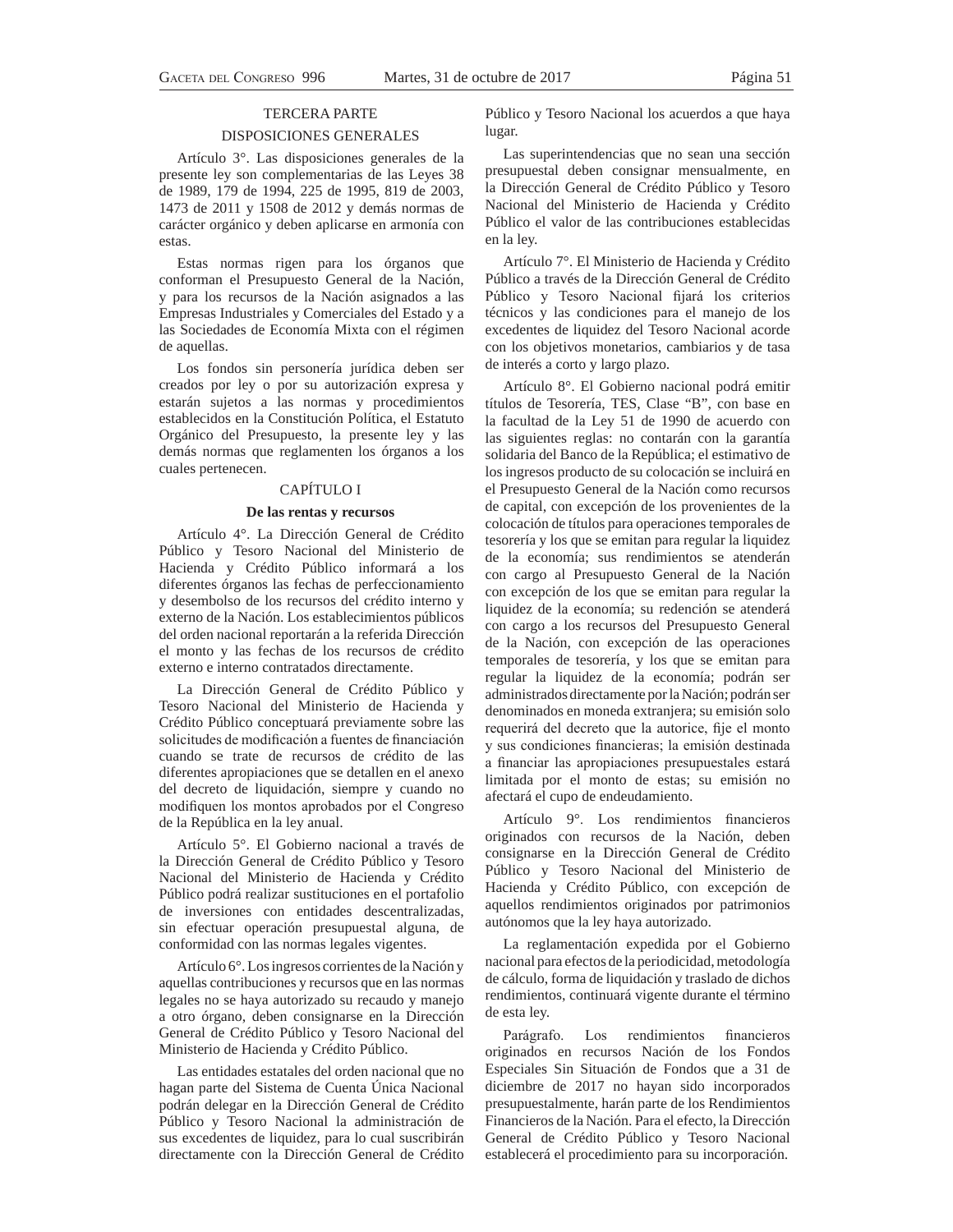Artículo 10. Facúltase a la Dirección General de Crédito Público y Tesoro Nacional del Ministerio de Hacienda y Crédito Público para que realice las siguientes operaciones: compra y venta de títulos valores emitidos por la Nación, el Banco de la República, Fondo de Garantías de Instituciones Financieras (Fogafín), entidades sujetas al control y vigilancia de la Superintendencia Financiera de Colombia y otros gobiernos y tesorerías; compra de deuda de la Nación; compras con pacto de retroventa operaciones repo, simultáneas y transferencia temporal de valores con entidades públicas y con entidades financieras sujetas al control y vigilancia de la Superintendencia Financiera de Colombia; depósitos remunerados e inversiones financieras en entidades sujetas al control y vigilancia de la Superintendencia Financiera de Colombia; depósitos a término y compras de títulos emitidos por entidades bancarias y financieras del exterior; inversiones en instrumentos del mercado monetario administrados por entidades financieras del exterior, operaciones de cubrimiento de riesgos; y las demás que autorice el Gobierno nacional; así mismo, préstamos transitorios a la Dirección General de Crédito Público y Tesoro Nacional del Ministerio de Hacienda y Crédito Público, reconociendo tasa de mercado durante el período de utilización, evento que no implica unidad de caja; y préstamos de títulos valores a la citada Dirección a tasas de mercado.

Parágrafo. Las operaciones de las que trata este artículo, así como los actos y contratos necesarios para su ejecución, se sujetarán a las normas aplicables a las operaciones correspondientes y se podrán atender con cargo al servicio a la deuda.

Artículo 11. La liquidación de los excedentes financieros de que trata el Estatuto Orgánico del Presupuesto, que se efectúen en la vigencia de la presente ley, se hará con base en una proyección de los ingresos y de los gastos para la vigencia siguiente a la de corte de los Estados Financieros, en donde se incluyen además las cuentas por cobrar y por pagar exigibles no presupuestadas, las reservas presupuestales, así como la disponibilidad inicial (caja, bancos e inversiones).

Artículo 12. Los títulos que se emitan para efectuar transferencia temporal de valores en los términos del artículo 146 de la Ley 1753 de 2015, solo requerirán del decreto que lo autorice, fije el monto y sus condiciones financieras. Su redención y demás valores asociados, se atenderán con el producto de la operación de transferencia y no requerirán de operación presupuestal alguna.

Artículo 13. A más tardar el 20 de enero de 2018, los órganos que conforman el Presupuesto General de la Nación deben realizar la imputación por concepto de ingresos a que corresponden los registros detallados de recaudos de su gestión financiera pública a 31 de diciembre del año anterior en el Sistema Integrado de Información Financiera - SIIF Nación.

### CAPÍTULO II

### **De los gastos**

Artículo 14. Las afectaciones al presupuesto se harán teniendo en cuenta la prestación principal originada en los compromisos que se adquieran y con cargo a este rubro se cubrirán los demás costos inherentes o accesorios.

Con cargo a las apropiaciones de cada rubro presupuestal, que sean afectadas con los compromisos, se atenderán las obligaciones derivadas de estos compromisos, tales como los costos imprevistos, ajustes y revisión de valores e intereses moratorios, gravámenes a los movimientos financieros y gastos de nacionalización.

Artículo 15. Prohíbase tramitar actos administrativos u obligaciones que afecten el presupuesto de gastos cuando no reúnan los requisitos legales o se configuren como hechos cumplidos. El representante legal y ordenador del gasto o en quienes estos hayan delegado, responderán disciplinaria, fiscal y penalmente por incumplir lo establecido en esta norma.

Artículo 16. Para proveer empleos vacantes se requerirá el certificado de disponibilidad presupuestal por la vigencia fiscal de 2018. Por medio de este, el jefe de presupuesto o quien haga sus veces garantizará la existencia de los recursos del 1° de enero al 31 de diciembre de 2018, por todo concepto de gastos de personal, salvo que el nombramiento sea en reemplazo de un cargo provisto o creado durante la vigencia, para lo cual se deberá expedir el certificado de disponibilidad presupuestal por lo que resta del año fiscal.

Toda provisión de empleos de los servidores públicos deberá corresponder a los previstos en la planta de personal, incluyendo las vinculaciones de los trabajadores oficiales y tener previstos sus emolumentos de conformidad con el artículo 122 de la Constitución Política, los cuales están programados atendiendo lo señalado en el artículo 92 de la Ley 617 de 2000.

La vinculación de supernumerarios, por períodos superiores a tres meses, deberá ser autorizada mediante resolución suscrita por el jefe del respectivo órgano.

Artículo 17. La solicitud de modificación a las plantas de personal requerirá para su consideración y trámite, por parte del Ministerio de Hacienda y Crédito Público - Dirección General del Presupuesto Público Nacional, los siguientes requisitos:

- 1. Exposición de motivos.
- 2. Costos comparativos de las plantas vigente y propuesta.
- 3. Efectos sobre los gastos generales.
- 4. Concepto del Departamento Nacional de Planeación si se afectan los gastos de inversión y,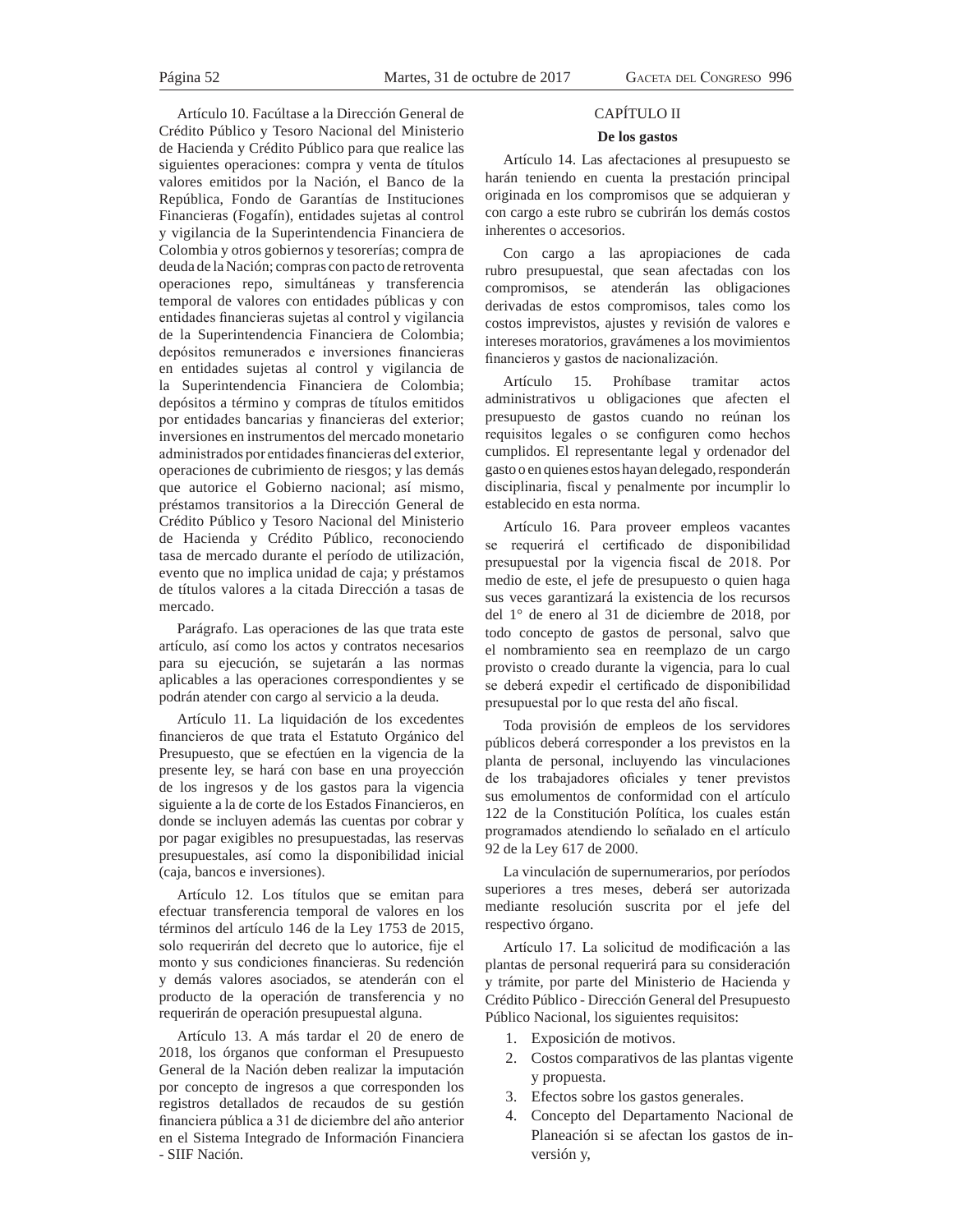5. Los demás que la Dirección General del Presupuesto Público Nacional considere pertinentes.

El Departamento Administrativo de la Función Pública aprobará las propuestas de modificaciones a las plantas de personal, cuando hayan obtenido concepto o viabilidad presupuestal del Ministerio de Hacienda y Crédito Público - Dirección General del Presupuesto Público Nacional.

Artículo 18. Los recursos destinados a programas de capacitación y bienestar social no pueden tener por objeto crear o incrementar salarios, bonificaciones, sobresueldos, primas, prestaciones sociales, remuneraciones extralegales o estímulos pecuniarios ocasionales que la ley no haya establecido para los servidores públicos, ni servir para otorgar beneficios directos en dinero o en especie.

Todos los funcionarios públicos podrán participar en los programas de capacitación de la entidad; las matrículas de los funcionarios se girarán directamente a los establecimientos educativos, salvo lo previsto por el artículo 114 de la Ley 30 de 1992, modificado por el artículo 27 de la Ley 1450 de 2011. Su otorgamiento se hará en virtud de la reglamentación interna del órgano respectivo.

Artículo 19. La constitución y funcionamiento de las cajas menores en los órganos que conforman el Presupuesto General de la Nación, y en las entidades nacionales con régimen presupuestal de Empresas Industriales y Comerciales del Estado con carácter no financiero, respecto de los recursos que le asigna la Nación, se rigen por el Decreto 1068 de 2015 y demás normas que lo modifiquen o adicionen.

Artículo 20. Se podrán hacer distribuciones en el presupuesto de ingresos y gastos, sin cambiar su destinación, mediante resolución suscrita por el jefe del respectivo órgano. En el caso de los establecimientos públicos del orden nacional, estas distribuciones se harán por resolución o acuerdo de las juntas o consejos directivos. Si no existen juntas o consejos directivos, lo hará el representante legal de estos. Estas operaciones presupuestales se someterán a la aprobación del Ministerio de Hacienda y Crédito Público - Dirección General del Presupuesto Público Nacional, y tratándose de gastos de inversión, requerirán el concepto previo favorable del Departamento Nacional de Planeación - Dirección de Inversiones y Finanzas Públicas.

Los jefes de los órganos responderán por la legalidad de los actos en mención.

A fin de evitar duplicaciones en los casos en los cuales la distribución afecte el presupuesto de otro órgano que haga parte del Presupuesto General de la Nación, el mismo acto administrativo servirá de base para realizar los ajustes correspondientes en el órgano que distribuye e incorporar las del órgano receptor. La ejecución presupuestal de estas deberá efectuarse por parte de los órganos receptores en la misma vigencia de la distribución.

Tratándose de gastos de inversión, la operación presupuestal descrita, en el órgano receptor se clasificará en el programa y subprograma a ejecutar que corresponda, para los gastos de funcionamiento se asignará al rubro presupuestal correspondiente; estas operaciones de inversión y funcionamiento en ningún caso podrán cambiar la destinación ni la cuantía, lo cual deberá constar en el acto administrativo que para tal fin se expida.

El jefe del órgano o en quien este haya delegado la ordenación del gasto podrá efectuar mediante resolución desagregaciones presupuestales a las apropiaciones contenidas en el anexo del decreto de liquidación, así como efectuar asignaciones internas de apropiaciones en sus dependencias, seccionales o regionales a fin de facilitar su manejo operativo y de gestión, sin que las mismas impliquen cambiar su destinación. Estas desagregaciones y asignaciones deberán quedar registradas en el Sistema Integrado de Información Financiera – SIIF Nación, y para su validez no requerirán aprobación del Ministerio de Hacienda y Crédito Público - Dirección General del Presupuesto Público Nacional ni del previo concepto favorable por parte del Departamento Nacional de Planeación - Dirección de Inversiones y Finanzas Públicas tratándose de gastos de inversión.

Artículo 21. Los órganos de que trata el artículo 3° de la presente ley podrán pactar anticipos únicamente cuando cuenten con Programa Anual Mensualizado de Caja (PAC), aprobado.

Artículo 22. El Gobierno nacional en el decreto de liquidación clasificará los ingresos y gastos y definirá estos últimos.

Así mismo, cuando las partidas se incorporen en numerales rentísticos, secciones, programas y subprogramas que no correspondan a su objeto o naturaleza, las ubicará en el sitio que corresponda.

La Dirección General del Presupuesto Público Nacional del Ministerio de Hacienda y Crédito Público hará mediante resolución, las operaciones que en igual sentido se requieran durante el transcurso de la vigencia.

Cuando se trate del presupuesto de gastos de inversión requerirá el concepto previo favorable del Departamento Nacional de Planeación - Dirección de Inversiones y Finanzas Públicas.

Artículo 23. El Ministerio de Hacienda y Crédito Público - Dirección General del Presupuesto Público Nacional, de oficio o a petición del jefe del órgano respectivo, hará por resolución las aclaraciones y correcciones de leyenda necesarias para enmendar los errores de transcripción y aritméticos que figuren en el Presupuesto General de la Nación para la vigencia fiscal de 2018.

Cuando se trate de aclaraciones y correcciones de leyenda del presupuesto de gastos de inversión, se requerirá el concepto previo favorable del Departamento Nacional de Planeación - Dirección de Inversiones y Finanzas Públicas.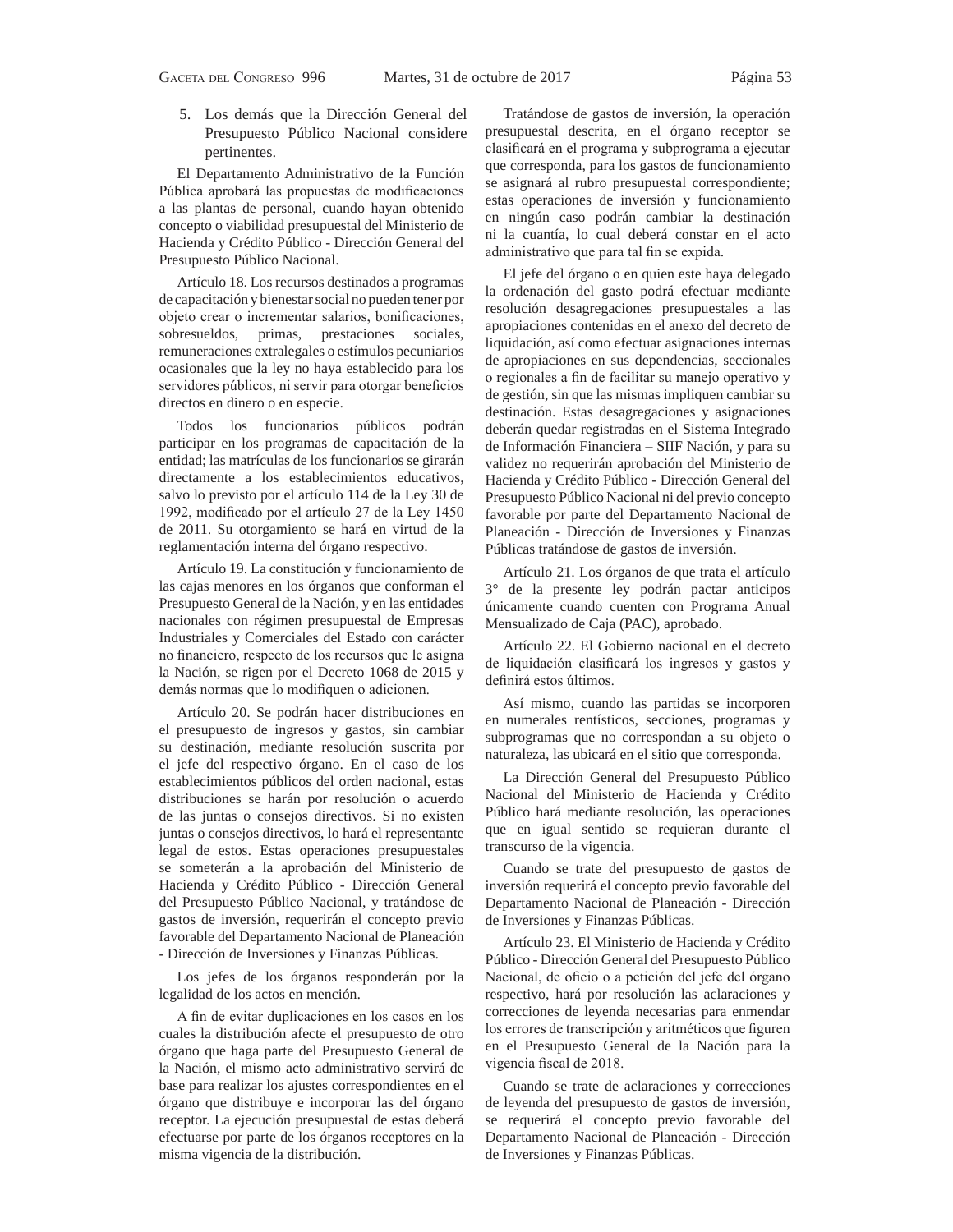Artículo 24. Los órganos de que trata el artículo 3° de la presente ley son los únicos responsables por el registro de su gestión financiera pública en el Sistema Integrado de Información Financiera SIIF - Nación.

No se requerirá el envío de ninguna información a la Dirección General del Presupuesto Público Nacional del Ministerio de Hacienda y Crédito Público, que quede registrada en el Sistema Integrado de Información Financiera SIIF - Nación, salvo en aquellos casos en que esta de forma expresa lo solicite.

Artículo 25. Cuando los órganos que hacen parte del Presupuesto General de la Nación celebren contratos entre sí, que afecten sus presupuestos, con excepción de los de crédito, harán los ajustes mediante resoluciones del jefe del órgano respectivo. En el caso de los establecimientos públicos del orden nacional, las Superintendencias y Unidades Administrativas Especiales con personería jurídica, así como las señaladas en el artículo 5° del Estatuto Orgánico del Presupuesto, dichos ajustes deben realizarse por acuerdo o resolución de las juntas o consejos directivos o el representante legal del órgano, si no existen juntas o consejos directivos.

Los actos administrativos a que se refiere el inciso anterior deberán ser remitidos al Ministerio de Hacienda y Crédito Público - Dirección General del Presupuesto Público Nacional, acompañados del respectivo certificado en que se haga constar que se recaudarán los recursos, expedido por el órgano contratista y su justificación económica, para la aprobación de las operaciones presupuestales en ellos contenidas, requisito sin el cual no podrán ser ejecutados. De conformidad con el artículo 8° de la Ley 819 de 2003, los recursos deberán ser incorporados y ejecutados en la misma vigencia fiscal en la que se lleve a cabo la aprobación.

Cuando en los convenios se pacte pago anticipado y para el cumplimiento de su objeto el órgano contratista requiera contratar con un tercero, solo podrá solicitarse el giro efectivo de los recursos a la Dirección General de Crédito Público y Tesoro Nacional una vez dicho órgano adquiera el compromiso presupuestal y se encuentren cumplidos los requisitos que hagan exigible su pago a favor del beneficiario final.

Tratándose de gastos de inversión, requerirán el concepto previo favorable del Departamento Nacional de Planeación - Dirección de Inversiones y Finanzas Públicas.

Los jefes de los órganos responderán por la legalidad de los actos en mención.

Artículo 26. Salvo lo dispuesto por el artículo 47 de la Ley 1450 de 2011, ningún órgano podrá contraer compromisos que impliquen el pago de cuotas a organismos internacionales con cargo al Presupuesto General de la Nación, sin que exista la ley aprobatoria de tratados públicos o que el Presidente de la República haya autorizado su

aplicación provisional en los términos del artículo 224 de la Constitución Política.

Una vez cumplidos los requisitos del inciso anterior, previa autorización del Ministerio de Relaciones Exteriores, los establecimientos públicos del orden nacional solo podrán pagar con cargo a sus recursos propios las cuotas a dichos organismos.

Los aportes y contribuciones de la República de Colombia a los organismos financieros internacionales se pagarán con cargo al Presupuesto General de la Nación, salvo en aquellos casos en que los aportes se contabilicen como reservas internacionales, que serán pagados de conformidad con lo previsto en la Ley 31 de 1992 o aquellas que la modifiquen o adicionen.

Los compromisos que se adquieran en el marco de tratados o convenios internacionales, de los cuales Colombia haga parte y cuya vinculación haya sido aprobada por ley de la República, no requerirán de autorización de vigencias futuras, no obstante se deberá contar con aval fiscal previo por parte del Consejo Superior de Política Fiscal (Confis).

Artículo 27. Los órganos que conforman el Presupuesto General de la Nación deben reintegrar, dentro del primer trimestre de 2018, a la Dirección General de Crédito Público y Tesoro Nacional del Ministerio de Hacienda y Crédito Público los recursos de la Nación, y a sus tesorerías cuando correspondan a recursos propios, que no estén amparando compromisos u obligaciones, y que correspondan a apropiaciones presupuestales de vigencias fiscales anteriores, incluidos sus rendimientos financieros, diferencial cambiario, y demás réditos originados en aquellos, con el soporte correspondiente.

La presente disposición también se aplica a los recursos de convenios celebrados con organismos internacionales, incluyendo los de contrapartida.

Artículo 28. Cuando exista apropiación presupuestal en el servicio de la deuda pública podrán efectuarse anticipos en el pago de operaciones de crédito público. Igualmente podrán atenderse con cargo a la vigencia en curso las obligaciones del servicio de la deuda pública correspondiente al mes de enero de 2019.

Artículo 29. La representación legal y la ordenación del gasto del servicio de la deuda están a cargo del Ministro de Hacienda y Crédito Público o de quien este delegue, según las disposiciones de la Ley Orgánica del Presupuesto.

Artículo 30. Los gastos que sean necesarios para la administración, consecución y servicio de las operaciones de crédito público, las asimiladas a ellas, las propias del manejo de la deuda incluyendo las operaciones de tesorería del Tesoro Nacional, las operaciones conexas y las demás relacionadas con los recursos del crédito serán atendidos con cargo a las apropiaciones del servicio de la deuda pública.

Las operaciones conexas a las operaciones relacionadas con crédito público, así como las operaciones de tesorería, y los actos y contratos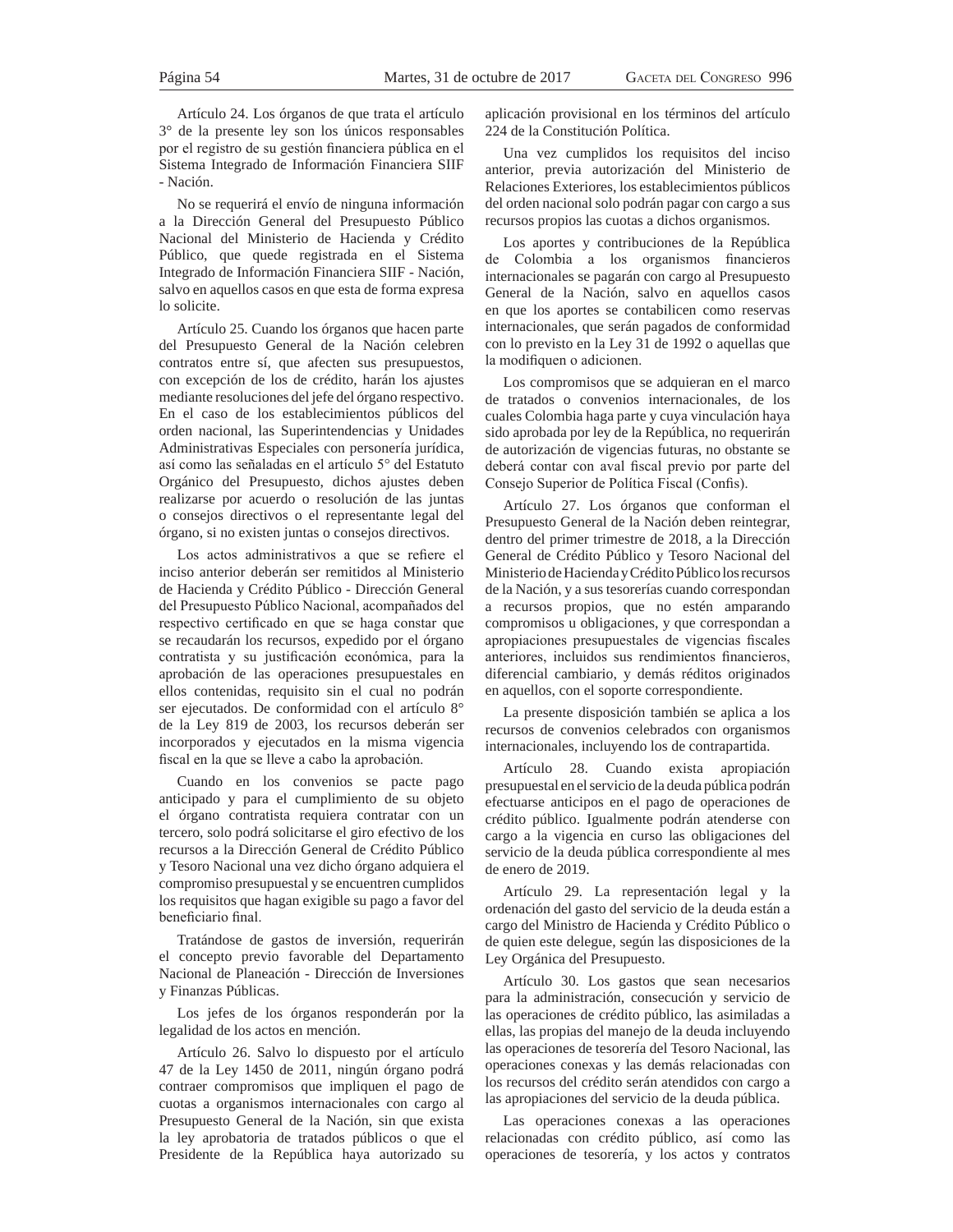necesarios para la ejecución de estas, podrán ser atendidas con cargo a las apropiaciones del servicio de la deuda pública.

De conformidad con el artículo 46 del Estatuto Orgánico del Presupuesto, las pérdidas del Banco de la República se atenderán mediante la emisión de bonos u otros títulos de deuda pública. Adicionalmente y conforme lo establece el parágrafo 3° del artículo 167 de la Ley 1607 de 2012, para cubrir las obligaciones a cargo del Fondo de Estabilización de Precios a los Combustibles (FEPC), se podrán atender mediante la emisión de bonos u otros títulos de deuda pública.

En contrapartida de las obligaciones a cargo del Fondo de Estabilización de Precios a los Combustibles (FEPC), atendidas mediante la emisión de bonos u otros títulos de deuda pública, la Nación constituirá las respectivas cuentas por cobrar.

La emisión de los bonos o títulos de que trata el presente artículo se realizará en condiciones de mercado, no implicará operación presupuestal alguna y solo debe presupuestarse para efectos de su redención.

Parágrafo. El Fondo de Estabilización de que trata el presente artículo podrá efectuar cruce de cuentas con otras entidades del Estado, respecto de derechos y obligaciones que recíprocamente tengan causadas. Al cierre de la vigencia fiscal se establecerán los saldos definitivos que han de incorporarse en el Presupuesto General de la Nación de las siguientes vigencias fiscales si a ello hubiere lugar.

### CAPÍTULO III

### **De las reservas presupuestales y cuentas por pagar**

Artículo 31. A través del Sistema Integrado de Información Financiera SIIF - Nación se constituirán con corte a 31 de diciembre de 2017 las reservas presupuestales y cuentas por pagar de cada una de las secciones del Presupuesto General de la Nación, a las que se refiere el artículo 89 del Estatuto Orgánico del Presupuesto. Como máximo, las reservas presupuestales corresponderán a la diferencia entre los compromisos y las obligaciones, y las cuentas por pagar por la diferencia entre las obligaciones y los pagos.

Para que a 31 de diciembre de 2017 se puedan registrar obligaciones sobre anticipos pactados o la recepción de bienes o servicios, se deberá contar con el correspondiente programa anual mensualizado de caja de la vigencia.

Como quiera que el Sistema Integrado de Información Financiera - SIIF Nación refleja el detalle, la secuencia y el resultado de la información financiera pública, registrada por las entidades y órganos que conforman el Presupuesto General de la Nación, no se requiere el envío de ningún soporte físico a la Dirección General del Presupuesto Público Nacional, ni a la Dirección General de Crédito Público y Tesoro Nacional, salvo que las mismas lo requieran.

Si durante el año de la vigencia de la reserva presupuestal o de la cuenta por pagar desaparece el compromiso u obligación que las originó, se podrán hacer los ajustes respectivos en el Sistema Integrado de Información Financiera – SIIF Nación.

Artículo 32. Las entidades que hacen parte del Presupuesto General de la Nación y que administran recursos para el pago de pensiones podrán constituir reservas presupuestales o cuentas por pagar con los saldos de apropiación que a 31 de diciembre se registren en el Sistema Integrado de Información Financiera SIIF - Nación para estos propósitos. Lo anterior se entenderá como una provisión para atender el pago oportuno del pasivo pensional a cargo de dichas entidades en la siguiente vigencia.

Artículo 33. En lo relacionado con las cuentas por pagar y las reservas presupuestales, el presupuesto inicial correspondiente a la vigencia fiscal de 2018 cumple con lo establecido en el artículo 31 de la Ley 344 de 1996 y el artículo 9° de la Ley 225 de 1995.

### CAPÍTULO IV

### **De las vigencias futuras**

Artículo 34. Las autorizaciones otorgadas por el Consejo Superior de Política Fiscal (Confis), o quien este delegue para la asunción de obligaciones que afecten presupuestos de vigencias futuras deberán respetar, en todo momento, las condiciones sobre las cuales se otorgó.

Las entidades u órganos que requieran modificar el plazo y/o los cupos anuales de vigencias futuras autorizados por el Consejo Superior de Política Fiscal (Confis), o quien este delegue requerirán, de manera previa a la asunción de la respectiva obligación o a la modificación de las condiciones de la obligación existente, de la reprogramación de las vigencias futuras en donde se especifique el nuevo plazo y/o cupos anuales autorizados.

Cuando con posterioridad al otorgamiento de una autorización de vigencias futuras, la entidad u órgano requiera la modificación del objeto u objetos o el monto de la contraprestación a su cargo, será necesario adelantar ante el Consejo Superior de Política Fiscal (Confis), o su delegado la solicitud de una nueva autorización de vigencias futuras que ampare las modificaciones o adiciones requeridas de manera previa a la asunción de la respectiva obligación o a la modificación de las condiciones de la obligación existente.

Parágrafo 1°. Las modificaciones al monto de la contraprestación a cargo de la entidad solicitante, que tengan origen exclusivamente en los ajustes financieros del monto y que no se encuentren asociados a la provisión de bienes o servicios adicionales a los previstos inicialmente, se tramitarán como una reprogramación de vigencias futuras.

Parágrafo 2°. Lo anterior sin perjuicio de que en caso de tratarse de nuevas vigencias futuras, se deberá contar con el aval fiscal del Consejo Superior de Política Fiscal (Confis), y declaratoria de importancia estratégica por parte del Consejo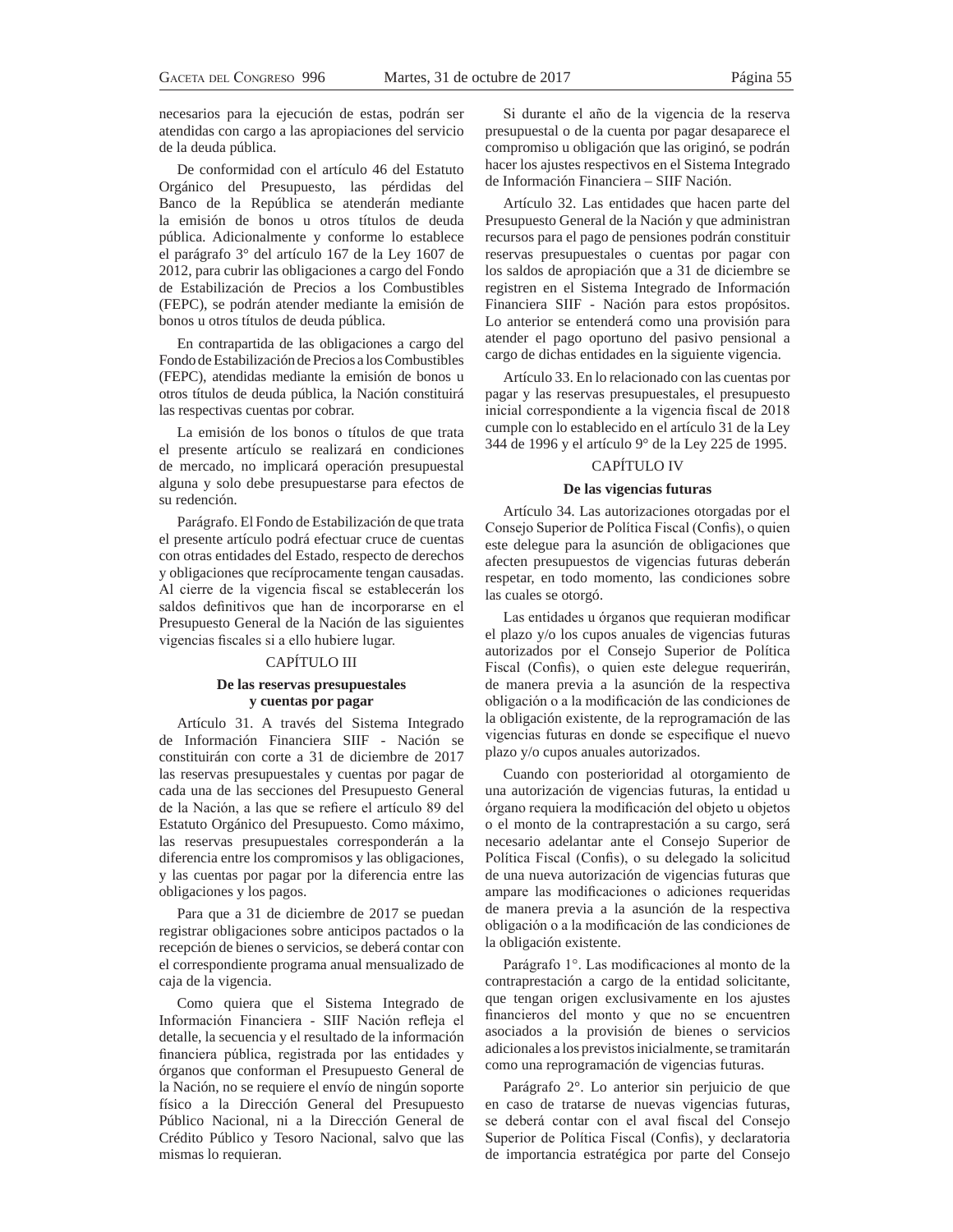Nacional de Política Económica y Social (Conpes), en los casos en que las normas lo exijan.

Artículo 35. En las Empresas Industriales y Comerciales del Estado y en las Sociedades de Economía Mixta sujetas al régimen de aquellas, los gastos relacionados con la adquisición de bienes y servicios necesarios para los procesos de producción, transformación y comercialización se clasificarán como proyectos de inversión. Igual procedimiento se aplicará a las Empresas de servicios públicos domiciliarios en cuyo capital la Nación o sus entidades descentralizadas posean el 90% o más.

Artículo 36. Los cupos anuales autorizados para asumir compromisos de vigencias futuras no utilizados a 31 de diciembre del año en que se concede la autorización caducan, salvo en los casos previstos en el inciso 2° del artículo 8° de la Ley 819 de 2003.

Cuando no fuere posible adelantar en la vigencia fiscal correspondiente los ajustes presupuestales, a que se refiere el inciso 2° del artículo 8° de la Ley 819 de 2003, se requerirá de la reprogramación de los cupos anuales autorizados por parte de la autoridad que expidió la autorización inicial, con el fin de dar continuidad al proceso de selección del contratista.

Los registros en el Sistema Integrado de Información Financiera SIIF - Nación deberán corresponder a los cupos efectivamente utilizados.

### CAPÍTULO V

### **Disposiciones varias**

Artículo 37. El servidor público que reciba una orden de embargo sobre los recursos incorporados en el Presupuesto General de la Nación, incluidas las transferencias que hace la Nación a las entidades territoriales, está obligado a efectuar los trámites correspondientes para solicitar su desembargo. Para este efecto, solicitará al jefe de la sección presupuestal donde se encuentren incorporados los recursos objeto de la medida cautelar la certificación de inembargabilidad. Ésta función podrá ser delegada en los términos del artículo 110 del Estatuto Orgánico del Presupuesto. La solicitud debe indicar el tipo de proceso, las partes involucradas, el despacho judicial que profirió las medidas cautelares y el origen de los recursos que fueron embargados.

Parágrafo. En los mismos términos el Representante Legal de las entidades descentralizadas que administran recursos de la seguridad social certificará la inembargabilidad de estos recursos en los términos previstos en el artículo 63 de la Constitución Política en concordancia con el artículo 134 de la Ley 100 de 1993 y el artículo 25 de la Ley 1751 de 2015.

Artículo 38. Los órganos a que se refiere el artículo 3° de la presente ley pagarán los fallos de tutela con cargo al rubro que corresponda a la naturaleza del negocio fallado, igualmente, los contratos de transacción se imputarán con cargo al rubro afectado inicialmente con el respectivo compromiso.

Para pagarlos, en primer lugar, se deben efectuar los traslados presupuestales requeridos, con cargo a los saldos de apropiación disponibles durante la vigencia fiscal en curso.

Los establecimientos públicos deben atender las providencias que se profieran en su contra, en primer lugar con recursos propios realizando previamente las operaciones presupuestales a que haya lugar.

Con cargo a las apropiaciones del rubro sentencias y conciliaciones, se podrán pagar todos los gastos originados en los tribunales de arbitramento, así como las cauciones o garantías bancarias o de compañía de seguros que se requieran en procesos judiciales.

Artículo 39. La Fiscalía General de la Nación, la Policía Nacional, el Ejército Nacional, la Armada Nacional, la Fuerza Aérea y la Unidad Nacional de Protección, deben cubrir con cargo a sus respectivos presupuestos, los gastos del personal vinculado a dichos órganos y que conforman los Grupos de Acción Unificada por la Libertad Personal (Gaula), a que se refiere la Ley 282 de 1996.

Parágrafo. La Unidad Nacional de Protección o la Policía Nacional deberán cubrir, con cargo al rubro de viáticos y gastos de viaje de sus respectivos presupuestos, los gastos causados por los funcionarios que hayan sido asignados al Congreso de la República para prestar los servicios de protección y seguridad personal a sus miembros o a esta Institución.

Artículo 40. Las obligaciones por concepto de servicios médico-asistenciales, servicios públicos domiciliarios, gastos de operación aduanera, comunicaciones, transporte y contribuciones inherentes a la nómina, causados en el último bimestre de 2017, se pueden pagar con cargo a las apropiaciones de la vigencia fiscal de 2018.

Las vacaciones, la prima de vacaciones, la indemnización a las mismas, la bonificación por recreación, las cesantías, las pensiones, gastos de inhumación, los impuestos, la tarifa de control fiscal, y contribuciones a organismos internacionales, se pueden pagar con cargo al presupuesto vigente cualquiera que sea el año de su causación. Los órganos que hacen parte del Presupuesto General de la Nación podrán pagar, con cargo al presupuesto vigente, las obligaciones recibidas de las entidades liquidadas que fueron causadas por las mismas, correspondientes a servicios públicos domiciliarios y contribuciones inherentes a la nómina, cualquiera que sea el año de su causación, afectando el rubro que les dio origen.

Artículo 41. Autorízase a la Nación y sus entidades descentralizadas, para efectuar cruces de cuentas entre sí, con entidades territoriales y sus descentralizadas y con las empresas de servicios públicos con participación estatal, sobre las obligaciones que recíprocamente tengan causadas. Para estos efectos se requerirá acuerdo previo entre las partes. Estas operaciones deben reflejarse en el presupuesto, conservando únicamente la destinación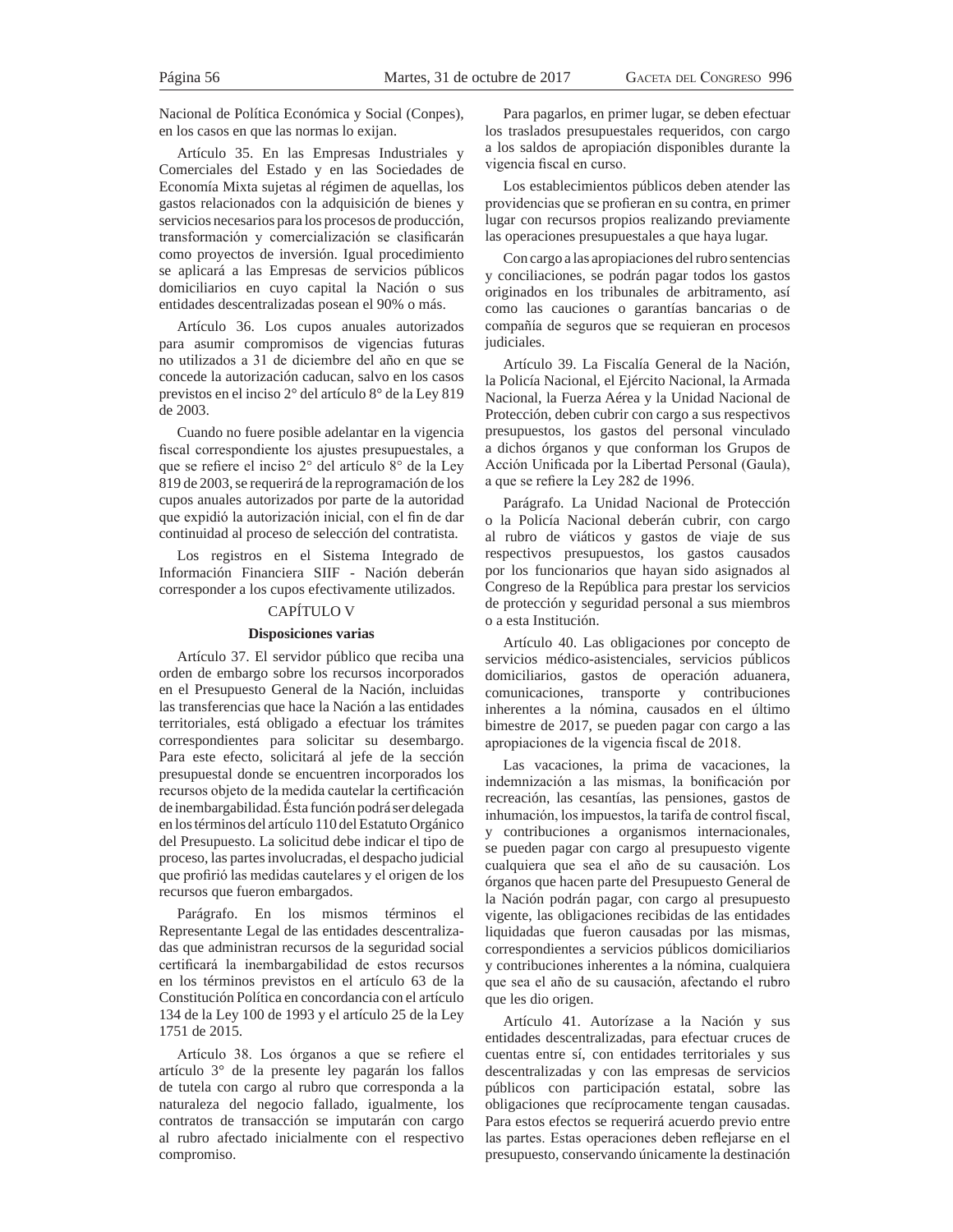para la cual fueron programadas las apropiaciones respectivas. En el caso de las obligaciones de origen legal que tenga la Nación y sus entidades descentralizadas para con otros órganos públicos, se deben tener en cuenta, para efectos de estas compensaciones, las transferencias y aportes, a cualquier título, que las primeras hayan efectuado a las últimas en cualquier vigencia fiscal. Si quedare algún saldo en contra de la Nación, esta podrá sufragarlo a través de títulos de deuda pública, sin que implique operación presupuestal alguna. Cuando concurran las calidades de acreedor y deudor en una misma persona, como consecuencia de un proceso de liquidación o privatización de órganos nacionales de derecho público, se compensarán las cuentas, sin operación presupuestal alguna.

Artículo 42. El porcentaje de la cesión del impuesto a las ventas asignado a las cajas departamentales de previsión y al Fondo de Prestaciones Sociales del Magisterio, con destino al pago de las cesantías definitivas y pensiones del personal docente nacionalizado, continuará pagándose tomando como base los convenios suscritos en virtud de lo dispuesto en la Ley 91 de 1989.

Artículo 43. La ejecución de los recursos que se giran al Fondo Nacional de Pensiones de las Entidades Territoriales (Fonpet), con cargo al Presupuesto General de la Nación, se realizará por medio de resolución expedida por el Ministerio de Hacienda y Crédito Público, ordenando el giro de los recursos. Si no fuere posible realizar el giro de los recursos a las administradoras del Fondo, bastará para el mismo efecto, que por dicha resolución se disponga la administración de los mismos por parte de la Dirección General de Crédito Público y Tesoro Nacional del Ministerio de Hacienda y Crédito Público a través de una cuenta especial, mientras los recursos puedan ser efectivamente entregados.

Los recursos serán girados con la periodicidad que disponga el Gobierno nacional. En el evento en que los recursos no se hayan distribuido en su totalidad entre las entidades territoriales, los no distribuidos se podrán girar a una cuenta del Fondo, administrada de la misma manera que los demás recursos del Fondo, como recursos por abonar a las cuentas correspondientes de las entidades territoriales.

Para efectos de realizar la verificación de las condiciones a las que hace referencia el parágrafo 3° del artículo 2° de la Ley 549 de 1999, el Gobierno nacional determinará las condiciones sustanciales que deben acreditarse, los documentos que deben remitirse para el efecto, y el procedimiento con que la misma se realizará. Mientras se producen las verificaciones, se girarán los recursos en la forma prevista en el inciso anterior.

Cuando se establezca que la realidad no corresponde con lo que se acreditó, se descontarán los recursos correspondientes, para efectos de ser redistribuidos, sin que dicha nueva distribución constituya un nuevo acto de ejecución presupuestal.

Artículo 44. Sin perjuicio de lo establecido en las normas vigentes para el pago de la deuda correspondiente al pasivo pensional de las entidades territoriales con el Fomag y de los recursos asignados en el Presupuesto General de la Nación, durante la vigencia fiscal 2018 y en cumplimiento del parágrafo 2° del artículo 18 de la Ley 715 de 2001, el Fonpet deberá girar al Fomag como amortización de la deuda pensional de los entes territoriales los recursos acumulados por cada una de ellas en el sector Educación del Fonpet, sólo teniendo en cuenta el valor del pasivo pensional registrado en el Sistema de Información del Fondo y las necesidades de financiamiento de la nómina de pensionados que determine el Ministerio de Hacienda y Crédito Público. Para el efecto, el Fonpet podrá trasladar recursos excedentes del sector propósito general de cada entidad territorial al sector educación, cuando no cuenten con los recursos suficientes para atender sus pasivos pensionales en dicho sector.

En caso de que por efecto de la actualización de los cálculos actuariales de las entidades territoriales resulten giros superiores al pasivo pensional, estos serán abonados en la vigencia fiscal siguiente a favor de la Entidad Territorial.

El Fomag informará de estas operaciones a las entidades territoriales para su correspondiente registro presupuestal y contabilización.

Artículo 45. En cumplimiento de lo dispuesto, por la Ley 643 de 2001 para el caso de los municipios y por la Ley 1753 de 2015 para todas las entidades territoriales, el Fonpet deberá efectuar el giro de recursos acumulados en el sector salud a 31 de diciembre de 2017, a la Administradora de los Recursos del Sistema General de Seguridad Social en Salud (Adres), correspondiente a las entidades territoriales para las cuales, a esa misma fecha de corte, se haya determinado la no existencia de pasivos pensionales del sector salud o que los mismos se encuentren totalmente financiados, de acuerdo con el registro en el Sistema de Información del Fonpet, según los requerimientos de cofinanciación del gasto corriente del régimen subsidiado y la programación de caja, que establezca el Ministerio de Hacienda y Crédito Público. Las entidades territoriales registrarán presupuestalmente sin situación de fondos estas operaciones y realizarán el respectivo registro contable con base en la información que suministre el Ministerio de Hacienda y Crédito Público.

Artículo 46. Los retiros de recursos de las cuentas de las entidades territoriales en el Fonpet para el pago de bonos pensionales o cuotas partes de bonos pensionales y cuotas partes pensionales, se efectuarán de conformidad con la normativa vigente, sin que la entidad territorial requiera acreditar previamente la incorporación en su presupuesto. Durante la vigencia tales entidades territoriales deberán realizar la incorporación presupuestal y el registro contable de los pagos que por estos conceptos sean realizados por el Fonpet.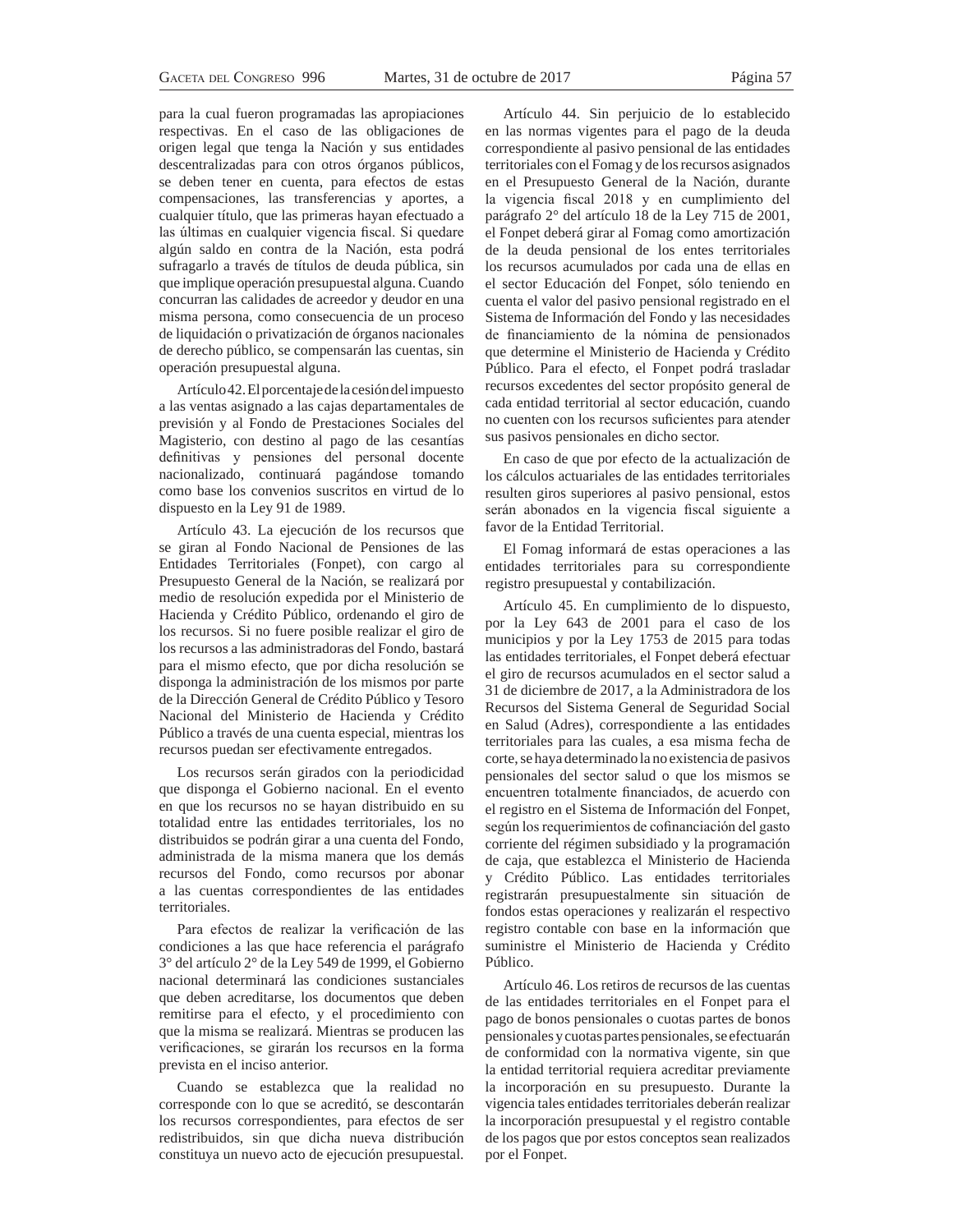Para el caso de mesadas pensionales, por solicitud de las entidades territoriales el Fonpet podrá girar recursos para el pago de nómina de pensionados de la administración central territorial, hasta por el monto total del valor apropiado para pago de mesadas pensionales por las entidades territoriales para dicha vigencia aplicando el porcentaje de cubrimiento del pasivo pensional del sector propósito general sobre dicho valor.

Lo previsto en el presente artículo se efectuará para las entidades territoriales que cumplan los requisitos establecidos en la Ley 549 de 1999 y demás normas vigentes, de acuerdo con las instrucciones y la información que suministre el Ministerio de Hacienda y Crédito Público.

Artículo 47. Las entidades estatales podrán constituir mediante patrimonio autónomo los fondos a que se refiere el artículo 107 de la Ley 42 de 1993. Los recursos que se coloquen en dichos fondos ampararán los bienes del Estado cuando los estudios técnicos indiquen que es más conveniente la cobertura de los riesgos con reservas públicas que con seguros comerciales.

Cuando los estudios técnicos permitan establecer que determinados bienes no son asegurables o que su aseguramiento implica costos de tal naturaleza que la relación costo-beneficio del aseguramiento es negativa, o que los recursos para autoprotección mediante fondos de aseguramiento son de tal magnitud que no es posible o conveniente su uso para tal fin, se podrá asumir el riesgo frente a estos bienes y no asegurarlos ni ampararlos con fondos de aseguramiento.

También podrán contratar un seguro de responsabilidad civil para servidores públicos, mediante el cual se ampare la responsabilidad de los mismos por actos o hechos no dolosos ocurridos en ejercicio de sus funciones, y los gastos de defensa en materia disciplinaria, penal y fiscal que deban realizar; estos últimos gastos los podrán pagar las entidades, siempre y cuando exista decisión definitiva que exonere de toda responsabilidad y no sea condenada la contraparte a las costas del proceso.

Esta disposición será aplicada en las mismas condiciones a los Superintendentes, así como a las Empresas Industriales y Comerciales del Estado y a las Sociedades de Economía Mixta asimiladas a estas.

Artículo 48. En virtud de la autonomía consagrada en el artículo 69 de la Constitución Política, las universidades estatales pagarán las sentencias o fallos proferidos en contra de la Nación con los recursos asignados por parte de esta, en cumplimiento del artículo 86 de la Ley 30 de 1992.

Artículo 49. Con los ingresos corrientes y excedentes de la Subcuenta de Solidaridad del Fondo de Solidaridad Pensional se podrán financiar programas de la Subcuenta de Subsistencia de dicho Fondo, para la protección de las personas en estado de indigencia o de pobreza extrema, en los términos

del Decreto 3771 de 2007 y las normas que lo modifiquen o adicionen.

Artículo 50. El Consejo Superior de la Judicatura y la Fiscalía General de la Nación podrán sustituir inmuebles de su propiedad, por obras necesarias para la adquisición, terminación, adecuación y dotación de su infraestructura, sin operación presupuestal alguna.

Artículo 51. Con el fin de financiar el Sistema General de Seguridad Social en Salud, en cumplimiento de lo dispuesto en el artículo 48 de la Constitución Política y el artículo 9º de la Ley 1122 de 2007, para la vigencia 2018 se presupuestarán en el Presupuesto General de la Nación los ingresos corrientes y excedentes de:

- 1. Los recursos del Fonsat creado por el Decreto-ley 1032 de 1991;
- 2. Los recursos correspondientes a la contribución equivalente al 50% del valor de la prima anual establecida para el Seguro Obligatorio de Accidentes de Tránsito (SOAT) que se cobra en adición a ella.

Previa cobertura de los riesgos amparados con cargo a los recursos de los numerales 1 y 2 del presente artículo, se financiará, con cargo a dichos recursos la Sostenibilidad y Afiliación de la Población Pobre y Vulnerable asegurada a través del Régimen Subsidiado; una vez se tenga garantizado el aseguramiento, se podrán destinar recursos a financiar otros programas de salud pública.

También podrán ser financiados con dichos recursos, en el marco de lo dispuesto por el artículo 337 de la Constitución Política y los tratados e instrumentos internacionales vigentes, los valores que se determinen en cabeza del Estado colombiano por las atenciones iniciales de urgencia que sean prestadas a los nacionales colombianos en el territorio extranjero de zonas de frontera con Colombia, al igual que las atenciones iniciales de urgencia prestadas en el territorio colombiano a los nacionales de los países fronterizos, de conformidad con la reglamentación que para el efecto expida el Gobierno nacional.

Los excedentes de los recursos de los numerales 1 y 2 del presente artículo, con corte a 31 de diciembre de 2017, serán incorporados en el presupuesto de la Administradora de los Recursos del Sistema General de Seguridad Social en Salud (Adres), y se destinarán a la financiación del aseguramiento en salud.

Artículo 52. Las entidades responsables de la Reparación Integral a la Población víctima del conflicto armado, del orden nacional, darán prioridad en la ejecución de sus respectivos presupuestos, a la atención de dicha población y en especial a la población en situación de desplazamiento forzado, en cumplimiento de la Ley 1448 de 2011 y a lo ordenado por la Corte Constitucional en la Sentencia T-025 de 2004 y sus Autos de Seguimiento.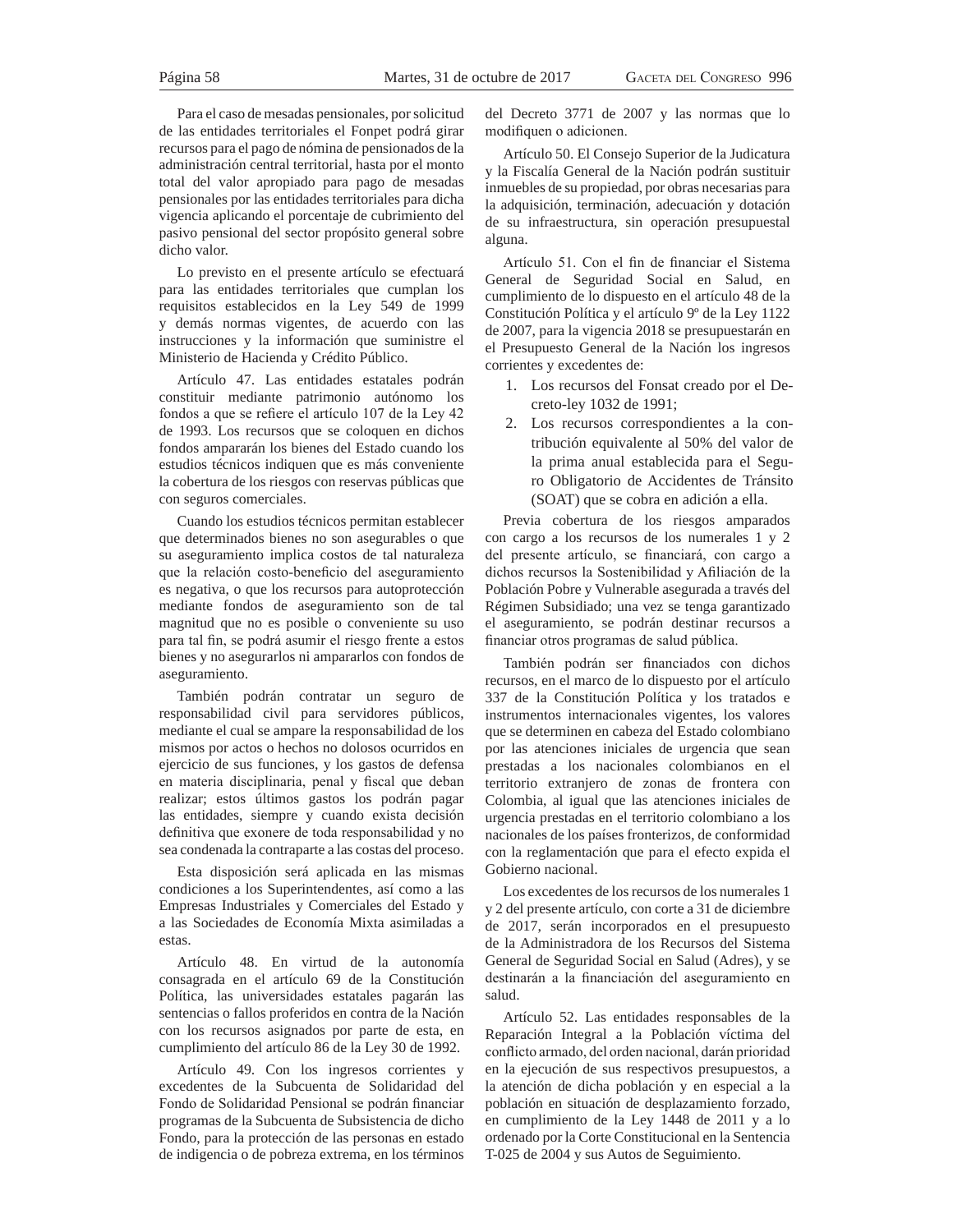Estas entidades deberán atender prioritariamente todas las solicitudes de Ayuda Humanitaria de Emergencia y Transición constituyendo esta un título de gasto prevalente sobre las demás obligaciones de la entidad.

Artículo 53. Las entidades encargadas de ejecutar la política de víctimas de que trata la Ley 1448 de 2011, especificarán en el Sistema Integrado de Información Financiera SIIF- Nación, en el Sistema Unificado de inversiones y Finanzas Públicas (SUIFP), y en los demás aplicativos que para este propósito el Ministerio de Hacienda y Crédito Público y el Departamento Nacional de Planeación desarrolle, los rubros que dentro de su presupuesto tienen como destino beneficiar a la población víctima, así como los derechos a los que contribuye para su goce efectivo. A fin de verificar los avances en la implementación de la Ley 1448 de 2011, remitirán a la Unidad para la Atención y Reparación Integral a las Víctimas los listados de la población beneficiada de las medidas de atención, asistencia y reparación integral previstas para la población víctima del conflicto armado.

Artículo 54. En el marco de los principios de concurrencia, complementariedad y subsidiariedad, la Unidad de Atención y Reparación Integral a las Víctimas podrá con cargo al proyecto denominado "Apoyo a entidades territoriales a través de la cofinanciación para la asistencia, atención y reparación integral a las víctimas del desplazamiento forzado a nivel nacional", cofinanciar iniciativas integrales de atención a la población desplazada que se adelanten por parte de las entidades territoriales.

Artículo 55. Bajo la coordinación de la Unidad para la Atención y Reparación Integral a las Víctimas y el Departamento Nacional de Planeación, los órganos que integran el Presupuesto General de la Nación encargados de las iniciativas en el marco de la política pública de asistencia, atención y reparación integral a la población víctima, adelantarán la focalización y municipalización indicativa del gasto de inversión destinado a dicha población, en concordancia con la Ley 1448 de 2011 y la reglamentación vigente.

La focalización y municipalización indicativas se realizarás teniendo en cuenta las características heterogéneas y las capacidades institucionales de las entidades territoriales, las necesidades identificadas y la ubicación de la población víctima, así como las intervenciones en los procesos territoriales en materia de retornos, reubicaciones, reparaciones colectivas, fallos de restitución, entre otros, con el objeto de procurar la garantía del goce efectivo de sus derechos.

Artículo 56. Los recursos del Fondo para la Rehabilitación, Inversión y Lucha contra el Crimen Organizado (Frisco), en la presente vigencia fiscal serán transferidos a la Nación, y girados por la Sociedad de Activos Especiales S.A.E. S.A.S., a la Dirección General de Crédito Público y Tesoro Nacional del Ministerio de Hacienda y Crédito

Público, para reintegrar los recursos que la Nación ha girado, de acuerdo con lo establecido en los Documentos Conpes 3412 de 2006, 3476 de 2007 y 3575 de 2009.

Artículo 57. Los hogares beneficiarios del subsidio familiar de Vivienda podrán aplicar este subsidio en cualquier parte del país o modalidad de solución de vivienda, tanto en zona urbana como rural, independiente de la modalidad a la cual se postuló o asignó, siempre y cuando sean población desplazada y no se encuentren vinculados a planes de vivienda elegibles destinados a esta población. La población desplazada perteneciente a comunidades indígenas, comunidades negras y afrocolombianas podrán aplicar los subsidios para adquirir, construir o mejorar soluciones de vivienda en propiedades colectivas, conforme a los mandatos constitucionales y legales, tradiciones y sistemas de derecho propio de cada comunidad.

Artículo 58. Sin perjuicio de la responsabilidad fiscal y disciplinaria a que haya lugar, cuando en vigencias anteriores no se haya realizado el pago de obligaciones adquiridas con las formalidades previstas en el Estatuto Orgánico del Presupuesto y demás normas que regulan la materia, y sobre los mismos no se haya constituido la reserva presupuestal o la cuenta por pagar correspondiente, se podrá hacer el pago bajo el concepto de "Pago de Pasivos Exigibles - Vigencias Expiradas".

También procederá la operación prevista en el inciso anterior, cuando el pago no se hubiere realizado pese a haberse constituido oportunamente la reserva presupuestal o la cuenta por pagar en los términos del artículo 89 del Estatuto Orgánico del Presupuesto.

El mecanismo previsto en el primer inciso de este artículo también procederá cuando se trate del cumplimiento de una obligación originada en la ley, exigible en vigencias anteriores, aun sin que medie certificado de disponibilidad presupuestal ni el registro presupuestal.

Cuando se cumpla alguna de las anteriores condiciones, se podrá atender el gasto de "Pago Pasivos Exigibles – Vigencias Expiradas" a través del rubro presupuestal correspondiente de acuerdo con el detalle del anexo del decreto de liquidación. Al momento de hacerse el registro presupuestal deberá dejarse consignada la expresión "Pago Pasivos Exigibles – Vigencias Expiradas". Copia del acto administrativo que ordena su pago deberá ser remitido a la Contraloría General de la República.

En todo caso, el jefe del órgano respectivo certificará previamente el cumplimiento de los requisitos señalados en este artículo.

Lo preceptuado en el presente artículo no aplica cuando se configuren como hechos cumplidos.

Artículo 59. En los presupuestos del Ministerio de Hacienda y Crédito Público y el Departamento Nacional de Planeación se incluirá una apropiación con el objeto de atender los gastos, en otras secciones presupuestales, para la prevención y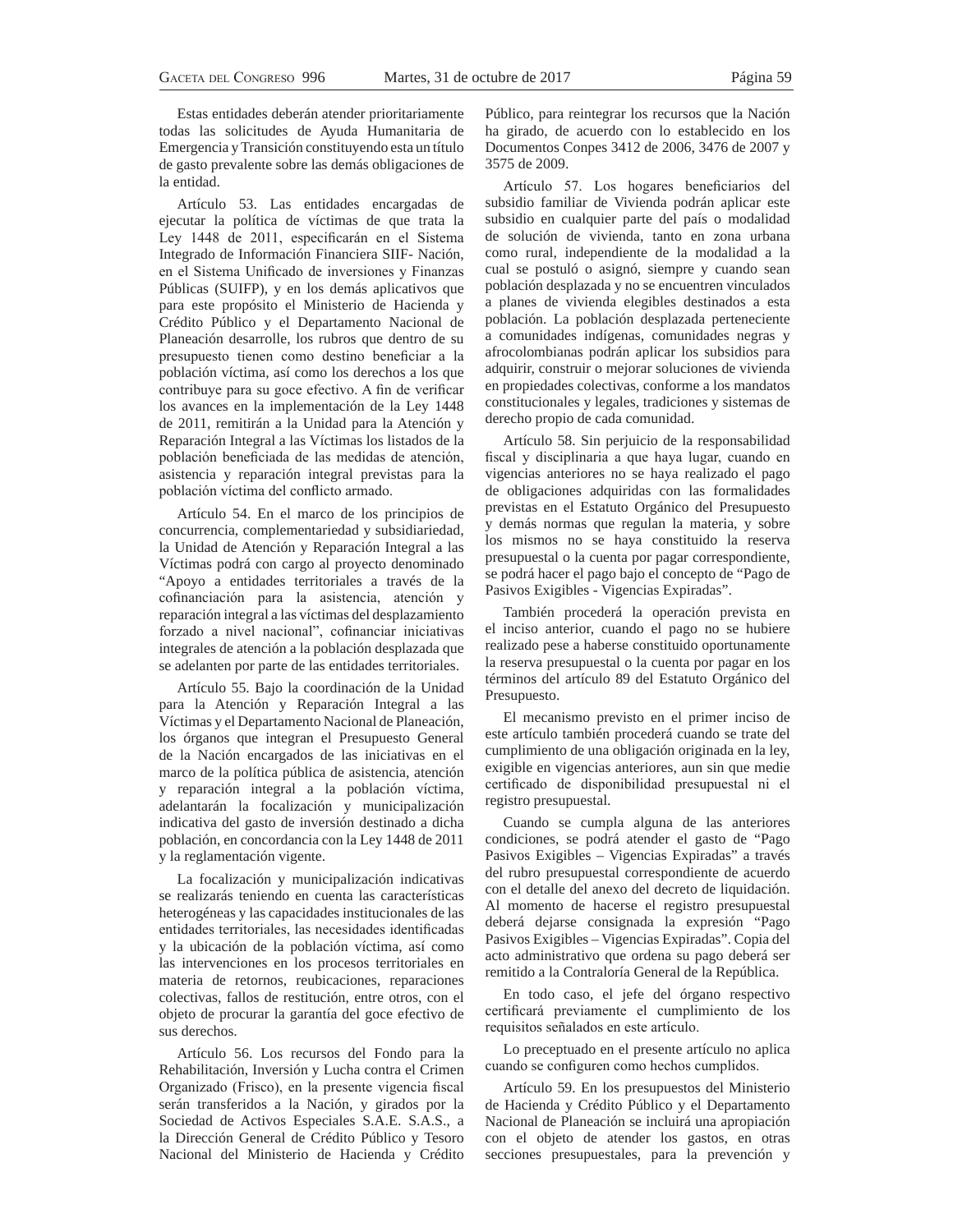atención de desastres, Atención, Asistencia y Reparación Integral a las Víctimas del Conflicto Armado Interno, así como para financiar programas y proyectos de inversión que se encuentren debidamente registrados en el Banco Nacional de Programas y Proyectos de conformidad con el artículo 68 del Estatuto Orgánico del Presupuesto, sin cambiar su destinación y cuantía, en los términos de la Sentencia de la Corte Constitucional C-006/12.

Artículo 60. Las asignaciones presupuestales del Fondo de Tecnología de la Información y las Comunicaciones (Fontic) incluyen los recursos necesarios para cubrir el importe de los costos en que incurra el operador oficial de los servicios de franquicia postal y telegráfica para la prestación de estos servicios a los órganos que hacen parte del Presupuesto General de la Nación.

El Fondo de Tecnología de la Información y las Comunicaciones hará la transferencia de recursos al operador postal y telegráfico oficial, quien expedirá a la entidad destinataria del servicio, el respectivo paz y salvo, tan pronto como reciba los recursos.

El Fontic podrá destinar los dineros recibidos por la contraprestación de que trata el artículo 14 de la Ley 1369 de 2009, para financiar el servicio postal universal y cubrir los gastos de vigilancia y control de los operadores postales.

Artículo 61. Los órganos que hacen parte del Presupuesto General de la Nación solo podrán solicitar la situación de los recursos aprobados en el Programa Anual de Caja a la Dirección General de Crédito Público y Tesoro Nacional, cuando hayan recibido los bienes y/o servicios o se tengan cumplidos los requisitos que hagan exigible su pago. En ningún caso las entidades podrán solicitar giro de recursos para transferir a Fiducias o Encargos Fiduciarios o a las entidades con las que celebre convenios o contratos interadministrativos, sin que se haya cumplido el objeto del gasto.

Artículo 62. Con el fin de garantizar el flujo efectivo de recursos en el Sistema General de Seguridad Social en Salud, el Ministerio de Salud y Protección Social o la Entidad Administradora de los Recursos del Sistema General de Seguridad Social en Salud girará directamente, a nombre de las Entidades Territoriales, la Unidad de Pago por Capitación a las Entidades Promotoras de Salud o a las Instituciones Prestadoras de Salud de los distritos y los municipios de más de cien mil habitantes (100.000), utilizando el instrumento jurídico definido en artículo 29 de la Ley 1438 de 2011.

Artículo 63. Cuando se extiendan los efectos de una sentencia de unificación jurisprudencial dictada por el Consejo de Estado de conformidad con lo dispuesto con el artículo 102 del Código de Procedimiento Administrativo y de lo Contencioso Administrativo, en virtud de la autonomía presupuestal consagrada en el artículo 110 del Estatuto Orgánico del Presupuesto, la operación presupuestal a que haya lugar será responsabilidad

del Jefe de cada órgano y su pago se imputará al rubro que lo generó.

Artículo 64. El respaldo presupuestal a cargo de la Nación frente a los títulos que emita Colpensiones para amparar el 20% correspondiente a la Nación del subsidio o incentivo periódico de los BEPS en el caso de indemnización sustitutiva o devolución de aportes, de que trata la Ley 1328 de 2009, considerarán las disponibilidades fiscales de la Nación que sean definidas por el Confis.

Dichos títulos se podrán programar en el Presupuesto General de la Nación hasta por el monto definido en el Marco de Gasto de Mediano Plazo del sector en la vigencia fiscal en la cual se deba realizar su pago, es decir, a los tres años de la emisión del título.

Artículo 65. Las entidades que forman parte del Presupuesto General de la Nación destinarán recursos de sus presupuestos para financiar los estudios y diseños de obras que se pretendan realizar en las regiones.

Artículo 66. Las entidades estatales que tienen a cargo la asignación de recursos físicos para los esquemas de seguridad de personas en virtud del cargo, podrán celebrar convenios o contratos interadministrativos con la Unidad Nacional de Protección o con la Policía Nacional, con sujeción a las normas vigentes, para la asunción de los diferentes esquemas de seguridad.

Artículo 67. Las entidades que hacen parte del Presupuesto General de la Nación que celebren contratos y convenios interadministrativos con entidades del orden territorial, y en donde se ejecuten recursos de partidas que correspondan a inversión regional, exigirán que para la ejecución de dichos proyectos, la Entidad territorial publique previamente el proceso de selección que adelante en el Sistema Electrónico para la Contratación Pública (Secop) y que se dé cumplimiento a la Circular número 1 de 2013 de la Agencia Colombia Compra Eficiente dejando las evidencias y constancias del caso.

Artículo 68. Los pagos por menores tarifas del sector eléctrico y de gas que se causen durante la vigencia de la presente ley, podrán ser girados por el Ministerio de Minas y Energía, con base en la proyección de costos realizada con la información aportada por los prestadores del servicio, o a falta de ella, con base en la información disponible. Los saldos que a 31 de diciembre se generen por este concepto serán atendidos en la vigencia fiscal siguiente.

El Ministerio de Minas y Energía podrá, con cargo a los recursos disponibles apropiados para el efecto, pagar los saldos que por este concepto se hubieren causado en vigencias anteriores.

Artículo 69. La apropiación destinada a la ejecución del programa Fortalecimiento de la Gestión Pública en las Entidades Nacionales y Territoriales, aprobada en la sección presupuestal de la Escuela Superior de Administración Pública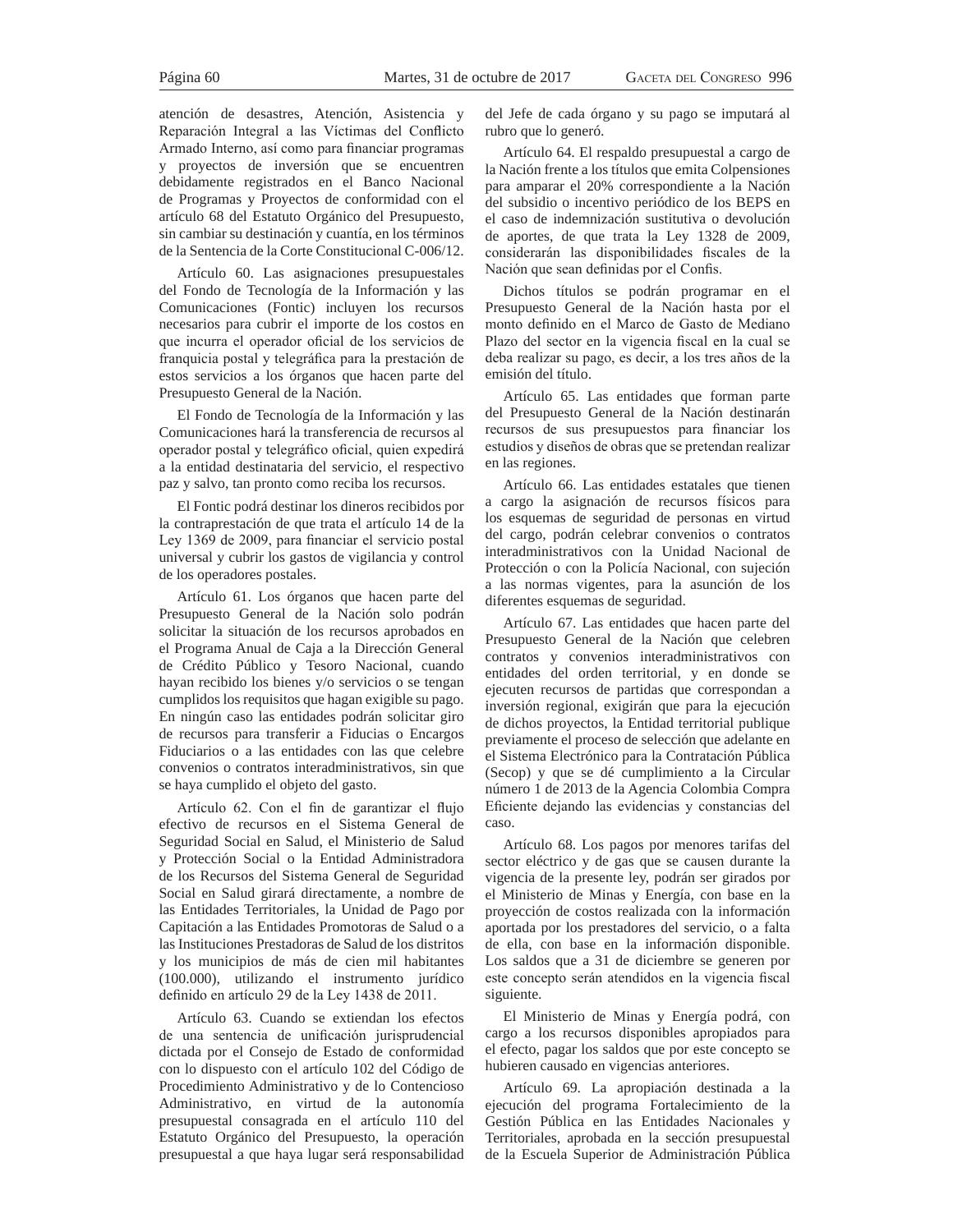(ESAP), financiada con recursos diferentes a la Ley 21 de 1982, será ejecutada a través de convenio interadministrativo por el Departamento Administrativo de la Función Pública.

Artículo 70. Para efectos de atenuar en el mercado interno el impacto de las fluctuaciones de los precios de los combustibles en los mercados internacionales, conforme lo disponen los artículos 69 de la Ley 1151 de 2007 y 101 de la Ley 1450 de 2011, el Ministerio de Minas y Energía podrá autorizar la importación de combustibles con las calidades del país de origen para ser distribuidos de manera exclusiva en los municipios reconocidos por el Gobierno nacional como zonas de frontera.

Artículo 71. La Subcuenta denominada Departamento Archipiélago de San Andrés, Providencia y Santa Catalina, creada en el Fondo Nacional de Gestión de Riesgo de Desastres, continuará durante la vigencia de la presente ley apoyando el financiamiento de programas y proyectos de inversión para la atención de las necesidades que surjan por la ocurrencia de un hecho o circunstancia que genere un efecto económico y social negativo de carácter prolongado, así como para los recursos destinados al cumplimiento de programas estratégicos que para el efecto defina el Gobierno nacional para el Archipiélago de San Andrés, Providencia y Santa Catalina.

Parágrafo. Lo dispuesto en este artículo no imposibilita para que, en caso de así requerirse, se pueda atender gasto en ese Departamento, con cargo a los recursos de las demás subcuentas que integran el Fondo.

Artículo 72. Los recursos apropiados en la Unidad Nacional de Protección son para cubrir la totalidad del gasto de protección del 1° de enero hasta el 31 de diciembre de 2018, en consecuencia, el Consejo de Estudio de Riesgos y Recomendaciones de Medidas (Cerrem) no podrá ordenar la implementación de medidas de protección a cargo de la Unidad Nacional de Protección sino hasta el monto de las apropiaciones contenidas en la Ley anual de presupuesto para dicha entidad.

Artículo 73. Como requisito para la aprobación de nuevos registros calificados o para la renovación de los existentes, el Ministerio de Educación Nacional deberá verificar que los recursos para el desarrollo de los mismos cuenten con apropiación presupuestal disponible, de conformidad con lo dispuesto en el artículo 71 del Estatuto Orgánico del Presupuesto.

Artículo 74. El Ministerio de Educación Nacional apoyará el Programa de Alimentación Escolar (PAE) de que trata el artículo 76.17 de la Ley 715 de 2001 con los recursos que le sean apropiados en el Presupuesto General de la Nación. De manera excepcional, y de acuerdo con la reglamentación que para el efecto se expida, el Ministerio de Educación Nacional podrá ejecutar directamente los recursos del PAE que le sean apropiados en su presupuesto de inversión.

Los recursos que sean transferidos por el Ministerio de Educación Nacional para la operación del PAE, deberán ser ejecutados por las Entidades Territoriales Certificadas en forma concurrente con las demás fuentes de financiación para la alimentación escolar que establezca la normatividad vigente. Para la distribución de los recursos de que trata este artículo, se deberán establecer criterios de priorización de las entidades destinatarias, basados en los principios de eficiencia y equidad.

Parágrafo. Las entidades territoriales certificadas podrán celebrar convenios de asociación para la administración y ejecución del PAE con los Municipios no certificados en educación, de su jurisdicción, garantizándose siempre el uso concurrente de todos los recursos de financiación para la alimentación escolar que establezca la normatividad vigente.

Artículo 75. Durante la vigencia fiscal 2018, el Gobierno nacional podrá concurrir con Colpensiones en el pago de las costas judiciales y agencias en derecho de los procesos judiciales que por concepto de prestaciones pensionales condenaron al extinto Instituto de Seguros Sociales. Para este efecto, Colpensiones y el Patrimonio Autónomo de Remanentes del ISS, realizarán las acciones necesarias para depurar la información correspondiente.

Parágrafo. En el caso en que las acreencias por concepto de costas judiciales y agencias en derecho correspondan a los fondos de Invalidez, Vejez y Muerte (IVM) se podrán efectuar cruces de cuentas sin operación presupuestal, con base en las transferencias del Presupuesto General de la Nación que se hayan entregado a dichos fondos, para lo cual se harán las operaciones contables que se requieran.

Artículo 76. El Ministerio de Educación Nacional (MEN) en el marco del Programa Ser Pilo Paga, reconocerá, a través del Icetex, a las Universidades Públicas acreditadas en alta calidad que reciban estudiantes beneficiarios de dicho programa, el valor correspondiente al costo asociado a los nuevos cupos creados para la atención de estos estudiantes. El MEN determinará la metodología para estimar los nuevos cupos y el costo asociado a cada nuevo cupo. Los recursos reconocidos por esta vía no harán parte de la base presupuestal de las universidades que los reciban.

Artículo 77. Conforme a lo previsto en el artículo 20 del Decreto 604 de 2013, el presupuesto para el funcionamiento del Servicio Social Complementario de Beneficios Económicos Periódicos (BEPS) de que trata la Ley 1328 de 2009, apropiado en el Presupuesto General de la Nación será transferido directamente, sin que medie ningún convenio, por el Ministerio del Trabajo a Colpensiones como administradora del programa, entidad que le reportará la ejecución presupuestal mediante informes mensuales.

Artículo 78. La Nación, a través de la Oficina de Bonos Pensionales del Ministerio de Hacienda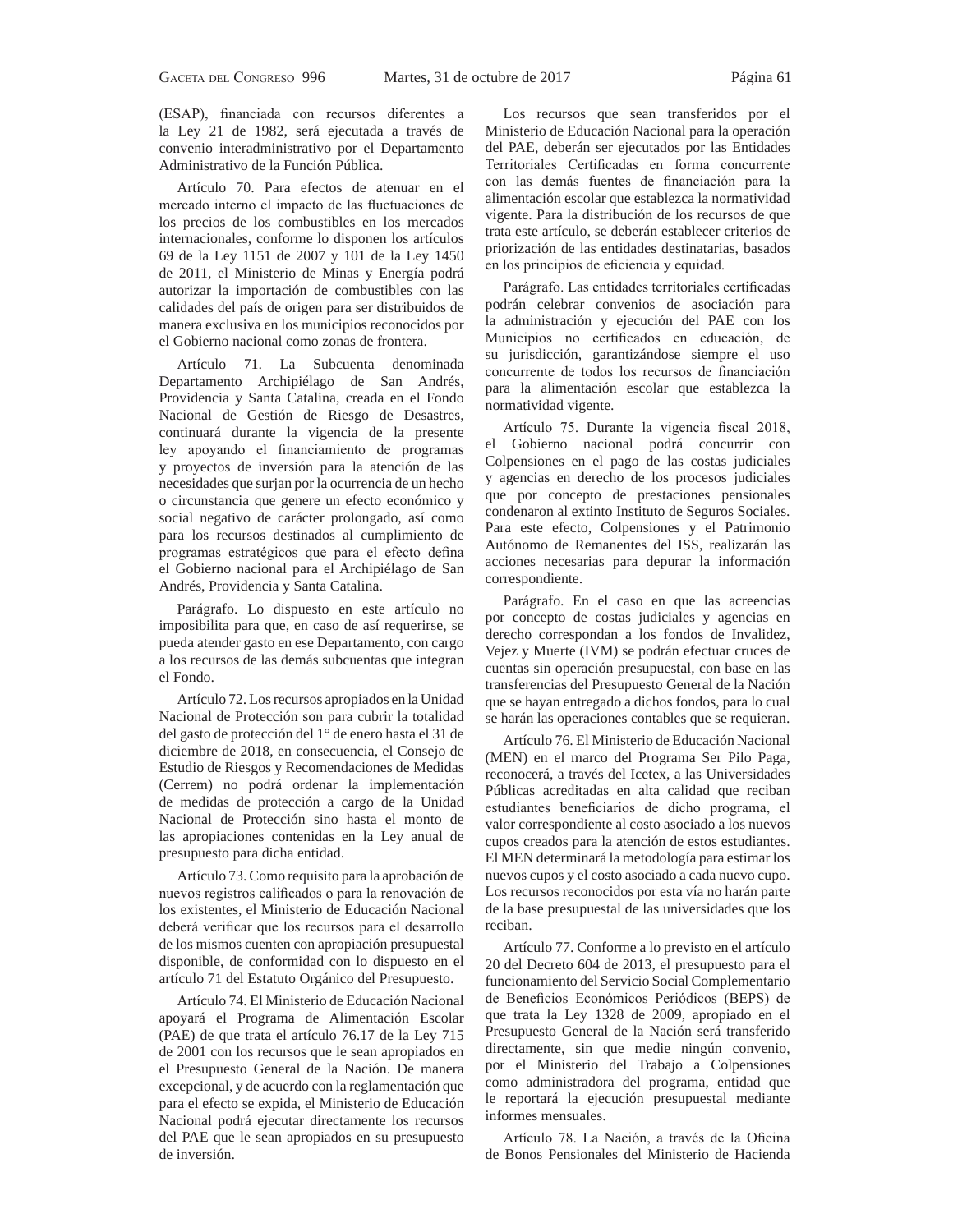y Crédito Público y la Administradora Colombiana de Pensiones (Colpensiones), en virtud del artículo tercero del Decreto 3798 de 2003, podrán compensar deudas recíprocas, por concepto de Bonos Pensionales Tipo A pagados por la Nación por cuenta de Colpensiones, y obligaciones exigibles a cargo de la Nación a favor de Colpensiones, por concepto de Bonos Pensionales Tipo B y T, sin afectación presupuestal. Para tal efecto, será suficiente que las entidades, lleven a cabo los registros contables a que haya lugar. En el evento, en el que, una vez efectuada la compensación, subsistan obligaciones a cargo de la Nación y/o Colpensiones, corresponderá a la entidad deudora, estimar e incluir en el presupuesto de cada vigencia fiscal, la apropiación presupuestal con los recursos necesarios, con el fin de efectuar los pagos de las obligaciones, a su cargo.

Artículo 79. Las entidades responsables del Sistema Penitenciario y Carcelario del país del orden Nacional, darán prioridad en la ejecución con sus respectivos presupuestos, a la atención integral a la población penitenciaria y carcelaria, en cumplimiento de las Sentencias de la Corte Constitucional T-388 de 2013 y T-762 de 2015.

Artículo 80. De acuerdo con lo establecido en el artículo 255 de la Ley 1753 de 2015, la progresividad en la compensación del impuesto predial a los municipios donde existen territorios colectivos de comunidades negras, para el año 2018 será del 50% del valor a compensar, teniendo en cuenta para su liquidación el valor del avalúo para la vigencia fiscal 2017, certificado por la autoridad competente, por la tarifa promedio ponderada determinada por el respectivo Municipio. El porcentaje dejado de compensar no es acumulable para su pago en posteriores vigencias fiscales.

Artículo 81. Con el ánimo de garantizar el derecho al pago oportuno de las mesadas pensionales, Colpensiones podrá recurrir a sus reservas con el propósito de atender el pago de las obligaciones previstas en los artículos 137 y 138 de la Ley 100 de 1993. Estos recursos serán devueltos por la Nación a Colpensiones, bajo los términos y condiciones acordados por las partes, sin que puedan pasar más de 6 meses del año siguiente para su devolución.

Artículo 82. *Fondo Inversiones para la Paz*. Todos los programas y proyectos en carreteras y aeropuertos, que no estén a cargo de la Nación y que estén financiados con recursos del Fondo de Inversiones para la Paz que está adscrito al Departamento Administrativo para la Prosperidad Social, podrán ser ejecutados por el Instituto Nacional de Vías, la Unidad Administrativa Especial de la Aeronáutica Civil o mediante convenios con las entidades territoriales según sea el caso.

Las transferencias que realice la entidad a cargo de este Fondo a los patrimonios autónomos constituidos, se tendrán como mecanismo de ejecución del Presupuesto General de la Nación.

Artículo 83. *Plan de Austeridad del Gasto*. Durante la vigencia fiscal de 2018, los órganos que hacen parte del Presupuesto General de la Nación, en cumplimiento del Plan de Austeridad y del Decreto 1068 de 2015, se abstendrán de realizar las siguientes actividades:

- a) Celebrar contratos de prestación de servicios con personas naturales o jurídicas. Solo procederá la contratación cuando no exista personal de planta con capacidad para realizar las actividades que serán contratadas, en concordancia de lo previsto en el Decreto 2209 de 1998.
- b) Celebrar contratos de publicidad y/o propaganda personalizada (agendas, almanaques, libretas, pocillos, vasos, esferos, etc.), adquirir libros, revistas, o similares; imprimir informes, folletos o textos institucionales.
- c) Realizar publicaciones impresas cuando se cuente con espacio web para realizarlas; en caso de hacerlo no serán a color y papeles especiales, y demás características que superen el costo mínimo de publicación y presentación.
- d) Iniciar cualquier tipo de contratación que implique mejoras suntuarias, tales como el embellecimiento, la ornamentación o la instalación o adecuación de acabados estéticos de bienes inmuebles.

El mantenimiento a bienes inmuebles, solo procederá cuando de no hacerse se ponga en riesgo la seguridad de los funcionarios públicos.

- e) Adquirir bienes muebles no necesarios para el normal funcionamiento de las instituciones tales como neveras, televisores, equipos audiovisuales, video beam, computadores portátiles, tableros interactivos, calentadores, hornos, etc.
- f) Adquirir vehículos automotores.
- g) Cambiar de sedes. Solo procederá cuando no genere impacto presupuestal o su necesidad haga inaplazable su construcción.
- h) Realizar recepciones, fiestas, agasajos o conmemoraciones de las entidades con cargo a los recursos del Tesoro Público. Otorgar condecoraciones de cualquier tipo.
- i) Adquirir regalos corporativos, souvenir o recuerdos.

Se deberá justificar la necesidad de los gastos viaje y viáticos, los cuales solo serán en clase económica, excepto los señalados en el artículo 2.2.5.11.5 del Decreto 1083 de 2015.

Las oficinas de Control Interno verificarán en forma mensual el cumplimiento de estas disposiciones.

Parágrafo. El Ministerio de Defensa Nacional - Fuerzas Militares y Policía Nacional, continuará con la contratación o la realización directa de ediciones, impresiones o publicaciones de documentos estricta y directamente relacionados con los programas y las funciones que legalmente debe cumplir; con la adquisición de vehículos que sean para el uso exclusivo de defensa y seguridad nacional y,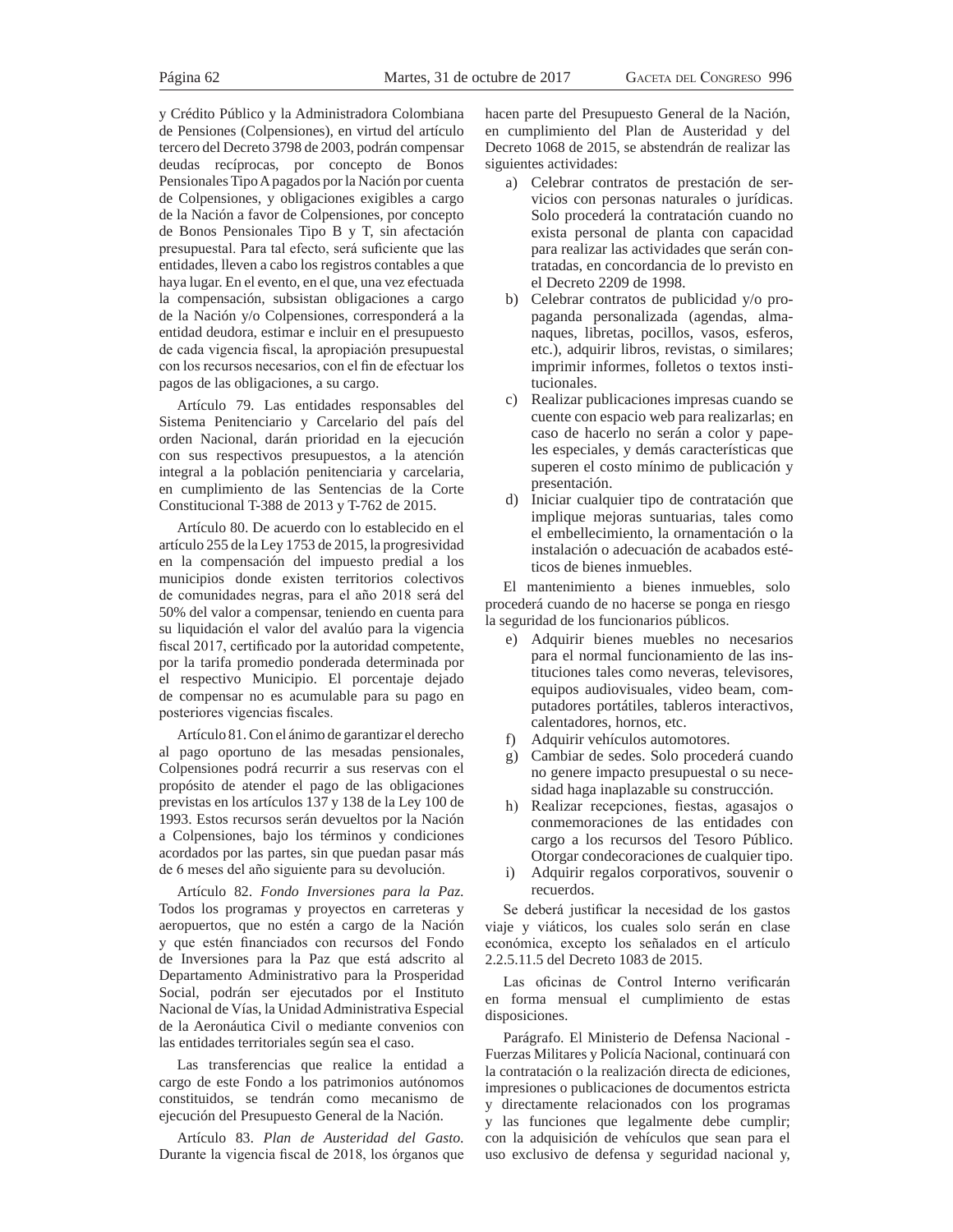con el propósito de cumplir con los estatutos de carrera y las disposiciones en materia de estímulos y ascenso, con el otorgamiento e imposición de condecoraciones de conformidad con lo previsto en las disposiciones especiales que las rigen. Las mismas reglas enunciadas anteriormente aplicarán al Departamento Administrativo de la Presidencia de la República, en lo relacionado con el ejercicio de las funciones que le son propias.

Artículo 84. *Acción de Repetición*. Las entidades públicas obligadas a ejercer la acción de repetición, contenida en el artículo 4° de la Ley 678 de 2001, semestralmente reportarán para lo de su competencia a la Contraloría General de la República y a la Procuraduría General de la Nación, acerca de cada uno de los fallos judiciales pagados con dineros públicos durante el período respectivo, anexando la correspondiente certificación del Comité de Conciliación, donde conste el fundamento de la decisión de iniciar o no, las respectivas acciones de repetición.

Así mismo, dentro de los dos (2) meses siguientes a la decisión del Comité de Conciliación, se remitirán a los organismos de control mencionados en el acápite anterior, las constancias de radicación de las respectivas acciones ante el funcionario judicial competente.

Parágrafo. Lo dispuesto en el presente artículo tendrá efecto para todos los fallos que se hayan pagado a la entrada en vigencia de la presente ley y que aún no hayan sido objeto de acción de repetición.

Artículo 85. *Asistencia y representación judicial*  de entidades públicas. Austeridad en los gastos. Dentro del marco de austeridad presupuestal y de colaboración armónica que debe orientar las actuaciones administrativas de las distintas autoridades y entidades del Estado, y con el fin de reducir costos de desplazamientos y gastos judiciales:

- a) Cuando varias entidades de la administración pública tanto del orden nacional como territorial, actúen como demandantes o demandadas dentro de un proceso judicial, podrán de común acuerdo con los apoderados judiciales que uno de ellos tome la representación judicial de las restantes para la comparecencia de las audiencias que dentro del respectivo proceso hayan sido convocadas o por ley deban asistir. Para tal efecto la entidad encomendada a asumir la representación judicial para la audiencia correspondiente, estará en capacidad y queda facultada para disponer uno de sus apoderados o funcionarios que reciba los poderes que se requieran.
- b) En materia de cobro de costas judiciales en que varias entidades de la Rama Ejecutiva, entre ellas el Ministerio de Hacienda y Crédito Público, sean beneficiarias de los mismos, el recaudo de la totalidad de ellas

estará a cargo de Ministerio de Hacienda y Crédito Público quien queda facultado para iniciar los cobros judiciales o extrajudiciales respectivos. Cuando las costas incluyan agencias en derecho las mismas se entenderán a favor de la entidad pública y no del apoderado que las representa.

Sin perjuicio de lo dispuesto en el literal a) del presente artículo, las entidades podrán a través de la modalidad de teletrabajo, representar y vigilar los procesos en las diferentes zonas del país.

Artículo 86. *Transferencia a RTVC*. El Fondo de Tecnologías de la Información y las Comunicaciones transferirá a Radio Televisión Nacional de Colombia (RTVC), gestor de la radio y televisión pública, los recursos suficientes para la prestación del servicio y el fortalecimiento de la radio pública nacional de Colombia, la administración, operación y mantenimiento de la red pública nacional de radio, la migración de los medios públicos a las plataformas convergentes y la recuperación de la memoria de la radio y la televisión pública durante la vigencia 2018.

Artículo 87. Con el propósito de evitar una doble presupuestación, la Superintendencia de Notariado y Registro girará directamente los recaudos de la Ley 55 de 1985 por concepto de los ingresos provenientes de los derechos por registro de instrumentos públicos y otorgamiento de escrituras en los porcentajes que establece la normatividad vigente a la Rama Judicial, la Fiscalía, Uspec, Ministerio de Justicia y del Derecho y el ICBF, con cargo a los valores presupuestados en cada una de ellas, con esta fuente. La Superintendencia hará los ajustes contables a que haya lugar.

Artículo 88. *Ejecución programas y proyectos de inversión por las FFMM*. En desarrollo de la Política Integral de Seguridad y Defensa para la Prosperidad, contenida en el Plan Nacional de Desarrollo, las Fuerzas Militares podrán ejecutar Programas y Proyectos de Inversión para fortalecer las estrategias tendientes a consolidar la presencia institucional tales como: obras de infraestructura, dotación y mantenimiento, garantizando el bienestar de la población afectada por la situación de violencia generada por los grupos armados al margen de la ley.

Artículo 89. *Informe Congreso*. La Dirección General del Presupuesto del Ministerio de Hacienda presentará trimestralmente con carácter obligatorio a las Comisiones Económicas del Congreso de la República el informe detallado de la ejecución presupuestal de las diferentes entidades que componen el Presupuesto General de la Nación.

Artículo 90. En cumplimiento del artículo 322 y 332 de la Ley 1819 de 2016, la DIAN podrá certificar la disponibilidad presupuestal de los cargos a proveer por lo que resta de la vigencia fiscal.

Artículo 91. Con cargo al presupuesto de funcionamiento – transferencias de la Unidad Administrativa Especial Agencia Nacional de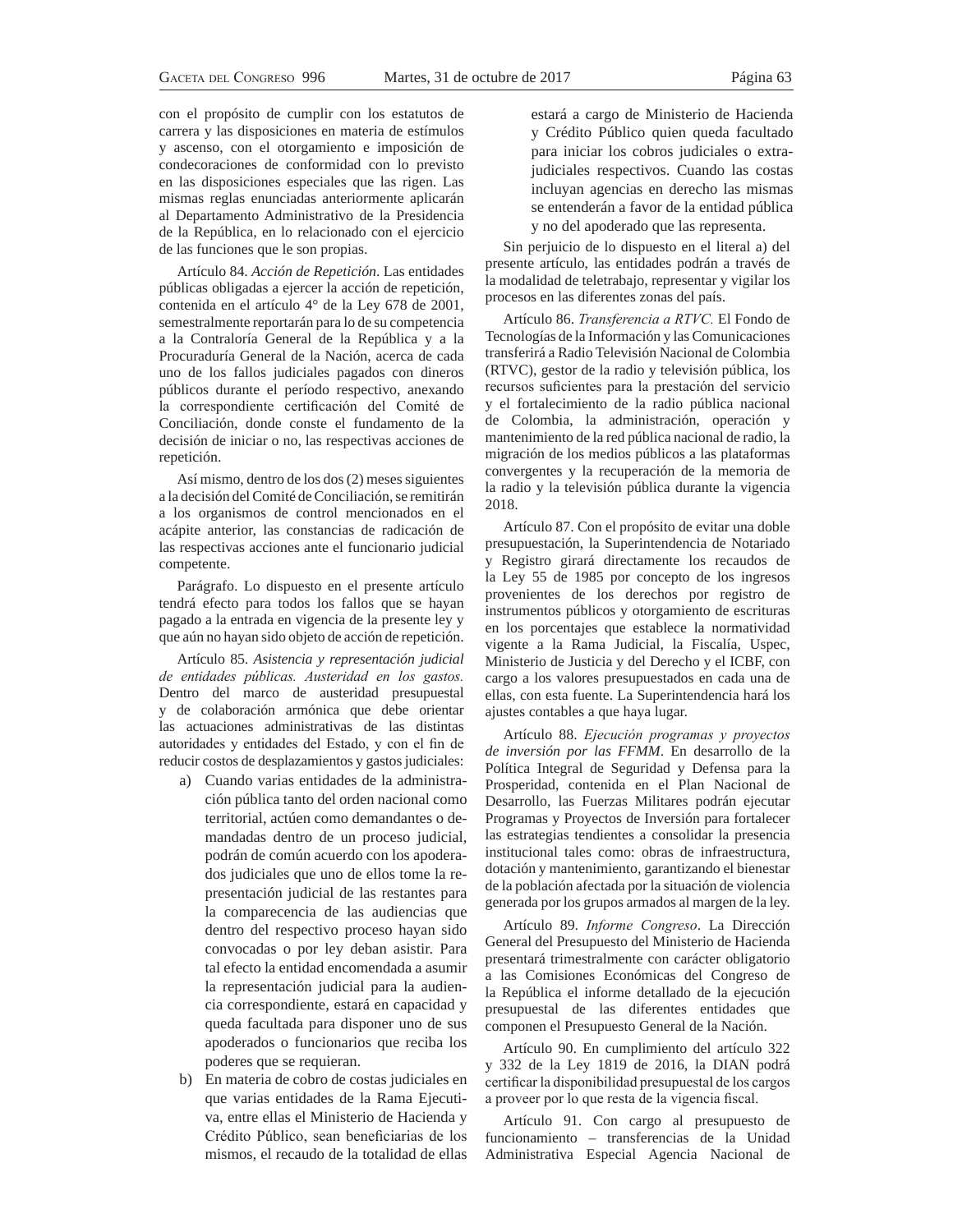Defensa Jurídica del Estado, se continuarán atendiendo todos los gastos relacionados con la defensa de los intereses del Estado en controversias internacionales. A través de esta cuenta se cubrirán los costos asociados a gastos de personal, honorarios y gastos generales, que demande la atención adecuada y oportuna de los intereses del Estado en las diferentes instancias que se deban atender.

Artículo 92. Con el fin de propiciar la preservación y conservación del orden público, así como la convivencia y la participación de las diferentes comunidades étnicas en los procesos de desarrollo regional y local, se destinarán al Ministerio del Interior hasta \$27.250 millones, con cargo al portafolio del Fondo de Seguridad y Convivencia Ciudadana (Fonsecon) a 31 de diciembre de 2017 y durante la vigencia de la presente ley, con el fin de atender oportunamente las obligaciones relacionadas con los procesos de Consulta Previa, el acompañamiento, orientación, capacitación y seguimiento en las entidades territoriales, en los procesos organizativos y de concertación de las Comunidades Negras, Afrocolombianas, raizales y palenqueras; de Indígenas, Minorías y Rom; Comisión Intersectorial de Alertas Tempranas CIAT (Sentencia T-025 de 2004); Gestión Territorial y Buen Gobierno Local; y la Implementación de la Ley 985 de 2005 sobre trata de personas.

Artículo 93. El Ministerio de Minas y Energía reconocerá las obligaciones por consumo de energía hasta por el monto de las apropiaciones de la vigencia fiscal, financiadas con los recursos del Fondo de Energía Social (FOES). Por tanto, los prestadores del servicio público de energía, no podrán constituir pasivos a cargo de la Nación que correspondan a la diferencia resultante entre el porcentaje señalado por el artículo 190 de la Ley 1753 de 2015 y lo efectivamente reconocido.

Artículo 94. Para el otorgamiento de la garantía de la Nación a las operaciones de crédito de corto y de largo plazo que pretenda celebrar el Fondo Empresarial de la Superintendencia de Servicios Públicos Domiciliarios, del que trata el artículo 247 de la Ley 1450 de 2011, modificado por el artículo 227 de la Ley 1753 de 2015, no será necesario ningún otro trámite o requisito diferente a lo siguiente:

- a) Concepto favorable del Consejo Nacional de Política Económica y Social (Conpes), respecto del otorgamiento de la garantía por parte de la Nación.
- b) Concepto único de la Comisión Interparlamentaria de Crédito Público, respecto del otorgamiento de la garantía por parte de la Nación, si estas se otorgan por plazo superior a un año; y
- c) Autorización para celebrar el contrato de garantía impartida por el Ministerio de Hacienda y Crédito Público.

Lo dispuesto en este artículo aplicará únicamente cuando las operaciones garantizadas por la Nación, estén dirigidas al desarrollo del giro ordinario de las

actividades propias del objeto del Fondo Empresarial de la Superintendencia de Servicios Públicos Domiciliarios. Para los demás casos, se deberán cumplir los requisitos ordinarios establecidos para el otorgamiento de la garantía de la Nación.

Artículo 95. Con cargo a los recursos apropiados por la Administradora de los Recursos del Sistema General de Seguridad Social en Salud (Adres), no se podrán hacer reconocimientos y pagos para los servicios y tecnologías no cubiertos en el Plan de Beneficios superiores a los valores y cantidades máximos definidos por el Ministerio de Salud y Protección Social, a partir de una metodología basada en los recobros de las dos vigencias anteriores.

Artículo 96. Los excedentes de liquidez que resulten de la administración de los recursos del Sistema General de Seguridad Social en Salud, a través de la ADRES, podrán ser manejados por la Nación o por una entidad fiduciaria estatal o con participación mayoritaria de la Nación.

Artículo 97. El ajuste al Sistema General de Participaciones (SGP) de 2018 a favor de la Nación por \$54.183.572.248, que resulta de la diferencia de crecimiento real de la economía de 4,4% de 2014 certificado por el Departamento Administrativo Nacional de Estadística (DANE) en 2017, frente al reconocido con estimación preliminar de 4,6% y que generó recursos a favor de la atención integral de la primera infancia en la vigencia 2016, se efectuará en la vigencia 2019 o 2020, de acuerdo con lo establecido en la Ley 1176 de 2007.

Artículo 98. La Dirección General de Crédito Público y Tesoro Nacional del Ministerio de Hacienda y Crédito Público podrá disponer transitoriamente del portafolio conformado con los recursos de que trata el artículo 5° de la Ley 448 de 1998. Los términos de dicha operación serán definidos en coordinación con la entidad que se establece en el parágrafo 2° del artículo 35 de la Ley 1753 de 2015.

Artículo 99. Pertenecen a la Nación los rendimientos financieros obtenidos por el Sistema de Cuenta Única Nacional, originados tanto con recursos de la Nación como los provenientes de recursos propios de las entidades, fondos y demás órganos que hagan parte de dicho Sistema, en concordancia con lo establecido por los artículos 16 y 101 del Estatuto Orgánico del Presupuesto. Se exceptúa de la anterior disposición, aquellos rendimientos originados con recursos de las entidades estatales del orden nacional que administren contribuciones parafiscales y de los órganos de previsión y seguridad social que administren prestaciones sociales de carácter económico, los rendimientos financieros originados en patrimonios autónomos que la ley haya autorizado, así como los provenientes de recursos de terceros que dichas entidades estatales mantengan en calidad de depósitos o administración.

Artículo 100. El pago de los contratos y convenios necesarios para la asesoría y estructuración de operaciones de crédito público, asimiladas a estas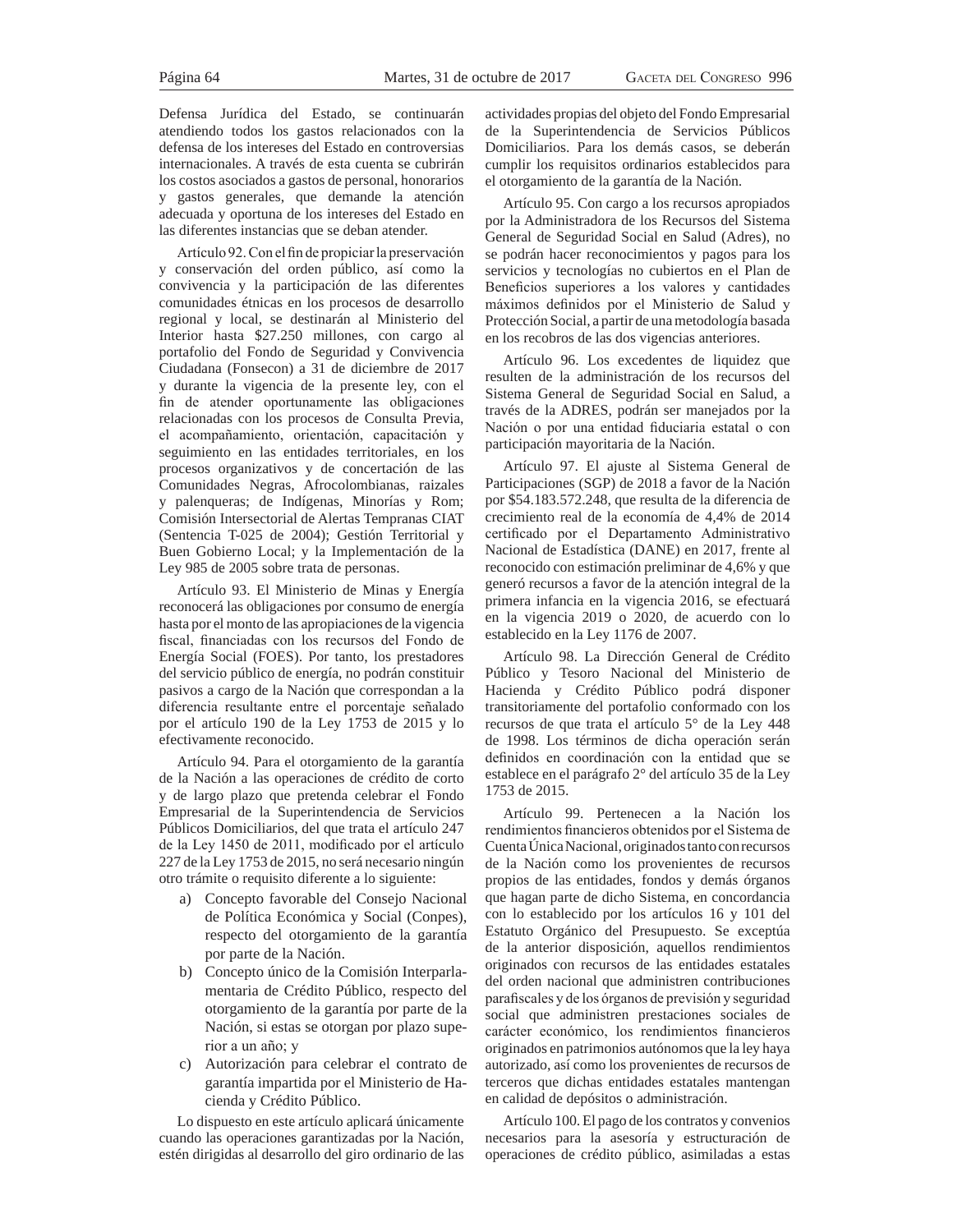y conexas a todas las anteriores, incluyendo la asesoría y estructuración de las operaciones del Tesoro Nacional y sus conexas, así como los costos asociados a la administración de títulos valores emitidos por la Nación, se podrán atender con cargo al servicio de la deuda pública.

Artículo 101. Con cargo al portafolio de la Escuela Superior de Administración Pública (ESAP) a 31 de diciembre de 2017, y durante la vigencia de la presente ley, se financiarán gastos de los programas que el Ministerio de Educación Nacional viene ejecutando a través del Instituto Colombiano de Crédito Educativo y Estudios Técnicos en el Exterior (Icetex) hasta por la suma de \$400 mil millones.

Para dar cumplimiento a lo anterior, la Escuela Superior de Administración Pública (ESAP), situará estos recursos en el Tesoro Nacional, sin operación presupuestal, para lo cual hará los ajustes contables del caso. Si, con posterioridad al cumplimiento de lo aquí señalado se requieren recursos para cumplir las obligaciones a cargo de la ESAP que no cuenten con la liquidez necesaria, estas se atenderán con cargo a los recursos de la Nación en las siguientes vigencias fiscales, de ser necesario hasta por la cuantía señalada anteriormente.

Artículo 102. Con el objeto de financiar programas sociales que deba atender el Gobierno nacional en la vigencia fiscal de 2018, ordénese la descapitalización de la Imprenta Nacional de Colombia en \$100 mil millones, y del Fondo Nacional del Ahorro en \$400 mil millones sin afectar las cesantías y los ahorros de los afiliados. Estos recursos deberán ser transferidos al Tesoro Nacional durante la vigencia de 2018. Estas empresas deberán hacer los ajustes contables a que haya lugar.

Si regulatoriamente las entidades llegaran a requerir mayor respaldo patrimonial, el Gobierno nacional podrá realizar aportes de capital hasta por los montos señalados anteriormente.

Artículo 103. Con el fin de mantener la consistencia fiscal del Presupuesto General de la Nación para la vigencia fiscal 2018, y atender gastos prioritarios en sectores estratégicos, el Fondo Adaptación reprogramará los compromisos realizados con cargo a vigencias futuras, autorizadas por el Confis para la vigencia fiscal 2018. Con este propósito, se ajustará la programación de los diferentes proyectos para que sea consistente con el nuevo escenario fiscal, hasta por la suma de \$300.000.000.000 del Fondo Adaptación.

Así mismo, con el propósito de atender proyectos prioritarios del Sector Transporte, principalmente el Programa de Modernización del Parque Automotor de Carga y la construcción, mejoramiento y mantenimiento de la red vial, el Ministerio de Transporte y sus entidades adscritas, podrán reprogramar vigencias futuras autorizadas en los diferentes proyectos de inversión para la vigencia fiscal 2018.

El Gobierno nacional hará los ajustes necesarios mediante decreto, sin cambiar, en todo caso, el monto total de gasto de inversión para la vigencia fiscal 2018 del sector.

Artículo 104. Subsidios de energía eléctrica y gas. Los estratos 1 y 2 tendrán derecho a los subsidios de energía y gas definidos en el artículo 3° de la Ley 1117 de 2006, modificado por el artículo 1º de la Ley 1428 de 2010 y prorrogado por el artículo 17 de la Ley 1753 de 2015, siempre y cuando el consumo total del usuario no exceda en un 50% el consumo básico o de subsistencia establecido por el Gobierno nacional.

Estos subsidios se restablecerán cuando el usuario disminuya el consumo a los límites establecidos en el presente artículo.

Artículo 105. Para garantizar el pago del personal docente y administrativo de las instituciones educativas públicas, las contribuciones inherentes a la nómina y sus prestaciones sociales, durante la presente vigencia fiscal el Gobierno nacional podrá utilizar de manera temporal los recursos del Sistema General de Participaciones con destino al Fonpet hasta por la suma de \$1.063.199.156.620 para ser destinados al Sistema General de Participaciones del sector Educación.

Estos recursos serán reintegrados a la cuenta del Fonpet en las dos (2) vigencias fiscales subsiguientes.

Artículo 106. *Saldos de fondos especiales y*  cuentas administradas por el Tesoro Nacional. Los recursos de los fondos y cuentas administrados por el Tesoro Nacional cuyo objeto de gasto o destinación específica se haya cumplido, harán parte de la unidad de caja de Tesoro Nacional.

Artículo 107. La Dirección General de Crédito Público y Tesoro Nacional trasladará directamente, sin operación presupuestal, los recursos de la Cuenta Especial Fondes al Fondo Nacional para el Desarrollo de la Infraestructura (Fondes), administrado por la Financiera de Desarrollo Nacional (FDN). Para el caso de los títulos, dicho traslado se realizará por su valor contable, valorado a su tasa de adquisición. Los costos y gastos de administración del Fondes se atenderán con los rendimientos financieros generados por dicho fondo.

Los recursos que reciba el Fondes desde la Cuenta Especial Fondes, podrán ser invertidos conforme al régimen general autorizado para tal fondo. Adicionalmente, este podrá invertir en instrumentos emitidos por la FDN que computen en su capital regulatorio conforme al Decreto 2555 de 2010 o las normas que lo sustituyan, modifiquen o adicionen. Los títulos que sean recibidos por el Fondes en virtud del traslado desde la Cuenta Especial Fondes, podrán ser redimidos, pagados, recomprados o sustituidos por la FDN durante la vigencia de la presente ley, independiente del plazo transcurrido desde su emisión, siempre que los títulos o recursos sean invertidos, reemplazados, intercambiados o sustituidos por instrumentos emitidos por la misma FDN, que computen en su capital regulatorio,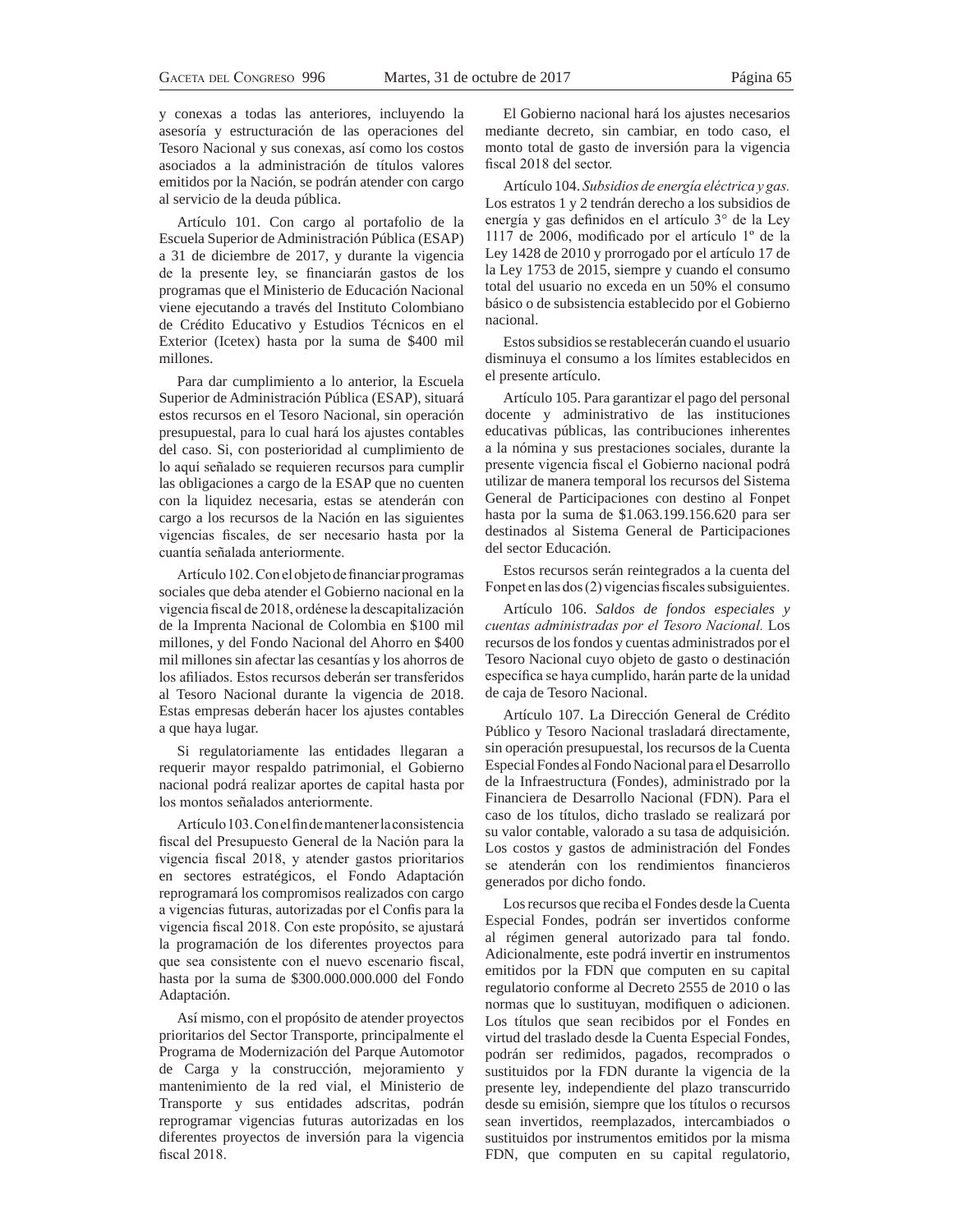conforme al Decreto 2555 de 2010 o las normas, que lo sustituvan, modifiquen o adicionen.

Artículo 108. La Nación podrá otorgar los avales o garantías a las operaciones de financiamiento que realicen las entidades en el marco de la cofinanciación de la que trata el inciso 2 del artículo 14 de la Ley 86 de 1989, modificada por el artículo 31 de la Ley 1753 de 2015. En estos eventos, las entidades estatales podrán utilizar para la constitución de las contragarantías a favor de la Nación, entre otras, los flujos correspondientes a las vigencias futuras aprobadas por la instancia correspondiente. El Gobierno nacional reglamentará lo dispuesto por este artículo.

Artículo 109. Durante la vigencia de la presente ley, se podrán destinar a proyectos de ampliación de cobertura en zonas rurales y/o no interconectadas que se financien con los fondos FAER y FAZNI, y a pagos por menores tarifas del sector eléctrico, los recursos disponibles y sin comprometer del Programa de Normalización de Redes Eléctricas (Prone).

Artículo 110. El Ministerio de Minas y Energía podrá financiar proyectos consistentes en líneas de crédito con tasa compensada, o el otorgamiento de garantías que faciliten el acceso al crédito a la pequeña minería, dentro del programa de formalización minera.

Artículo 111. El Ministerio de Minas y Energía, en desarrollo de la Política Minera Nacional, podrá apoyar a los pequeños mineros y comunidades mineras, mediante la adquisición y montaje de equipos especializados en minería que sean requeridos para el mejoramiento de la operación minera y producción más limpia. Así mismo, podrá estructurar e implementar proyectos productivos para la reconversión laboral de los pequeños mineros y/o mineros de subsistencia.

El Ministerio de Minas y Energía determinará los requisitos y demás acciones necesarias para el desarrollo del presente artículo, y lo financiará con cargo a las apropiaciones disponibles.

Artículo 112. Del funcionamiento y desarrollo del Fondo para la Defensa de los Derechos e Intereses Colectivos. Con base en lo dispuesto en la Ley 472 de 1998, la Defensoría del Pueblo financiará el funcionamiento del Fondo con el producto de los rendimientos financieros del capital de dicho Fondo.

Artículo 113. *De la administración* y funcionamiento del Sistema Nacional de Defensoría *Pública*. Con base en la transferencia realizada para el desarrollo del Sistema Nacional de Defensoría Pública, serán imputables a la misma los gastos de funcionamiento que garanticen el debido desarrollo de los postulados previstos en el Ley 941 de 2005, ello con base en el principio de programación integral previsto en el artículo 17 del Estatuto Orgánico del Presupuesto.

Artículo 114. Las entidades territoriales que no hayan ejecutado a 31 de diciembre de 2017 los recursos provenientes de la contribución parafiscal de los espectáculos públicos de las artes escénicas de que trata el artículo 7° de la Ley 1493 de 2011, girados por el Ministerio de Cultura a los municipios  $y$  distritos en las vigencias fiscales 2012, 2013  $y$ 2014, deberán reintegrarlos a la Dirección General de Crédito Público y Tesoro Nacional del Ministerio de Hacienda y Crédito Público junto con los rendimientos financieros generados por los recursos no ejecutados, a más tardar el día 30 de junio de 2018.

Parágrafo. Los recursos provenientes del reintegro señalado serán incorporados en el presupuesto del Ministerio de Cultura y guardarán la misma destinación señalada en los artículos 12 y 13 de la Ley 1493 de 2011, siendo este Ministerio el encargado de definir en qué proyectos y en cuáles municipios y distritos se ejecutarán.

Artículo 115. Los recursos del Presupuesto General de la Nación asignados al Fondo Nacional de Vivienda (Fonvivienda), independiente del rubro presupuestal donde se hayan apropiado originalmente, así como todos los recursos transferidos a los patrimonios autónomos en los cuales dicha entidad sea fideicomitente al igual que sus rendimientos financieros, podrán ser destinados a actividades relacionadas con el acompañamiento social en materia de seguridad, convivencia, cumplimiento de derechos y deberes de los beneficiarios y sostenibilidad económica de las familias, cuidado de las unidades privadas y las áreas comunes en los proyectos de vivienda de interés social y prioritaria que se ejecuten en el marco de los programas desarrollados por el Gobierno nacional. Fonvivienda mediante acto administrativo, determinará la cuantía de los recursos antes mencionados que pueden ser destinados a esos propósitos.

Artículo 116. El Ministerio de Educación Nacional formulará e implementará un Plan de Financiación de las Instituciones de Educación Superior Públicas, donde se establezca las fuentes de financiamiento y las acciones que permitirán proyectar el sistema en el mediano y largo plazo, con metas acordes a las apuestas del país en educación superior.

Parágrafo. El Ministerio de Educación Nacional deberá presentar dentro de los seis meses siguientes a la expedición de la presente ley el Plan de financiamiento de que trata el presente artículo.

Artículo 117. La subvención de que trata el artículo 240 de la Ley 1753 de 2015, tendrá una vigencia del 1° de enero al 31 de diciembre de 2018 sujeto a la disponibilidad presupuestal del Ministerio de Defensa Nacional.

Artículo 118. Cuando existan rendimientos financieros generados por el Fondo de Devolución de Armas, dichos recursos serán incorporados en la Sección Presupuestal 1501 Ministerio de Defensa Nacional como fuente de ingreso Fondos Especiales (Fondos Internos), los cuales serán utilizados de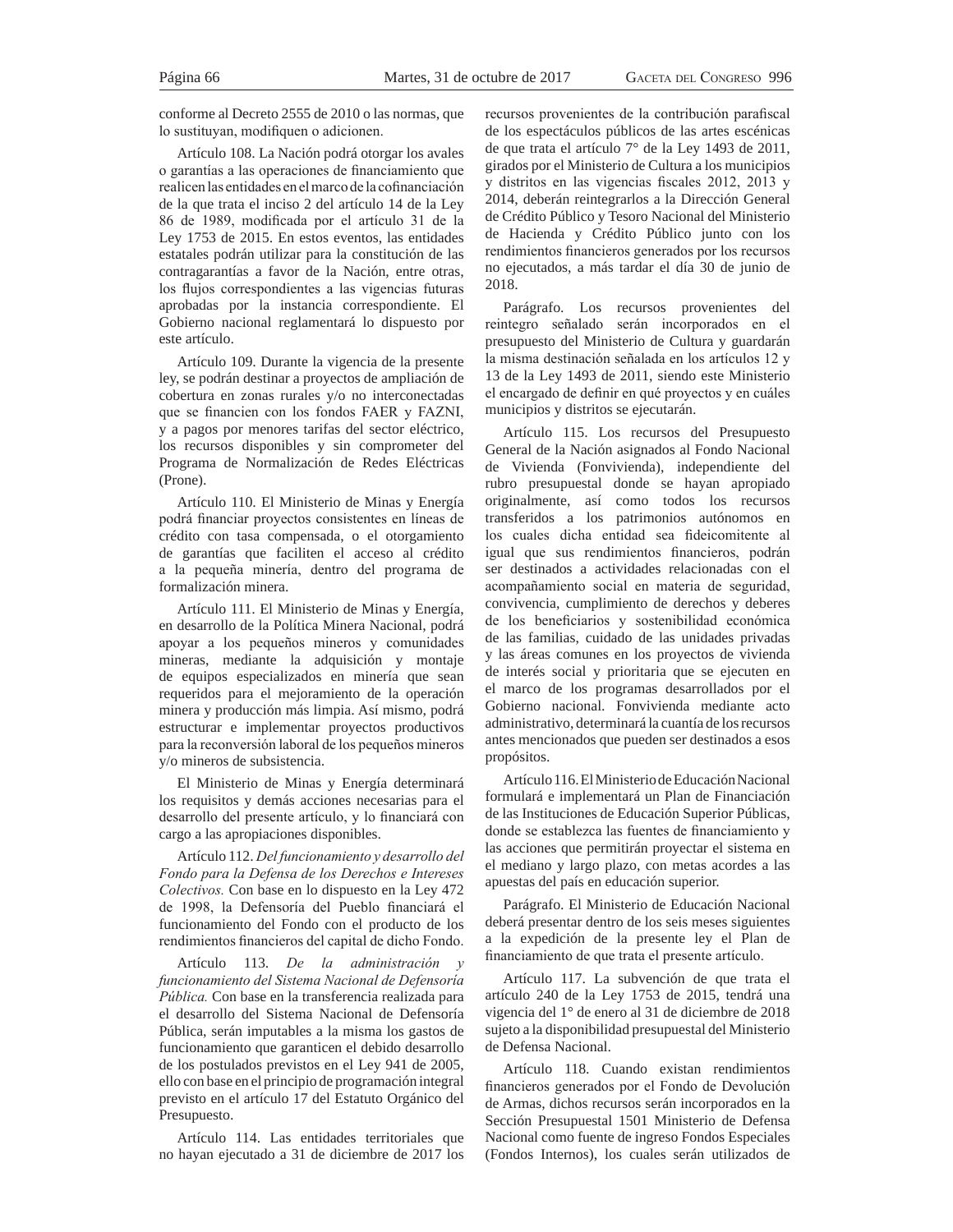acuerdo a lo establecido en el Estatuto Orgánico del Presupuesto.

Artículo 119. *Devolución de aportes pertenecientes al Sistema General de Pensiones.* Las Entidades Administradoras del Régimen de Prima Media con Prestación Definida podrán solicitar en cualquier tiempo la devolución de los recursos que hubiesen transferido a las Empresas Promotoras de Salud y/o al Ministerio de Salud y Protección Social, por concepto de aportes de personas fallecidas o que se determine administrativamente o judicialmente que no era procedente el giro de estos aportes.

En el caso que los recursos ya hayan sido compensados ante Fondo de Solidaridad y Garantía (Fosyga) o a quien haga sus veces, para el pago de estas acreencias se efectuarán cruces de cuentas sin operación presupuestal, con base en las transferencias del Presupuesto General de la Nación que se hayan entregado a los fondos de Invalidez, Vejez y Muerte (IVM), para lo cual se harán las operaciones contables que se requieran.

Artículo 120. En las empresas de servicio públicos mixtas y sus subordinadas, en las cuales la participación de la Nación directamente o a través de sus entidades descentralizadas sea igual o superior al noventa por ciento y que desarrollen sus actividades bajo condiciones de competencia, la aprobación y modificación de su presupuesto, de las viabilidades presupuestales y de las vigencias futuras corresponderá a las juntas directivas de las respectivas empresas, sin requerirse concepto previo de ningún otro órgano o entidad gubernamental.

Artículo 121. A efectos de velar por una eficiente administración de los recursos del Fondo Nacional de Prestaciones Sociales del Magisterio, de forma que se asuman oportunamente los pagos de las prestaciones sociales de los afiliados, el Fideicomitente podrá acceder a la información respecto de los bienes dados en administración, sin perjuicio de que exista reserva legal.

Artículo 122. Los gastos en que incurra el Ministerio de Educación Nacional para la realización de las actividades de control, seguimiento y cobro de valores adeudados, para adelantar el proceso de verificación y recaudo de la contribución parafiscal prevista en la Ley 1697 de 2013, se realizarán con cargo a los recursos depositados en el Fondo Nacional de Universidades Estatales de Colombia, para lo cual se harán los correspondientes registros presupuestales.

Artículo 123. Los bienes inmuebles fiscales de propiedad de entidades públicas del orden nacional podrán utilizarse como medio de pago, garantía o fuente de financiación para adelantar la formulación, estructuración y ejecución de proyectos inmobiliarios que tengan como propósito o consecuencia resolver necesidades en materia de infraestructura para sedes administrativas, o misionales de entidades públicas, incluyendo instalaciones militares y carcelarias, así como de defensa y seguridad del Estado, y en consecuencia se entenderá que los respectivos inmuebles se requieren para el ejercicio de sus funciones.

En los proyectos inmobiliarios que se adelanten para resolver necesidades del sector defensa, y se desarrollen a través de otros organismos del Presupuesto General de la Nación, que involucren o no mecanismos como la fiducia mercantil, podrán diseñarse procesos de selección de contratistas entre aspirantes a contratar que cuenten con el respaldo de países con los cuales el Ministerio de Defensa Nacional hubiere firmado acuerdos o convenios. Los contratos que se celebren con el alcance descrito en este inciso son de defensa y seguridad del Estado para todos los efectos y en especial para lo dispuesto en el artículo 33 de la Ley 996 de 2005, o la norma que lo modifique, adicione o sustituya.

Si los proyectos a que se refiere este artículo son encargados para su ejecución a un particular, la remuneración, total o parcial podrá hacerse con los aportes, en dinero o en especie, según el mecanismo jurídico diseñado para tal fin. Lo dispuesto en esta norma se hará siguiendo lo establecido en las leyes y demás normas que regulen la materia.

Artículo 124. *Endeudamiento Icetex*. De ser necesario y con el ánimo de garantizar el pago oportuno de las matrículas de los estudiantes que accedan a crédito educativo a través del ICETEX, la entidad en el año 2018 podrá recurrir temporalmente a créditos hasta por un monto equivalente a doscientos noventa mil millones de pesos (\$290.000.000.000 moneda corriente). Estos recursos, incluidos los costos asociados, serán devueltos por la Nación al Icetex, durante el año 2019, bajo los términos y condiciones acordados entre el Ministerio de Hacienda y Crédito Público y el Icetex.

Artículo 125. Del saldo disponible del Fondo de Investigación para la Salud (FIS), a que se refiere la Ley 643 de 2001, administrado por el Departamento Administrativo de Ciencia, Tecnología e Innovación (Colciencias) y que pertenece a la Nación, se destinará la suma de \$10 mil millones para financiar el programa de Becas Crédito establecido en el primer parágrafo del artículo 193 de la Ley 100 de  $1993$  y \$50 mil millones para financiar diferentes proyectos de inversión que ejecuta Colciencias.

Artículo 126. Para la vigencia de 2018, los saldos disponibles en fondos en administración en el Icetex aportados por el Ministerio de Educación Nacional al cierre de la vigencia 2017, se destinarán a financiar los créditos educativos adjudicados.

Artículo 127. El Banco de la República podrá descontar de las utilidades a transferir a la Nación, correspondientes al ejercicio contable del año 2017, las sumas adeudadas por los órganos de control reconocidas en sentencias debidamente ejecutoriadas.

Artículo 128. Los compromisos a 31 de diciembre de 2017 del Fondo Nacional de Regalías, entidad liquidada, serán girados con recursos de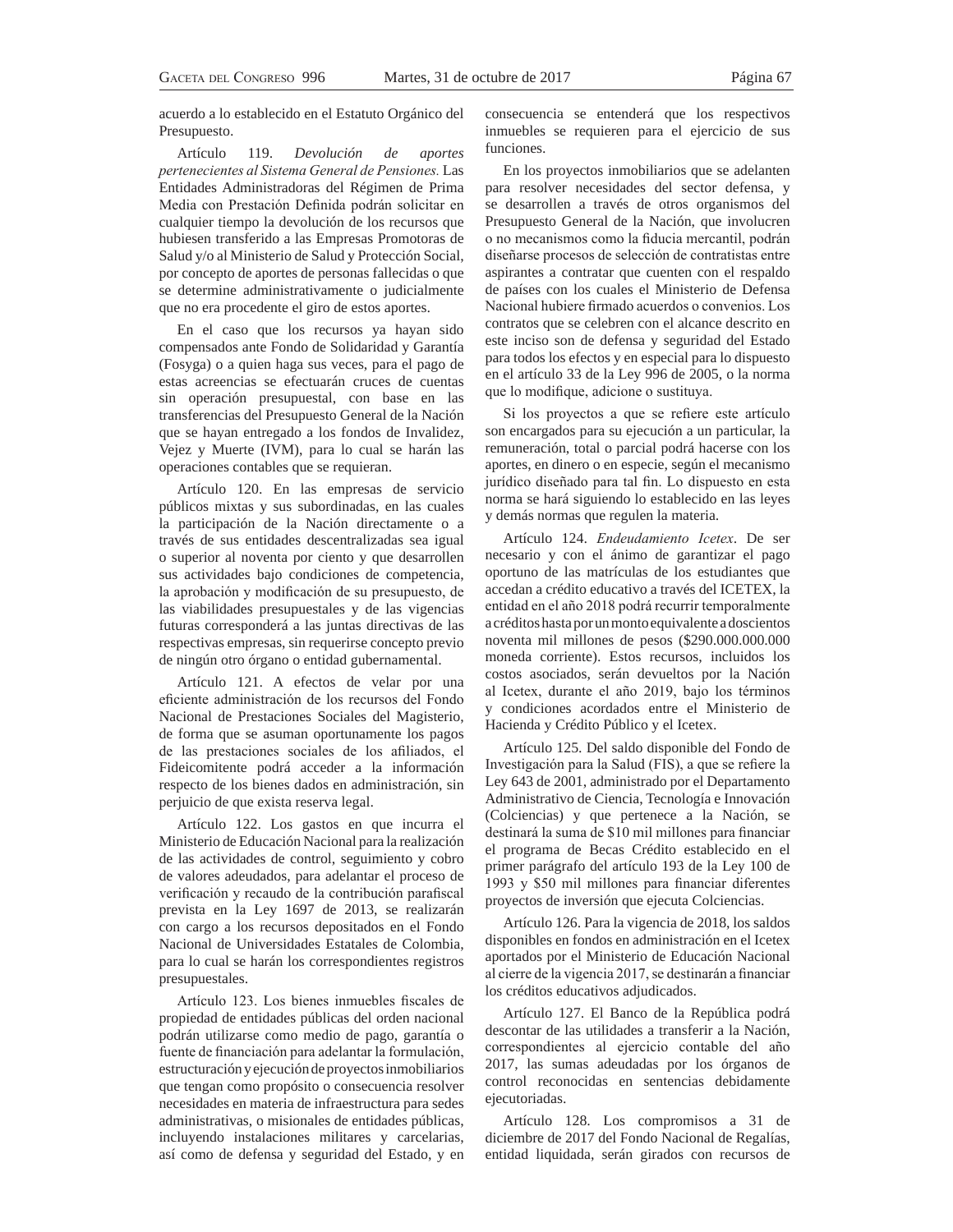la Nación de la vigencia fiscal de 2018 con cargo a las apropiaciones de gastos de inversión del Departamento Nacional de Planeación, conforme a los actos administrativos de cierre expedidos por la Liquidación del FNR o los reconocidos en sentencias judiciales.

Artículo 129. Los órganos que hacen parte de Presupuesto General de la Nación y las demás entidades estatales deberán cubrir con cargo a sus respectivos presupuestos, los gastos de los traslados terrestres, aéreos, marítimos y fluviales que requieran para su funcionamiento, atención de emergencias no misionales, gestiones de coordinación y todas aquellas actividades que requieran para el desarrollo de sus funciones. En caso de requerir apoyo de la Fuerza Pública y/o entidades de Sector Defensa deberán suscribir convenios o contratos interadministrativos con sujeción a las normas vigentes.

Lo anterior sin prejuicio de las funciones que le corresponde ejercer a las Fuerzas Militares y policía nacional en materia de transporte de defensa y seguridad.

Artículo 130. La estructuración y ejecución de los proyectos inmobiliarios que lleve a cabo o vaya a adelantar la Agencia Nacional Inmobiliaria "Virgilio Barco Vargas", en ejercicio de sus funciones se podrá realizar sin requerir desembolso de recursos públicos y de acuerdo con la normativa aplicable al mecanismo fiduciario utilizado por la Agencia, como si se tratara de una asociación público privada de iniciativa privada.

Los recursos que se generen en los proyectos inmobiliarios que se desarrollan mediante contratos de fiducia mercantil, provenientes del intercambio u operación predial que realice la Agencia Nacional Inmobiliaria "Virgilio Barco Vargas", así como del ejercicio de su actividad, harán parte de los proyectos que se adelanten por este mecanismo y se ejecutarán a través de los respectivos patrimonios autónomos, sin operación presupuestal alguna por parte de la Agencia.

Artículo 131. Modifíquese el artículo 17 de la Ley 1797 de 2016 el cual quedará así:

Las Empresas Sociales del Estado elaborarán sus presupuestos anuales con base en el reconocimiento realizado en el año inmediatamente anterior al que se elabora el presupuesto actualizado de acuerdo con la inflación de ese año. Lo anterior, sin perjuicio, de los ajustes que procedan al presupuesto de acuerdo con el recaudo real evidenciado en la vigencia que se ejecuta el presupuesto y reconocimiento del deudor de la cartera, siempre que haya fecha cierta de pago y/o el título que acredite algún derecho sobre recursos del Sistema General de Seguridad Social en Salud. Las instrucciones para lo anterior serán definidas por el Ministerio de Hacienda y Crédito Público, en coordinación con el Ministerio de Salud y Protección Social.

Artículo 132. La Nación asignará un monto de recursos destinados a cubrir el valor correspondiente a un porcentaje del cincuenta por cuenta (50%) del costo de la energía eléctrica y de gas que consuman los distritos de riego que utilicen equipos electromecánicos para su operación debidamente comprobado por las empresas prestadoras del servicio respectivo, de los usuarios de los distritos de riego administrados por el Estado o por las asociaciones de usuarios debidamente reconocidos por el Ministerio de Agricultura y Desarrollo Rural.

Parágrafo 1°. Para el caso de los usuarios de riego cuya facturación sea individual, este beneficio se otorgará solo para aquellos que no posean más de cincuenta (50) hectáreas.

Parágrafo 2°. Para efectos de la clasificación de los usuarios del servicio de energía eléctrica y de gas, según la Ley 142 de 1994, la utilización de estos servicios para el riego dirigido a la producción agropecuaria se clasificará dentro de la clase especial, la cual no pagará contribución. Además, con el objeto de comercializar la energía eléctrica y el gas, los usuarios de los distritos de riego, se clasificarán como usuarios no regulados.

Artículo 133. El Fondo Nacional del Vivienda (Fonvivienda) podrá asignar subsidios familiares de vivienda en el a modalidad de mejoramiento de vivienda por un valor de hasta veintidós (22) salarios mínimos legales mensuales vigentes, teniendo en cuenta los costos de los materiales de construcción y el transporte de los mismos, en los departamentos de Amazonas, Guainía, San Andrés, Providencia y Santa Catalina, Putumayo, Chocó, Vaupés y Vichada, de acuerdo con la reglamentación expedida por el Gobierno nacional, a través del Ministerio de Vivienda, Ciudad y Territorio. Con cargo a los recursos de inversión asignados al Fondo Nacional de Vivienda (Fonvivienda), se atenderá la asignación de los subsidios familiares de vivienda del presente artículo.

Artículo 134. El Ministerio de Minas y Energía destinará \$10 mil millones para promover y cofinanciar proyectos dirigidos a la prestación del servicio público de gas combustible a través del desarrollo de infraestructura del Gas Licuado de Petróleo (GLP) por red a nivel nacional y masificar su uso en el sector rural y en los estratos bajos urbanos, con cargo a los recursos dispuestos en la presente vigencia para el proyecto 2101-1900-5 "Distribución de Recursos para Pagos por Menores Tarifas Sector GLP Distribuidos en Cilindros y Tanques Estacionarios a Nivel Nacional". El Ministerio de Minas y Energía reglamentará las condiciones para la destinación de estos recursos.

Artículo 135. Autorízase a la Nación – Ministerio de Hacienda y Crédito Público y/o al Fondo Nacional para el Desarrollo de la Infraestructura (Fondes), a capitalizar a la Financiera de Desarrollo Nacional (FDN), hasta por el monto que sea necesario para, como mínimo, mantener la participación accionaria pública actual en dicha entidad.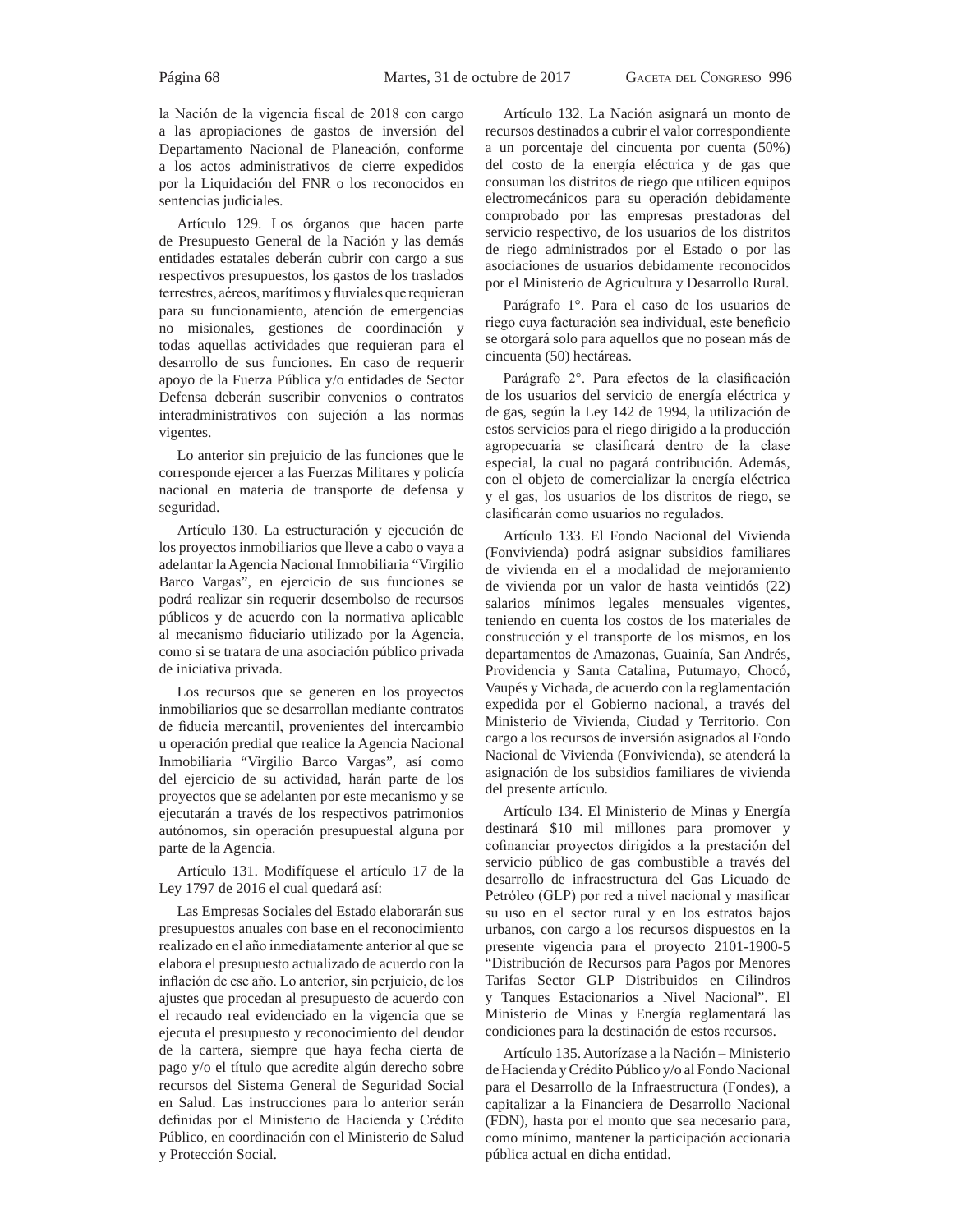En caso de que la capitalización sea adelantada por la Nación – Ministerio de Hacienda y Crédito Público, los recursos podrán provenir de la Cuenta Especial Fondes creada por el artículo 144 de la Ley 1753 de 2015 y no requerirá de operación presupuestal alguna.

Artículo 136. Para el otorgamiento de la garantía de la Nación a las operaciones de crédito de corto y de largo plazo que pretenda celebrar el Fondo Empresarial de la Superintendencia de Servicios Públicos Domiciliarios, del que trata el artículo 247 de la Ley 1450 de 2011, modificado por el artículo 227 de la Ley 1753 de 2015, no será necesario ningún otro trámite o requisito diferente a lo siguiente:

Concepto favorable del Consejo Nacional de Política Económica y Social (Conpes), respecto del otorgamiento de la garantía por parte de la Nación.

Concepto único de la Comisión Interparlamentaria de Crédito Público, respecto del otorgamiento de la garantía por parte de la Nación, si estas se otorgan por plazo superior a un año; y Autorización para celebrar el contrato de garantía impartida por el Ministerio de Hacienda y Crédito Público.

Lo dispuesto en este artículo aplicará únicamente cuando las operaciones garantizadas por la Nación, estén dirigidas al desarrollo del giro ordinario de las actividades propias del objeto del Fondo Empresarial de la Superintendencia de Servicios Públicos Domiciliarios. Para los demás casos, se deberán cumplir los requisitos ordinarios establecidos para el otorgamiento de la garantía de la Nación.

Artículo 137. Autorícese a la Nación - Ministerio de Hacienda y Crédito Público para emitir Títulos de Tesorería, TES Clase "B", hasta por la suma de quinientos mil millones de pesos \$500.000.000.000 con el fin de atender el pago de acreencias de la liquidada Caja Nacional de Previsión Social de Comunicaciones (Caprecom), con las entidades del Sistema General de Seguridad Social en Salud en los términos que defina el Gobierno nacional.

Parágrafo. La emisión de Bonos o títulos de que trata el presente artículo no implica operación presupuestal y solo debe presupuestarse para efectos de su redención.

Artículo 138. La Nación podrá emitir bonos en condiciones de mercado u otros títulos de deuda pública para pagar las obligaciones financieras a su cargo causadas o acumuladas, para sanear los pasivos correspondientes a las cesantías de las universidades estatales, a que se refiere el artículo 88 de la Ley 30 de 1992, del personal administrativo y docente no acogidos al nuevo régimen salarial.

Igualmente, podrá emitir bonos pensionales de que trata la Ley 100 de 1993, en particular para las universidades estatales.

La Nación podrá reconocer como deuda pública las obligaciones a cargo de la Agencia Nacional de Infraestructura y del Instituto Nacional de Vías,

surgidas de los contratos de concesión por concepto de garantías de ingresos mínimos garantizados, sentencias, conciliaciones, hasta por trescientos mil millones de pesos (\$300.000.000.000); en estos casos serán reconocidas mediante la emisión de bonos u otros títulos de deuda pública en condiciones de mercado, para lo cual deberá surtirse el procedimiento previsto en el artículo 29 de la Ley 344 de 1996 y sus normas reglamentarias, en lo pertinente.

La responsabilidad por el pago de las obligaciones a que hace referencia el inciso anterior es de la Agencia Nacional de Infraestructura y del Instituto Nacional de Vías, según corresponda.

Parágrafo. La emisión de los bonos o títulos de que trata el presente artículo no implica operación presupuestal y solo debe presupuestarse para efectos de su redención. El mismo procedimiento se aplicará a los bonos que se expidan en cumplimiento del artículo 29 de la Ley 344 de 1996. Las entidades del Presupuesto General de la Nación que utilicen este mecanismo solo procederán con los registros contables que sean del caso para extinguir dichas obligaciones en virtud de los acuerdos de pago que suscriban con el Ministerio de Hacienda y Crédito Público.

Artículo 139. Con el objeto de implementar el modelo de Servicios Ciudadanos Digitales las entidades públicas del orden nacional podrán hacer aportes al articulador definido por el Ministerio de las Tecnologías de la Información y las Comunicaciones en el marco del decreto 1413 de 2017.

Artículo 140. El Gobierno nacional en atención a la emergencia social que se viene presentando en la frontera con Venezuela, diseñará una política integral de atención humanitaria y asignará los recursos en la vigencia fiscal a través de la Unidad Nacional para la Gestión del Riesgo de Desastres.

Artículo 141. Con el objeto de garantizar la ejecución de los proyectos de inversión financiados con asignaciones del Fondo Nacional de Regalías -en liquidación- vinculados a acciones judiciales para el saneamiento de cuencas hidrográficas, y dar cumplimiento a las respectivas sentencias, el Departamento Nacional de Planeación, girará directamente a las entidades ejecutoras responsables, los saldos pendientes de giro para cada proyecto, de acuerdo con las condiciones fiscales y las disponibilidad presupuestal de la Nación.

Parágrafo. En aquellos eventos en que la entidad ejecutora tenga impuesta medida de suspensión preventiva de giros, los recursos serán dispuestos a órdenes de la autoridad judicial correspondiente y girados al ejecutor una vez así lo autorice e informe a la autoridad judicial, previa certificación por el ejecutor de la normalización de las condiciones para la ejecución de los proyectos, igualmente conforme a la disponibilidad presupuestal.